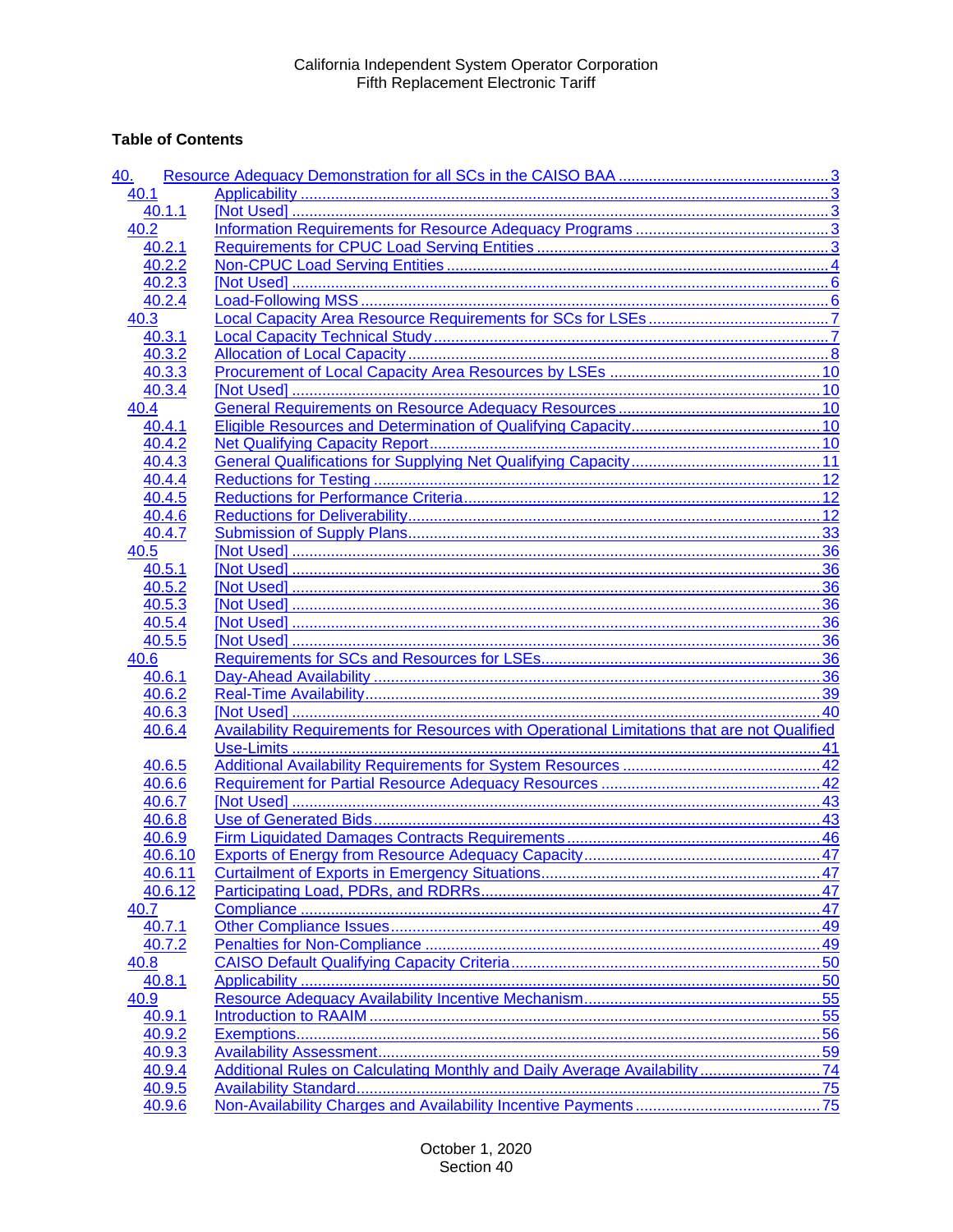| 40.9.7               |  |
|----------------------|--|
| 40.10                |  |
| $\overline{40.10.1}$ |  |
| 40.10.2              |  |
| 40.10.3              |  |
| 40.10.4              |  |
| 40.10.5              |  |
| 40.10.6              |  |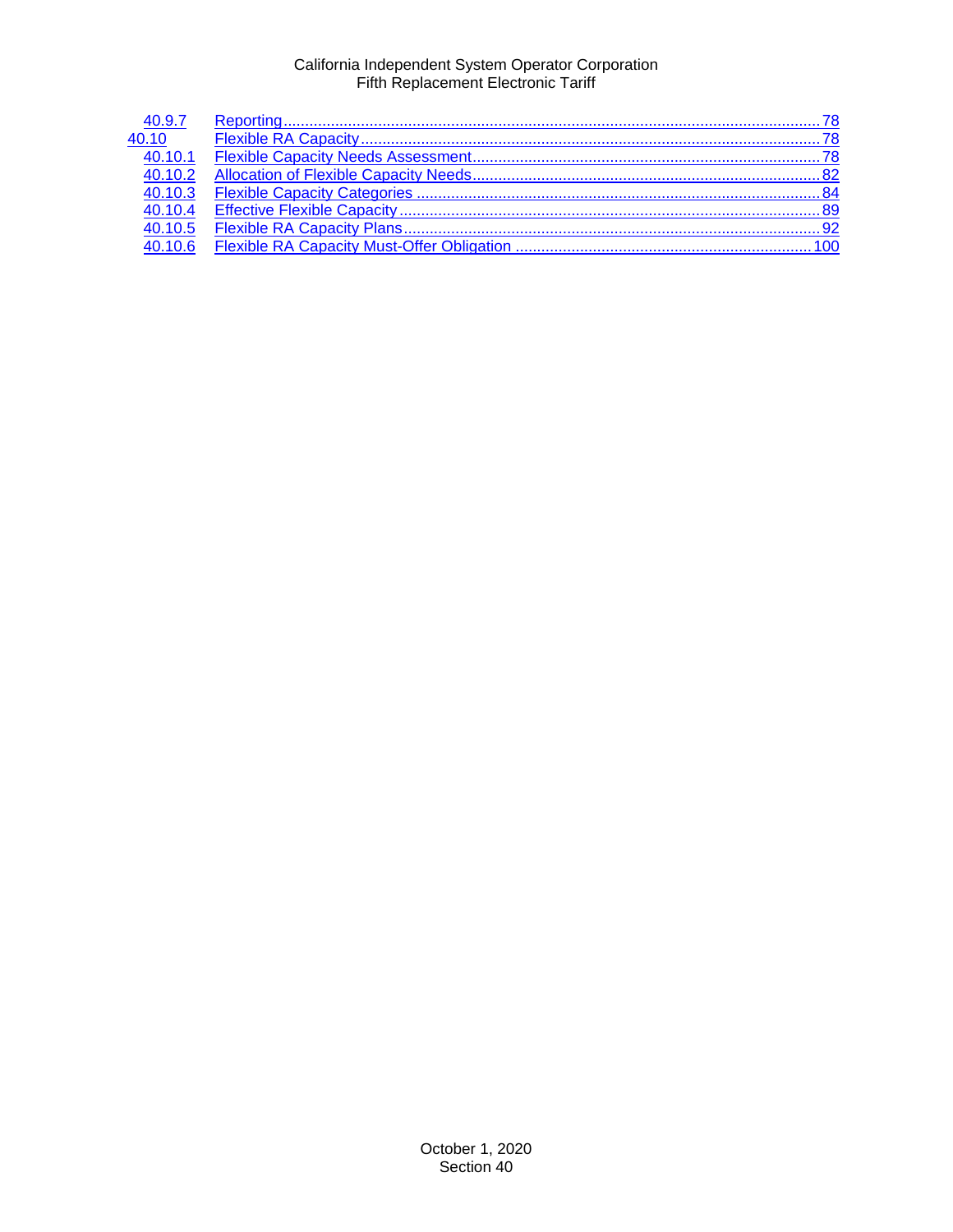## <span id="page-2-0"></span>**40. Resource Adequacy Demonstration for all SCs in the CAISO BAA**

## <span id="page-2-1"></span>**40.1 Applicability**

A Load Serving Entity, and its Scheduling Coordinator, shall be exempt from this Section 40 during the next Resource Adequacy Compliance Year, if the metered peak Demand of the Load Serving Entity did not exceed one (1) MW during the twelve months preceding October 1 of the year preceding the Resource Adequacy Compliance Year in question. This Section 40 shall apply to all other Load Serving Entities and their respective Scheduling Coordinators. For purposes of Section 40, a Load Serving Entity shall not include any entity satisfying the terms of California Public Utilities Code Section 380(k)(3).

## <span id="page-2-2"></span>**40.1.1 [Not Used]**

## <span id="page-2-3"></span>**40.2 Information Requirements for Resource Adequacy Programs**

## <span id="page-2-4"></span>**40.2.1 Requirements for CPUC Load Serving Entities**

- (a) The Scheduling Coordinator for a CPUC Load Serving Entity must provide the CAISO with all information or data to be provided to the CAISO as required by the CPUC and pursuant to the schedule adopted by the CPUC, except that the monthly Resource Adequacy Plans or the same information as required to be included in the monthly Resource Adequacy Plans, plus any other information the CAISO requires as identified in the Business Practice Manual, shall be submitted to the CAISO no less than 45 days in advance of the first day of the month covered by the plan, as provided in Section 40.2.1(e).
- (b) Where the information or data provided to the CAISO under Section 40.2.1(a) does not include Reserve Margin(s), then the provisions of Section 40.2.2.1(b) shall apply.
- (c) Where the information or data provided to the CAISO under Section 40.2.1(a) does not include criteria for determining qualifying resource types and their Qualifying Capacity, then the provisions of Section 40.8 shall apply.
- (d) Where the information or data provided to the CAISO under Section 40.2.1(a) does not include annual and monthly Demand Forecast requirements, then the provisions of Section 40.2.2.3 shall apply.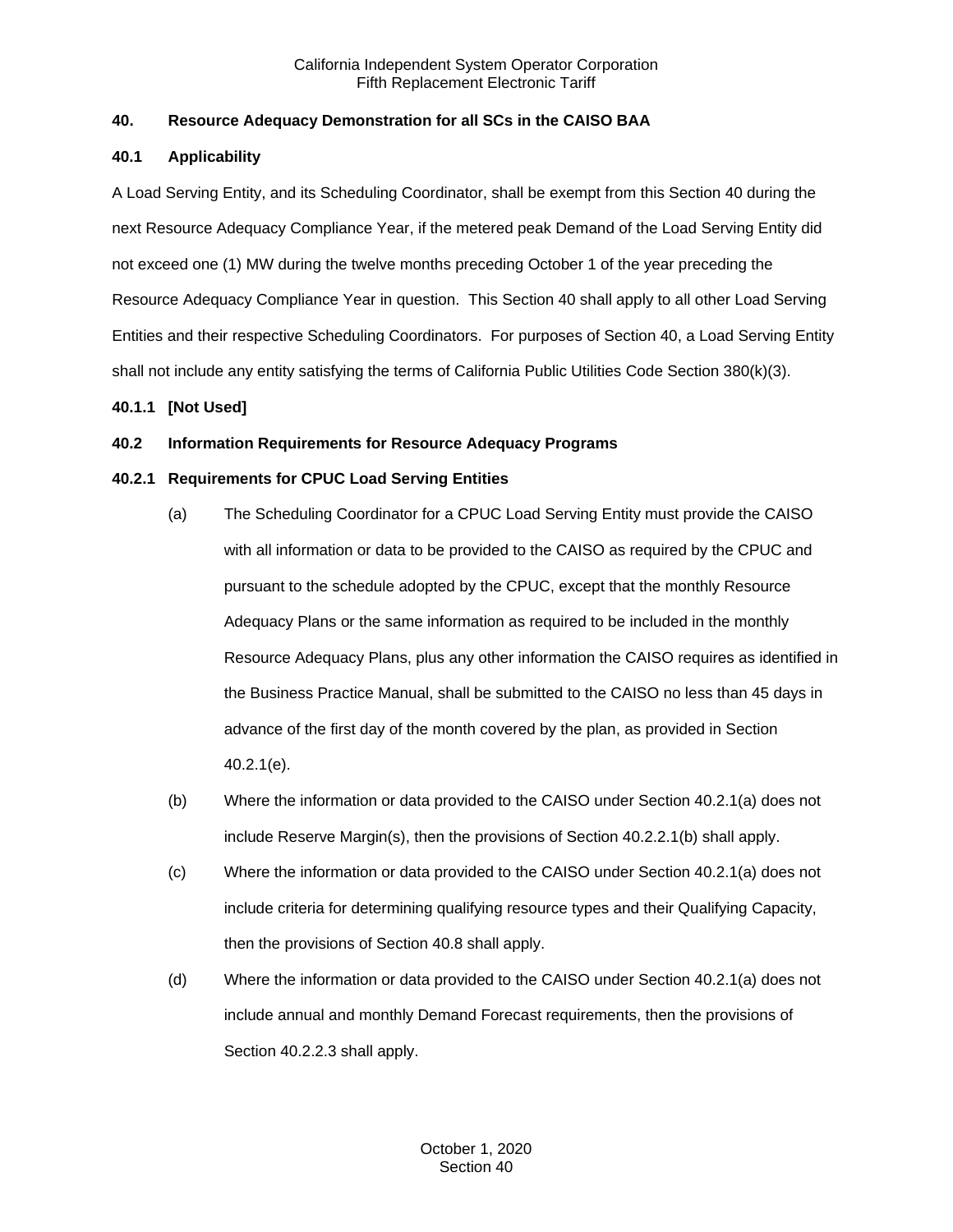(e) Where the information or data provided to the CAISO under Section 40.2.1(a) does not include annual and monthly Resource Adequacy Plan requirements that include, at a minimum, identifying Local Capacity Area Resources and Listed Local RA Capacity, or where there is a requirement to submit monthly Resource Adequacy Plans but the submission date is less than 45 days in advance of the first day of the month covered by the plan, then Section 40.2.2.4 shall apply.

## <span id="page-3-0"></span>**40.2.2 Non-CPUC Load Serving Entities**

## **40.2.2.1 Reserve Margin**

- (a) The Scheduling Coordinator for a Non-CPUC Load Serving Entity must provide the CAISO with the Reserve Margin(s) adopted by the appropriate Local Regulatory Authority or federal agency for use in the annual Resource Adequacy Plan and monthly Resource Adequacy Plans listed as a percentage of the Demand Forecasts developed in accordance with Section 40.2.2.3.
- (b) For the Scheduling Coordinator for a Non-CPUC Load Serving Entity for which the appropriate Local Regulatory Authority or federal agency has not established a Reserve Margin(s) or a CPUC Load Serving Entity subject to Section 40.2.1.1(b), the Reserve Margin for each month shall be no less than fifteen percent (15%) of the LSE's peak hourly Demand for the applicable month, as determined by the Demand Forecasts developed in accordance with Section 40.2.2.3.

## **40.2.2.2 Qualifying Capacity Criteria**

The Scheduling Coordinator for a Non-CPUC Load Serving Entity must provide the CAISO with a description of the criteria adopted by the Local Regulatory Authority or federal agency for determining qualifying resource types and the Qualifying Capacity from such resources and any modifications thereto as they are implemented from time to time. The LSE may elect to utilize the criteria set forth in Section 40.8.

## **40.2.2.3 Demand Forecasts**

If the California Energy Commission does not produce a coincident peak Demand Forecast for a Load Serving Entity, the Scheduling Coordinator for that Load Serving Entity must provide the information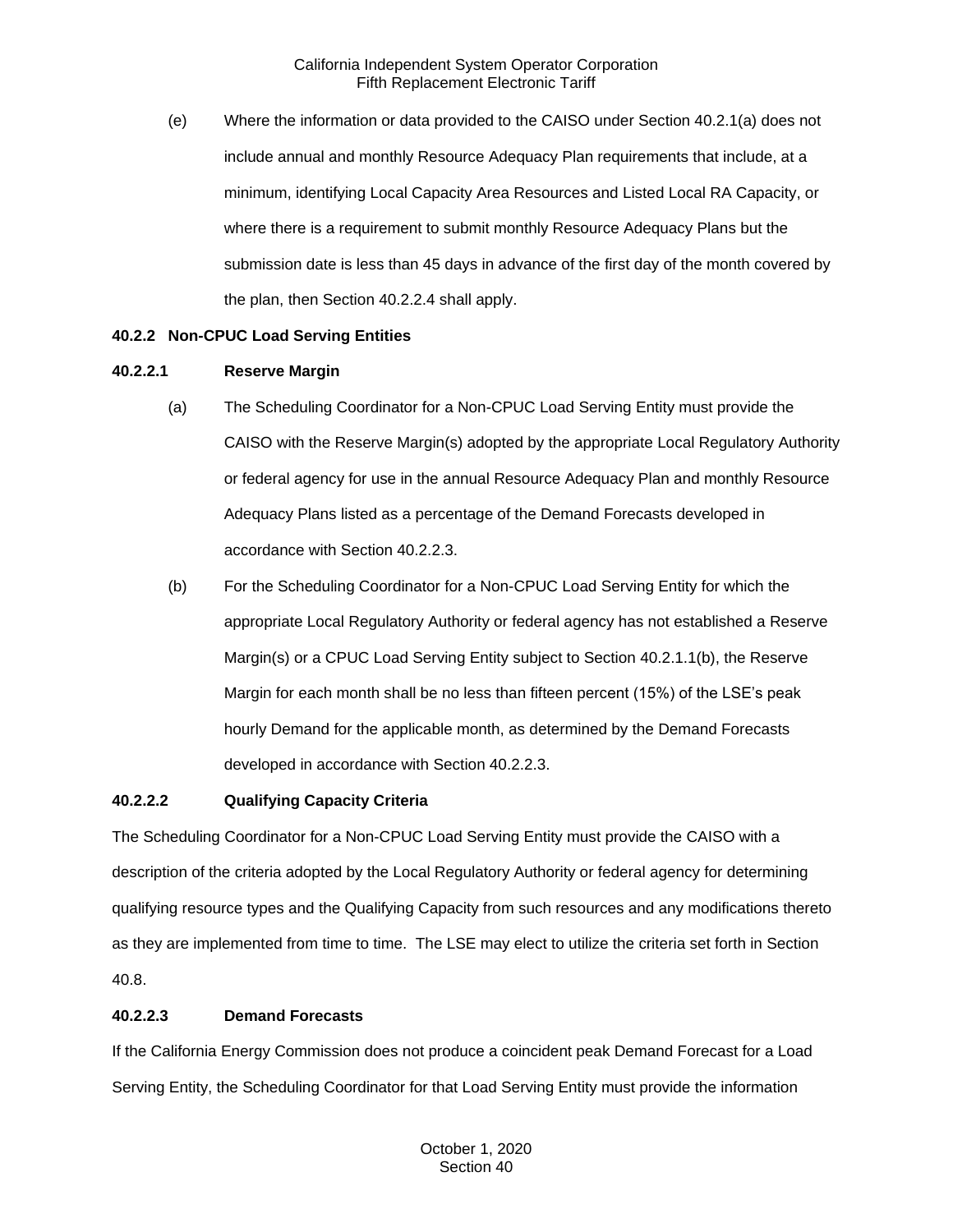requested by the CAISO on the schedule and in the reporting format(s) set forth in the Business Practice Manual.

## **40.2.2.4 Annual and Monthly Resource Adequacy Plans**

The Scheduling Coordinator for a Non-CPUC Load Serving Entity or a CPUC Load Serving Entity subject to Section 40.2.1.1(b) must provide annual and monthly Resource Adequacy Plans for such Load Serving Entity, as follows:

- (a) Each annual Resource Adequacy Plan must be submitted to the CAISO on a schedule and in the reporting format(s) set forth in the Business Practice Manual. The annual Resource Adequacy Plan must, at a minimum, set forth the Local Capacity Area Resources, if any, procured by the Load Serving Entity as described in Section 40.3, and may identify a Local Capacity Area Resource as Listed Local RA Capacity.
- (b) Each monthly Resource Adequacy Plan or the same information as required to be included in the monthly Resource Adequacy Plan, plus any other information the CAISO requires as identified in the Business Practice Manual, must be submitted to the CAISO at least 45 days in advance of the first day of the month covered by the plan, and in accordance with the schedule and in the reporting format(s) set forth in the Business Practice Manual. The monthly Resource Adequacy Plan must identify all resources, including Local Capacity Area Resources, the Load Serving Entity will rely upon to satisfy the applicable month's peak hour Demand of the Load Serving Entity as determined by the Demand Forecasts developed in accordance with Section 40.2.2.3 and applicable Reserve Margin. For each Local Capacity Area Resource identified on the monthly Resource Adequacy Plan, the Load Serving Entity also may identify RA Capacity from such resource as Listed Local RA Capacity. Resource Adequacy Plans must utilize the Net Qualifying Capacity requirements of Section 40.4. A Load Serving Entity is not obligated to commit a type of RA capacity on a monthly Resource Adequacy Plan if it holds a monthly obligation of less than 1 MW for that type of RA capacity but is not exempt from committing any other type of RA capacity for that month for which it holds a monthly obligation of 1 MW or greater and is not exempt for any relevant cost allocation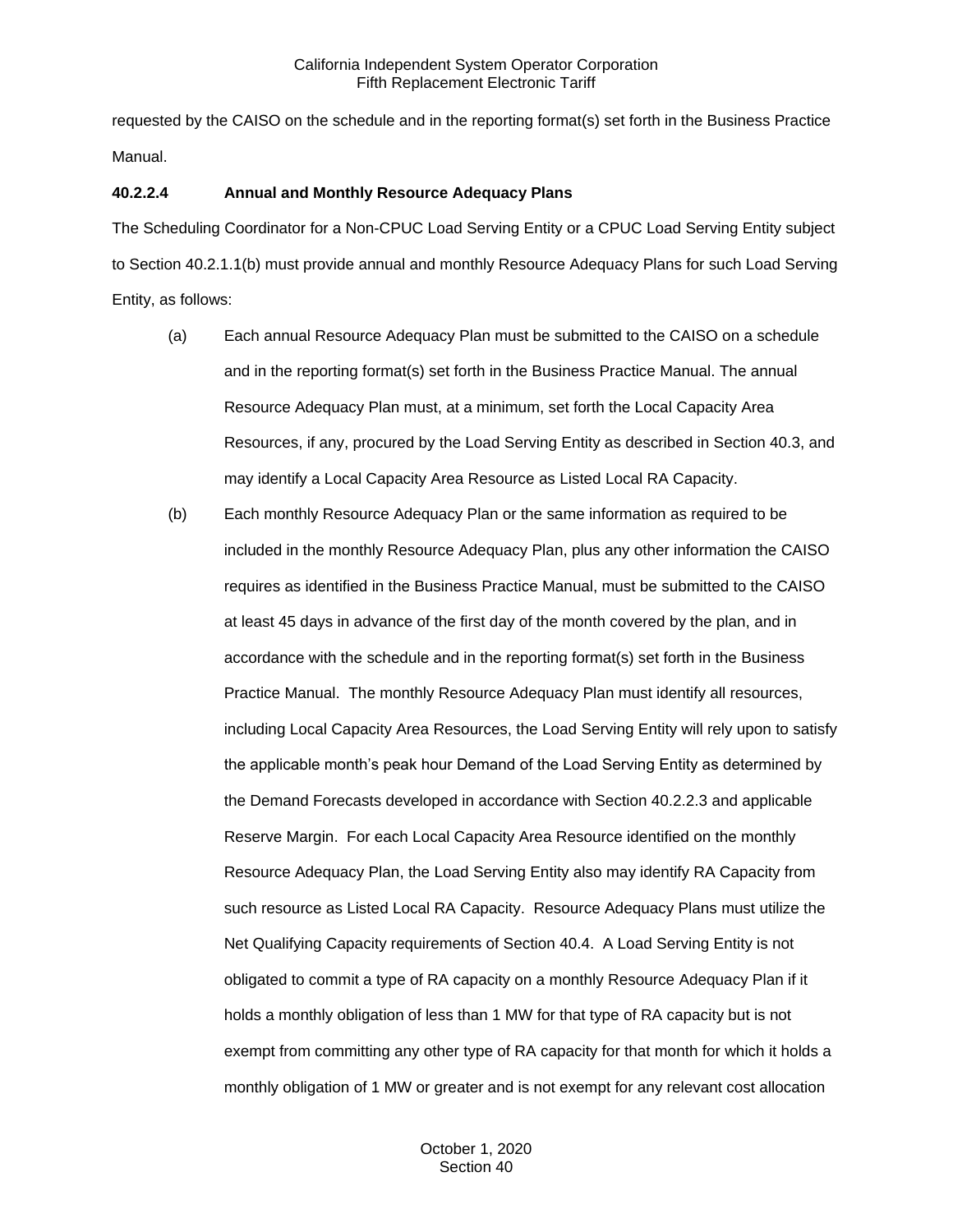from a CPM designation made pursuant to Section 43A associated with a monthly RA capacity obligation of less than 1 MW.

- (c) The Scheduling Coordinator for the Load Serving Entity may submit at any time from 45 days through 30 days in advance of the relevant month, a revision to its monthly Resource Adequacy Plan to correct either: (i) (i) a discrepancy between its monthly Resource Adequacy Plan and the monthly Supply Plan of a Resource Adequacy Resource providing that Load Serving Entity with Resource Adequacy Capacity, as provided in Section 40.7(b); or (ii) a deficiency in how much Resource Adequacy Capacity was provided on the monthly Resource Adequacy Plan. The CAISO will not accept any revisions to a monthly Resource Adequacy Plan from 30 days in advance of the relevant month through the end of the month, unless the Scheduling Coordinator for the Load Serving Entity demonstrates good cause for the change and explains why it was not possible to submit the change earlier.
- (d) The Scheduling Coordinator for the Load Serving Entity that submits a revision to its monthly Resource Adequacy Plan to correct a deficiency or discrepancy must include in the revision a MW amount of Resource Adequacy Capacity for each day of the month that is no less than the MW amount of Resource Adequacy Capacity included in its original plan for each day of the month.

#### <span id="page-5-0"></span>**40.2.3 [Not Used]**

## <span id="page-5-1"></span>**40.2.4 Load-Following MSS**

- **(1) Applicability.** Unless otherwise provided in Section 40, Scheduling Coordinators for Load-following MSSs are subject solely to Sections 40.2.4, 40.3, and with respect to their Local Capacity Area Resources identified in accordance with Section 40.2.4, Section 40.9, and with respect to Flexible Resource Adequacy Capacity, Section 40.10.
- **(2) Annual RA Plan.** A Scheduling Coordinator for a Load-following MSS must provide an annual Resource Adequacy Plan that sets forth, at a minimum, the Local Capacity Area Resources, if any, procured by the Load-following MSS as described in Section 40.3. The annual Resource Adequacy Plan shall utilize the annual coincident peak Demand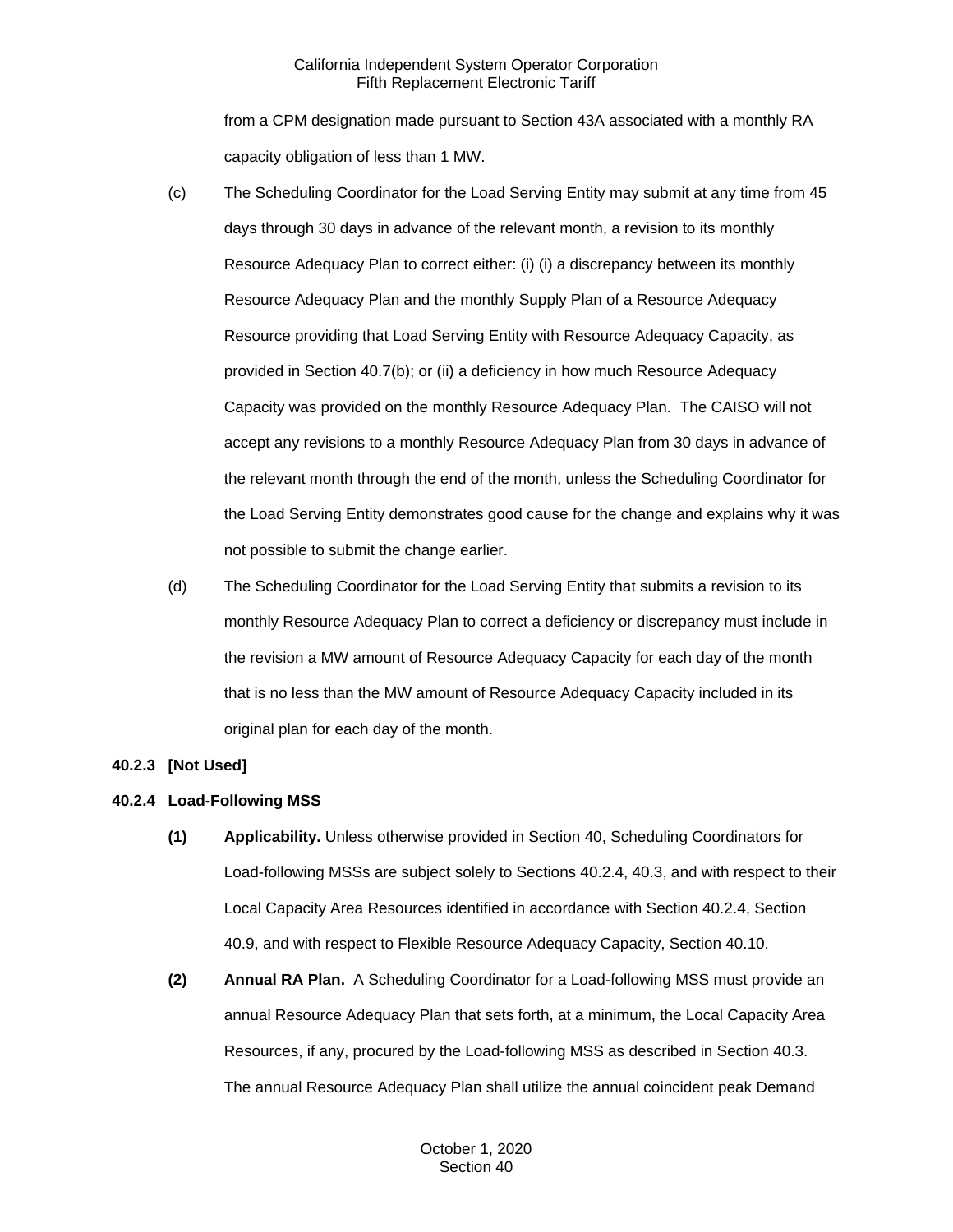determination provided by the California Energy Commission for such Load-following MSS using Demand Forecast data submitted to the California Energy Commission by the Load-following MSS, or, if the California Energy Commission does not produce coincident peak Demand Forecasts for the Load-following MSS, the annual coincident peak Demand Forecast produced by the CAISO for such Load-following MSS in accordance with its Business Practice Manual using Demand Forecast data submitted to the CAISO by the Load-following MSS.

**(3) Monthly RA Plan and Supply Plan.** The Scheduling Coordinator for a Load-following MSS must submit a monthly Resource Adequacy Plan and Supply Plan on the schedule set forth in the Business Practice Manual.

## <span id="page-6-0"></span>**40.3 Local Capacity Area Resource Requirements for SCs for LSEs**

## <span id="page-6-1"></span>**40.3.1 Local Capacity Technical Study**

On an annual basis, pursuant to the schedule set forth in the Business Practice Manual, the CAISO will, perform, and publish on the CAISO Website the Local Capacity Technical Study. The Local Capacity Technical Study shall identify Local Capacity Areas, determine the minimum amount of Local Capacity Area Resources in MW that must be available to the CAISO within each identified Local Capacity Area, and identify the Generating Units within each identified Local Capacity Area. The CAISO shall collaborate with the CPUC, Local Regulatory Authorities within the CAISO Balancing Authority Area, federal agencies, and Market Participants to ensure that the Local Capacity Technical Study is performed in accordance with this Section 40.3 and to establish for inclusion in the Business Practice Manual other parameters and assumptions applicable to the Local Capacity Technical Study and a schedule that provides for: (i) reasonable time for review of a draft Local Capacity Technical Study, (ii) reasonable time for Participating TOs to propose operating solutions, and (iii) release of the final Local Capacity Technical Study no later than 120 days prior to the date annual Resource Adequacy Plans must be submitted under this Section 40.

## **40.3.1.1 Local Capacity Technical Study Criteria**

The Local Capacity Technical Study will determine the minimum amount of Local Capacity Area Resources needed to address the Contingencies identified in Section 40.3.1.2. In performing the Local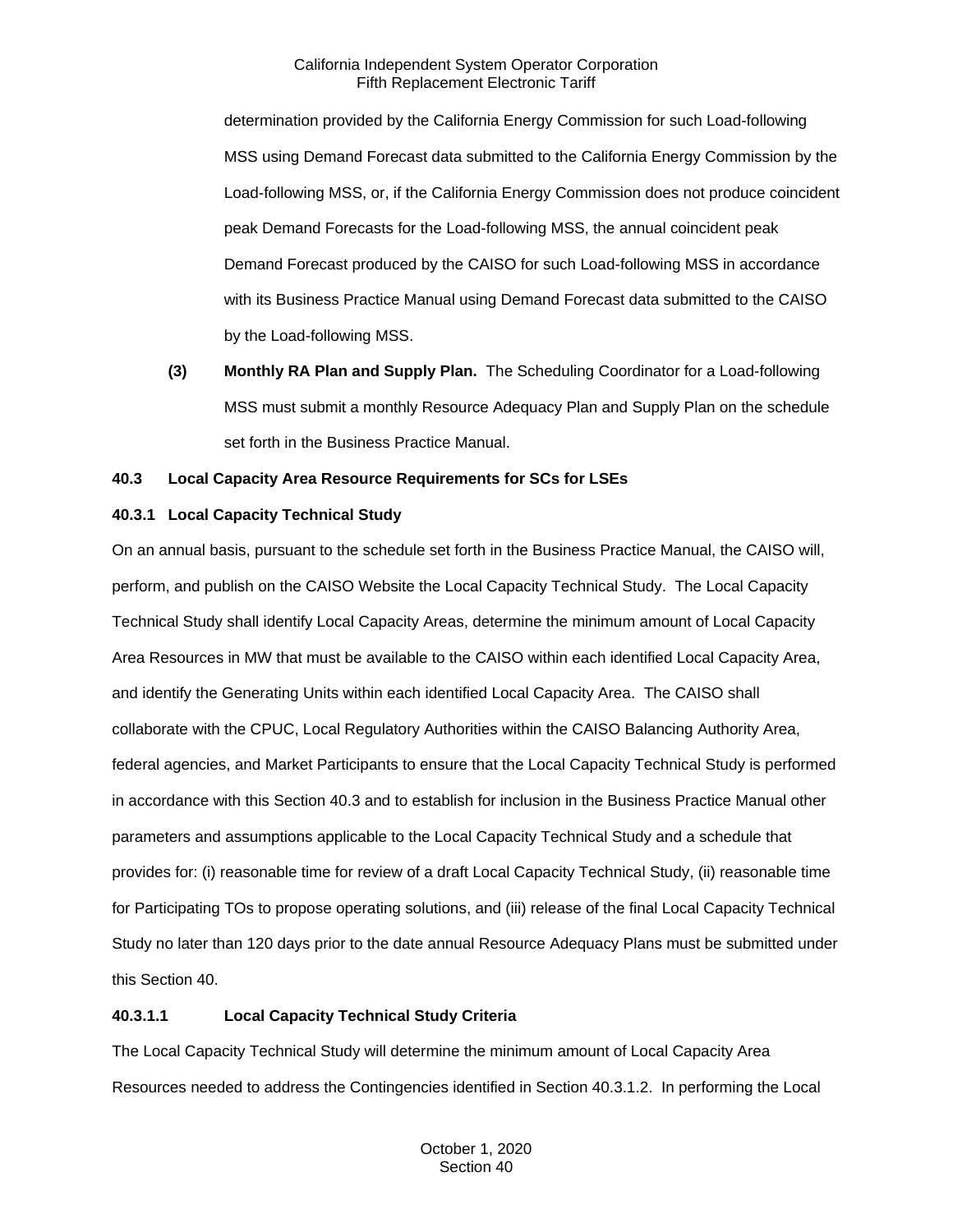Capacity Technical Study, the CAISO will apply those methods for resolving Contingencies considered appropriate for the performance level that corresponds to a particular studied Contingency, as provided in NERC Reliability Standards regarding Transmission System Planning Performance Requirements (TPL-001-4 or its successor), as augmented by CAISO Reliability Criteria in accordance with the Transmission Control Agreement and Section 24.3.1. The CAISO Reliability Criteria shall include:

- (1) Time Allowed for Manual Readjustment: This is the amount of time required for the Operator to take all actions necessary to prepare the system for the next Contingency. This time should not be more than thirty (30) minutes.
- (2) No voltage collapse or dynamic instability shall be allowed for a Contingency in Category Extreme Events [any P1 system readjusted (Common Structure) P7], as listed in TPL-001-4 in areas with load of 250 MW or more. For areas with less than 250 MW of load, mitigation will only be proposed if there is a risk of cascading beyond the area directly affected by the outage.

## **40.3.1.2 Local Capacity Technical Study Contingencies.**

The Local Capacity Technical Study shall assess all the Contingencies and appropriate performance levels required by mandatory standards including, but not limited to, NERC, WECC and CAISO Planning Standards.

## <span id="page-7-0"></span>**40.3.2 Allocation of Local Capacity**

The CAISO will allocate Local Capacity Area Resource requirements to Scheduling Coordinators for Load Serving Entities in the following sequential manner:

(a) The responsibility for the aggregate Local Capacity Area Resources required for all Local Capacity Areas within each TAC Area as determined by the Local Capacity Technical Study will be allocated to all Scheduling Coordinators for Load Serving Entities that serve Load in the TAC Area in accordance with the Load Serving Entity's proportionate share of the LSE's TAC Area Load at the time of the CAISO's annual coincident peak Demand set forth in the annual peak Demand Forecast for the next Resource Adequacy Compliance Year as determined by the California Energy Commission. Expressed as a formula, the allocation of Local Area Capacity Resource obligations will be as follows: (∑ Local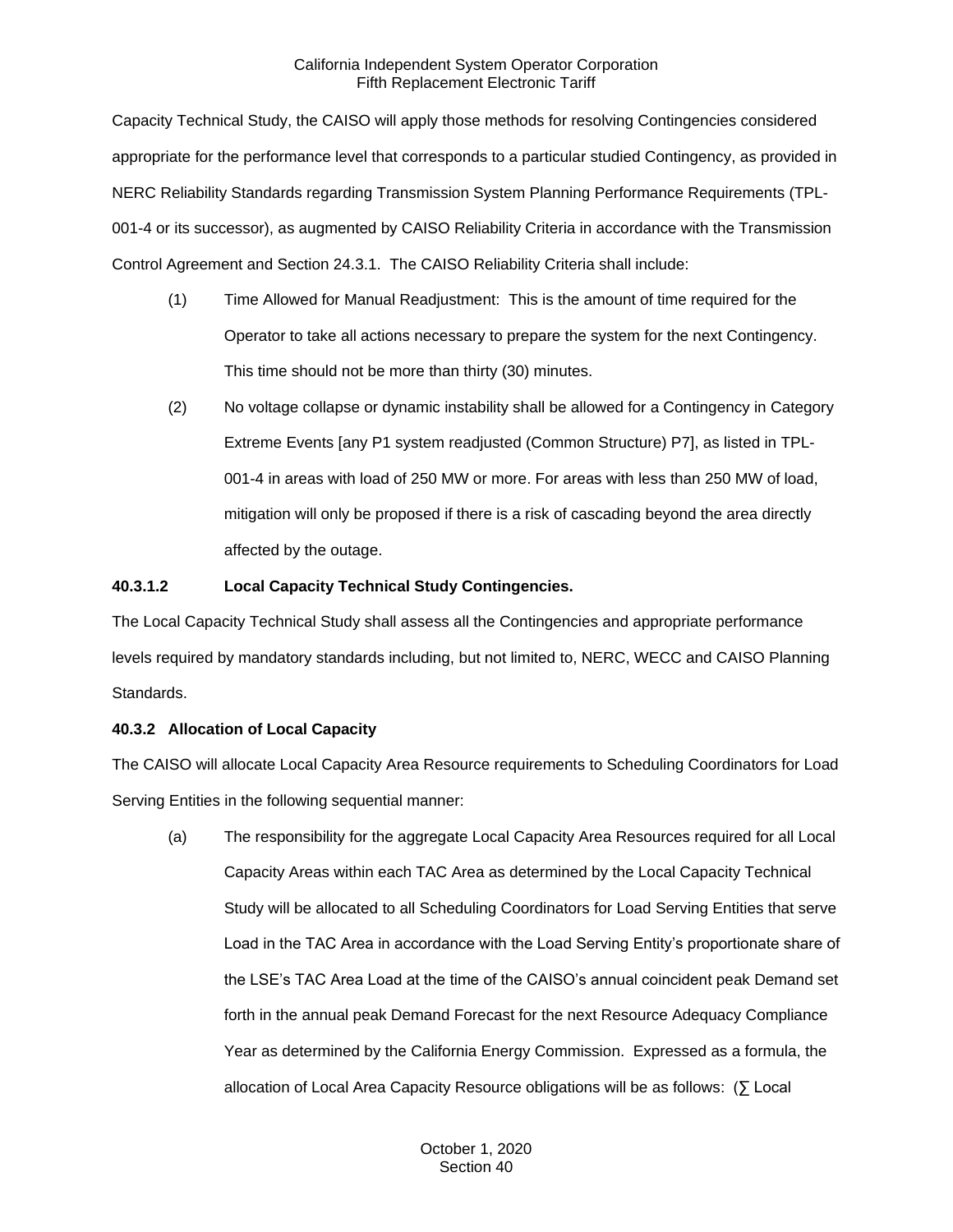Capacity Area MW in TAC Area from the Local Capacity Technical Study) \* (LSE Demand in TAC Area at CAISO annual coincident peak Demand)/(Total TAC Area Demand at the time of CAISO annual coincident peak Demand). This will result in a MW responsibility for each Load Serving Entity for each TAC Area in which the LSE serves Load. In no instance, however, is a Load Serving Entity obligated to commit, on a monthly Resource Adequacy Plan, Local Capacity Area Resources in a particular TAC Area in excess of the quantity of capacity needed by that Load Serving Entity to meet its applicable Demand and Reserve Margin requirements for the applicable compliance month. If the CAISO determines that a Load Serving Entity would have an obligation to show Local Capacity Area Resources of less than 1 MW in a particular TAC Area, then the Load Serving Entity will have an obligation of zero (0) MWs for that TAC Area in that year. The LSE may meet its MW responsibility, as assigned under this Section, for each TAC Area in which the LSE serves Load by procurement of that MW quantity in any Local Capacity Area in the TAC Area.

- (b) For Scheduling Coordinators for Non-CPUC Load Serving Entities, the Local Capacity Area Resource obligation will be allocated based on Section 40.3.2(a) above.
- (c) For Scheduling Coordinators for CPUC Load Serving Entities, the CAISO will calculate the individual and total Local Capacity Area Resource obligations attributable to the CPUC jurisdictional Load Serving Entities and will transmit them to the CPUC. The CPUC may then allocate the Local Capacity Area Resource obligation to its jurisdictional LSEs based on a method adopted by the CPUC. However, if the allocation methodology adopted by the CPUC does not fully allocate the total sum of each CPUC Load Serving Entity's proportionate share calculated under Section 40.3.2(a), the CAISO will allocate the difference to all Scheduling Coordinators for CPUC Load Serving Entities in accordance with their proportionate share calculated under 40.3.2(a). If the CPUC does not adopt an allocation methodology, the CAISO will allocate Local Capacity Area Resources to Scheduling Coordinators for CPUC Load Serving Entities based on Section 40.3.2(a).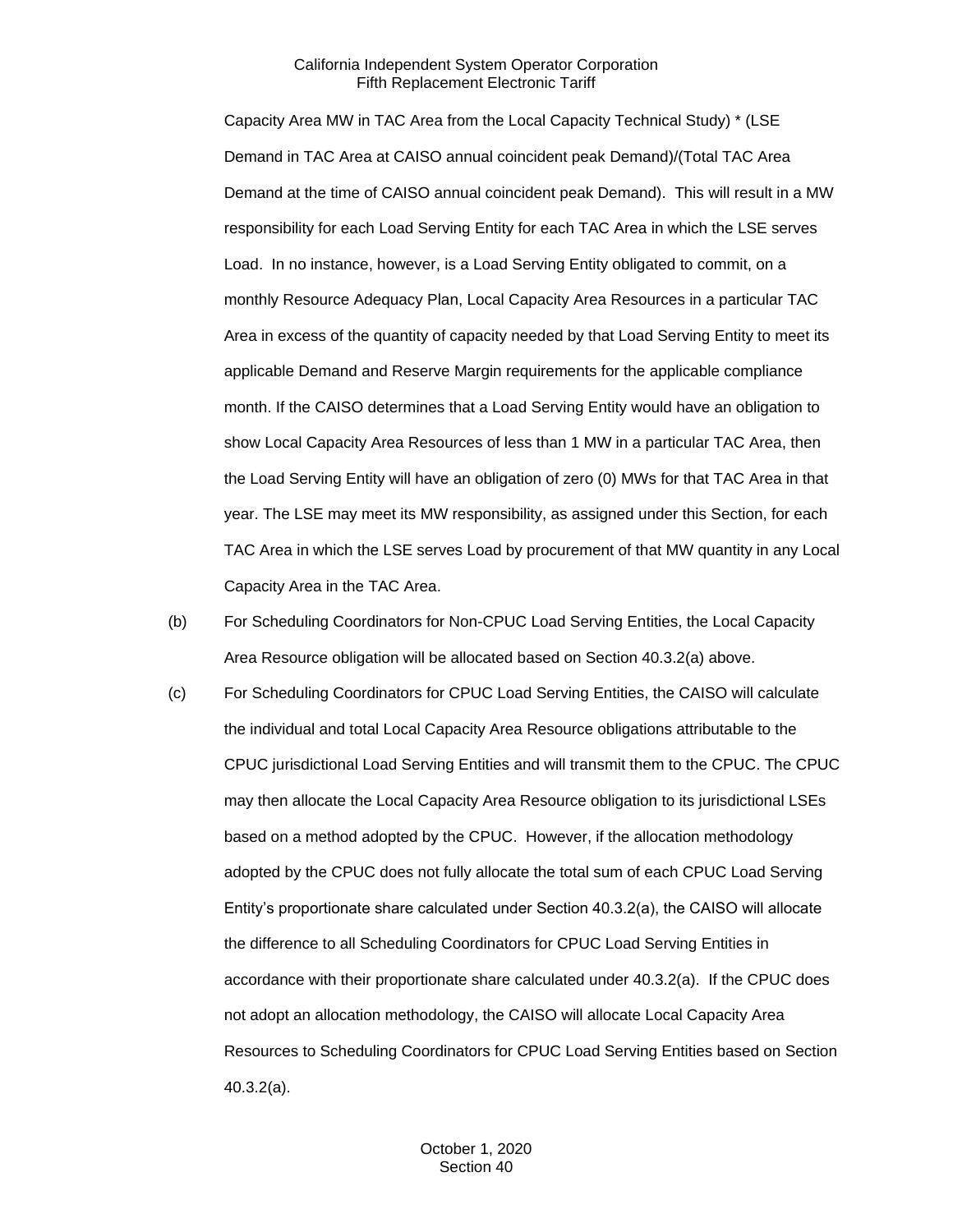Once the CAISO has allocated the total responsibility for Local Capacity Area Resources, the CAISO will inform the CPUC and the Scheduling Coordinators for each non-CPUC jurisdictional LSE of the LSE's specific allocated responsibility for Local Capacity Area Resources in each TAC Area in which the LSE serves Load.

#### <span id="page-9-0"></span>**40.3.3 Procurement of Local Capacity Area Resources by LSEs**

Nothing in this Section 40 obligates any Scheduling Coordinator to demonstrate on behalf of a Load Serving Entity that the Load Serving Entity has procured Local Capacity Area Resources to satisfy capacity requirements for each Local Capacity Area identified in the technical study. Scheduling Coordinators for Load Serving Entities may aggregate responsibilities for procurement of Local Capacity Area Resources. If a Load Serving Entity has procured Local Capacity Area Resources that satisfy generation capacity requirements for Local Capacity Areas, the Scheduling Coordinator for such Load Serving Entity shall include this information in its annual and monthly Resource Adequacy Plan(s).

<span id="page-9-1"></span>**40.3.4 [Not Used]**

## <span id="page-9-2"></span>**40.4 General Requirements on Resource Adequacy Resources**

## <span id="page-9-3"></span>**40.4.1 Eligible Resources and Determination of Qualifying Capacity**

The CAISO shall use the criteria provided by the CPUC or Local Regulatory Authority to determine and verify, if necessary, the Qualifying Capacity of all Resource Adequacy Resources; however, to the extent a resource is listed by one or more Scheduling Coordinators in their Resource Adequacy Plans, which apply the criteria of more than one Local Regulatory Authority that leads to conflicting Qualifying Capacity values for that resource, the CAISO will accept the methodology that results in the highest Qualifying Capacity value. Only if the CPUC, Local Regulatory Authority, or federal agency has not established any Qualifying Capacity criteria, or chooses to rely on the criteria in this CAISO Tariff, will the provisions of Section 40.8 apply.

## <span id="page-9-4"></span>**40.4.2 Net Qualifying Capacity Report**

The CAISO shall produce an annual report posted to the CAISO Website on the schedule set forth in the Business Practice Manual that sets forth the Net Qualifying Capacity of all Participating Generators. All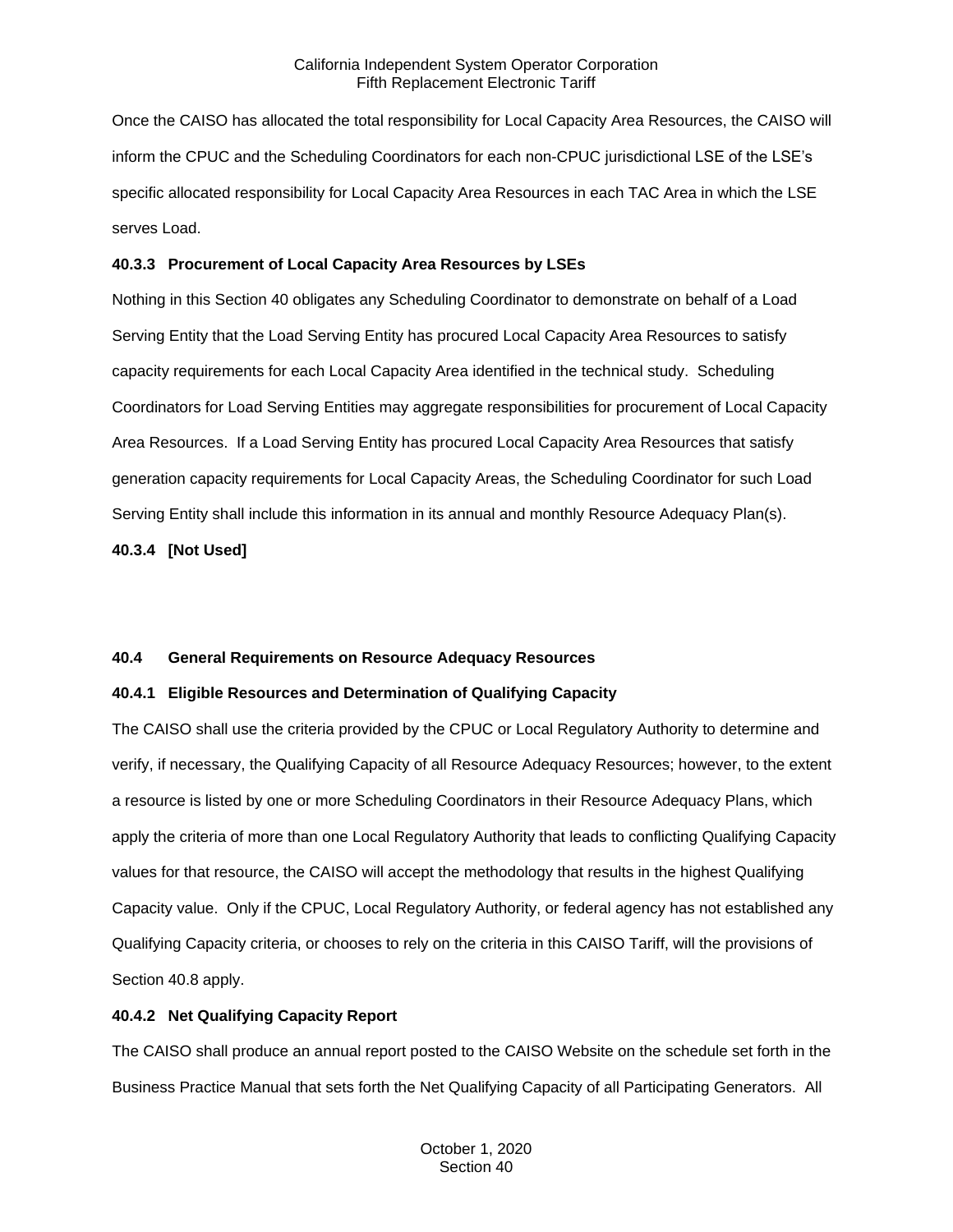other Resource Adequacy Resources may be included in the annual report under Section 40.4.2 upon their request. The Net Qualifying Capacity of any resource included in the annual report, once posted to the CAISO Website, shall not be reduced by the CAISO for the next Resource Adequacy Compliance Year. Any change proposed to be made to a Net Qualifying Capacity value for a resource included in a prior annual report shall be explained, and any test results or analyses underlying the change provided, to the Scheduling Coordinator within ten (10) days of the CAISO's determination that a change to the resource's Net Qualifying Capacity is appropriate, which also must be at least fifteen (15) days prior to the posting on the CAISO Website of the annual report. Any disputes as to the CAISO's determination regarding Net Qualifying Capacity shall be subject to the CAISO ADR Procedures.

## <span id="page-10-0"></span>**40.4.3 General Qualifications for Supplying Net Qualifying Capacity**

Resource Adequacy Resources included in a Resource Adequacy Plan submitted by a Scheduling Coordinator on behalf of a Load Serving Entity serving Load in the CAISO Balancing Authority Area must:

- (1) Be available for testing by the CAISO to validate Qualifying Capacity, which can be no less than a resource's PMin as registered in the Master File even if the resource's contractual Resource Adequacy Capacity is less than its PMin, and determine Net Qualifying Capacity for the next Resource Adequacy Compliance Year;
- (2) Provide any information requested by the CAISO to apply the performance criteria to be adopted by the CAISO pursuant to Section 40.4.5;
- (3) Submit Bids into the CAISO Markets as required by this CAISO Tariff;
- (4) Be in compliance, as of the date that the CAISO performs any testing or otherwise determines Net Qualifying Capacity for the next Resource Adequacy Compliance Year, with the criteria for Qualifying Capacity established by the CPUC, relevant Local Regulatory Authority, or federal agency and provided to the CAISO; and
- (5) Be subject to Sanctions for non-performance as specified in the CAISO Tariff; and
- (6) For a resource with contractual Resource Adequacy Capacity less than PMin as registered in the Master File, make the PMin available to the CAISO for commitment or dispatch at PMin, subject to Section 11.8 provisions for Bid Cost Recovery, so that the resource's Resource Adequacy Capacity can be utilized as required by this CAISO Tariff.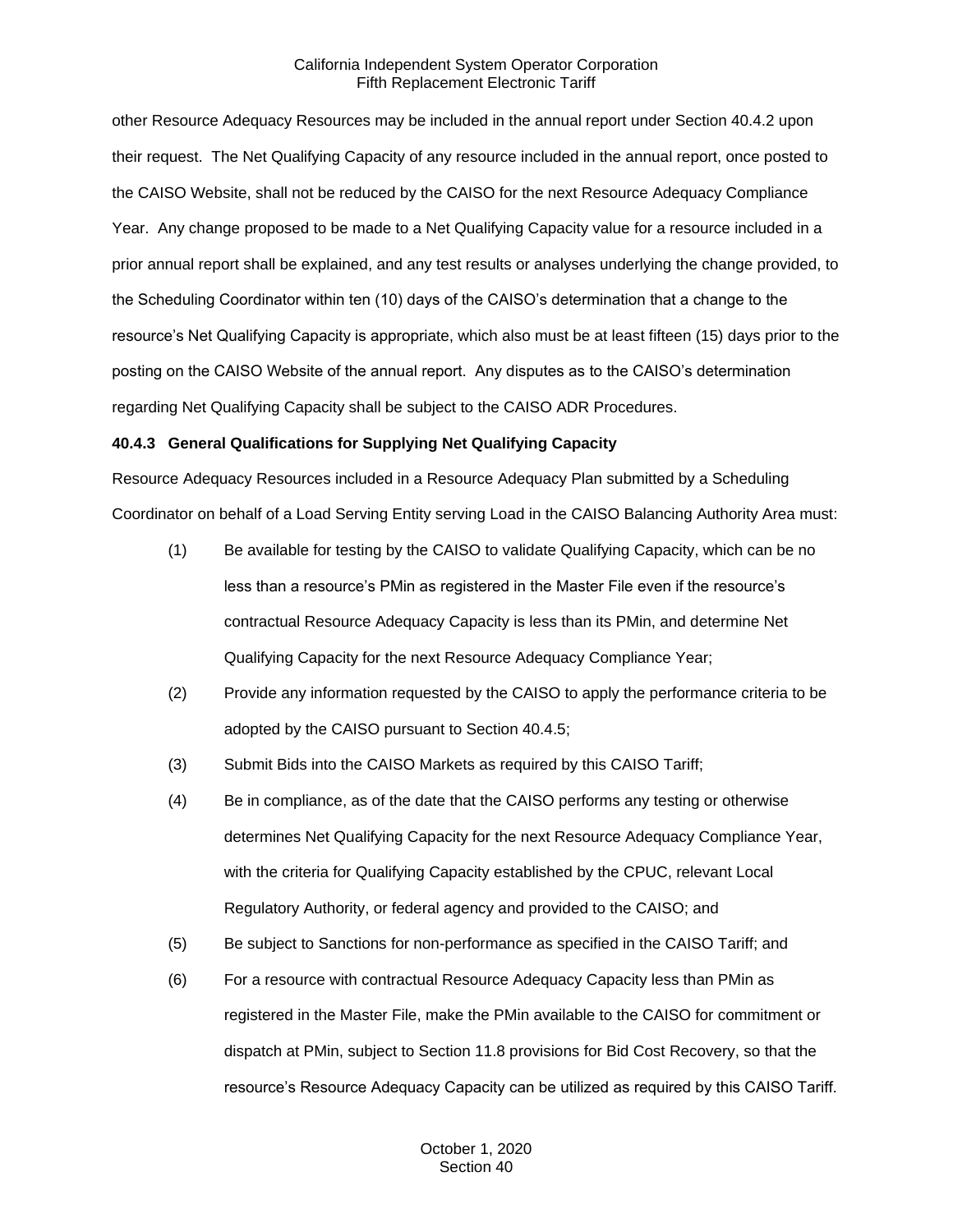#### <span id="page-11-0"></span>**40.4.4 Reductions for Testing**

In accordance with the procedures specified in the Business Practice Manual, the Generating Unit of a Participating Generator or other Generating Units, System Units or Loads of Participating Loads, Reliability Demand Response Resources, or Proxy Demand Resources included in a Resource Adequacy Plan submitted by a Scheduling Coordinator on behalf of a Load Serving Entity can have its Qualifying Capacity reduced, for purposes of the Net Qualifying Capacity annual report under Section 40.4.2 for the next Resource Adequacy Compliance Year, if a CAISO testing program determines that it is not capable of supplying the full Qualifying Capacity amount.

#### <span id="page-11-1"></span>**40.4.5 Reductions for Performance Criteria**

No later than 12 months after the effective date of this Section 40, the CAISO will issue a report outlining a proposal with respect to performance criteria for Resource Adequacy Resources. The CAISO will collaborate with the CPUC and other Local Regulatory Authorities to develop the performance criteria to be submitted to FERC. The Scheduling Coordinator for a Resource Adequacy Resource shall provide or make available to the CAISO, subject to the confidentiality provisions of this CAISO Tariff, all documentation requested by the CAISO to determine, develop or implement the performance criteria, including, but not limited to, NERC Generating Availability Data System data.

#### <span id="page-11-2"></span>**40.4.6 Reductions for Deliverability**

#### **40.4.6.1 Deliverability within the CAISO Balancing Authority Area**

In order to determine Net Qualifying Capacity from Resource Adequacy Resources subject to this Section 40.4, the CAISO will determine that a Resource Adequacy Resource is available to serve the aggregate of Load by means of a deliverability study. Documentation explaining the CAISO's deliverability analysis will be posted on the CAISO Website. The deliverability study will be performed annually and shall focus on peak Demand conditions. The results of the deliverability study shall be incorporated into the Net Qualifying Capacity annual report under Section 40.4.2 and will be effective for the next Resource Adequacy Compliance Year. To the extent the deliverability study shows that the Qualifying Capacity is not deliverable to the aggregate of Demand under the conditions studied, the Qualifying Capacity of the Resource Adequacy Resource will be reduced on a MW basis for the capacity that is undeliverable. Resources will be electrically grouped in a manner consistent with the CAISO Deliverability Assessment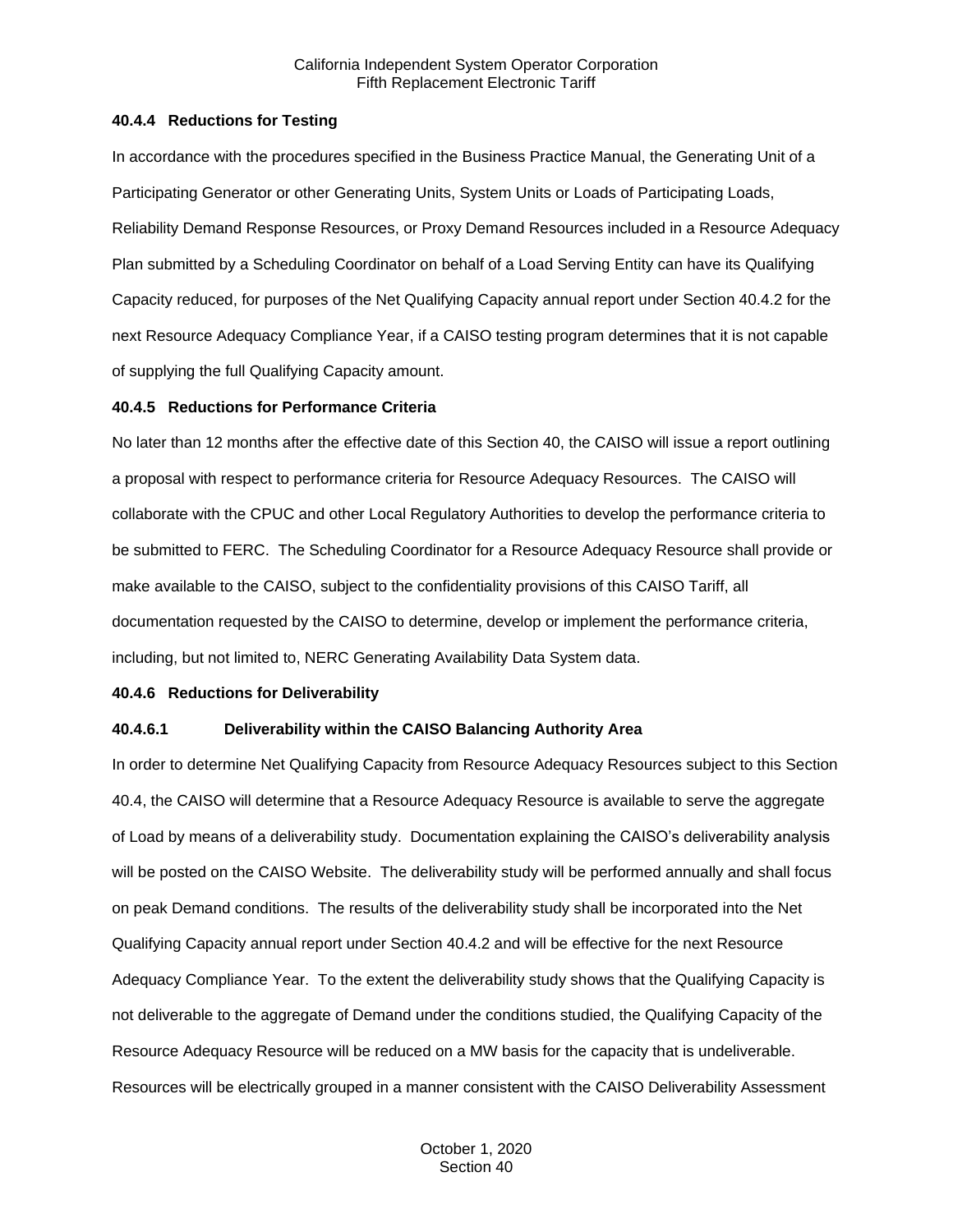methodology posted on the CAISO Website. For Resource Adequacy Resources in the same electrical group which have identified deliverability constraints, the Qualifying Capacity of the Resource Adequacy Resources that obtained Full Capacity Deliverability Status or partial deliverability through Section 8.2 of Appendix Y to this CAISO Tariff will be reduced prior to reducing the Qualifying Capacity of those resources which were originally provided Full Capacity Deliverability Status pursuant to inclusion in an Interconnection Study Cycle under Appendix Y to this CAISO Tariff.

#### **40.4.6.2 Deliverability of Imports**

#### **40.4.6.2.1 Available Import Capability Assignment Process**

For Resource Adequacy Plans covering any period after December 31, 2007, total Available Import Capability will be assigned on an annual basis for a one-year term to Scheduling Coordinators representing Load Serving Entities serving Load in the CAISO Balancing Authority Area and, in limited circumstances, to Scheduling Coordinators representing Participating Generators or System Resources, as described by the following sequence of steps. However, should the CPUC modify by decision its compliance period from January to December of the calendar year to May through April of the calendar year, the CAISO shall extend the effectiveness of the assignment for Resource Adequacy Compliance Year 2008 through April 2009.

**Step 1:** Determination of Maximum Import Capability on Interties into the CAISO Balancing Authority Area: The CAISO shall establish the Maximum Import Capability for each Intertie into the CAISO Balancing Authority Area, and will post those values on the CAISO Website in accordance with the schedule and process set forth in the Business Practice Manual. **Step 2:** Determination of Available Import Capability by Accounting for Existing Contracts and Transmission Ownership Rights Held by Out-of- Balancing Authority Area LSEs: For each Intertie, the Available Import Capability will be determined by subtracting from the Maximum Import Capability established in Step 1 for each Intertie the import capability on each Intertie associated with (i) Existing Contracts and (ii) Transmission Ownership Rights held by load serving entities that do not serve Load within the CAISO Balancing Authority Area. The remaining sum of all Intertie Available Import Capability is the Total Import Capability. Total Import Capability shall be used to determine the Load Share Quantity for each Load Serving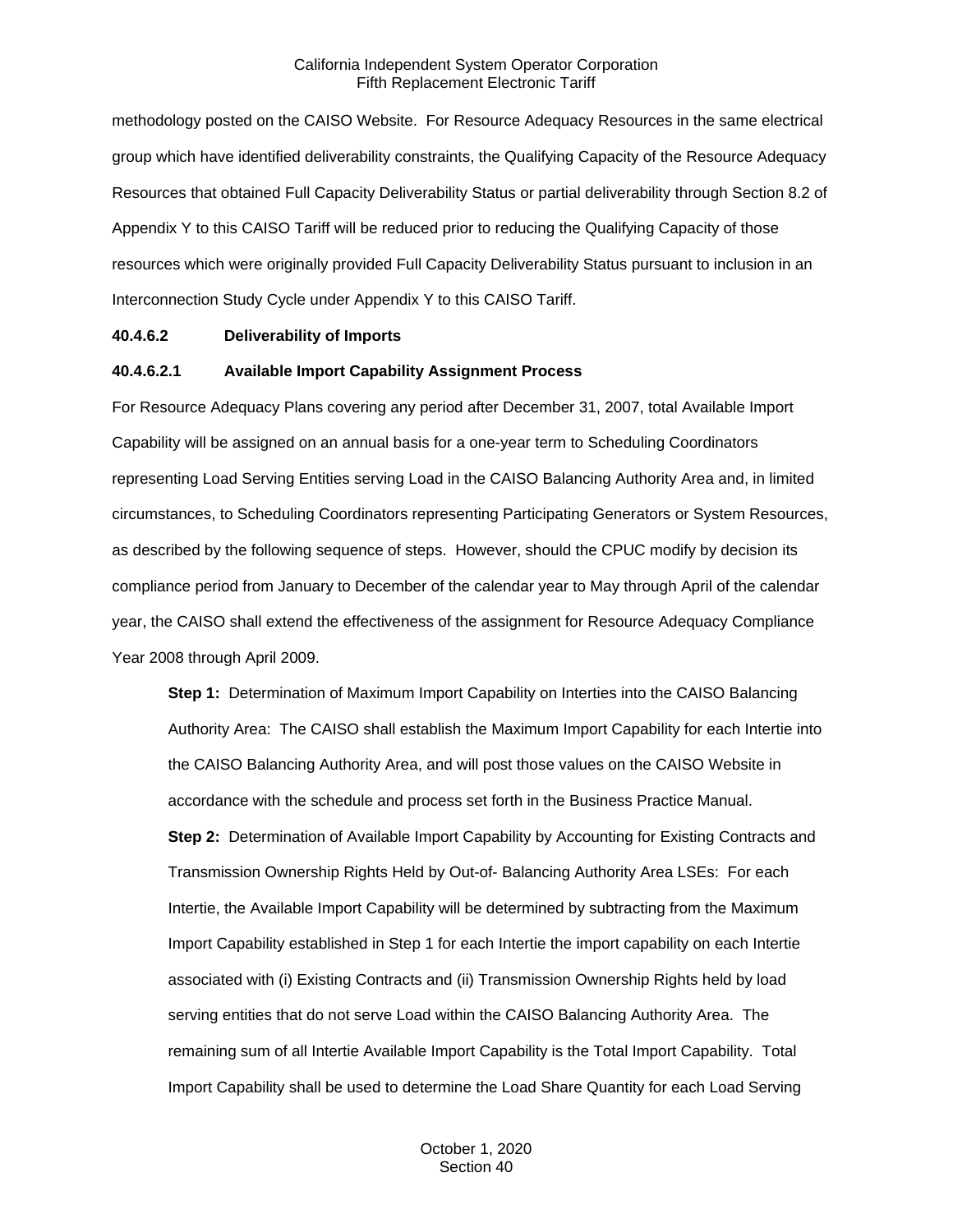Entity that serves Load within the CAISO Balancing Authority Area.

**Step 3:** Determination of Existing Contract Import Capability by Accounting for Existing Contracts and Transmission Ownership Rights Held by CAISO Balancing Authority Area LSEs: From the Available Import Capability remaining on each Intertie after Step 2 above, Existing Contracts and Transmission Ownership Rights held by Load Serving Entities that serve Load within the CAISO Balancing Authority Area shall be reserved for the holders of such commitments and will not be subject to reduction under any subsequent steps in this Section. The import capability reserved pursuant to this Step 3 is the Existing Contract Import Capability.

**Step 4:** Assignment of Pre-RA Import Commitments: From the Available Import Capability remaining on each Intertie after reserving Existing Contract Import Capability under Step 3 above, the CAISO will assign to Load Serving Entities serving Load within the CAISO Balancing Authority Area Pre-RA Import Commitment Capability on a particular Intertie based on Pre-RA Import Commitments in effect (where a supplier has an obligation to deliver the Energy or make the capacity available) at any time during the Resource Adequacy Compliance Year for which the Available Import Capability assignment is being performed. The Pre-RA Import Commitment will be assigned to the Intertie selected by the Load Serving Entity during the Resource Adequacy Compliance Year 2007 import capability assignment process, which was required to be based on the Intertie upon which the Energy or capacity from the Pre-RA Import Commitment had been primarily scheduled or, for a Pre-RA Import Commitment without a scheduling history at the time of the Resource Adequacy Compliance Year 2007 import capability assignment process, the primary Intertie upon which the Energy or capacity was anticipated to be scheduled. To the extent a Pre-RA Import Commitment was not presented during the Resource Adequacy Compliance Year 2007 import capability assignment process, the Load Serving Entity shall select the Intertie upon which the Pre-RA Import Commitment is primarily anticipated to be scheduled during the term of the Pre-RA Import Commitment and that selection shall be utilized in future annual Available Import Capability assignment processes. If a Pre-RA Import Commitment submitted on behalf of a LSE with Existing Contract Import Capability is assigned under this Section to the same Intertie on which the LSE holds Existing Contract Import Capability, the Pre-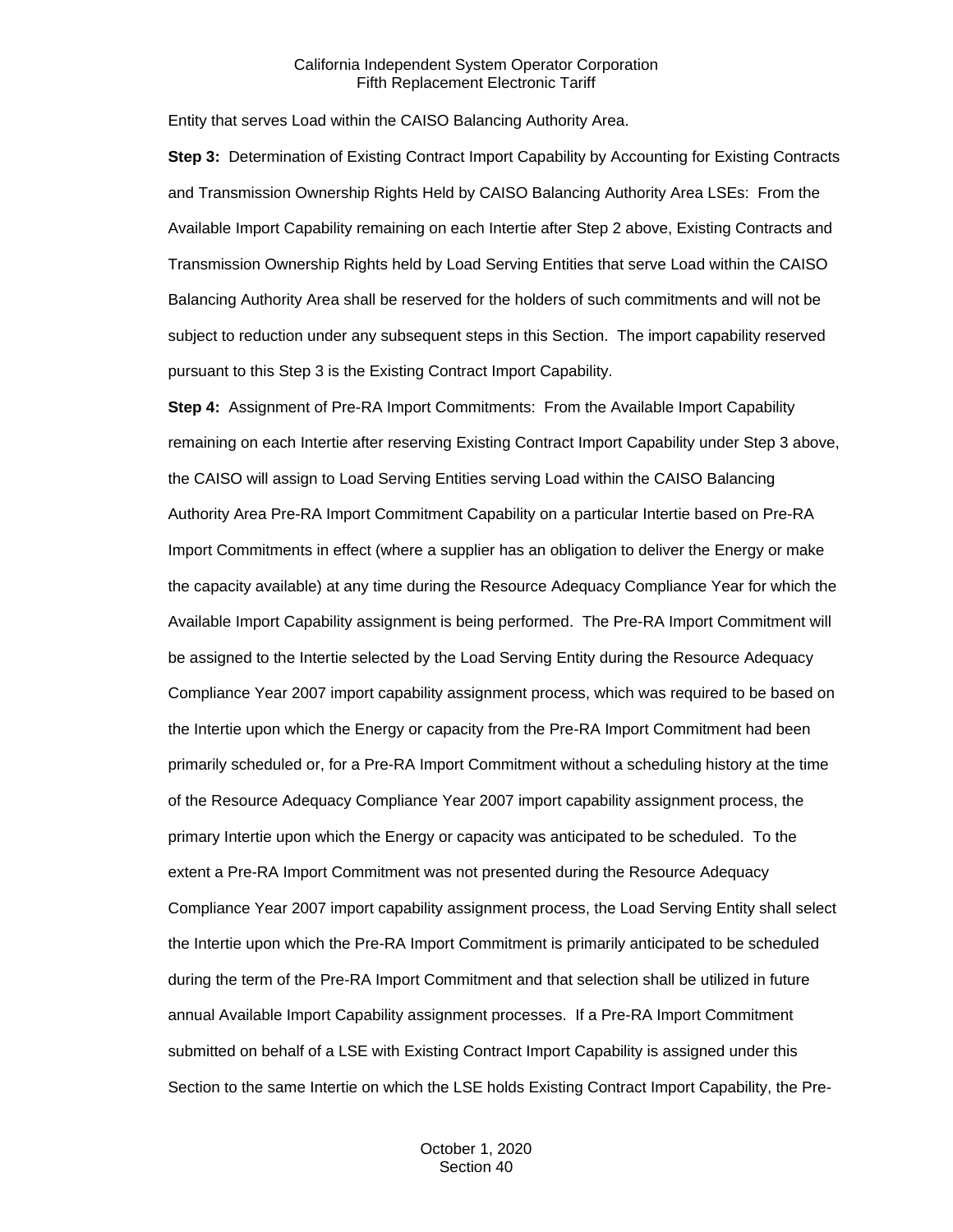RA Import Commitment will be assumed to deliver over the Existing Contract Import Capability until exhausted, unless the LSE can demonstrate otherwise.

To the extent a particular Intertie becomes over requested with Pre-RA Import Commitments due to either Pre-RA Import Commitments not included in the Resource Adequacy Compliance Year 2007 import capability assignment process or changes in system conditions that decrease the Maximum Import Capability of the Intertie, such that the MW represented in all Pre-RA Import Commitments utilizing the Intertie exceed the Intertie's Available Import Capability in excess of that reserved for Existing Contracts and Transmission Ownership Rights under Steps 2 and 3, the Pre-RA Import Commitments will be assigned Pre-RA Import Commitment Capability, based on the Import Capability Load Share Ratio of each Load Serving Entity submitting Pre-RA Import Commitments on the particular Intertie. To the extent this initial assignment of Pre-RA Import Commitment Capability has not fully assigned the Available Import Capability of the particular over requested Intertie, the remaining Available Import Capability on the over requested Intertie will be assigned until fully exhausted based on the Import Capability Load Share Ratio of each Load Serving Entity whose submitted Pre-RA Import Commitment has not been fully satisfied by the previous Import Capability Load Share Ratio assignment iteration. The Available Import Capability assigned pursuant to this Step 4 is the Pre-RA Import Commitment Capability. **Step 5:** Assignment of Remaining Import Capability Limited by Load Share Quantity: The Total

Import Capability remaining after Step 4 will be assigned only to Load Serving Entities serving Load within the CAISO Balancing Authority Area that have not received Existing Contract Import Capability and Pre-RA Import Commitment Capability under Steps 3 and 4, that exceed the Load Serving Entity's Load Share Quantity. Only the MW quantity of any Pre-RA Import Commitment Capability assigned to Existing Contract Import Capability under Step 4 that exceeds the Existing Contract Import Capability on the particular Intertie will be counted for purposes of this Step 5. This Total Import Capability will be assigned until fully exhausted to those Load Serving Entities eligible to receive an assignment under this Step based on each Load Serving Entity's Import Capability Load Share Ratio up to, but not in excess of, its Load Share Quantity. The quantity of Total Import Capability assigned to the Load Serving Entity under this Step is the Load Serving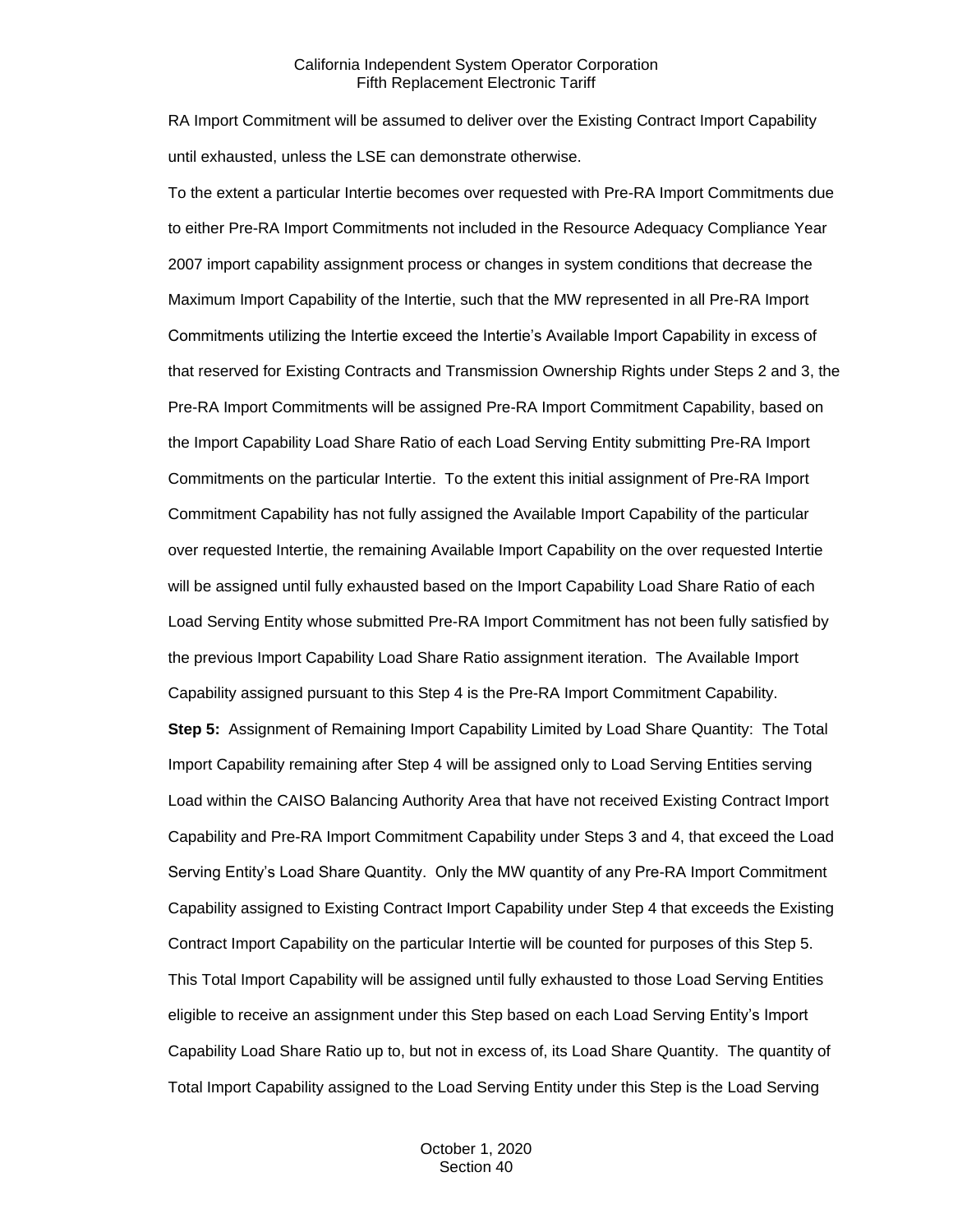Entity's Remaining Import Capability. This Step 5 does not assign Remaining Import Capability on a specific Intertie.

**Step 6:** CAISO Posting of Assigned and Unassigned Capability: Following the completion of Step 5, the CAISO will post to the CAISO Website, in accordance with the schedule set forth in the Business Practice Manual the following information:

- (a) The Total Import Capability;
- (b) The quantity in MW of Existing Contracts and Transmission Ownership Rights assigned to each Intertie, distinguishing between Existing Contracts and Transmission Ownership Rights held by Load Serving Entities within the CAISO Balancing Authority Area and those held by load serving entities outside the CAISO Balancing Authority Area;
- (c) The aggregate quantity in MW, and identity of the holders, of Pre-RA Import Commitments assigned to each Intertie; and
- (d) The aggregate quantity in MW of Available Import Capability after Step 4, the identity of the Interties with Available Import Capability, and the MW quantity of Available Import Capability on each such Intertie.

**Step 7:** CAISO Notification of LSE Assignment Information: Following the completion of Step 5, in accordance with the schedule set forth in the Business Practice Manual, the CAISO will notify the Scheduling Coordinator for each Load Serving Entity of:

- (a) The Load Serving Entity's Import Capability Load Share;
- (b) The Load Serving Entity's Load Share Quantity; and
- (c) The amount of, and Intertie on which, the Load Serving Entity's Existing Contract Import Capability and Pre-RA Import Commitment Capability, as applicable, has been assigned; and
- (d) The Load Serving Entity's Remaining Import Capability.

**Step 8:** Transfer of Import Capability: In accordance with the schedule set forth in the Business Practice Manual, a Scheduling Coordinator for a Load Serving Entity shall be allowed to transfer some or all of its Remaining Import Capability to any other Scheduling Coordinator for a Load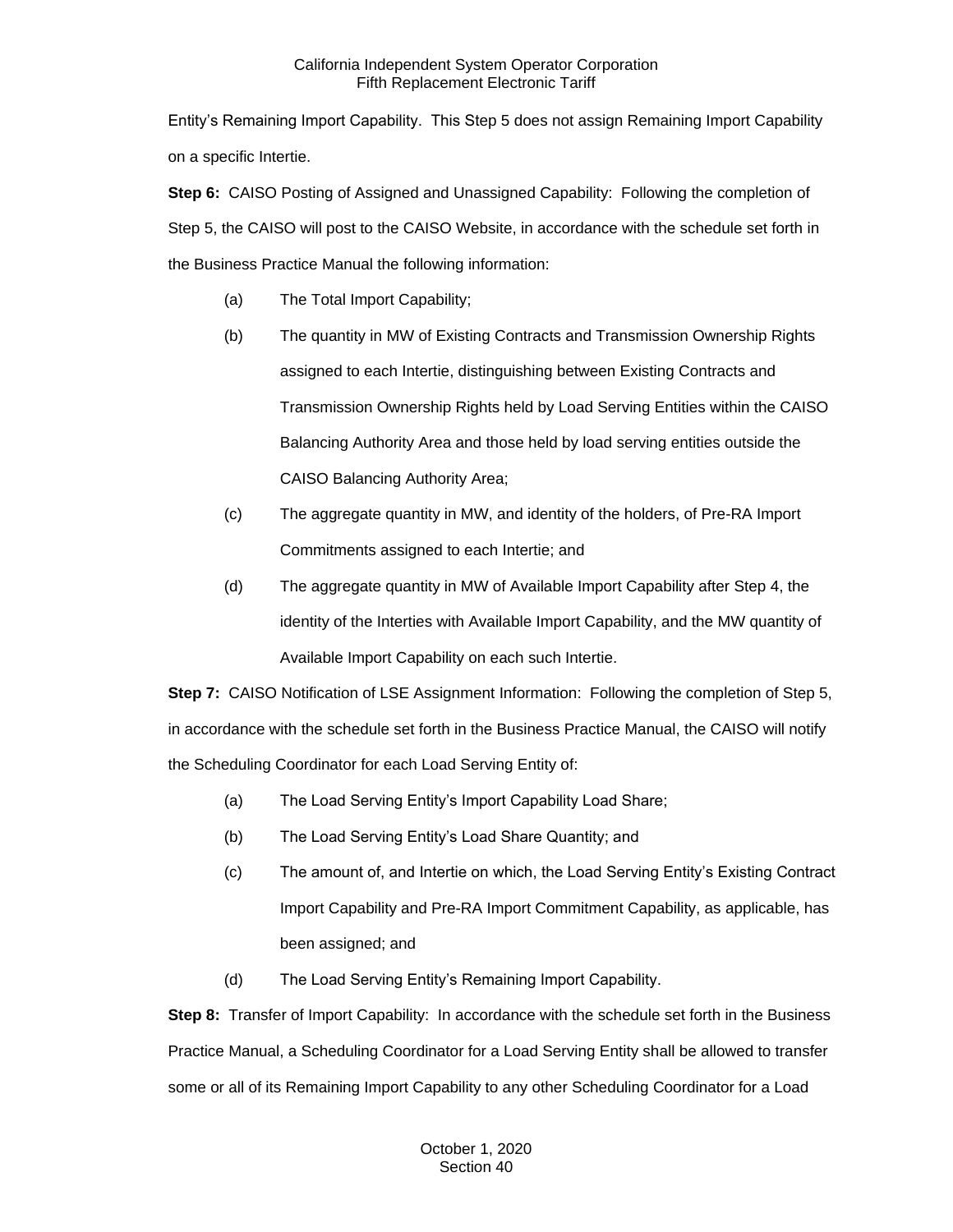Serving Entity. The CAISO will accept transfers between Scheduling Coordinators only to the extent such transfers are reported to the CAISO, in accordance with the schedule set forth in the Business Practice Manual and through the CAISO's Import Capability Transfer Registration Process, by the entity receiving the Remaining Import Capability who must set forth (1) the name of the counter-parties, (2) the MW quantity, (3) term of transfer, and (4) price on a per MW basis. The CAISO will post to the CAISO Website by August 8, 2007 for Resource Adequacy Compliance Year 2008 and for subsequent Resource Adequacy Compliance Years in accordance with the schedule set forth in the Business Practice Manual the information on transfers of Remaining Import Capability received under this Step 8.

**Step 9:** Initial Scheduling Coordinator Request to Assign Remaining Import Capability by Intertie: In accordance with the schedule set forth in the Business Practice Manual, the Scheduling Coordinator for each Load Serving Entity shall notify the CAISO of its request to assign its posttrading Remaining Import Capability on a MW basis per available Intertie. Total requests for assignment of Remaining Import Capability by a Scheduling Coordinator cannot exceed the sum of the post-traded Remaining Import Capability of its Load Serving Entities. The CAISO will honor the requests to the extent an Intertie has not been over requested. If an Intertie is over requested, the requests for Remaining Import Capability on that Intertie will be assigned based on each Load Serving Entity's Import Capability Load Share Ratio in the same manner as set forth in Step 4. A Scheduling Coordinator for a Load Serving Entity without an Import Capability Load Share will be assigned the Import Capability Load Share equal to the average Import Capability Load Share of those Load Serving Entities from which it received transfers of Remaining Import Capability.

**Step 10:** CAISO Notification of Initial Remaining Import Capability Assignments and Unassigned Capability: In accordance with the schedule set forth in the Business Practice Manual, the CAISO will:

- (a) Notify the Scheduling Coordinators of accepted request(s) for assigning Remaining Import Capability under Step 9;
- (b) Publish on the CAISO Website aggregate unassigned Available Import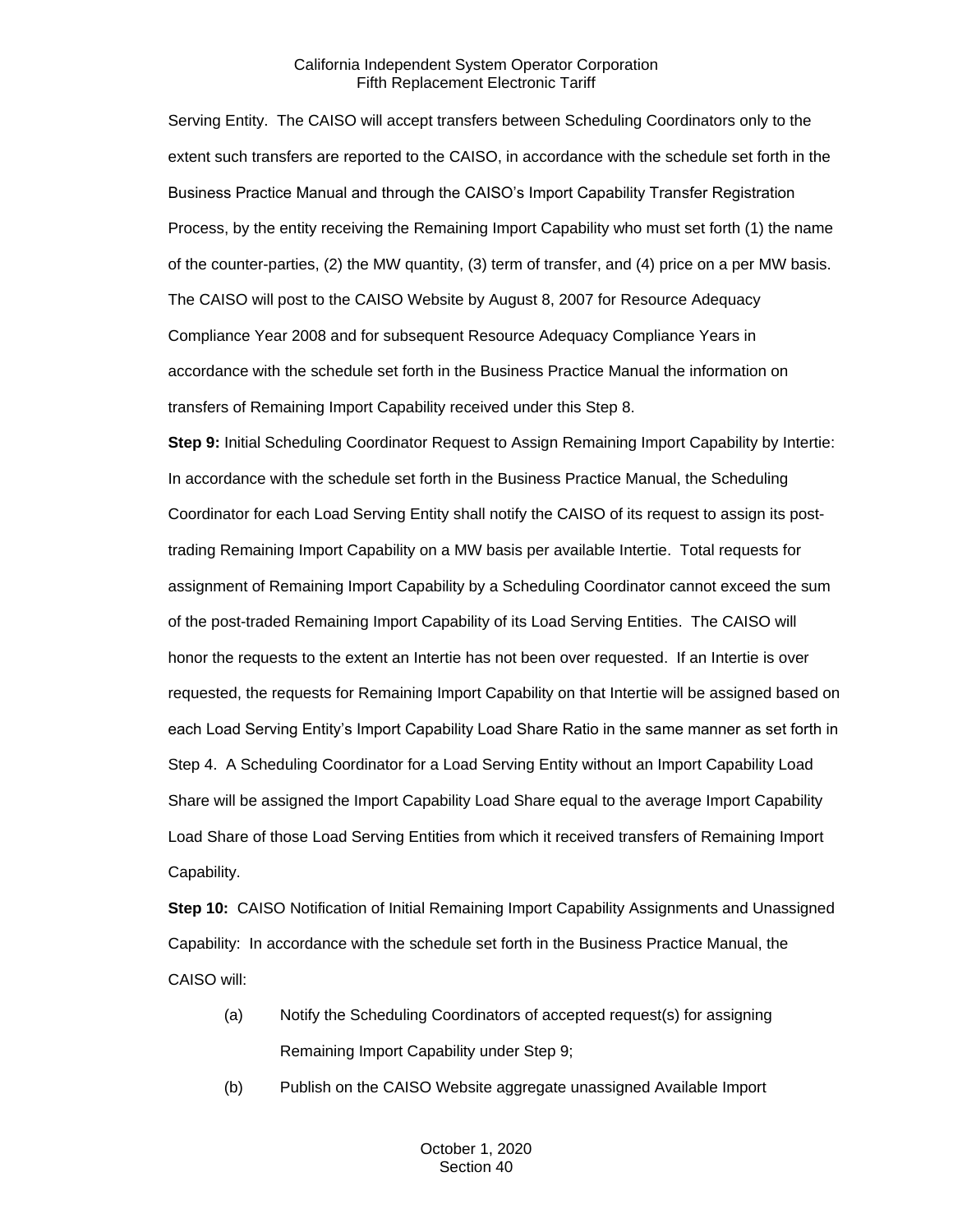Capability, if any, the identity of the Interties with unassigned Available Import Capability, and the MW quantity of Available Import Capability, on each such Intertie; and

(c) Issue a Market Notice to advise the Scheduling Coordinators that Step 10 is complete and to specify the time at which the CAISO will begin accepting requests for the Remaining Import Capability for Step 11.

**Step 11:** Secondary Scheduling Coordinator Request to Assign Remaining Import Capability by Intertie: To the extent Remaining Import Capability remains unassigned as disclosed by Step 10, in accordance with the schedule set forth in the Business Practice Manual, Scheduling Coordinators for Load Serving Entities shall notify the CAISO of their requests to assign any Remaining Import Capability on a MW per available Intertie basis. Step 10 must be completed before a Scheduling Coordinator may submit a request under this step for any Remaining Import Capability. Any requests received prior to the time stated in the Market Notice issued at the completion of Step 10 will not be honored by the CAISO. The CAISO will honor the timely requests received to the extent an Intertie has not been over requested. If an Intertie is over requested, the requests on that Intertie will be assigned based on each Load Serving Entity's Import Capability Load Share Ratio, as used in Steps 4 and 9.

**Step 12:** Notification of Secondary Remaining Import Capability Assignments and Unassigned Capability: In accordance with the schedule set forth in the Business Practice Manual, the CAISO will:

- (a) Notify the Scheduling Coordinator for each Load Serving Entity of the Load Serving Entity's accepted request(s) for assigning Remaining Import Capability under Step 11;
- (b) Publish on the CAISO Website unassigned aggregate Available Import Capability, if any, the identity of the Interties with Available Remaining Import Capability, and the MW quantity of Availability Import Capability on each such Intertie; and
- (c) Issue a Market Notice to advise the Scheduling Coordinator for each Load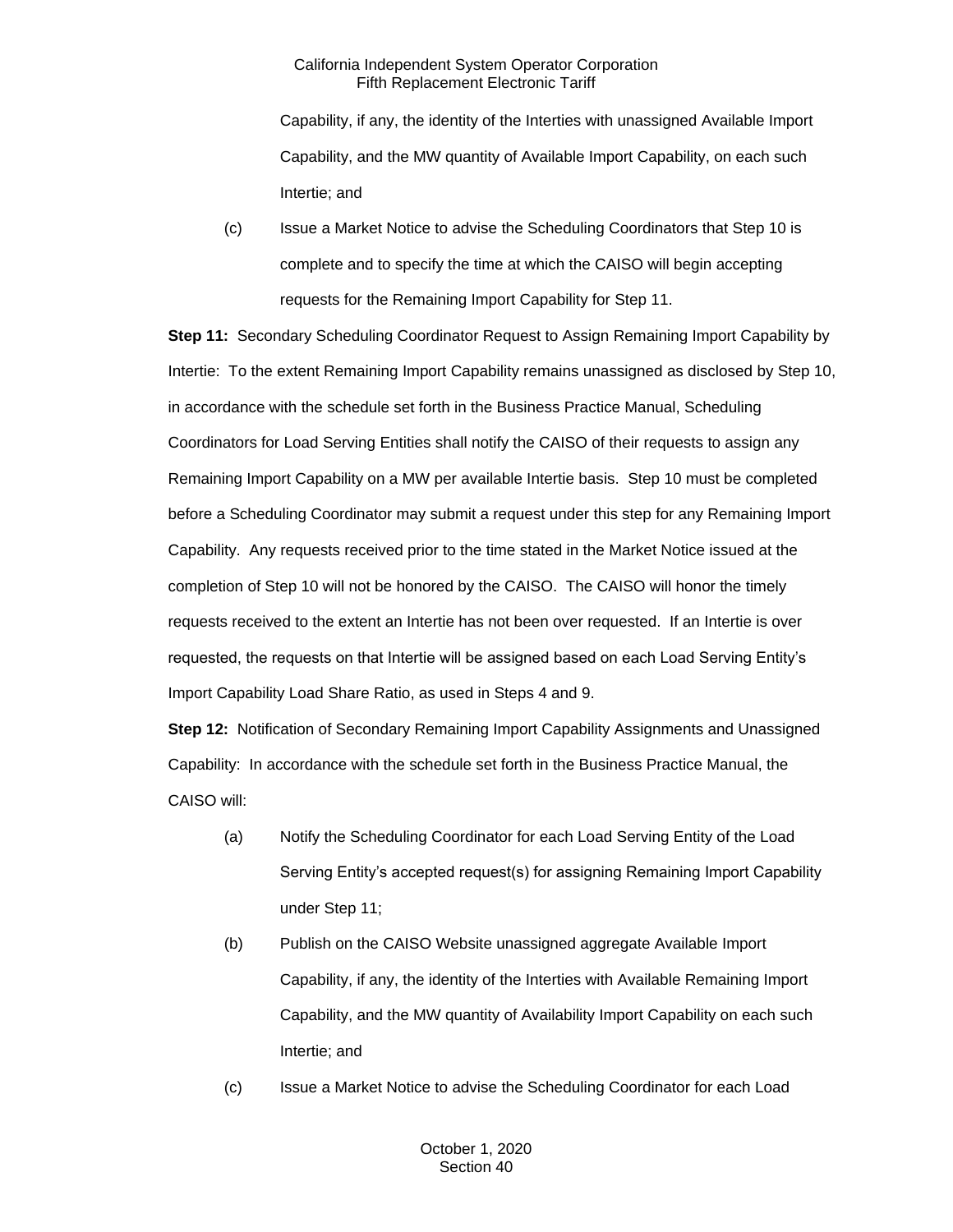Serving Entity that Step 12 is complete and to specify the time at which the CAISO will begin accepting requests for the Balance of Year Unassigned Available Import Capability for Step 13.

**Step 13:** Requests for Balance of Year Unassigned Available Import Capability: To the extent total Available Import Capability remains unassigned as disclosed by Step 12, Scheduling Coordinators for Load Serving Entities, Participating Generators, or System Resources may notify the CAISO of a request for unassigned Available Import Capability on a specific Intertie on a per MW basis. Step 12 must be completed before a Scheduling Coordinator may submit a request under this step for any remaining unassigned Import Capability. Any requests received prior to the time stated in the Market Notice issued at the completion of Step 12 will not be honored by the CAISO. Each request must include the identity of Load Serving Entity, Participating Generator, or System Resource on whose behalf the request is made. The CAISO will accept only two (2) requests per calendar week from any Scheduling Coordinator on behalf of a single Load Serving Entity, Participating Generator, or System Resource. The CAISO will honor timely requests in priority of the time requests from Scheduling Coordinators were received until the Intertie is fully assigned and without regard to any Load Serving Entity's Load Share Quantity. Any honored request shall be for the remainder of the Resource Adequacy Compliance Year. The CAISO shall provide an electronic means, either through the Import Capability Transfer Registration Process or otherwise, of notifying the Scheduling Coordinator of the time the request was deemed received by the CAISO and, within seven (7) days of receipt of the request, whether the request was honored. If a request made on behalf of a Load Serving Entity is honored, it shall be the responsibility of the Scheduling Coordinator and its Load Serving Entity to notify the CPUC or applicable Local Regulatory Authority of the acceptance of the request for unassigned Available Import Capability. If the request is not honored because the Intertie requested was fully assigned, the request will be deemed rejected and the Scheduling Coordinator, if it still seeks to obtain unassigned Available Import Capability, will be required to submit a new request for unassigned Available Import Capability on a different Intertie. The CAISO will update on its website the list of unassigned Available Import Capability by Intertie in accordance with the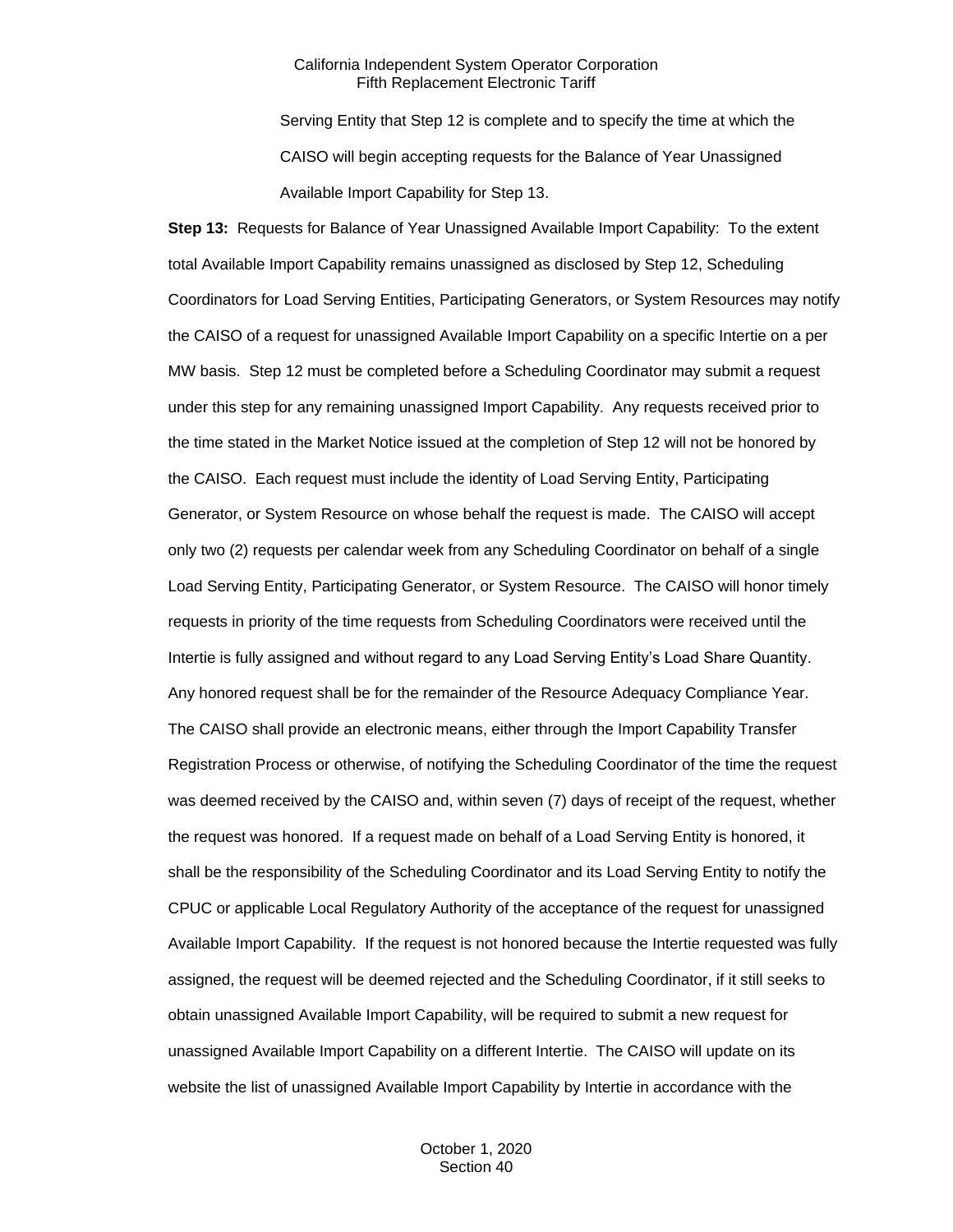schedule set forth in the Business Practice Manual.

This multi-step process for assignment of Total Import Capability does not guarantee or result in any actual transmission service being assigned and is only used for determining the import capability that can be credited towards satisfying the Reserve Margin of a Load Serving Entity under this Section 40. Upon the request of the CAISO, Scheduling Coordinators must provide the CAISO with information on Pre-RA Import Commitments and any transfers or sales of assigned Total Import Capability.

## **40.4.6.2.2 Bilateral Import Capability Transfers and Registration Process**

## **40.4.6.2.2.1 Eligibility Registration for Bilateral Import Capability Transfers**

To be eligible to engage in any bilateral assignment, sale, or other transfer of Remaining Import Capability under Step 8 of Section 40.4.6.2.1 or Section 40.4.6.2.2.2 or Existing Contract Import Capability, and Pre-RA Import Commitment Capability under Section 40.4.6.2.2.2, a Load Serving Entity or other Market Participant must provide the CAISO through the Import Capability Transfer Registration Process the following information:

- (a) Name of the Load Serving Entity or Market Participant
- (b) E-mail contact information

The CAISO will post to the CAISO Website the information received under this Section on a monthly basis in accordance with the schedule set forth in the Business Practice Manual. Any assignment, sale, or other transfer of Existing Contract Import Capability, Pre-RA Import Commitment Capability, or Remaining Import Capability may only be made by or to a Load Serving Entity or Market Participant whose information received under this Section has been posted to the CAISO Website prior to the date of the assignment, sale, or other transfer of the Existing Contract Import Capability, Pre-RA Import Commitment Capability, or Remaining Import Capability. It shall be the exclusive responsibility of the Scheduling Coordinator for the Load Serving Entity or Market Participant to ensure that the information posted to the CAISO Website under this Section is accurate and up to date.

## **40.4.6.2.2.2 Reporting Process for Bilateral Import Capability Transfers**

This Section shall apply to all transfers of Existing Contract Import Capability, Pre-RA Import Commitment Capability, or Remaining Import Capability other than that provided for in Step 8 of Section 40.4.6.2.1. Any Load Serving Entity or other Market Participant that has obtained Existing Contract Import Capability,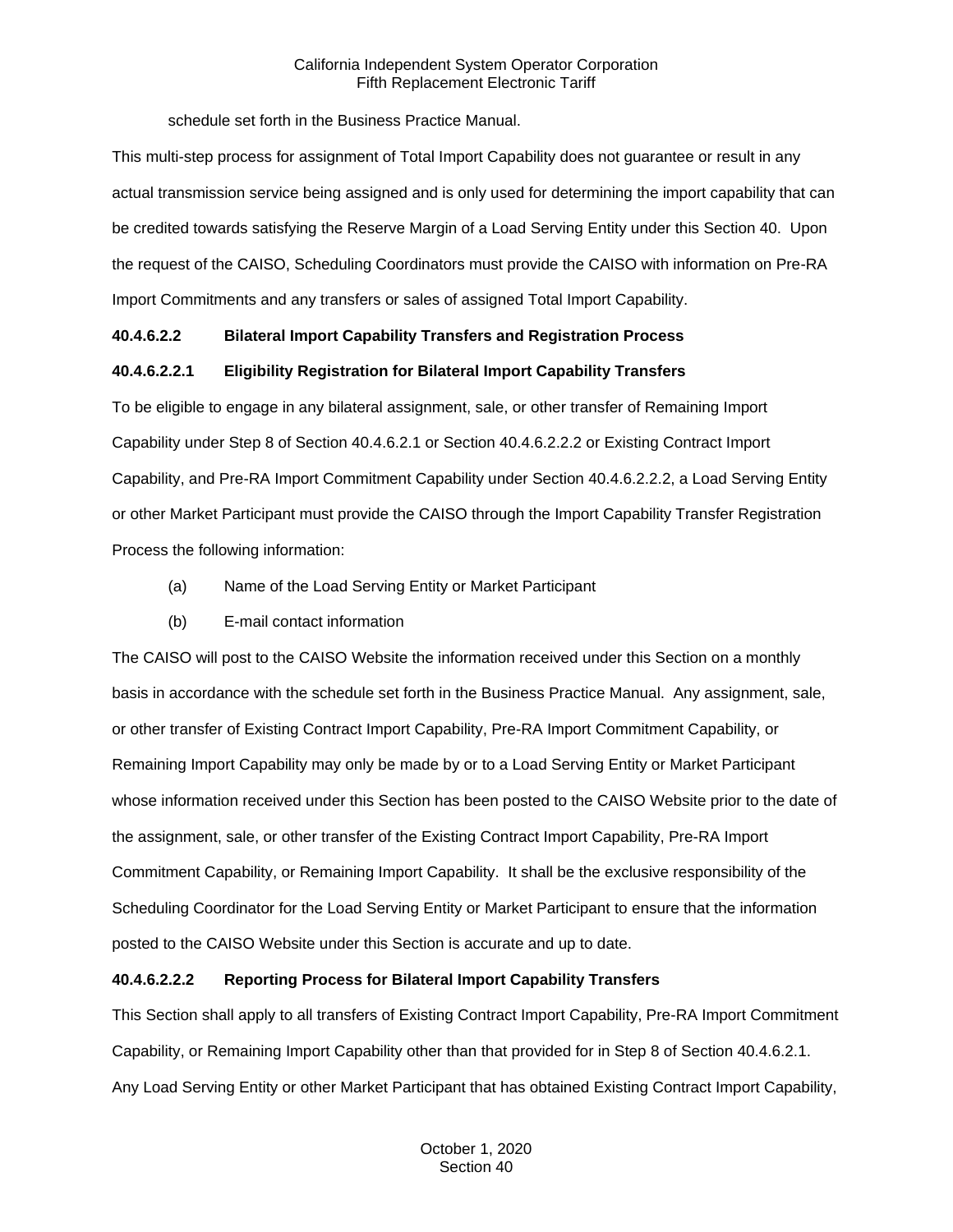Pre-RA Import Commitment Capability, or Remaining Import Capability may assign, sell, or otherwise transfer such Existing Contract Import Capability, Pre-RA Import Commitment Capability, or Remaining Import Capability in MW increments. The import capability subject to each transfer shall remain on the Intertie assigned pursuant to Section 40.4.6.2.1.

The Scheduling Coordinator for the Load Serving Entity or Market Participant receiving the transferred Existing Contract Import Capability, Pre-RA Import Commitment Capability, or Remaining Import Capability must report the transfer to the CAISO through the CAISO's Import Capability Transfer Registration Process by providing the following information:

- (a) Identity of the counter-party(ies);
- (b) The MW quantity;
- (c) The Intertie on which the Existing Contract Import Capability, Pre-RA Import Commitment Capability, or Remaining Import Capability was assigned;
- (d) Term of the transfer;
- (e) Price on a per MW basis; and
- (f) Whether the import capability assignment being transferred is Existing Contract Import Capability, Pre-RA Import Commitment Capability, or Remaining Import Capability.

The CAISO will promptly post to the CAISO Website the information on transfers received under this Section except for the information received pursuant to subpart (f) of this Section. On a quarterly basis, the CAISO shall also report to FERC the transfer information received under this Section and Step 8 of Section 40.4.6.2.1. Transfer information received in accordance with this Section after the 20th calendar day of any month shall not be permitted to be included in the Load Serving Entity's Resource Adequacy Plan submitted in the same month as the transfer submission.

## **40.4.6.2.2.3 Other Import Capability Information Postings**

The CAISO will post to the CAISO Website on a monthly basis in accordance with the schedule set forth in the Business Practice Manual, for each Intertie, the holder and that holder's quantity in MW of import capability assigned on the particular Intertie as of the reporting date.

The CAISO will also post to the CAISO Website following submission of the annual Resource Adequacy Plans under Sections 40.2.1.1, 40.2.2.4, 40.2.3.4, and 40.2.4, for each Intertie, by a "yes" or "no"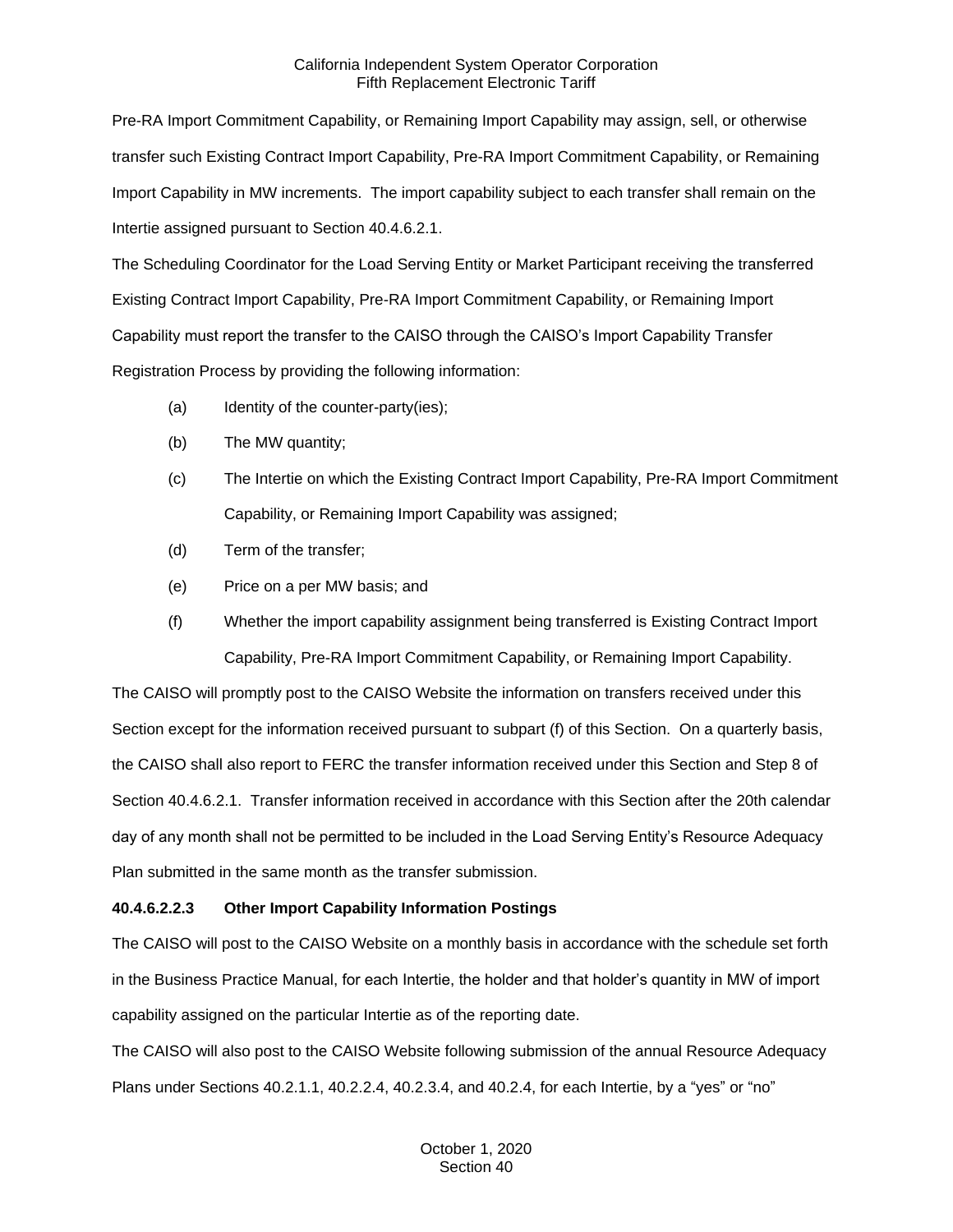designation, whether each holder of import capability assigned on the particular Intertie has fully included the assigned import capability in the holder's annual Resource Adequacy Plans.

## **40.4.6.3 Deliverability of Distributed Generation**

The CAISO will perform an annual Deliverability Assessment, as described in Section 40.4.6.3.1, to determine MW quantities of Potential DGD at specific Nodes of the CAISO Controlled Grid for assigning Deliverability Status to Distributed Generation Facilities interconnected or seeking interconnection to the Distribution System of a Utility Distribution Company or a Metered Subsystem pursuant to the interconnection procedures of the Utility Distribution Company or Metered Subsystem, where such interconnection and Potential Deliverability Status can be provided:

- (i) without any additional Delivery Network Upgrades (although Reliability Network Upgrades, Distribution Upgrades or other mitigation may be needed);
- (ii) without the need for the CAISO to conduct any further Deliverability Assessment; and
- (iii) without degrading the Deliverability Status of Generation in Commercial Operation, proposed Generating Facilities in the CAISO Interconnection queue, or the Distributed Generation Facilities of interconnection customers who have previously requested Full Capacity or Partial Capacity Deliverability Status.

Following the CAISO's publication of the nodal Potential DGD quantities resulting from the Deliverability Assessment, applicable Utility Distribution Companies and Metered Subsystems will assign Full Capacity Deliverability Status or Partial Capacity Deliverability Status to specific Distributed Generation Facilities pursuant to the rules set forth in Section 40.4.6.3.2.

This Section 40.4.6.3 is intended to supplement, and not to preclude or limit, the ability of an interconnection customer for a Distributed Generation Facility to seek and receive Full Capacity Deliverability Status or Partial Capacity Deliverability Status through applicable interconnection procedures. Nothing in this Section 40.4.6.3 is intended to relieve the interconnection customer for a Distributed Generation Facility from the requirements to request and achieve interconnection to the Distribution System through the applicable interconnection procedures. In addition, the amount of Resource Adequacy Capacity a Distributed Generation Facility may provide in any given Resource Adequacy Compliance Year is subject to the CAISO's annual Net Qualifying Capacity determination, as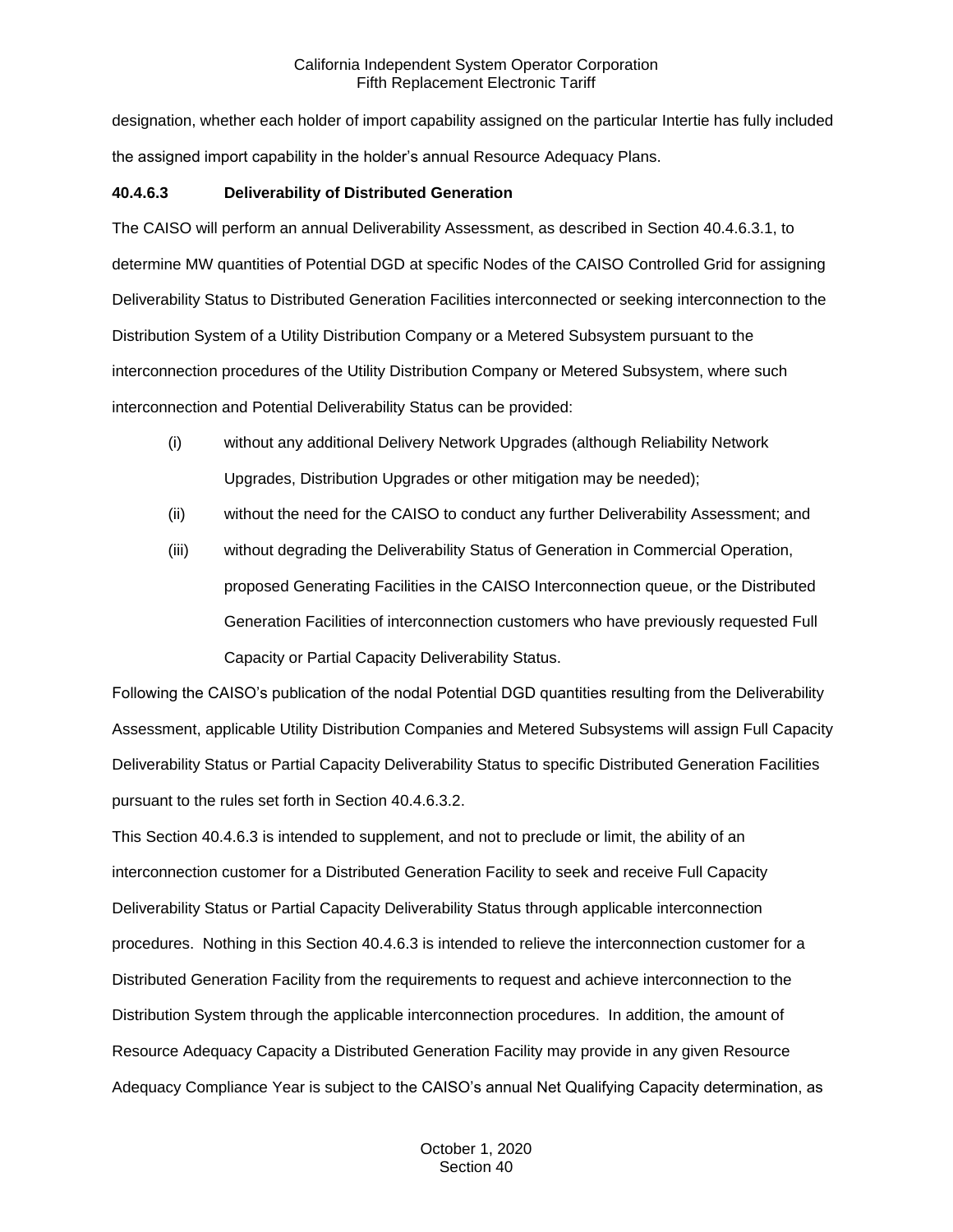specified in Section 40.4.6.1.

## **40.4.6.3.1 Deliverability Assessment to Determine Potential DGD**

This Section describes the annual DG Deliverability Assessment the CAISO will perform to determine nodal MW amounts of Potential DGD available to Utility Distribution Companies and Metered Subsystems for assigning Deliverability Status to Distributed Generation Facilities in accordance with Section 40.4.6.3.2. The DG Deliverability Assessment and its results will be based on the assumption that the Distributed Generation Facilities that are eventually assigned Deliverability Status under Section 40.4.6.3 complete all requirements for interconnection to the Distribution System under the applicable interconnection process and that these Distributed Generation Facilities will be supported by needed Reliability Network Upgrades, Distribution Upgrades or other mitigation that would be needed to safely and reliably interconnect to the Distribution System and deliver Energy from the Distribution System to the appropriate CAISO Controlled Grid Node.

## **40.4.6.3.1.1 Developing the Assessment Model**

To develop the base case model for the DG Deliverability Assessment, the CAISO will include:

- (i) The most recent GIP or GIDAP Queue Cluster Phase II Interconnection Study deliverability power flow base case, which includes Distributed Generation Facilities of interconnection customers with active interconnection requests who have requested Full Capacity or Partial Capacity Deliverability Status;
- (ii) Those Generating Facilities that have obtained Deliverability using the annual full capacity deliverability option under either Section 8.2 of the GIP, Section 9.2 of the GIDAP, or equivalent process(es) under the applicable Utility Distribution Company tariffs;
- (iii) Transmission additions and upgrades approved in the final comprehensive Transmission Plan for the most recent Transmission Planning Process cycle;
- (iv) Any Generating Facilities in the most recent GIDAP Phase I Interconnection Study that have been determined to be deliverable in accordance with their requested Deliverability Status (including Distributed Generation Facilities of interconnection customers with active interconnection requests who have requested Full Capacity or Partial Capacity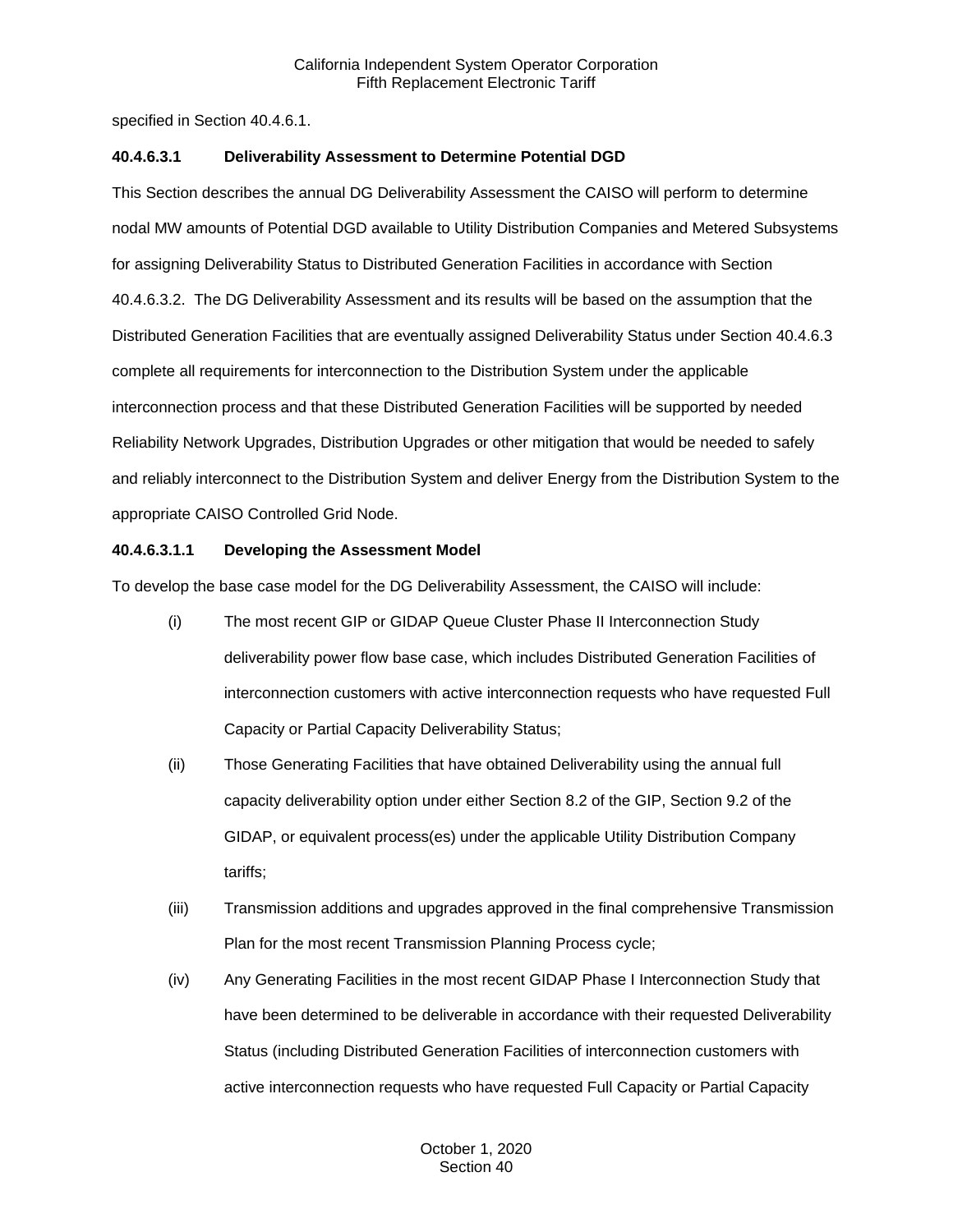Deliverability Status) and were not assigned any Delivery Network Upgrade costs in the Phase I Interconnection Study;

- (v) Delivery Network Upgrades that have received governmental approvals or for which Construction Activities have commenced;
- (vi) The MW amounts of resources interconnected to the Distribution System below specific Nodes of the CAISO Controlled Grid contained in the most recent Transmission Planning Process base portfolio, except that the CAISO will remove each Node (by using a zero MW value) located within electrical areas for which the most recently completed GIP or GIDAP Phase I or Phase II Interconnection Study has identified a need for a Delivery Network Upgrade or for which the most recent Phase II Interconnection Study identified and then removed a Delivery Network Upgrade to support Deliverability for MW amounts in the Interconnection queue;
- (vii) Actual distributed generation development based on the MW amount of distributed generation in applicable Utility Distribution Company and Metered Subsystem interconnection queues including non-net-energy-metering resources requesting interconnection through state-jurisdictional interconnection processes;
- (viii) Any additional information provided by each Utility Distribution Company and Metered Subsystem regarding anticipated distributed generation development on its Distribution System; and
- (ix) Other information that the CAISO, in its reasonable discretion, determines is necessary.

#### **40.4.6.3.1.2 Performing the DG Deliverability Assessment**

The CAISO will perform the DG Deliverability Assessment using the Deliverability Assessment procedures described in GIDAP Section 6.3.2 to determine the availability of transmission system capability, as reflected in the study model described above, to provide Deliverability Status for targeted amounts of additional distributed generation at given Nodes of the CAISO Controlled Grid. Except for Nodes that the CAISO removes by assigning a zero MW value pursuant to Section 40.4.6.3.1.1(vi), the targeted amounts of additional distributed generation at each Node shall be at least as large as the maximum of the corresponding nodal MW amounts determined in accordance with Sections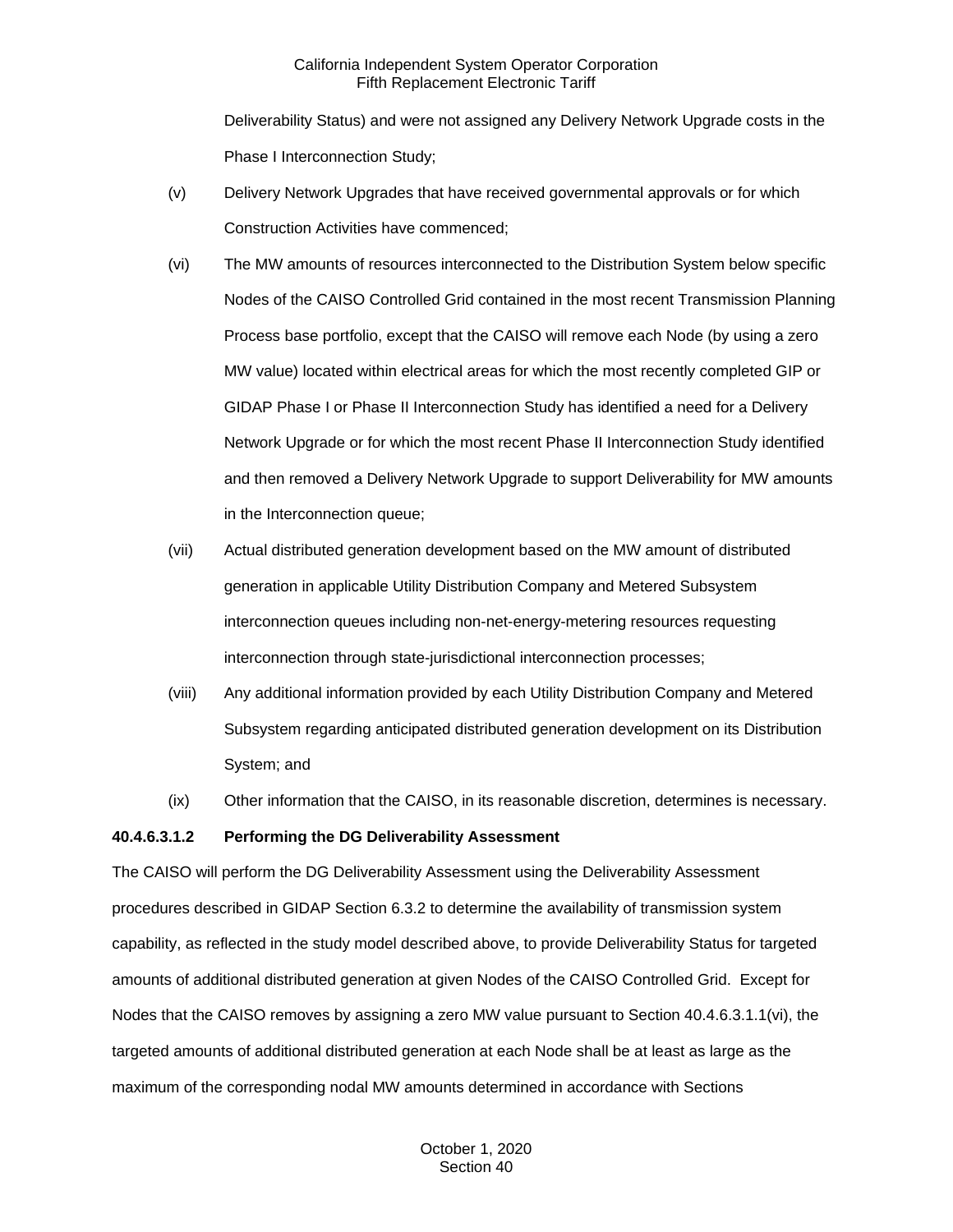40.4.6.3.1.1(vi), 40.4.6.3.1.1(vii) or 40.4.6.3.1.1(viii). The CAISO may use larger targeted amounts as it deems appropriate to enhance the information provided by the DG Deliverability Assessment. The DG Deliverability Assessment will preserve modeled transmission system capability to provide requested levels of deliverability for the Generating Facilities of Interconnection Customers or the Distributed Generation Facilities of interconnection customers under a wholesale distribution access tariff who have previously requested Full Capacity or Partial Capacity Deliverability Status. Therefore, at each Node where all modeled Generating Facilities, including the distributed generation target amounts, cannot be simultaneously dispatched to the modeled output levels corresponding to their Full Capacity or Partial Capacity Deliverability Status without violating operating limits of the CAISO Controlled Grid, the CAISO will reduce the modeled distributed generation target amounts as needed to achieve a feasible Dispatch.

#### **40.4.6.3.1.3 Publishing Results of the DG Deliverability Assessment**

The CAISO will publish the results of the DG Deliverability Assessment by posting on the CAISO Website. The results will identify all Nodes modeled in the assessment with the corresponding nodal MW amounts of Potential DGD that (a) were studied as targeted amounts in the DG Deliverability Assessment; (b) were found to be deliverable in the DG Deliverability Assessment; and (c) are available for use by Utility Distribution Companies and Metered Subsystems to assign Deliverability Status to Distributed Generation Facilities in accordance with Section 40.4.6.3.2. The nodal MW amounts of Potential DGD available for assignment of Deliverability Status by Utility Distribution Companies and Metered Subsystems to individual Distributed Generation Facilities will be denominated in 0.01 MW increments and will not exceed the maximum of the corresponding nodal MW amounts determined in accordance with Sections 40.4.6.3.1.1(vi), 40.4.6.3.1.1(vii) or 40.4.6.3.1.1(viii), even though the amounts that were studied and found to be deliverable may be larger.

With respect to those Nodes at which more than one Utility Distribution Company's or Metered Subsystem's Distribution System is connected, the CAISO will publish, at the same time it publishes the results of the DG Deliverability Assessment, each Utility Distribution Company's or Metered Subsystem's respective share of the Potential DGD available to provide Deliverability Status to Distributed Generation Facilities at these Nodes based on the ratio of Load served via the facilities of each affected Utility Distribution Company and Metered Subsystem at such Nodes.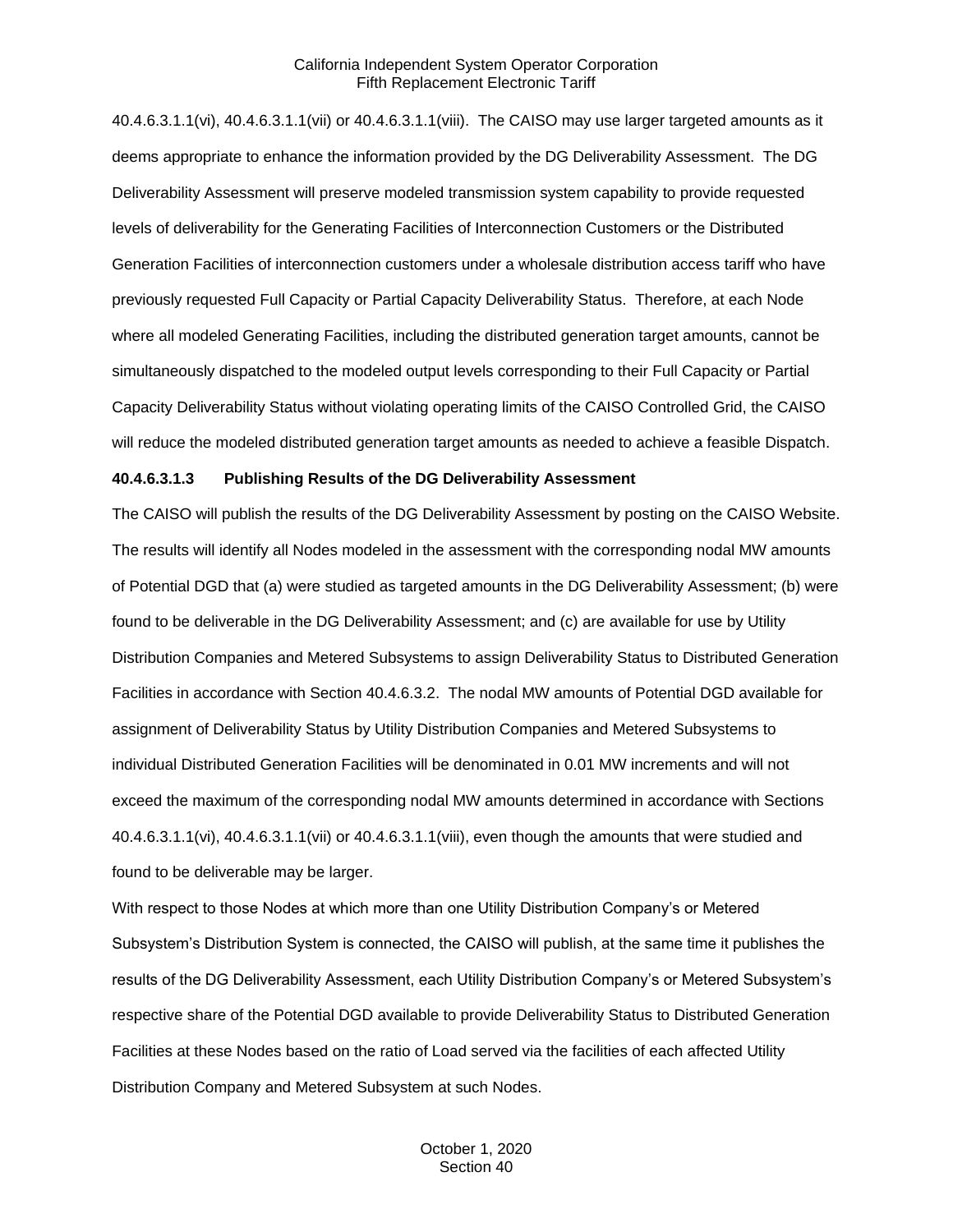## **40.4.6.3.1.4 Bilateral Transfers of Potential DGD at Shared Nodes**

A Utility Distribution Company or Metered Subsystem shall be entitled to transfer all or a portion of its MW share of Potential DGD at a Node that is shared with the Distribution System of another Utility Distribution Company or Metered Subsystem, in quantities no smaller than 0.01 MW. A Utility Distribution Company that is also an IOU Participating Transmission Owner shall be entitled to transfer a MW share of Potential DGD to another Utility Distribution Company or Metered Subsystem only to the extent that the total MW quantity associated with Distributed Generation Facilities connected or seeking interconnection to the IOU Participating Transmission Owner's Distribution System at the Node that are eligible to receive Deliverability Assignments pursuant to Section 40.4.6.3.2.2.1 is less than the available Potential DGD for that Node as indicated in the DG Deliverability Assessment for the current cycle. Both Utility Distribution Companies or Metered Subsystems participating in a transfer pursuant to this Section 40.4.6.3.1.4 shall notify the CAISO of the transfer. Utility Distribution Companies and Metered Subsystems may engage in such transfers during the period from the date they received notification of their shares of Potential DGD at shared Nodes under Section 40.4.6.3.1.3 through the date on which Deliverability Status assignments must be provided to the CAISO, pursuant to Section 40.4.6.3.2.

#### **40.4.6.3.2 Assignment of Deliverability Status to Distributed Generation Facilities**

After completion of the DG Deliverability Assessment associated with the current cycle of the process described in Section 40.4.6.3, and in accordance with a Market Notice setting out the schedule for the cycle, each Utility Distribution Company and Metered Subsystem will assign Deliverability Status to individual Distributed Generation Facilities interconnected, or seeking interconnection, to the Distribution System of the Utility Distribution Company or Metered Subsystem below each Node where the CAISO's DG Deliverability Assessment for the current cycle has indicated the availability of Potential DGD, consistent with the rules set forth in this Section 40.4.6.3.2, and will report all such assignments to the CAISO in accordance with the schedule for the cycle.

Upon receipt of this information the CAISO will validate that the Utility Distribution Company's or Metered Subsystem's assignments of Deliverability Status to specific Distributed Generation Facilities is consistent with (i) the MW quantities of Potential DGD available to that Utility Distribution Company or Metered Subsystem at specific Nodes; the CAISO's methodology for associating the Deliverability Status of a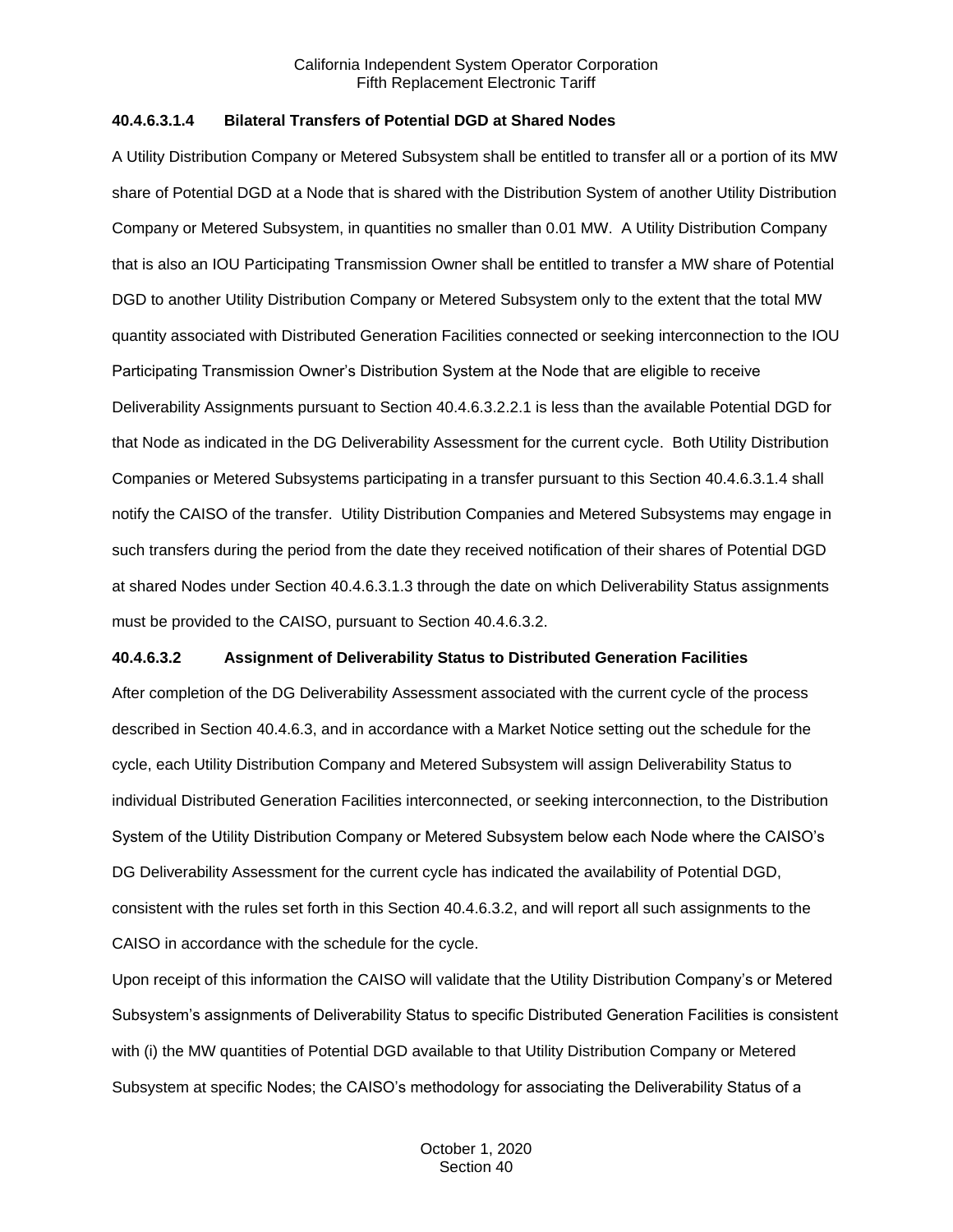specific generating resource type with a MW quantity of Potential DGD, as set forth in Section 40.4.6.3.2.1; and (iii) the time limit on a Distributed Generation Facility's expected future Commercial Operation date, as set forth in Section 40.4.6.3.2.2. If the CAISO identifies an inconsistency between a Utility Distribution Company's or Metered Subsystem's assignment of Deliverability Status to a Distributed Generation Facility and any of these requirements, the CAISO will notify the Utility Distribution Company or Metered Subsystem, and the Utility Distribution Company or Metered Subsystem in consultation with the CAISO will adjust its assignments of Deliverability Status as needed. The CAISO will then inform the Utility Distribution Company or Metered Subsystem that the validation process has been completed, and the Utility Distribution Company or Metered Subsystem will notify the Distributed Generation Facilities of their Deliverability Status assignments.

# **40.4.6.3.2.1 Associating MW of Potential DGD with Deliverability Status of a Distributed Generation Facility**

As described further in a Business Practice Manual, Utility Distribution Company's or Metered Subsystem's association of a MW quantity of Potential DGD at a specific Node with the Deliverability Status of a specific Distributed Generation Facility shall be commensurate with the MW Energy production level appropriate to the type of generating resource comprising the facility modeled in the Deliverability Assessment, the qualifying capacity determination method for that resource type, the installed capacity of the facility, and the Deliverability Status (Full Capacity or Partial Capacity) to be assigned to the facility, and shall be consistent with the CAISO's methodology for modeling resources in its deliverability studies.

## **40.4.6.3.2.2 Eligibility of Distributed Generation Facilities to Obtain Deliverability Status Assignment**

To be eligible to receive a Deliverability Status assignment, a Distributed Generation Facility must satisfy the requirements of the applicable application process pursuant to this Section 40.4.6.3.2.2 and, if the Distributed Generation Facility is not in Commercial Operation, it must have an expected Commercial Operation date set forth in its current interconnection request or interconnection agreement that is no later than three (3) years from the last date on which applications may be submitted for the current DG Deliverability Assessment cycle.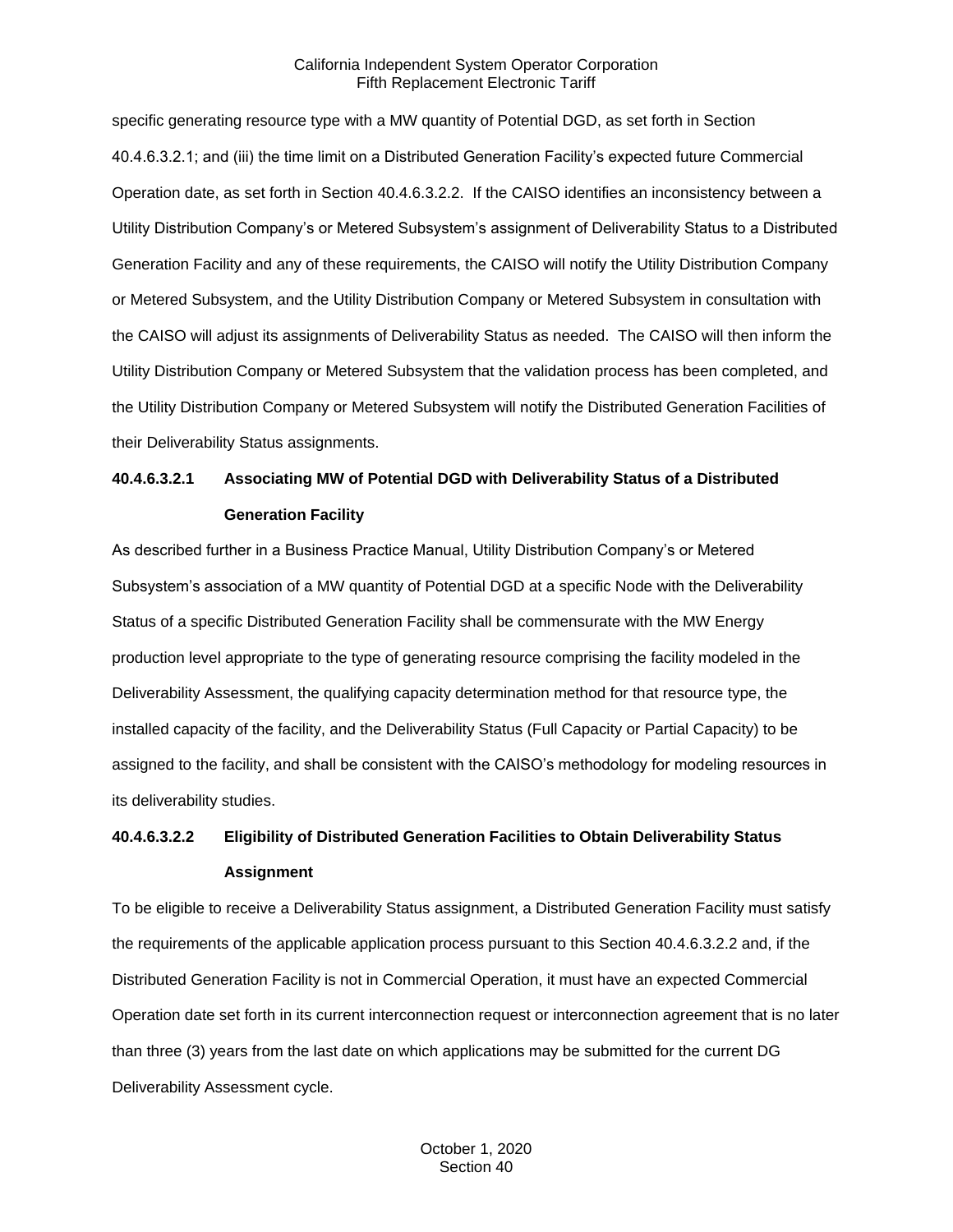## **40.4.6.3.2.2.1 Eligibility to Obtain Deliverability Status Assignment from IOU Participating Transmission Owners**

Distributed Generation Facilities interconnected, or seeking interconnection, to the Distribution System of an IOU Participating Transmission Owner may apply to the applicable IOU Participating Transmission Owner to be eligible to receive a Deliverability Status assignment in the current DG Deliverability Assessment cycle as follows:

- (i) Distributed Generation Facilities that are already in Commercial Operation and interconnected to the Distribution System of an IOU Participating Transmission Owner that do not have Deliverability Status may submit an application to be eligible for Full or Partial Capacity Deliverability Status, and those that have Partial Capacity Deliverability Status may apply to be eligible for a higher level of Partial Capacity Deliverability Status or Full Capacity Deliverability Status.
- (ii) Distributed Generation Facilities with an active interconnection request in the interconnection queue of an IOU Participating Transmission Owner that have not requested Deliverability Status in the underlying interconnection process but have received their Phase I interconnection study results or the equivalent thereof may submit an application to be eligible to receive Partial Capacity Deliverability Status or Full Capacity Deliverability Status.
- (iii) Distributed Generation Facilities with an active interconnection request in the interconnection queue of an IOU Participating Transmission Owner that have not received their Phase I interconnection study results or the equivalent thereof, irrespective of whether they requested Deliverability Status in their interconnection request, may submit an application to be eligible to receive Partial Capacity Deliverability Status or Full Capacity Deliverability Status.

Distributed Generation Facilities with an active interconnection request in the interconnection queue of an IOU Participating Transmission Owner that have requested Deliverability Status in the underlying interconnection process and have already received Phase I interconnection study results or the equivalent thereof are not eligible to be assigned Deliverability Status pursuant to Section 40.4.6.3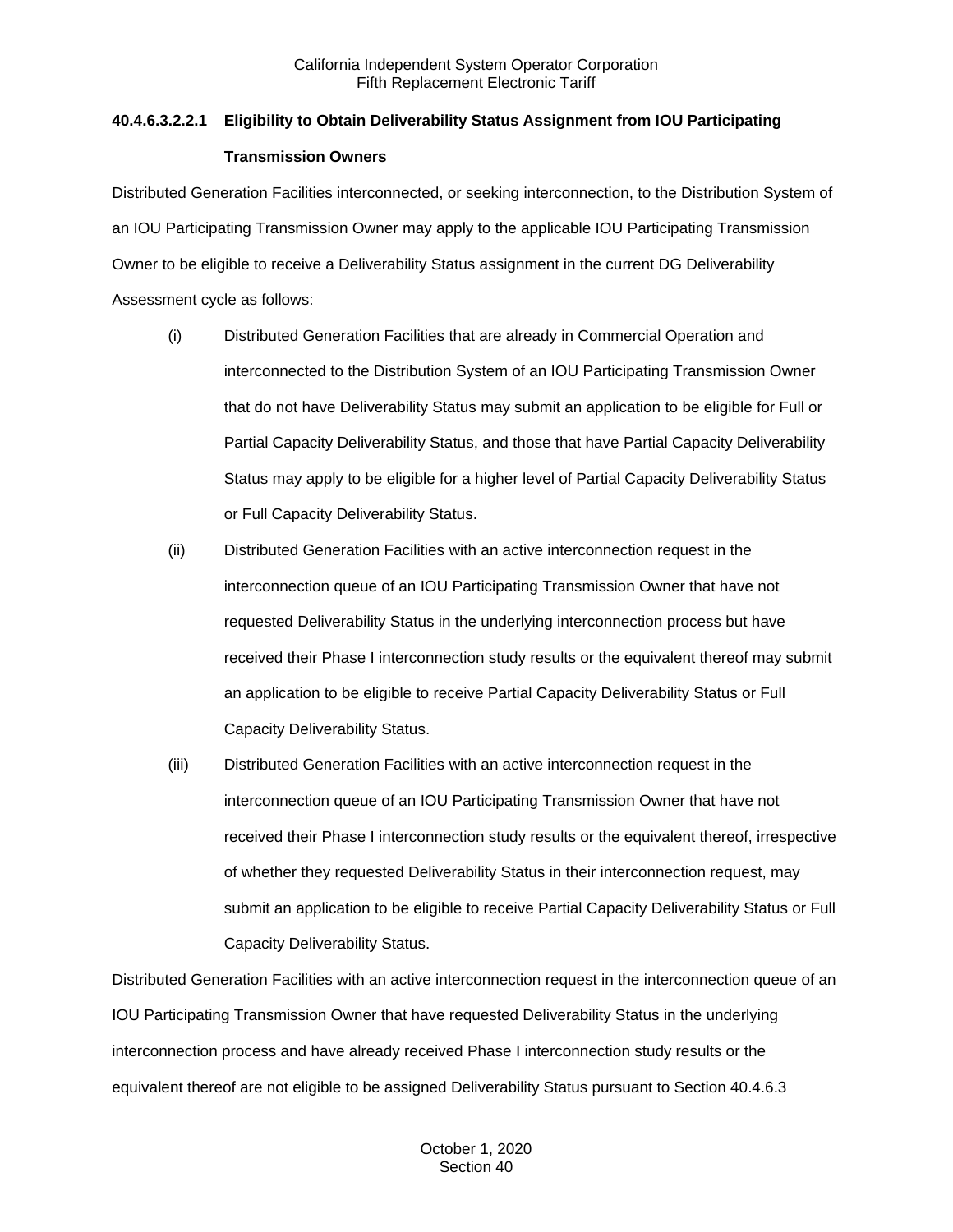because their Deliverability Status is protected in accordance with the provisions of Section 40.4.6.3.1 and will be assigned through the applicable IOU Participating Transmission Owner's interconnection process. Applications from Distributed Generation Facilities in the eligible categories specified above must be submitted by the deadline specified in the schedule for the current DG Deliverability Assessment cycle in order for the Distributed Generation Facility to be treated as eligible to receive a Deliverability Status assignment in the current cycle. Distributed Generation Facilities that fail to apply in a timely manner will be assumed not to be seeking Deliverability Status in the current cycle. The CAISO will issue a Market Notice announcing the deadline for submitting applications. The deadline will be no earlier than thirty (30) days after the CAISO publishes the results of the DG Deliverability Assessment. The form of the application shall be specified in a Business Practice Manual. The application shall be submitted to the applicable Participating Transmission Owner, which shall provide a copy of the application to the CAISO within five (5) Business Days after the application was submitted.

# **40.4.6.3.2.2.2 Eligibility to Obtain Deliverability Status Assignment from Utility Distribution Companies and Metered Subsystems that are Not IOU Participating Transmission Owners**

Distributed Generation Facilities interconnected, or seeking interconnection, to the Distribution System of a Utility Distribution Company or Metered Subsystem that is not an IOU Participating Transmission Owner may apply to the applicable Utility Distribution Company or Metered Subsystem to be eligible to receive a Deliverability Status assignment in the current DG Deliverability Assessment cycle pursuant to individual interconnection procedures of the Utility Distribution Company or Metered Subsystem.

## **40.4.6.3.2.3 Assignment of Deliverability Status to Distributed Generation Facilities by IOU Participating Transmission Owners**

Utility Distribution Companies that are also IOU Participating Transmission Owners will assign Deliverability Status on a first-come, first-served basis to those Distributed Generation Facilities either interconnected or seeking interconnection to their Distribution Systems at each applicable Node, and that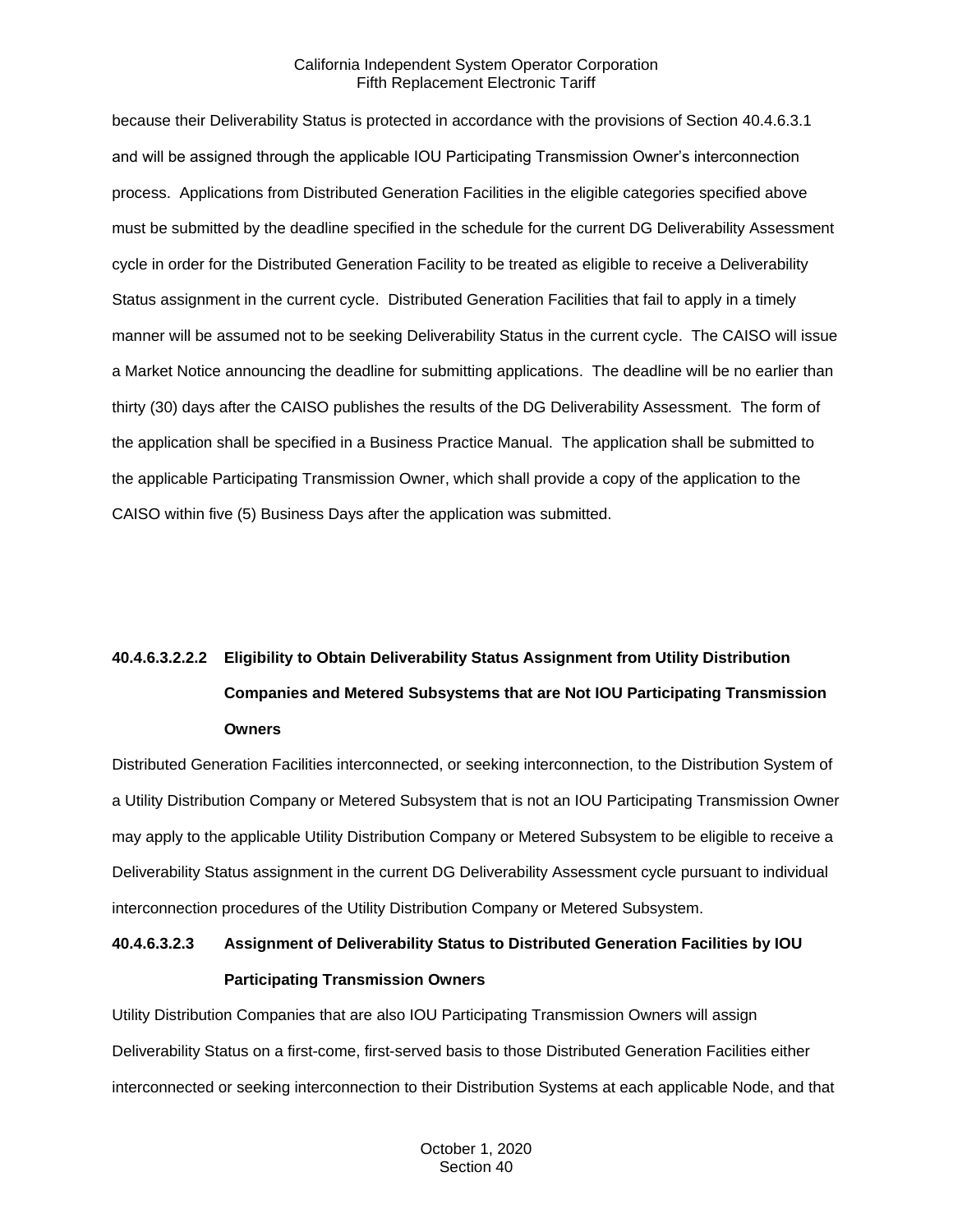are eligible for assignment pursuant to Section 40.4.6.3.2.2.1, in the following priority order:

- (1) Distributed Generation Facilities already in Commercial Operation and interconnected to the Distribution System of the applicable IOU Participating Transmission Owner as of the deadline for submitting applications pursuant to Section 40.4.6.3.2.2.1, in order of the date they achieved Commercial Operation, from earliest to most recent. At Nodes where there is insufficient Potential DGD indicated in the DG Deliverability Assessment to fulfill all Deliverability Status applications received during the current cycle from Distributed Generation Facilities already in Commercial Operation, and two or more such Distributed Generation Facilities next in order to obtain the last remaining increment of Potential DGD at a Node have the same Commercial Operation date, each such resource shall receive a pro rata share of the remaining Potential DGD in proportion to its MW Energy production level as modeled by the CAISO for the purpose of the CAISO's Deliverability Assessment methodology, in accordance with the level of Deliverability Status applied for in the current cycle.
- (2) Distributed Generation Facilities with an active interconnection request in the interconnection queue of the applicable IOU Participating Transmission Owner that have submitted an application pursuant to Section 40.4.6.3.2.2.1 to obtain Deliverability Status through the process set forth in Section 40.4.6.3, in order of their queue position in the applicable interconnection process. At Nodes where there is insufficient Potential DGD indicated in the DG Deliverability Assessment to provide Deliverability Status to eligible Distributed Generation Facilities with active interconnection requests, and two or more such Distributed Generation Facilities next in order to obtain the last remaining increment of Potential DGD have the same interconnection queue position, the remaining amount of Potential DGD will be allocated in order of expected Commercial Operation date, from earliest to furthest in the future. For purposes of this determination, the expected Commercial Operation date shall be the Commercial Operation date specified in the Distributed Generation Facility's interconnection agreement, or if no interconnection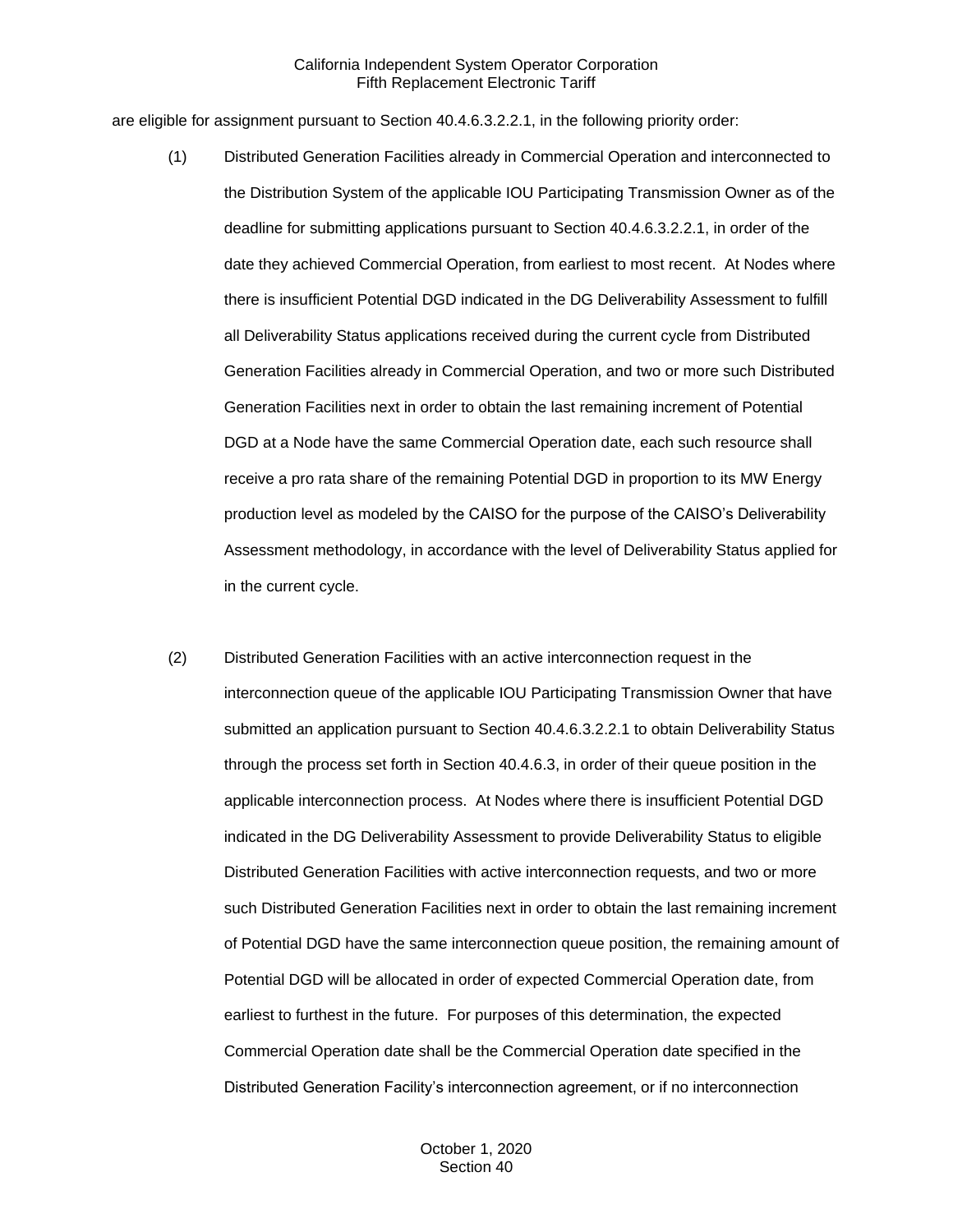agreement has yet been executed, the Distributed Generation Facility's application submitted pursuant to Section 40.4.6.3.2.2.1. If two or more such Distributed Generation Facilities have the same expected Commercial Operation date, each such resource shall receive a pro rata share of the remaining Potential DGD in proportion to its expected MW Energy production level as modeled by the CAISO for the purpose of the CAISO's Deliverability Assessment methodology, in accordance with the level of Deliverability Status requested in the current cycle.

Pursuant to this process, an IOU Participating Transmission Owner shall, during each cycle, fully utilize the maximum amount of Potential DGD available at each Node to provide Deliverability Status to eligible Distributed Generation Resources. If, however, the total MW quantity associated with eligible Distributed Generation Resources at a particular Node is less than the available Potential DGD for that Node as indicated in the DG Deliverability Assessment for the current cycle, then the excess quantity of Potential DGD shall be treated as unassigned Potential DGD in accordance with Section 40.4.6.3.3.

# **40.4.6.3.2.4 Assignment of Deliverability Status to Distributed Generation Facilities by Utility Distribution Companies and Metered Subsystems that are Not IOU Participating Transmission Owners**

Utility Distribution Companies and Metered Subsystems that are not IOU Participating Transmission Owners will assign Deliverability Status to individual Distributed Generating Facilities interconnected, or seeking interconnection, to the Distribution System of such Utility Distribution Company or Metered Subsystem based on the Potential DGD available at applicable Nodes pursuant to their individual interconnection procedures. Such Utility Distribution Companies and Metered Subsystems may report assignments of Deliverability Status to the CAISO at any time. However, only those assignments of Deliverability Status that are reported to the CAISO in accordance with the assignment schedule established by the CAISO for the current DG Deliverability Assessment cycle will be eligible for inclusion in the CAISO's annual Net Qualifying Capacity determination as specified in Section 40.4.6.1 and thereby eligible to be designated as Resource Adequacy Resources for the next Resource Adequacy Compliance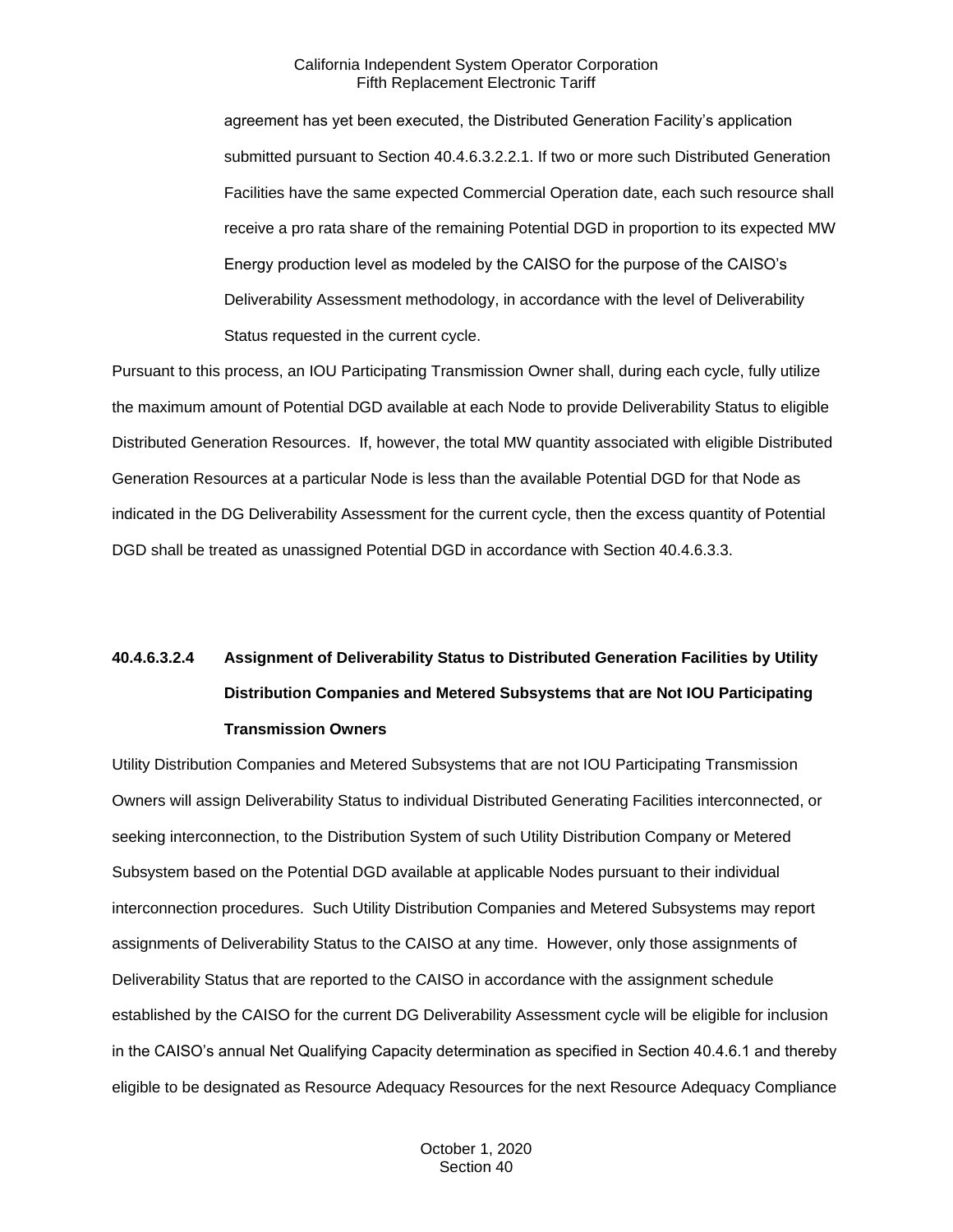Year.

## **40.4.6.3.3 Unassigned Potential DGD**

If a Utility Distribution Company or Metered Subsystem does not fully utilize the MW quantity of Potential DGD available to assign Deliverability Status to specific Distributed Generation Facilities during an annual DG Deliverability Assessment cycle, the CAISO will preserve the unassigned Potential DGD for that Utility Distribution Company or Metered Subsystem through the next cycle.

## **40.4.6.3.4 Deliverability Status of Distributed Generation Facilities**

Once a Utility Distribution Company or Metered Subsystem has assigned Deliverability Status to a specific Distributed Generation Facility and reported such assignment to the CAISO, and the CAISO has validated and accepted the reported information as specified under Section 40.4.6.3.2, the Deliverability Status becomes an attribute of the Distributed Generation Facility to which it was assigned. A Distributed Generation Facility assigned Deliverability Status pursuant to an application submitted under Section 40.4.6.3.2.2.1(iii) will be subject to the provisions of Section 40.4.6.3 with regard to its assigned Deliverability Status and will continue through the interconnection process for all other purposes as a request for Energy-Only Deliverability Status.

Distributed Generation Facilities that are assigned Deliverability Status pursuant to Section 40.4.6.3 prior to achieving Commercial Operation must, in order to retain such assignment, achieve Commercial Operation no later than six months after the Commercial Operation date specified in the Distributed Generation Facility's interconnection agreement, or if no interconnection agreement had been executed at the time the assignment was made, the Distributed Generation Facility's application submitted pursuant to Section 40.4.6.3.2.2. However, if the Distributed Generation Facility submitted its application pursuant to Section 40.4.6.3.2.2.1(ii), such assignment shall not be revoked if the Distributed Generation Facility's failure to achieve Commercial Operation within six months of its indicated Commercial Operation date is due to a delay in the Utility Distribution Company's or Metered Subsystem's completion of the upgrades necessary for the Distributed Generation Facility's interconnection. The applicable Utility Distribution Company or Metered Subsystem must report any such revocations and delays to the CAISO in accordance with the date set forth in a Business Practice Manual or in a Market Notice establishing the schedule for the annual DG Deliverability Assessment cycle.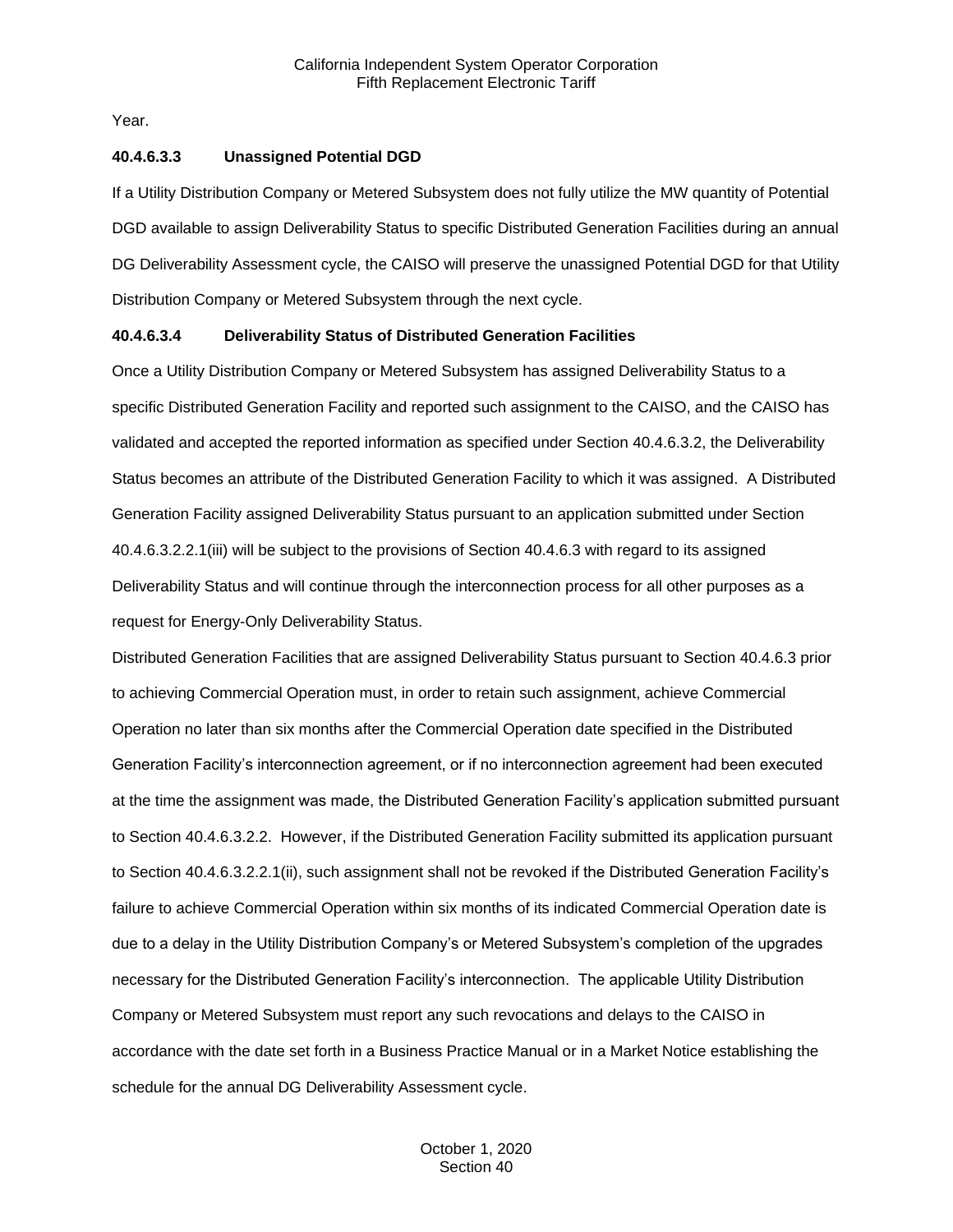With respect to a Distributed Generation Facility that meets this retention requirement, once that Distributed Generation Facility has achieved Commercial Operation, it will retain its assigned Deliverability Status for as long it remains in Commercial Operation. This also applies to Distributed Generation Facilities that were already in Commercial Operation at the time the assignment was made. Any loss of Deliverability Status granted pursuant to Section 40.4.6.3, due to either permanent cessation of commercial operation of a Distributed Generation Facility or revocation due to failure to meet the Commercial Operation date requirement set forth above, will be appropriately modeled by the CAISO in the next DG Deliverability Assessment cycle. Depending on other changes that may have occurred on the CAISO Controlled Grid and connected Distribution Systems, or in associated interconnection queues, additional Potential DGD may be available in the next cycle for assignment of Deliverability Status in accordance with the process set forth in Section 40.4.6.3.

## <span id="page-32-0"></span>**40.4.7 Submission of Supply Plans**

## **40.4.7.1 Schedule for Submission of Supply Plans**

Scheduling Coordinators representing Resource Adequacy Resources supplying Resource Adequacy Capacity shall provide the CAISO with annual and monthly Supply Plans, as follows:

- (a) The annual Supply Plan shall be submitted to the CAISO on the schedule set forth in the Business Practice Manual and shall verify their agreement to provide Resource Adequacy Capacity during the next Resource Adequacy Compliance Year. The annual Supply Plan may identify a Local Capacity Area Resource as Listed Local RA Capacity.
- (b) The monthly Supply Plans or the same information as required to be included in the monthly Supply Plan, plus any other information the CAISO requires as identified in the Business Practice Manual, shall be submitted to the CAISO at least 45 days in advance of the first day of the month covered by the plan, and in accordance with the schedule and in the reporting format(s) set forth in the Business Practice Manual, and shall verify their agreement to provide Resource Adequacy Capacity during that resource adequacy month. The monthly Supply Plan may identify a Local Capacity Area Resource as Listed Local RA Capacity.
- (c) The Scheduling Coordinator for the Resource Adequacy Resource may submit, at any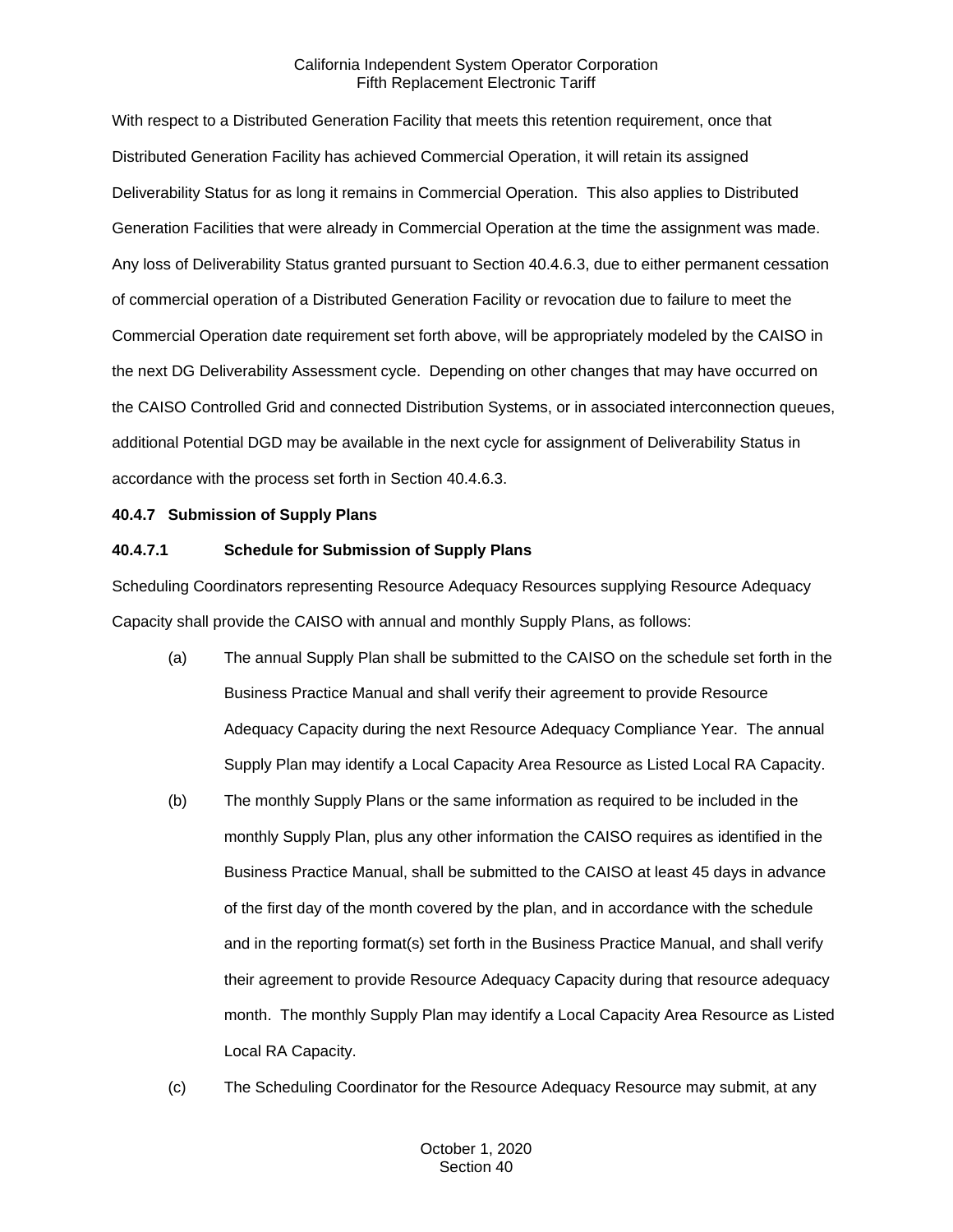time from 45 days through 30 days in advance of the relevant month, a revision to its monthly Supply Plan to correct a discrepancy between its monthly Supply Plan and a Resource Adequacy Plan of a Load Serving Entity for which that Resource Adequacy Resource is providing Resource Adequacy Capacity, as provided in Section 40.7(b). The CAISO will not accept any revisions to a monthly Supply Plan from 30 days in advance of the relevant month through the end of the month, unless the Scheduling Coordinator for the Resource Adequacy Resource demonstrates good cause for the change and explains why it was not possible to submit the change earlier.

## **40.4.7.2 Form of Supply Plans**

The Supply Plan must be in the form of the template provided on the CAISO Website, which shall include an affirmative representation by the Scheduling Coordinator submitting the Supply Plan that the CAISO is entitled to rely on the accuracy of the information provided in the Supply Plan to perform those functions set forth in this Section 40.

## **40.4.7.3 Validation of Supply Plans**

The CAISO shall be entitled to take reasonable measures to validate the accuracy of the information submitted in Supply Plans under this Section. Supply Plan validation measures may include the following:

(a) The CAISO may compare a Resource Adequacy Resource's Resource Adequacy Capacity against the Resource Adequacy Resource's Net Qualifying Capacity, if applicable. To the extent the Resource Adequacy Capacity of a Resource Adequacy Resource included in a Supply Plan is greater than the Resource Adequacy Resource's Net Qualifying Capacity, the CAISO will notify the respective Scheduling Coordinators for the Resource Adequacy Resource and each Load Serving Entity that has included the Resource Adequacy Resource in its Resource Adequacy Plan that the Resource Adequacy Capacity from the Resource Adequacy Resource shall be reduced to the Resource Adequacy Resource's Net Qualifying Capacity and that it will be considered a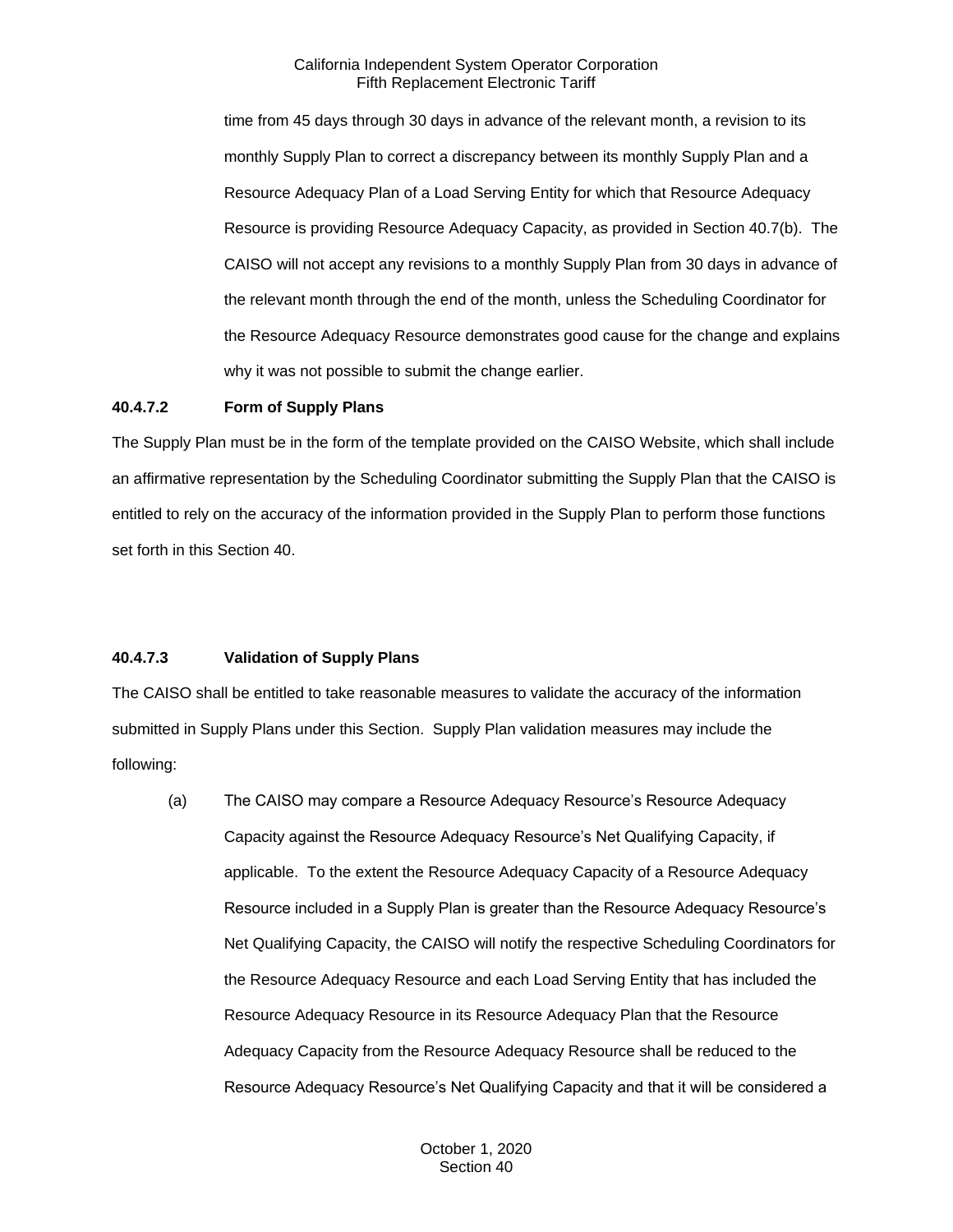mismatch under Section 40.7. If the CAISO is not advised as to how the reduction in Resource Adequacy Capacity to conform with the Resource Adequacy Resource's Net Qualifying Capacity shall be allocated among each Load Serving Entity that included the Resource Adequacy Resource on its Resource Adequacy Plan, the CAISO will apply a pro rata reduction based on the Supply Plan.

- (b) The CAISO may verify whether the Resource Adequacy Capacity listed in the monthly Supply Plan is scheduled to take an Approved Maintenance Outage during the month. To the extent the Resource Adequacy Capacity of a Resource Adequacy Resource included in a Supply Plan is greater than the Resource Adequacy Capacity designated for the resource in the Resource Adequacy Plan, or includes Resource Adequacy Capacity that is scheduled to take an Approved Maintenance Outage during the month, the CAISO will notify the Scheduling Coordinator for the Resource Adequacy Resource and the respective Scheduling Coordinators for each Load Serving Entity that has included the Resource Adequacy Resource in its Resource Adequacy Plan that there is a discrepancy, which will be treated as a mismatch under Section 40.7. To the extent the Resource Adequacy Capacity of a Resource Adequacy Resource included in a Supply Plan is less than the Resource Adequacy Capacity designated for the resource in the Resource Adequacy Plan, or includes Resource Adequacy Capacity that is scheduled for an Approved Maintenance Outage during the month, the CAISO will notify the Local Regulatory Authority, the Scheduling Coordinator for the Resource Adequacy Resource, and the respective Scheduling Coordinators for each Load Serving Entity that has included the Resource Adequacy Resource in its Resource Adequacy Plan that there is a discrepancy, which will be treated as a mismatch under Section 40.7.
- (c) Other errors or inaccuracies identified by the CAISO in a Supply Plan shall be treated as a mismatch under Section 40.7.

Disputes regarding the CAISO's determination of Net Qualifying Capacity shall be subject to Section 40.5.2. The provisions of this Section shall not affect a Resource Adequacy Resource's Net Qualifying Capacity posted by the CAISO under Section 40.5.2.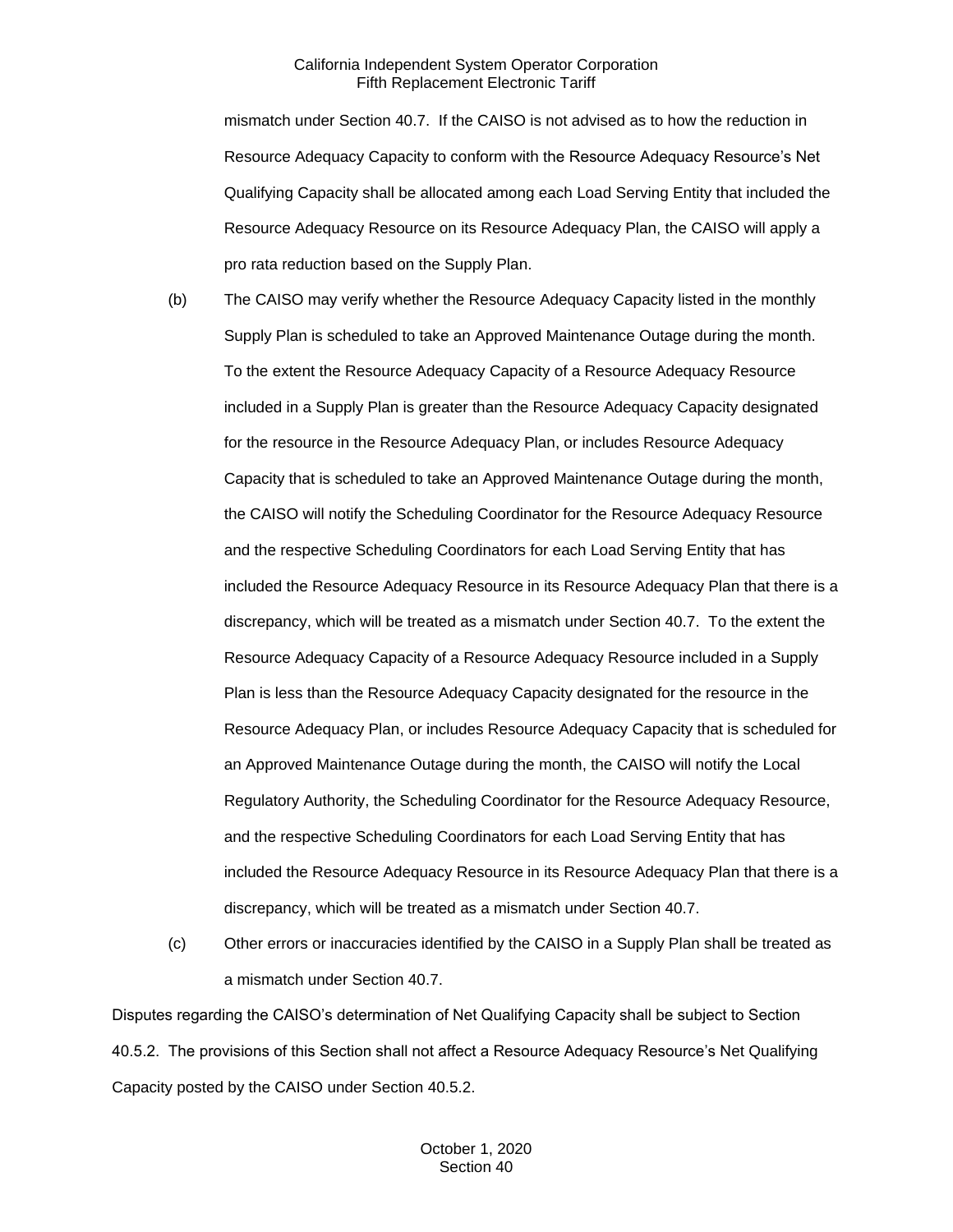- <span id="page-35-0"></span>**40.5 [Not Used]**
- <span id="page-35-1"></span>**40.5.1 [Not Used]**
- <span id="page-35-2"></span>**40.5.2 [Not Used]**
- <span id="page-35-3"></span>**40.5.3 [Not Used]**
- <span id="page-35-4"></span>**40.5.4 [Not Used]**
- <span id="page-35-5"></span>**40.5.5 [Not Used]**

## <span id="page-35-6"></span>**40.6 Requirements for SCs and Resources for LSEs**

This Section 40.6 does not apply to Resource Adequacy Resources of Load-following MSSs. Scheduling Coordinators supplying Resource Adequacy Capacity shall make the Resource Adequacy Capacity listed in the Scheduling Coordinator's monthly Supply Plans under Section 40.4.7 available to the CAISO each hour of each day of the reporting month in accordance with this Section 40.6 and Section 9.3.1.3.

## <span id="page-35-7"></span>**40.6.1 Day-Ahead Availability**

Except as otherwise provided in Sections 40.6.1.1 and 40.6.4, Scheduling Coordinators supplying Resource Adequacy Capacity shall make such Resource Adequacy Capacity, available Day-Ahead to the CAISO as follows:

(1) Resource Adequacy Resources physically capable of operating must submit: (a) Economic Bids for Energy and/or Self-Schedules for all their Resource Adequacy Capacity and (b) Economic Bids for Ancillary Services and/or a Submission to Self-Provide Ancillary Services in the IFM for all of their Resource Adequacy Capacity that is certified to provide Ancillary Services. For Resource Adequacy Capacity that is certified to provide Ancillary Services and is not covered by a Submission to Self-Provide Ancillary Services, the resource must submit Economic Bids for each Ancillary Service for which the resource is certified. For Resource Adequacy Capacity subject to this requirement for which no Economic Energy Bid or Self-Schedule has been submitted, the CAISO shall insert a Generated Bid in accordance with Section 40.6.8. For Resource Adequacy Capacity subject to this requirement for which no Economic Bids for Ancillary Services or Submissions to Self-Provide Ancillary Services have been submitted, the CAISO shall insert a Generated Bid in accordance with Section 40.6.8 for each Ancillary Service the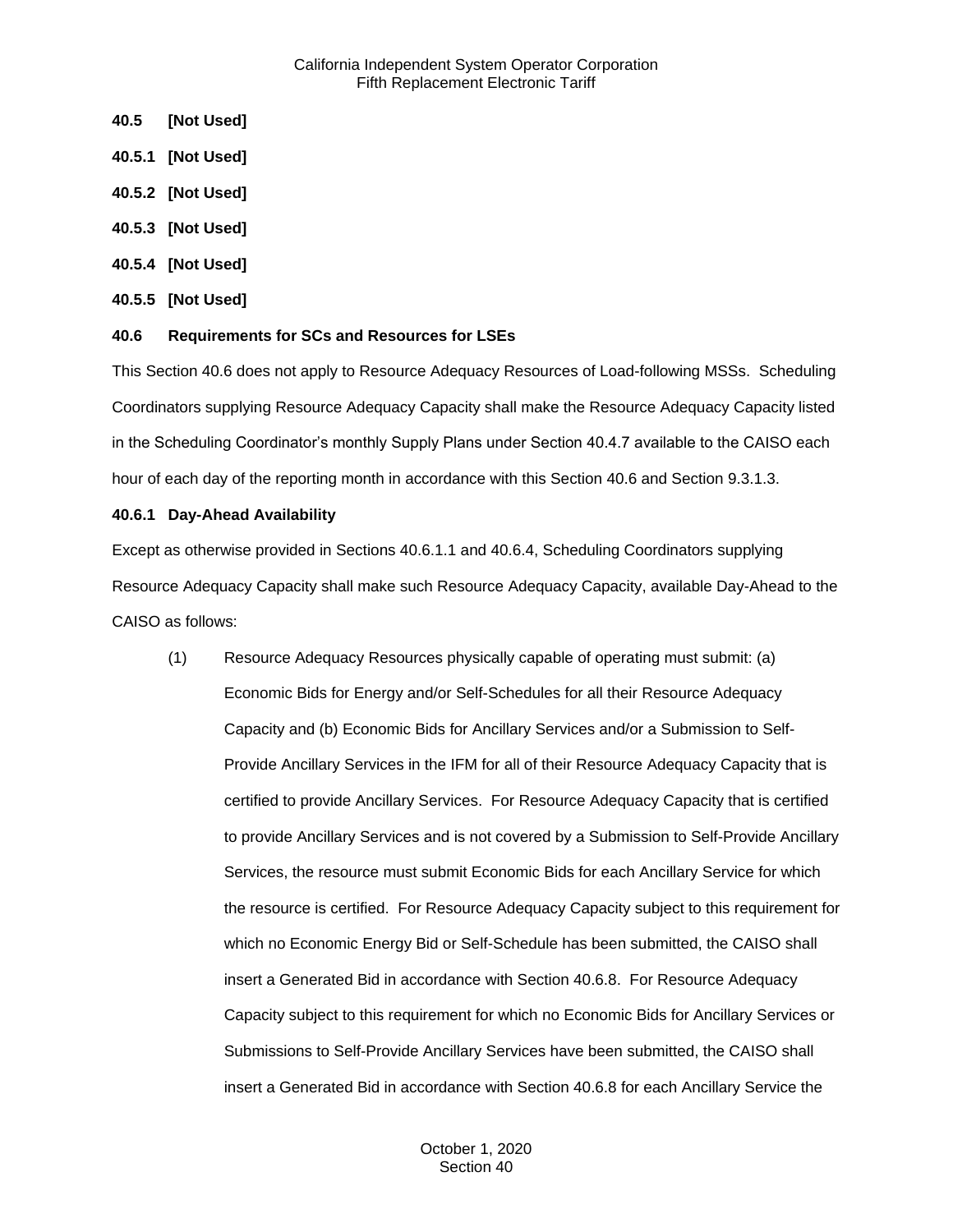resource is certified to provide.

- (2) Resource Adequacy Resources must be available except for limitations specified in the Master File, legal or regulatory prohibitions or as otherwise required by this CAISO Tariff or by Good Utility Practice.
- (3) Through the IFM co-optimization process, the CAISO will utilize available Resource Adequacy Capacity to provide Energy or Ancillary Services in the most efficient manner to clear the Energy market, manage congestion and procure required Ancillary Services. In so doing, the IFM will honor submitted Energy Self-Schedules of Resource Adequacy Capacity unless the CAISO is unable to satisfy one hundred percent (100%) of the Ancillary Services requirements. In such cases, the CAISO may curtail all or a portion of a submitted Energy Self-Schedule to allow Ancillary Service-certified Resource Adequacy Capacity to be used to meet the Ancillary Service requirements. The CAISO will not curtail for the purpose of meeting Ancillary Service requirements a Self-Schedule of a resource internal to a Metered Subsystem that was submitted by the Scheduling Coordinator for that Metered Subsystem. If the IFM reduces the Energy Self-Schedule of Resource Adequacy Capacity to provide an Ancillary Service, the Ancillary Service Marginal Price for that Ancillary Service will be calculated in accordance with Section 27.1.2 using the Ancillary Service Bids submitted by the Scheduling Coordinator for the Resource Adequacy Resource or inserted by the CAISO pursuant to this Section 40.6.1, and using the resource's Generated Energy Bid to determine the Resource Adequacy Resource's opportunity cost of Energy. If the Scheduling Coordinator for the Resource Adequacy Resource believes that the opportunity cost of Energy based on the Resource Adequacy Resource's Generated Energy Bid is insufficient to compensate for the resource's actual opportunity cost, the Scheduling Coordinator may submit evidence justifying the increased amount to the CAISO and to the FERC no later than seven (7) days after the end of the month in which the submitted Energy Self-Schedule was reduced by the CAISO to provide an Ancillary Service.

The CAISO will treat such information as confidential and will apply the procedures in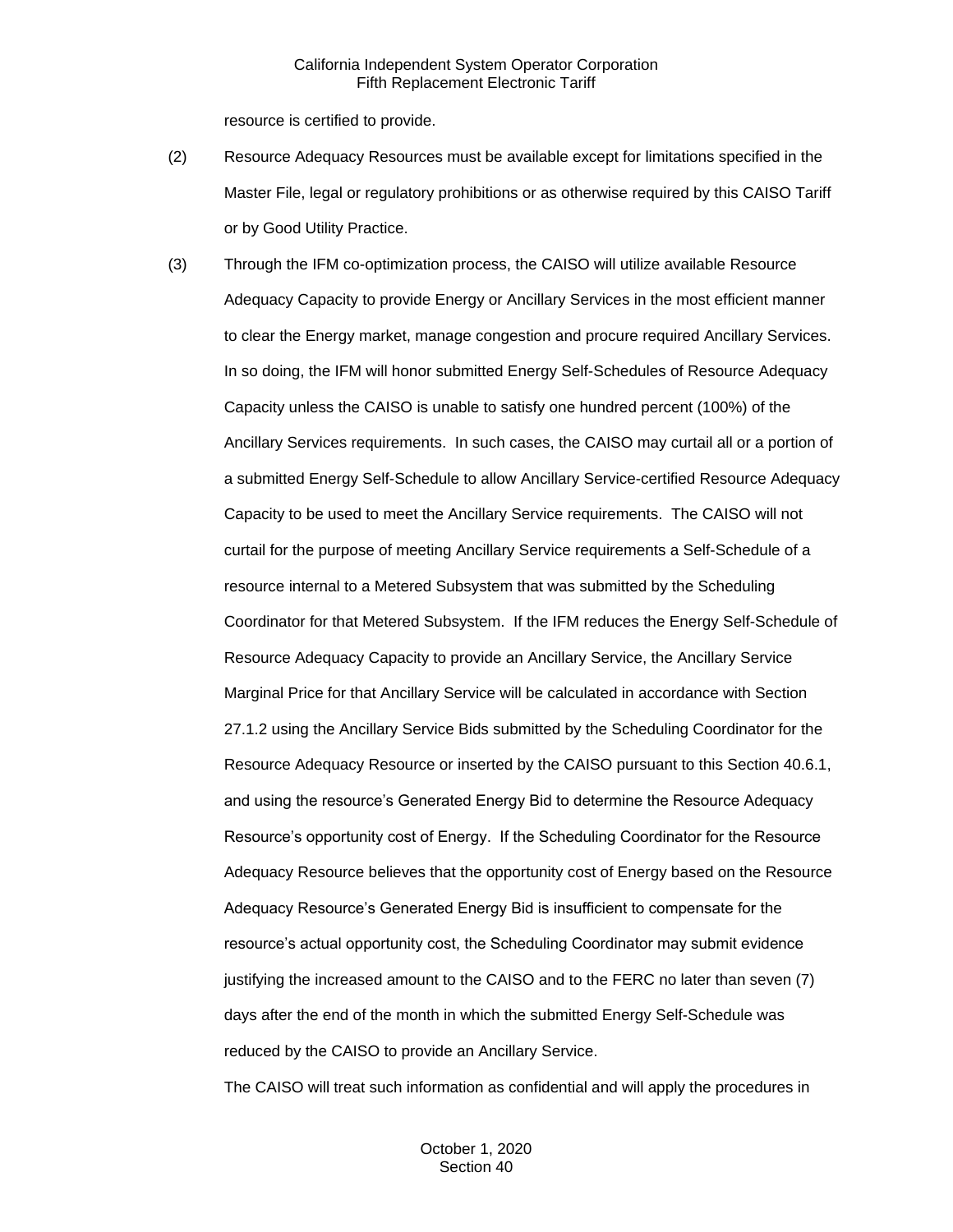Section 20.4 of this CAISO Tariff with regard to requests for disclosure of such information. The CAISO shall pay any higher opportunity costs approved by FERC.

- (4) A Resource Adequacy Resources must participate in the RUC to the extent that the resource has available Resource Adequacy Capacity that is not reflected in a Day-Ahead Schedule. Resource Adequacy Capacity participating in RUC will be optimized using a zero dollar (\$0/MW-hour) RUC Availability Bid.
- (5) Capacity from Resource Adequacy Resources selected in RUC will not be eligible to receive a RUC Availability Payment.

## **40.6.1.1 Day-Ahead Availability - Specific RA Resource Types**

(a) **Distributed Generation Facilities.** Distributed Generation Facilities shall comply with the IFM and RUC bidding requirements that apply to the same technology type of a resource connected to the CAISO Controlled Grid.

## (b) **Non-Generator Resources**

- (1) Non-Generator Resources that do not use Regulation Energy Management shall submit:
	- (A) Economic Bids or Self-Schedules into the IFM for all RA Capacity for all hours of the month the resource is physically capable of operating; and
	- (B) \$0/MW RUC Availability Bids for all RA Capacity for all hours of the month the resource is physically capable of operating,
- (2) Non-Generator Resources using Regulation Energy Management shall submit Economic Bids or Self-Schedules into the IFM for all RA Capacity for Regulation for all hours of the month the resource is physically capable of operating.
- (c) **Extremely Long-Start Resources.** Extremely Long-Start Resources that are Resource Adequacy Resources must make themselves available to the CAISO by complying with:
	- (1) the Extremely Long-Start Commitment Process under Section 31.7 or otherwise committing the ELS Resource upon instruction from the CAISO, if physically capable; and
	- (2) the applicable provisions of Section 40.6.1 regarding Day-Ahead availability for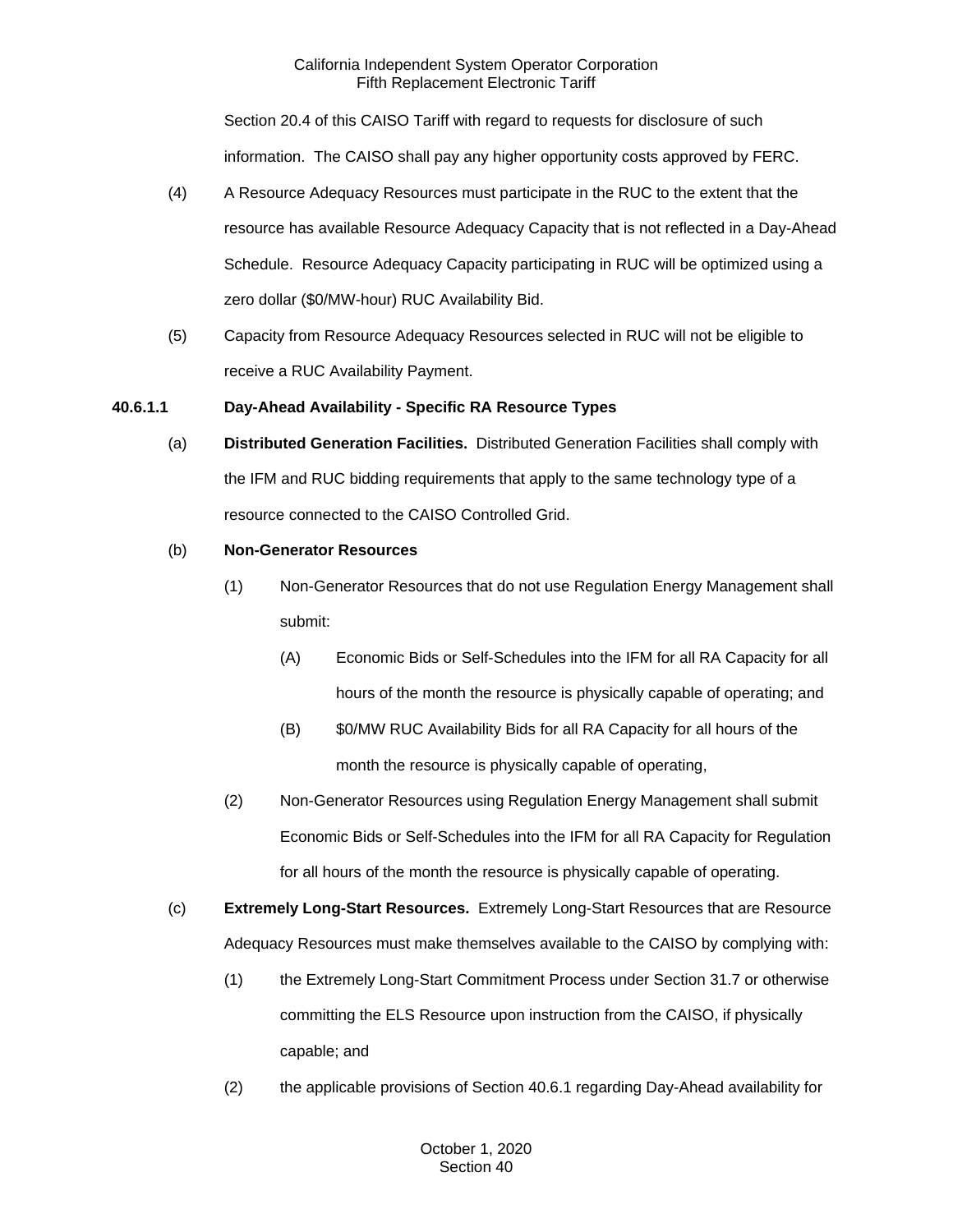the Trading Days for which it was committed.

#### **40.6.2 Real-Time Availability**

- (a) **General Requirement.** Except as otherwise provided in Section 40.6.4, for every Trading Hour in which a Resource Adequacy Resource receives a Day-Ahead Schedule for Energy or Ancillary Services or a RUC Schedule, the Resource Adequacy Resource must submit Bids to the Real-Time Market for that Trading Hour that conform with the Resource Adequacy Resource's obligations under Section 40.6.1 for the Day-Ahead Market. Provided, however, that any reference in Section 40.6.1 to RUC bidding does not apply to the Real-Time Market bidding obligations.
- (b) **Short Start Units or Medium Start Units.** Irrespective of their Day-Ahead Schedule for Energy, Day-Ahead Schedule for Ancillary Services, or RUC Schedule, Short Start Units and Medium Start Units must, for each Trading Hour, submit Bids to the Real-Time Market that conform to their obligations under Section 40.6.1 for the Day-Ahead Market. Provided, however, that any reference in Section 40.6.1 to RUC bidding does not apply to the Real-Time Market bidding obligations for Short Start Units or Medium Start Units. The CAISO may waive these availability obligations for a resource that is not a Long Start Unit or an Extremely Long-Start Resource that does not have an Day-Ahead Schedule or a RUC Schedule based on a procedure to be published on the CAISO Website. The CAISO will insert Generated Bids in accordance with Section 40.6.8 for any Resource Adequacy Capacity subject to the above requirements for which the resource has failed to submit the appropriate bids to the RTM.
- (c) **Long Start Units.** Long Start Units not committed in the Day-Ahead Market will be released from any further obligation to submit Self-Schedules or Bids for the relevant Operating Day. Scheduling Coordinators for Long Start Units are not precluded from self-committing the unit after the Day-Ahead Market and submitting a Self-Schedule or Wheeling-Out in the RTM, unless precluded by terms of their contracts.
- (d) **Extremely Long-Start Resources.** Once an Extremely Long-Start Resource providing Resource Adequacy Capacity is committed by the CAISO, it shall comply, for the Trading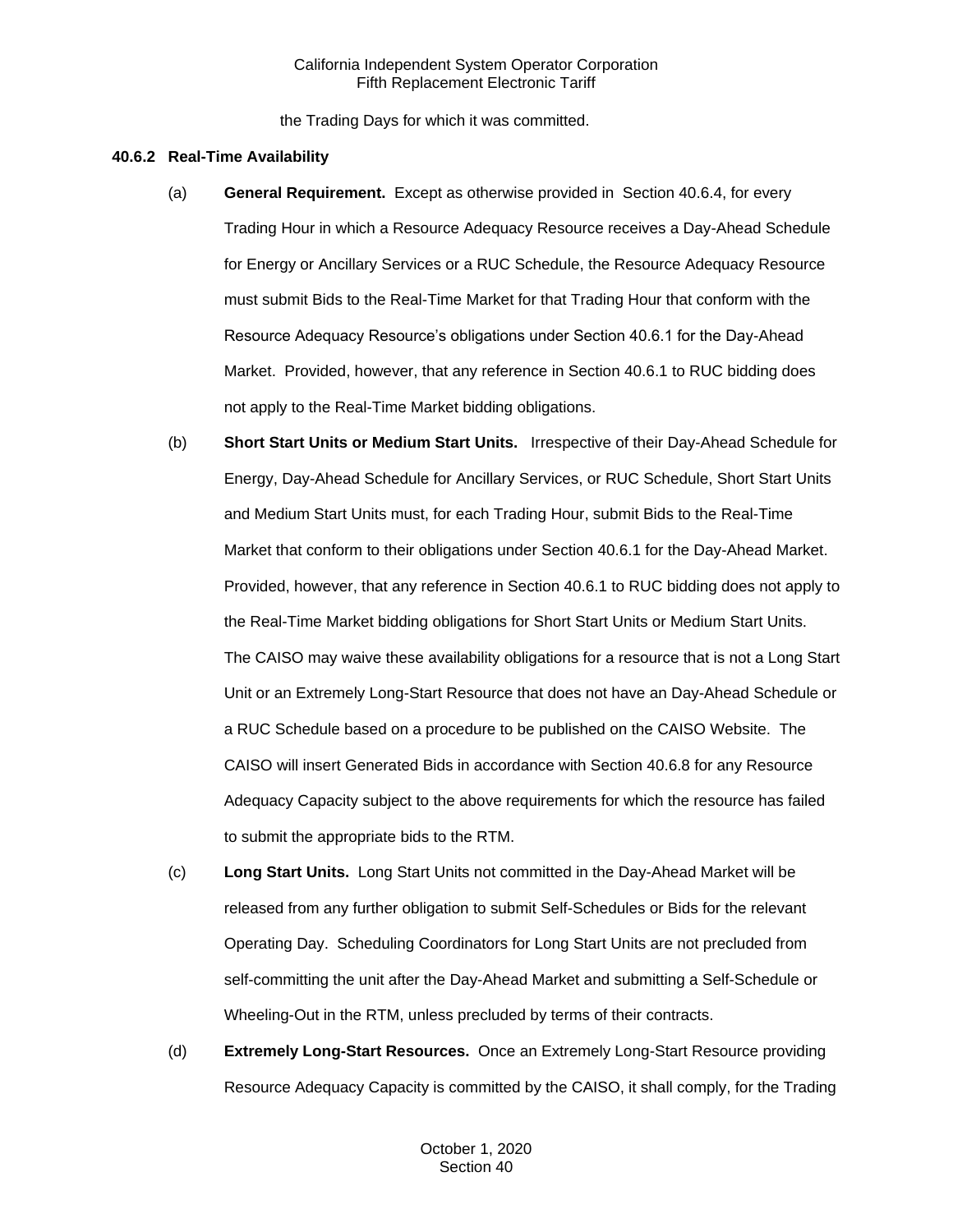Days for it was committed, with the Real-Time availability provisions in sub-sections (a) and (b) of this Section 40.6.2, including those provisions that otherwise apply only to Short Start Units or Medium Start Units.

- (e) **Self-Schedules.** The CAISO will honor submitted Energy Self-Schedules of Resource Adequacy Capacity unless the CAISO is unable to satisfy one hundred (100) percent of its Ancillary Services requirements. In such cases, the CAISO may curtail all or a portion of a submitted Energy Self-Schedule to allow Ancillary Service-certified Resource Adequacy Capacity to be used to meet the Ancillary Service requirements, as long as such curtailment does not lead to a real-time shortfall in energy supply. If the CAISO reduces a submitted Real-Time Energy Self-Schedule for Resource Adequacy Capacity when that capacity is needed to meet an Ancillary Services requirement, the Ancillary Service Marginal Price for that capacity will be calculated in accordance with Sections 27.1.2 and 40.6.1.
- (f) **Distributed Generation Facilities.** Distributed Generation Facilities shall comply with the RTM bidding requirements that apply to the same technology type of resource connected to the CAISO Controlled Grid.

## (g) **Non-Generator Resources**

- (1) Non-Generator Resources that do not use Regulation Energy Management shall submit –
	- (A) Economic Bids or Self-Schedules into the RTM for any remaining RA Capacity scheduled in the IFM or RUC; and
	- (B) Economic Bids or Self-Schedules into the RTM for all RA Capacity not scheduled in the IFM,
- (2) Non-Generator Resources using Regulation Energy Management that are not Use-Limited Resources under Section 40.4.6.1 shall submit Economic Bids or Self-Schedules into the RTM for any remaining RA Capacity from resource scheduled in IFM or RUC.

## **40.6.3 [Not Used]**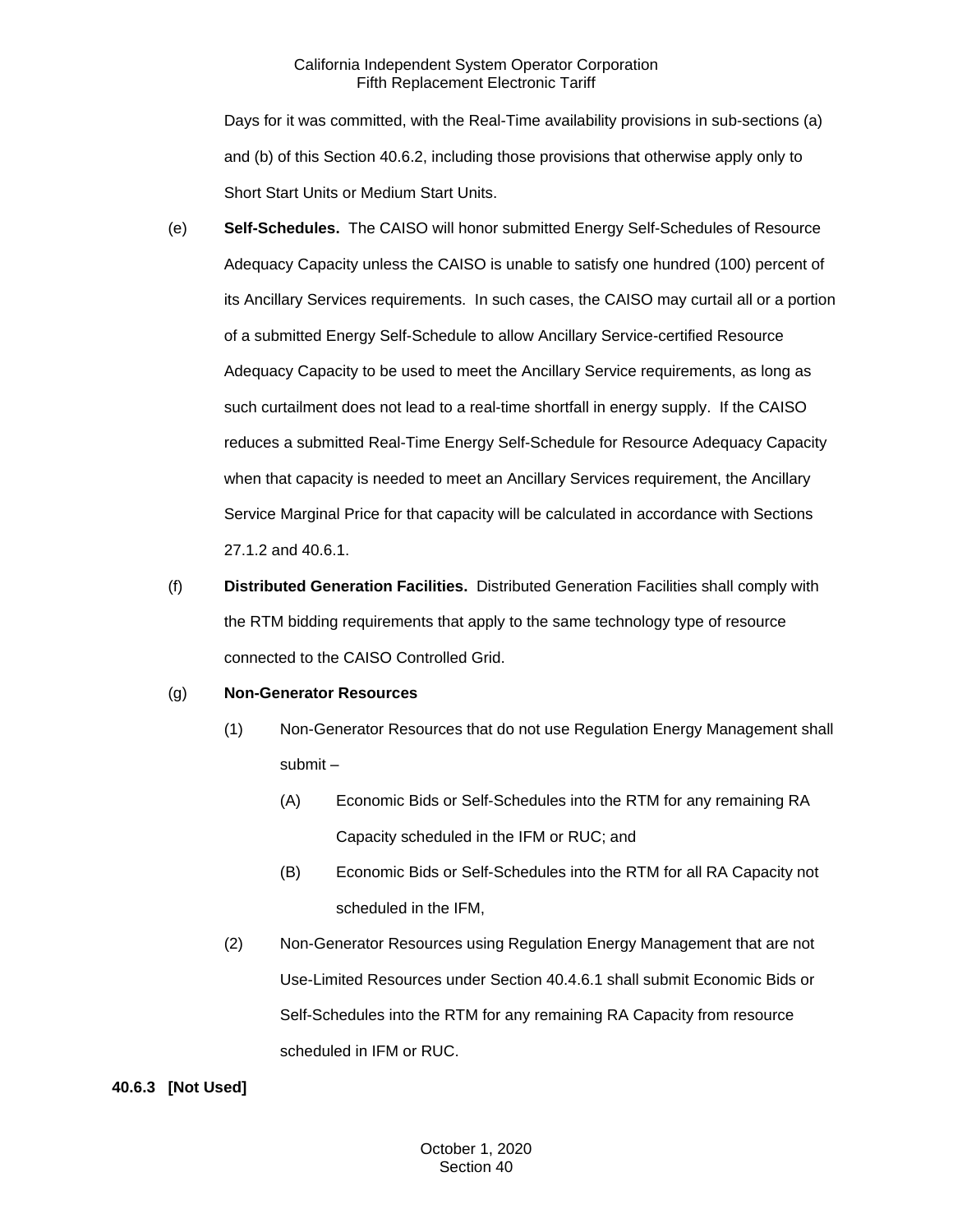# **40.6.4 Availability Requirements for Resources with Operational Limitations that are not Qualified Use-Limits**

## **40.6.4.1 Must-Offer Obligation in DAM and RTM**

Conditionally Available Resources (irrespective of Use-Limited Resource qualification) and Run-of-River Resources that provide Resource Adequacy Capacity and that are physically capable of operating must submit Self-Schedules or Bids in the Day-Ahead Market for their expected available Energy or their expected as-available Energy, as applicable, in the Day-Ahead Market and RTM up to the quantity of Resource Adequacy Capacity the resource is providing. Such resources shall also revise their Self-Schedules or submit additional Bids in RTM based on the most current information available regarding Expected Energy deliveries.

An Eligible Intermittent Resource providing Resource Adequacy Capacity may, but is not required to, submit Bids in the Day-Ahead Market.

## **40.6.4.2 RUC Availability Bids**

The following resource types providing Resource Adequacy Capacity are not required to submit RUC Availability Bids for that capacity, but any such bids they do submit must be \$0/MW RUC Availability Bids: Pumping Load, Reliability Demand Response Resources, Combined Heat and Power Resources, Regulatory Must-Take Generation, Non-Generator Resources using Regulation Energy Management, Conditionally Available Resources, Run-of-River Resources, and Eligible Intermittent Resources.

# **40.6.4.3 Ancillary Services Bids from Participating Loads that is Pumping Load**

The must-offer obligation for Participating Load that is Pumping Load is limited to submitting, for hours where underlying Load permits, Non-Spin Ancillary Services Bids and/or a Submission to Self-Provide Non-Spin Ancillary Services in the Day-Ahead Market for its Resource Adequacy Capacity that is certified to provide Non-Spinning Reserve Ancillary Service, and Economic Bids for Energy in the Real-Time Market for its Non-Spinning Reserve Capacity that receives an Ancillary Service Award in the Day-Ahead Market.

## **40.6.4.4 Proxy Demand Resources**

(a) Short Start and Medium Start Proxy Demand Resources that provide Resource Adequacy Capacity shall submit \$0/MW RUC Availability Bids for all of their Resource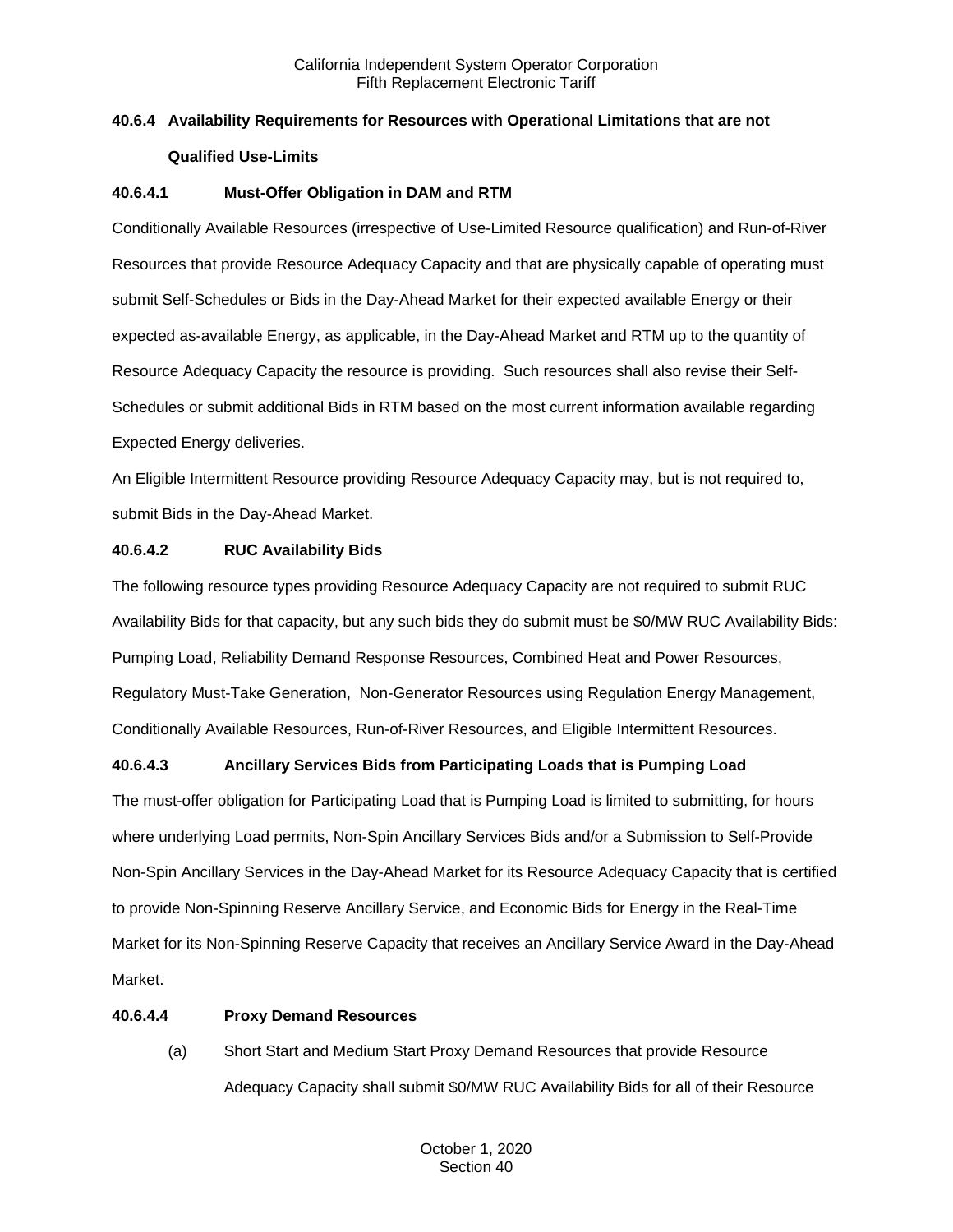Adequacy Capacity for all hours of the month the resource is physically available; however, any RUC schedule for these resources will not be binding.

(b) Long Start Proxy Demand Resources are not required to submit Bids or Self Schedules in the RUC for their Resource Adequacy Capacity.

#### **40.6.5 Additional Availability Requirements for System Resources**

In the IFM, the multi-hour block constraints of a System Resource, other than a System Resource capable of submitting a Dynamic Schedule or a Resource-Specific System Resource, are honored in the optimization. Such a resource that is also a Resource Adequacy Resource must be capable of hourly scheduling by the CAISO in RUC if it is not fully scheduled in the IFM. If such a Resource Adequacy Resource is scheduled in the RUC, the CAISO will schedule the resource in the RTM for each hour of the resource's RUC schedule without regard to the multi-hour block constraint that was submitted to the IFM. For an existing System Resource that provides Resource Adequacy Capacity through a call-option that expires prior to the close of the IFM, such a System Resource listed on a Resource Adequacy Plan must be reported to the CAISO for consideration in the Extremely Long-Start Commitment Process.

# **40.6.5.1 Additional Availability Requirements for Dynamic and Non-Dynamic Resource-Specific System Resources**

A Dynamic or Non-Dynamic Resource-Specific System Resource that supplies Resource Adequacy Capacity, and is not otherwise a Use-Limited Resource, will be subject to the requirements of Sections 40.6.1 and 40.6.2.

## **40.6.5.2 Dynamic Non-Resource Specific System Resources**

A Dynamic non-Resource-Specific System Resource that provides Resource Adequacy Capacity will be subject to the provisions of 40.6.1 and 40.6.2.

## **40.6.6 Requirement for Partial Resource Adequacy Resources**

Only that output of a Partial Resource Adequacy Resource that is designated by a Scheduling Coordinator as Resource Adequacy Capacity in its monthly or annual Supply Plan shall have an availability obligation to the CAISO. Exports being supported by non-Resource Adequacy Capacity from a Partial Resource Adequacy Resource that becomes unavailable or unusable shall be considered as an export of non-Resource Adequacy Capacity based on the pro-rata allocation of derated capacity of the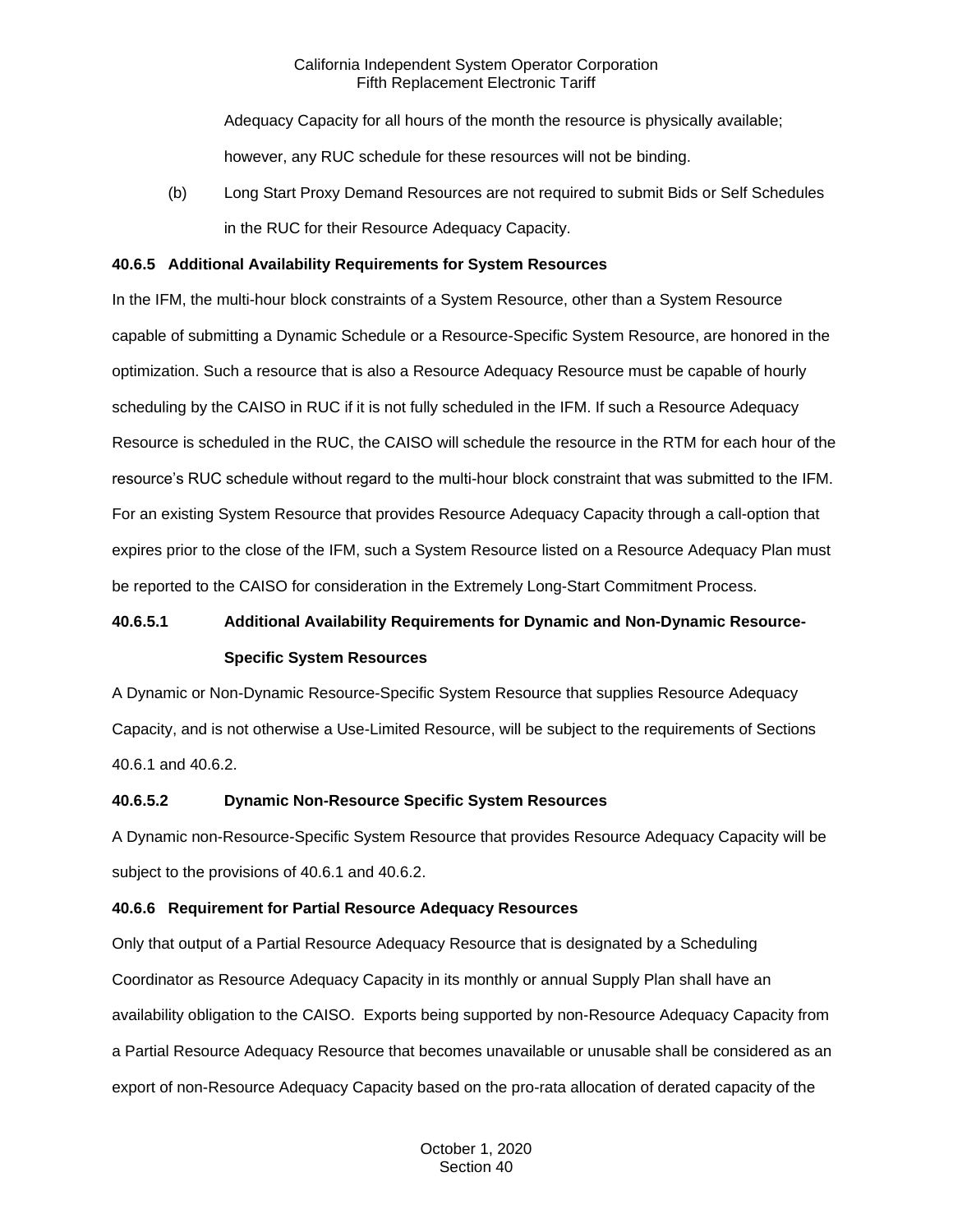Partial Resource Adequacy Resource as follows:

- (a) Resource Adequacy Capacity [(Resource Adequacy Capacity/PMax Capacity of Resource Adequacy Resource) x MW Derate or Outage]; or
- (b) [1- (Resource Adequacy Capacity/PMax Capacity of Resource Adequacy Resource)] x De-rated PMax].

## **40.6.7 [Not Used]**

## **40.6.8 Use of Generated Bids**

- (a) **Day-Ahead Market.** Prior to completion of the Day-Ahead Market, the CAISO will determine if Resource Adequacy Capacity subject to the requirements of Section 40.6.1 and for which the CAISO has not received notification of an Outage has not been reflected in a Bid and will insert a Generated Bid for such capacity into the CAISO Day-Ahead Market.
- (b) **Real-Time Market.** Prior to running the Real-Time Market, the CAISO will determine if Resource Adequacy Capacity subject to the requirements of Section 40.6.2 and for which the CAISO has not received notification of an Outage has not been reflected in a Bid and will insert a Generated Bid for such capacity into the Real-Time Market.
- (c) **Partial Bids for RA Capacity.** If a Scheduling Coordinator for an RA Resource submits a partial bid for the resource's RA Capacity, the CAISO will insert a Generated Bid only for the remaining RA Capacity. In addition, the CAISO will determine if all dispatchable Resource Adequacy Capacity from Short Start Units, not otherwise selected in the IFM or RUC, is reflected in a Bid into the Real-Time Market and will insert a Generated Bid for any remaining dispatchable Resource Adequacy Capacity for which the CAISO has not received notification of an Outage.
- (d) **Calculation of Generated Bids.** A Generated Bid for Energy will be calculated pursuant to Sections 30.7.3.4 and 30.7.3.5. A Generated Bid for Ancillary Services will equal zero dollars (\$0/MW-hour).
- (e) **Exemptions.** Notwithstanding any of the provisions of Section 40.6.8, for the following resource types providing Resource Adequacy Capacity, the CAISO only inserts a Bid in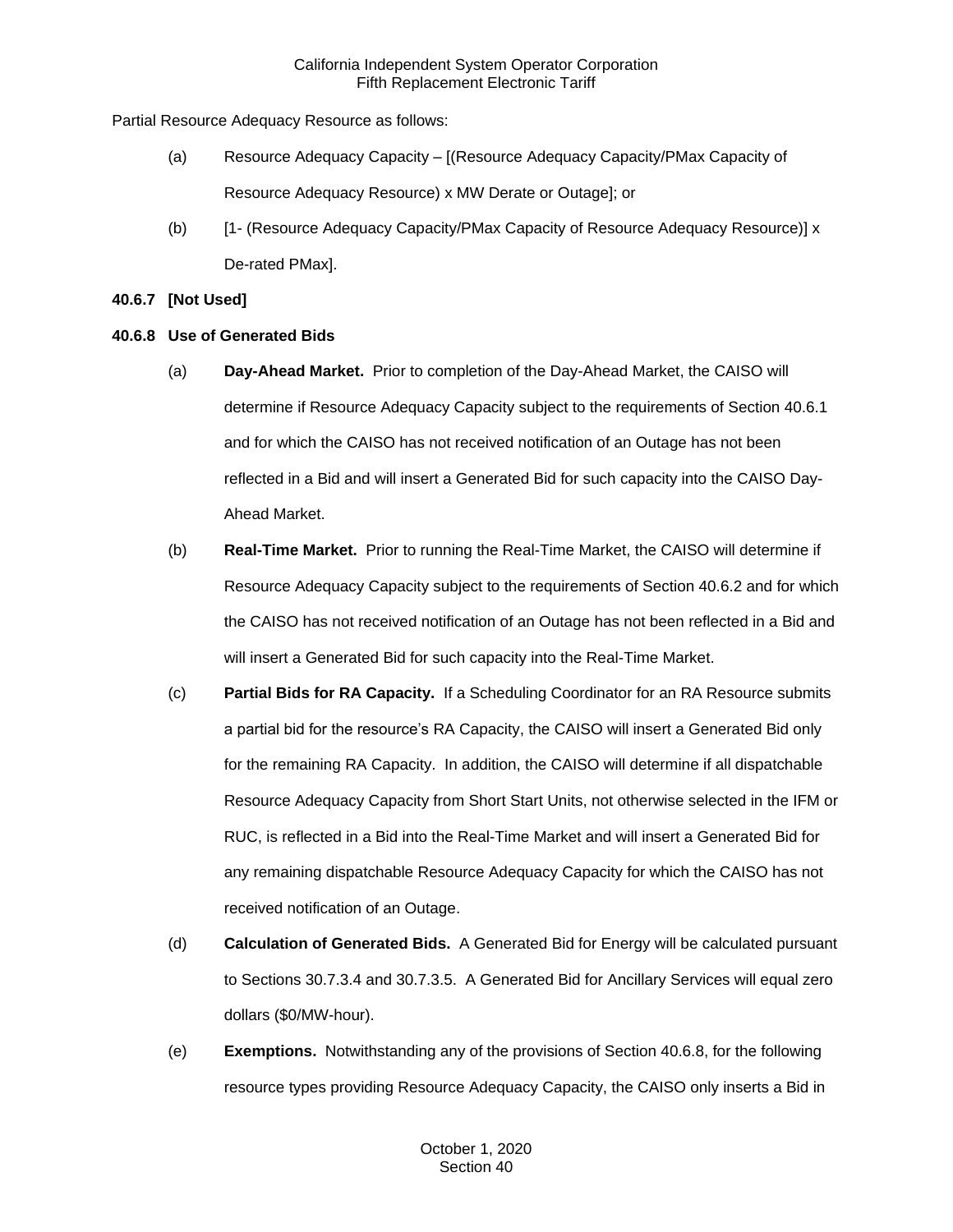the Day-Ahead Market or Real-Time Market where the generally applicable bidding rules in Section 30 call for bid insertion: Use-Limited Resource, Non-Generator Resource, Variable Energy Resource, Hydroelectric Generating Unit (including Run-of-River resources), Proxy Demand Resource, Reliability Demand Response Resource, Participating Load, including Pumping Load, Combined Heat and Power Resource, Conditionally Available Resource, Non-Dispatchable Resource, and resources providing Regulatory Must-Take Generation.

(f) **NRS-RA Resources.** The CAISO will submit a Generated Bid in the Day-Ahead Market for a non-Resource Specific System Resource in each RAAIM assessment hour, to the extent that the resource provides Resource Adequacy Capacity subject to the requirements of Section 40.6.1 and does not submit an outage request or Bid for the entire amount of that Resource Adequacy Capacity. Aside from where the generally applicable bidding rules in Section 30 call for Bid insertion, the CAISO will not submit a Generated Bid in the Real-Time Market for a Non-Resource-Specific System Resource that fails to meet its bidding obligations under Section 40.6.2. A Bid inserted for the Teal-Time Market pursuant to the generally applicable bidding rules in Section 30 may not necessarily cover the full Real-Time Market obligation under Section 40.6.2 and the resource may thus remain exposed to Non-Availability Charges.

#### **40.6.8.1 Generated Bids for NRS-RA Resources**

Generated Bids to be submitted by the CAISO pursuant to Section 40.6.8 for non-Resource-Specific System Resources that provide Resource Adequacy capacity shall be calculated in accordance with this Section.

#### **40.6.8.1.1 Calculation Options for Generated Bids**

The Scheduling Coordinator for each non-Resource Specific System Resource that provides Resource Adequacy Capacity shall select the price taker option, LMP-based option, or negotiated price option as the methodology for calculating the Generated Bids to be submitted by the CAISO under Section 40.6.8 for both the DAM and RTMs. If no selection is made, the CAISO will apply the price taker option to calculate the Generated Bids. For the first ninety (90) days after a resource becomes a non-Resource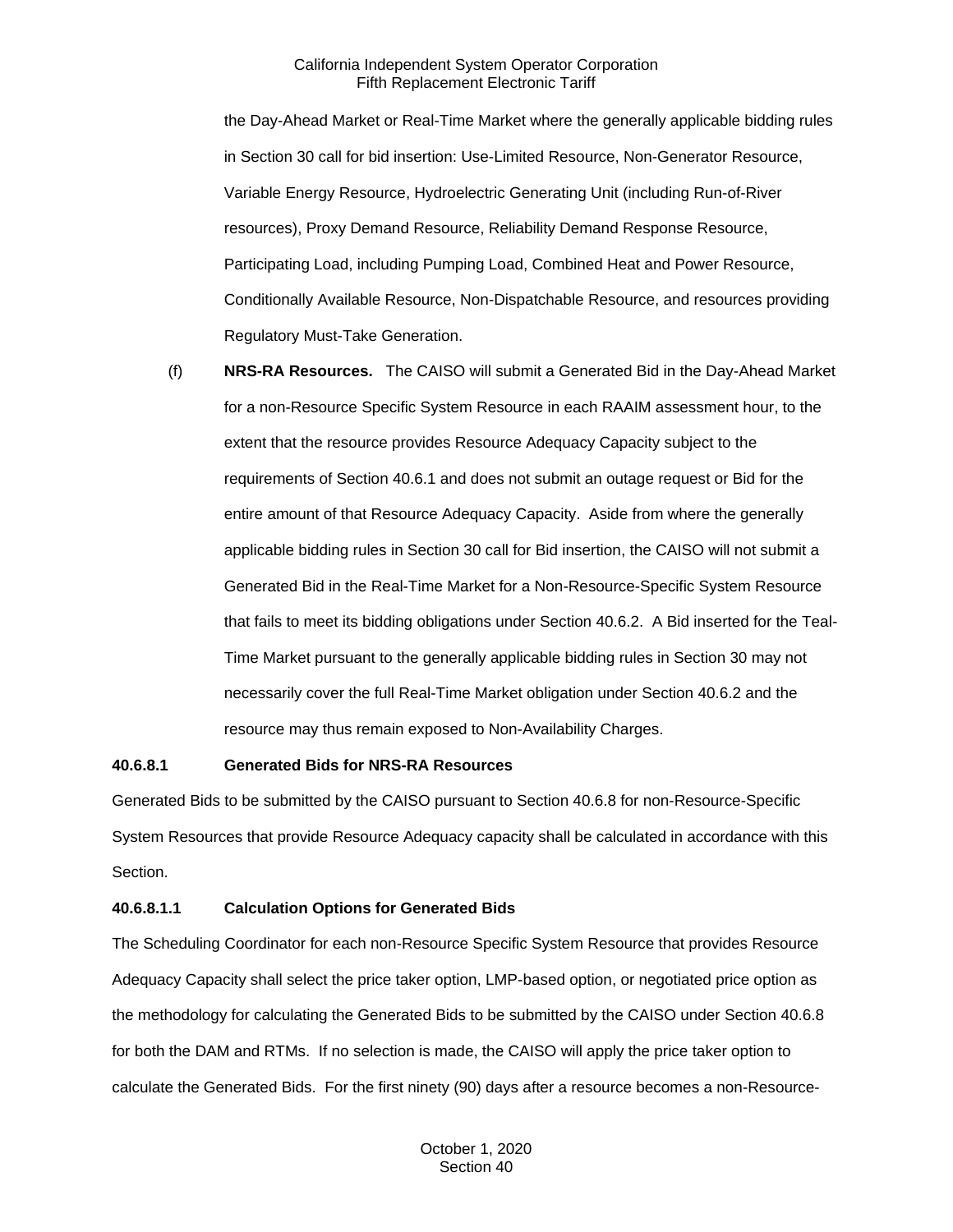Specific System Resource, the calculation of Generated Bids for Resource Adequacy capacity is limited to the price taker option or negotiated price option.

#### **40.6.8.1.2 Price Taker Option**

The price taker option is a Generated Bid of \$0/MWh plus the CAISO's estimate of the applicable grid management charge per MWh based on the gross amount of MWh scheduled in the DAM and RTM.

## **40.6.8.1.3 LMP-Based Option**

The LMP-based option calculates the Generated Bid as the weighted average of the lowest quartile of LMPs, at the Intertie point designated for the non-Resource-Specific System Resource's Resource Adequacy Capacity in the Supply Plan, during periods in which the resource was dispatched in the preceding ninety (90) days for which LMPs that have passed the price validation and correction process set forth in Section 35 are available. The weighted average will be calculated based on the quantities Dispatched within each segment of the Generated Bid curve. Each Bid segment created under the LMPbased option for Generated Bids will be subject to a feasibility test, as set forth in a Business Practice Manual, to determine whether there are a sufficient number of data points to allow for the calculation of an LMP-based Generated Bid. The feasibility test is designed to avoid excessive volatility of the Generated Bid under the LMP-based option that could result when calculated based on a relatively small number of prices. If the Scheduling Coordinator for the non-Resource Specific System Resource elects the LMP-based method, it must additionally select either the price-taker method or the negotiated-rate method as the alternative calculation method for the Generated Bids in the event that the feasibility test fails for the LMP-based method.

## **40.6.8.1.4 Negotiated Price Option**

Under the negotiated price option, a Scheduling Coordinator shall submit a proposed Generated Bid along with supporting information and documentation as described in a Business Practice Manual. Within ten (10) Business Days of receipt, the CAISO will provide a written response. If the CAISO accepts the proposed Generated Bid, it will become effective within three (3) Business Days from the date of acceptance by the CAISO and remain in effect until: (1) the Generated Bid is modified by FERC; (2) the Generated Bid is modified by mutual agreement of the CAISO and the Scheduling Coordinator; or (3) the Generated Bid expires, is terminated or is modified pursuant to any agreed upon term or condition or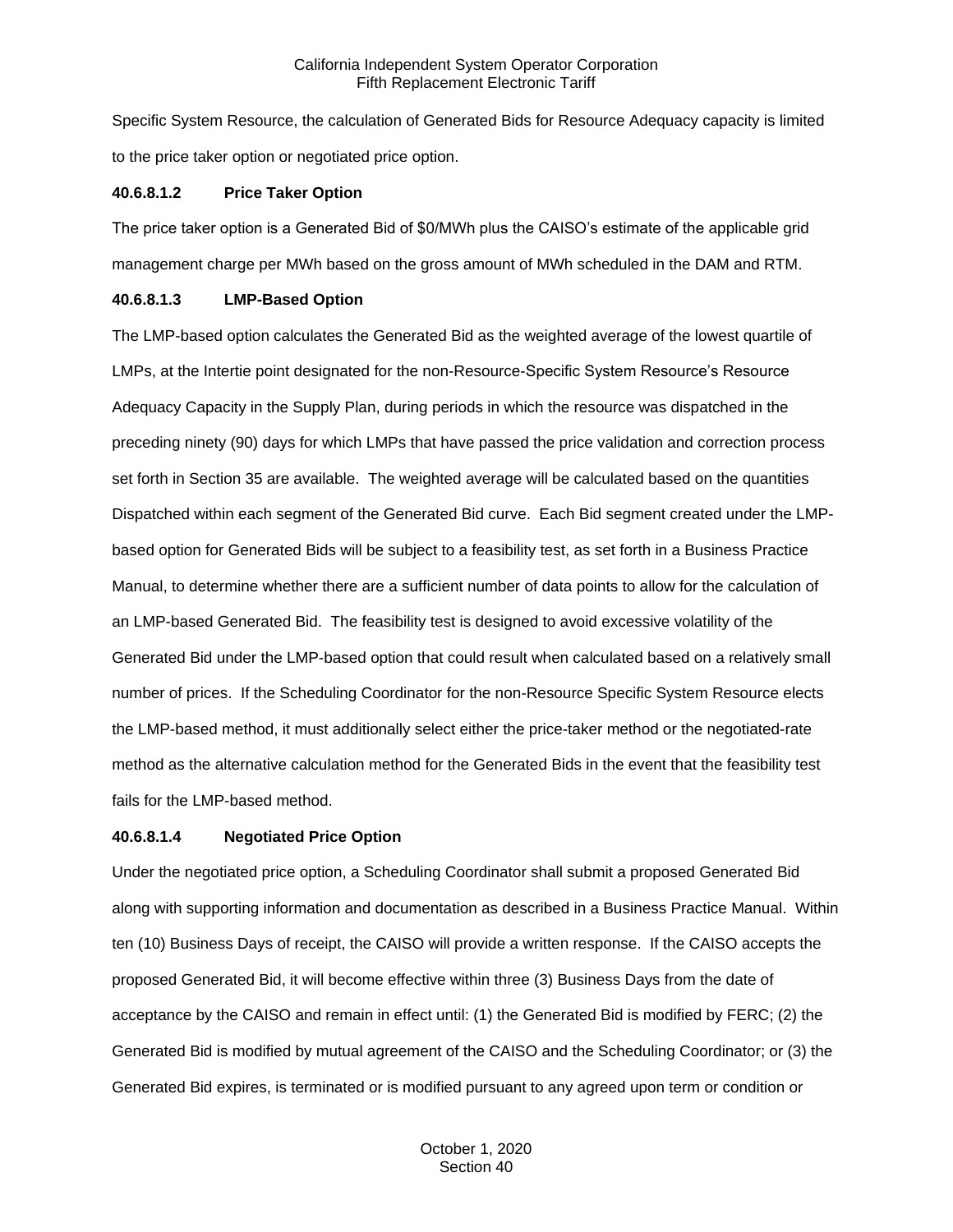pertinent FERC order.

If the CAISO does not accept the proposed Generated Bid, the CAISO and the Scheduling Coordinator shall enter a period of good faith negotiations that terminates sixty (60) days following the date of submission of a proposed Generated Bid by a Scheduling Coordinator. If at any time during this period, and the Scheduling Coordinator agree upon the Generated Bid, it will be become effective within three (3) Business Days of the date of agreement and remain in effect until: (1) the Generated Bid is modified by FERC; (2) the Generated Bid is modified by mutual agreement of the CAISO and the Scheduling Coordinator; or (3) the Generated Bid expires, is terminated or is modified pursuant to any agreed upon term or condition or pertinent FERC order.

If by the end of the sixty (60) day period the CAISO and the Scheduling Coordinator fail to agree on the Generated Bid to be used under the negotiated price option, the Scheduling Coordinator has the right to file a proposed Generated Bid with FERC pursuant to Section 205 of the Federal Power Act. During the sixty (60) day period following the submission of a proposed negotiated Generated Bid by a Scheduling Coordinator, and pending FERC's acceptance in cases where the CAISO fails to agree on the Generated Bid for use under the negotiated price option and the Scheduling Coordinator filed a proposed Generated Bid with FERC pursuant to Section 205 of the Federal Power Act, the Scheduling Coordinator has the option of electing to use any of the other options available pursuant to this Section.

The CAISO shall make an informational filing with FERC of any Generated Bids negotiated pursuant to this Section no later than seven (7) days after the end of the month in which the Generated Bids were established.

## **40.6.8.1.5 Partial Bids**

If a Scheduling Coordinator for a non-Resource-Specific System Resource that provides Resource Adequacy Capacity submits a bid for a MW quantity less than the Resource Adequacy Capacity identified in the resource's Supply Plan, the CAISO will insert a Generated Bid only for the remaining Resource Adequacy Capacity by extending the last segment of the resource's bid curve to the full quantity (MWh) of the Resource Adequacy obligation.

## **40.6.8.1.6 [Not Used]**

**40.6.9 Firm Liquidated Damages Contracts Requirements**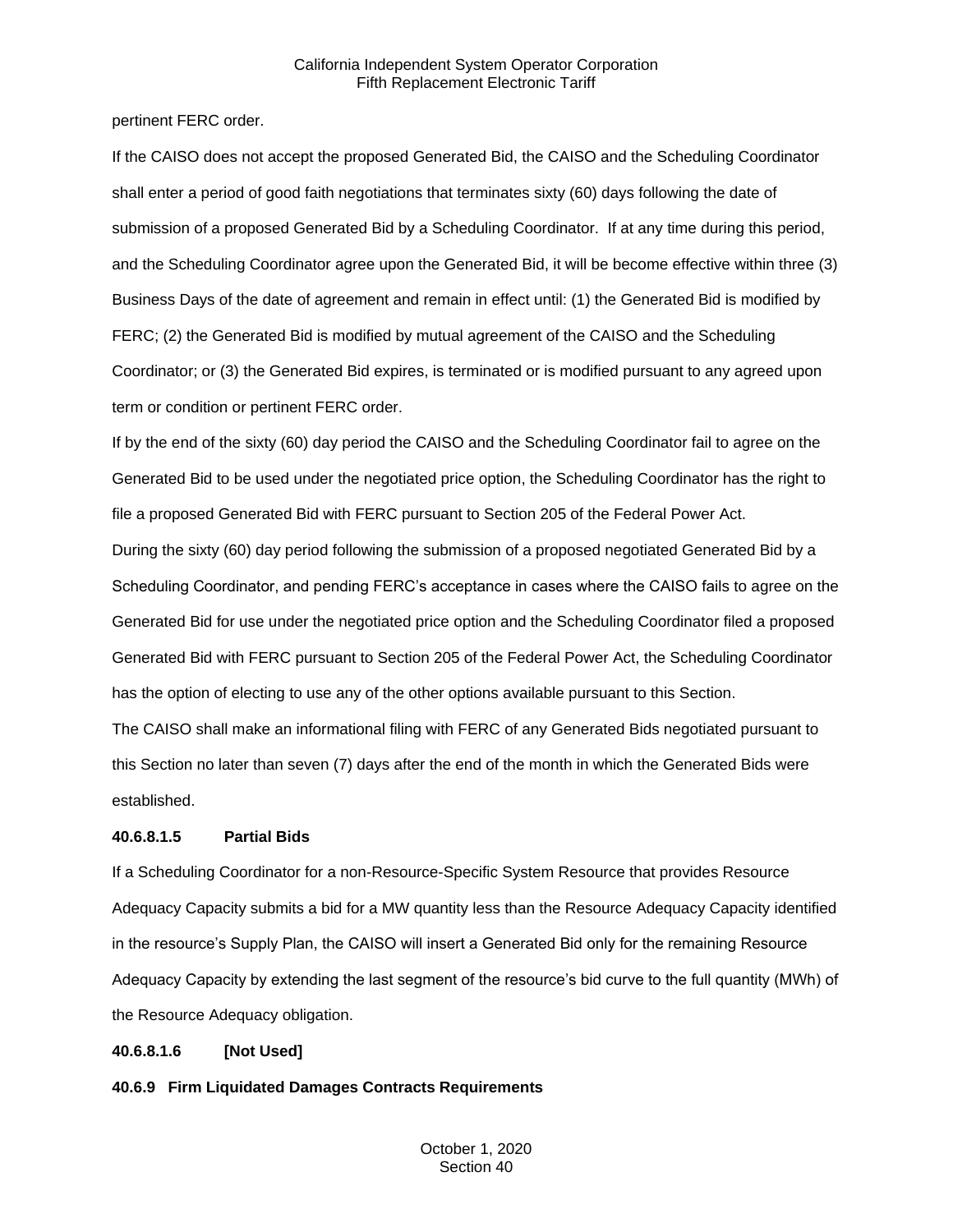Resource Adequacy Capacity represented by a Firm Liquidated Damages Contract and relied upon by a Scheduling Coordinator in a monthly or annual Resource Adequacy Plan shall be submitted as a Self-Schedule or Bid in the Day-Ahead IFM to the extent such scheduling right exists under the Firm Liquidated Damages Contract.

#### **40.6.10 Exports of Energy from Resource Adequacy Capacity**

Resource Adequacy Capacity represented by a Firm Liquidated Damages Contract and relied upon by a Scheduling Coordinator in a monthly or annual Resource Adequacy Plan shall be submitted as a Self-Schedule or Bid in the Day-Ahead IFM to the extent such scheduling right exists under the Firm Liquidated Damages Contract.

## **40.6.11 Curtailment of Exports in Emergency Situations**

At its sole discretion, the CAISO may curtail exports from Resource Adequacy Capacity to prevent or alleviate a System Emergency. An Export Bid or a Self-Schedule to provide exports included in a binding Schedule accepted in the IFM or RTM will not be distinguished from a Demand Bid or Self-Schedule to serve Load within the CAISO Balancing Authority Area included in a binding Schedule accepted in the IFM or RTM for purposes of curtailment under this Section, except as consistent with Good Utility Practice.

## **40.6.12 Participating Load, PDRs, and RDRRs**

Participating Loads, Reliability Demand Response Resources, or Proxy Demand Resources that are included in a Resource Adequacy Plan and Supply Plan, if the Scheduling Coordinator for the Participating Loads, Reliability Demand Response Resources, or Proxy Demand Resources is not the same as that for the Load Serving Entity, will be administered by the CAISO in accordance with the terms and conditions established by the CPUC or the Local Regulatory Authority.

#### **40.7 Compliance**

The CAISO will evaluate Resource Adequacy Plans and Supply Plans as follows:

(a) The CAISO will evaluate whether each annual and monthly Resource Adequacy Plan submitted by a Scheduling Coordinator on behalf of a Load Serving Entity demonstrates Resource Adequacy Capacity sufficient to satisfy the Load Serving Entity's (i) allocated responsibility for Local Capacity Area Resources under Section 40.3.2 and (ii) applicable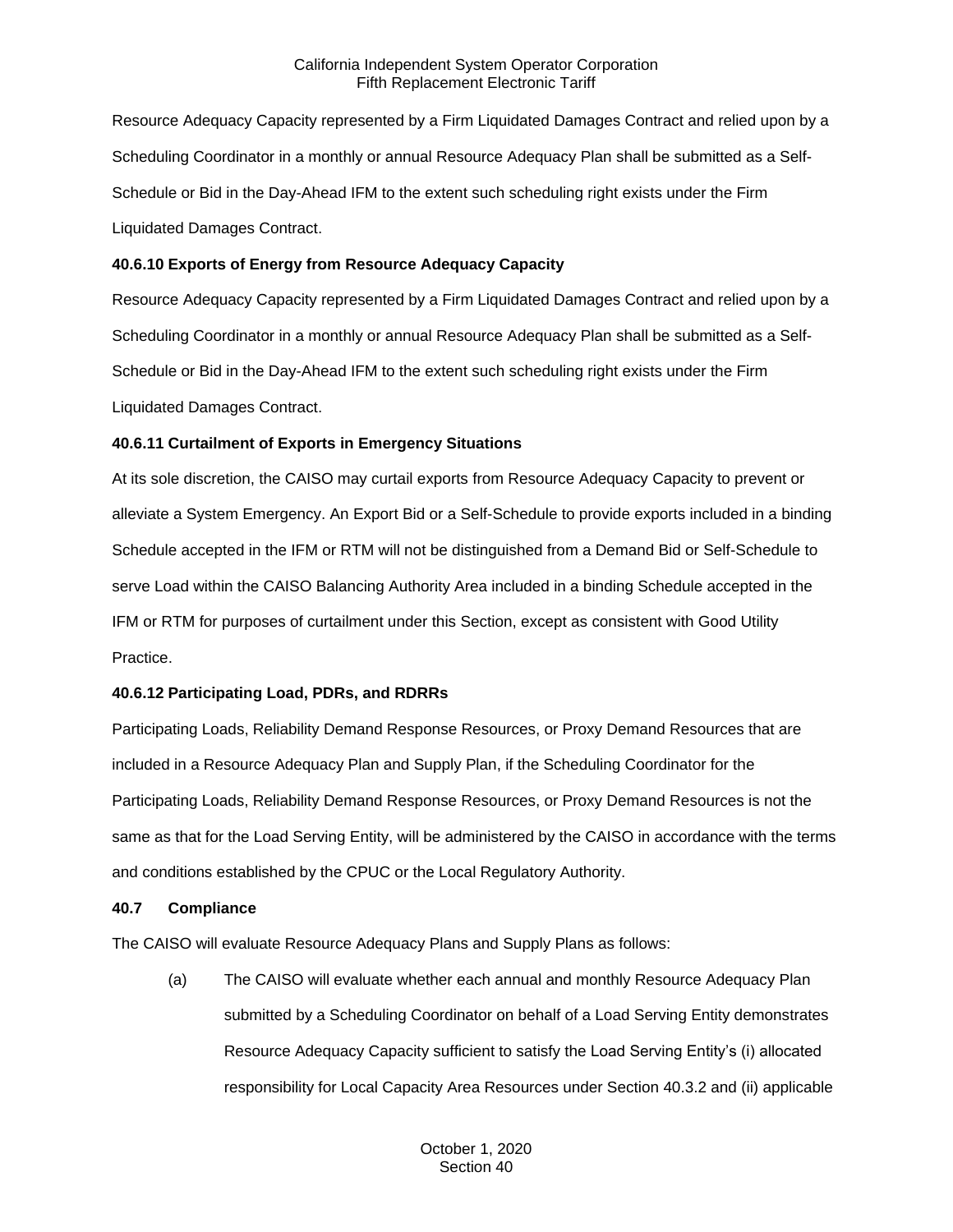Demand and Reserve Margin requirements. The CAISO will evaluate compliance with the responsibility for demonstrating Local Capacity Area Resources in two phases. Phase 1 of the Local Capacity Area Resource sufficiency evaluation will be made without regard to capacity's identification as Listed Local RA Capacity. Phase 2 of the Local Capacity Area Resource sufficiency evaluation will consider capacity to be a Local Capacity Area Resource only if it is also Listed Local RA Capacity. If the CAISO determines through the Phase 1 analysis that a Resource Adequacy Plan does not demonstrate Local Capacity Area Resources sufficient to meet its allocated responsibility under Section 40.3.2, compliance with applicable Demand and Reserve Margin requirements, or compliance with any other resource adequacy requirement in this Section 40 or adopted by the CPUC, Local Regulatory Authority, or federal agency, as applicable, then the CAISO will notify the relevant Scheduling Coordinator, CPUC, Local Regulatory Authority, or federal agency with jurisdiction over the relevant Load Serving Entity, or in the case of a discrepancy between Resource Adequacy Plan(s) and Supply Plan(s), the relevant Scheduling Coordinators, in an attempt to resolve any deficiency in accordance with the procedures set forth in the Business Practice Manual. The notification will be made at least 40 days in advance of the first day of the month covered by the plan and will include the reasons the CAISO believes a deficiency exists. If the deficiency relates to the demonstration of Local Capacity Area Resources in a Load Serving Entity's annual Resource Adequacy Plan, and the CAISO does not provide a written notice of resolution of the deficiency as set forth in the Business Practice Manual, the Scheduling Coordinator for the Load Serving Entity may demonstrate that the identified deficiency is cured by submitting a revised annual Resource Adequacy Plan within thirty (30) days of the beginning of the Resource Adequacy Compliance Year. For all other identified deficiencies, other than an insufficiency identified through Phase 2 of the Local Capacity Area Resource sufficiency evaluation, at least 30 days prior to the effective month of the relevant Resource Adequacy Plan, the Scheduling Coordinator for the Load Serving Entity shall: (i) demonstrate that the identified deficiency is cured by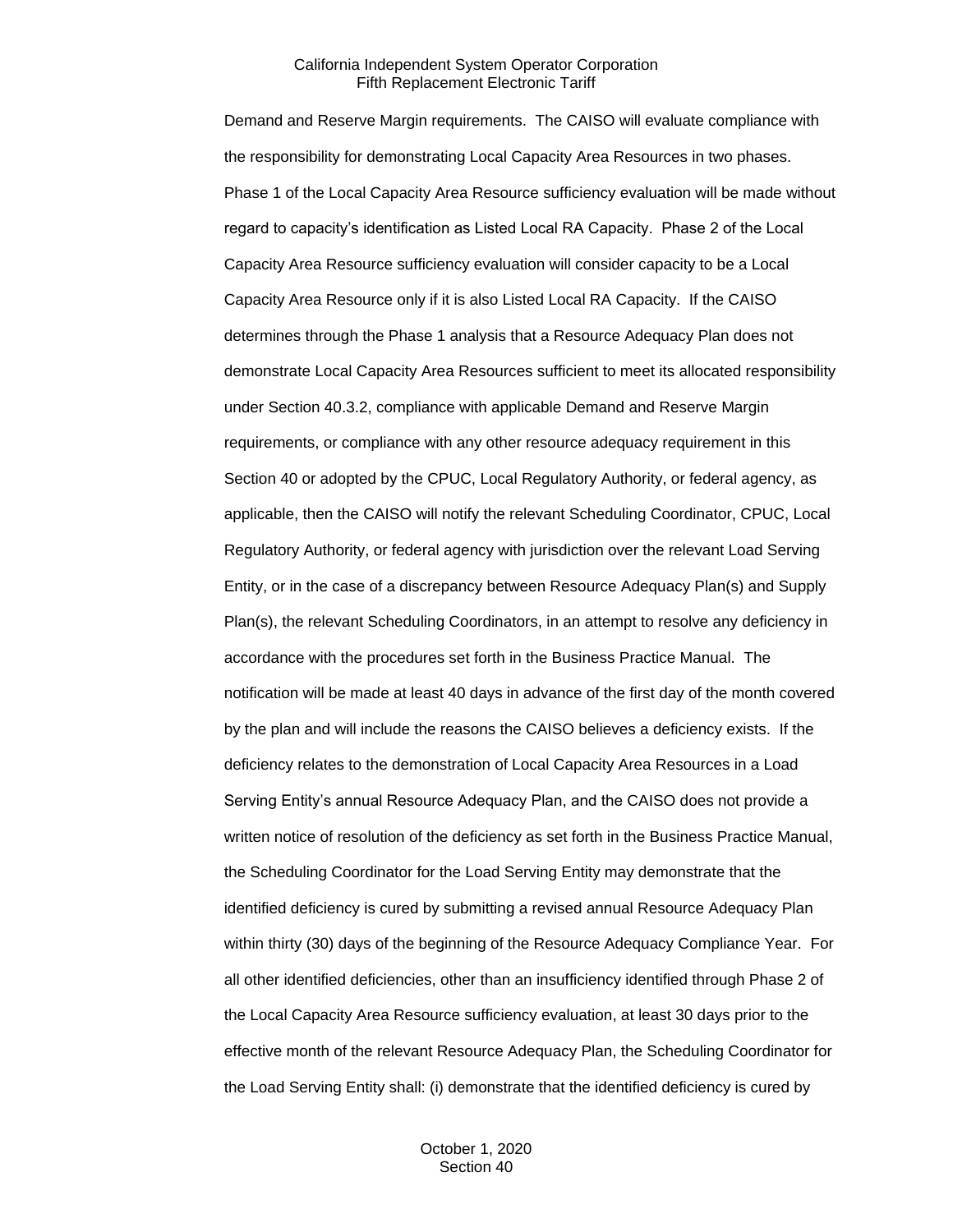submitting a revised Resource Adequacy Plan; or (ii) advise the CAISO that the CPUC, Local Regulatory Authority, or federal agency, as appropriate, has determined that no deficiency exists. If, after providing any needed opportunity to resolve identified discrepancies as required by Section 40.7(b), the CAISO identifies an insufficiency through Phase 2 of the Local Capacity Area Resource sufficiency evaluation, then the CAISO may notify the relevant Local Regulatory Authority of the insufficiency.

(b) In the case of a discrepancy between Resource Adequacy Plan(s) and Supply Plan(s), if resolved, the relevant Scheduling Coordinator(s) must provide the CAISO with revised Resource Adequacy Plan(s) or Supply Plans, as applicable, at least 30 days prior to the effective month. If the CAISO is not advised that the deficiency or discrepancy is resolved at least 30days prior to the effective month, the CAISO will use the information contained in the Supply Plan to set the obligations of Resource Adequacy Resources under this Section 40 and/or to assign any costs incurred under this Section 40 and Section 43A.

## **40.7.1 Other Compliance Issues**

Scheduling Coordinators representing Generating Units, System Units or System Resources supplying Resource Adequacy Capacity that fail to provide the CAISO with an annual or monthly Supply Plan, as applicable, as set forth in Section 40.7, shall be subject to Section 37.6.1. Further, Scheduling Coordinators representing Generating Units, System Units or System Resources supplying Resource Adequacy Capacity that fail to provide the CAISO with information required for the CAISO to determine Net Qualifying Capacity shall not be eligible for inclusion in the Net Qualifying Capacity annual report under Section 40.4.2 for the next Resource Adequacy Compliance Year and shall be subject to any applicable Sanctions under Section 37.6.1.

## **40.7.2 Penalties for Non-Compliance**

The failure of a Resource Adequacy Resource or Resource Adequacy Capacity to be available to the CAISO in accordance with the requirements of this Section 40 or Section 9.3.1.3, and the failure to operate a Resource Adequacy Resource by placing it online or in a manner consistent with a submitted Bid or Generated Bid shall be subject to the applicable Sanctions set forth in Section 37.2.4. However,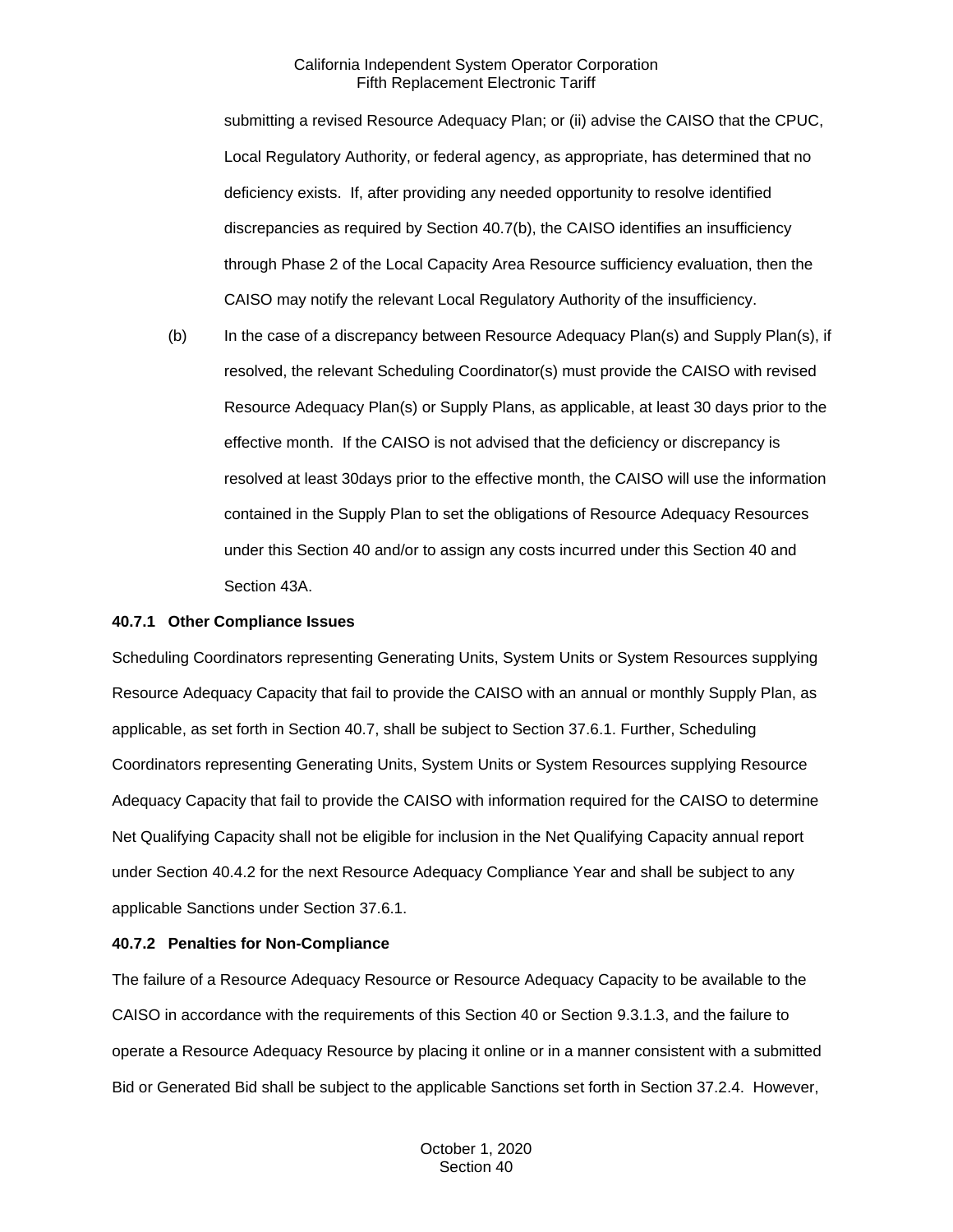any failure of the Resource Adequacy Resource to satisfy any obligations prescribed under this Section 40 or Section 9.3.1.3 during a Resource Adequacy Compliance Year for which Resource Adequacy Capacity has been committed to a Load Serving Entity shall not limit in any way, except as otherwise established under Section 40.4.5 or requirements of the CPUC, Local Regulatory Authority, or federal agency, as applicable, the ability of the Load Serving Entity to whom the Resource Adequacy Capacity has been committed to use such Resource Adequacy Capacity for purposes of satisfying the resource adequacy requirements of the CPUC, Local Regulatory Authority, or federal agency, as applicable. In addition, an LSE shall not be subject to any sanctions, penalties, or other compensatory obligations under this Section 40 on account of a Resource Adequacy Resource's satisfaction or failure to satisfy its obligations under this Section 40 or Section 9.3.1.3.

#### **40.8 CAISO Default Qualifying Capacity Criteria**

#### **40.8.1 Applicability**

The criteria in this Section 40.8 shall apply only: (i) where the CPUC or Local Regulatory Authority has not established and provided to the CAISO criteria to determine the types of resources that may be eligible to provide Qualifying Capacity and for calculating Qualifying Capacity for such eligible resource types and (ii) until the CAISO has been notified in writing by the CPUC of its intent to overturn, reject or fundamentally modify the capacity-based framework in CPUC Decisions 04-01-050 (Jan. 10, 2004), 04- 10-035 (Oct. 28, 2004), and 05-10-042 (Oct. 31, 2005). The types of resources specified in this Section 40.8.1 will be eligible to provide Qualifying Capacity to the extent they meet the criteria for each type of resource set forth in this Section 40.8.1.

#### **40.8.1.1 [Not Used]**

#### **40.8.1.2 Nuclear and Thermal**

Nuclear and thermal Generating Units, other than Qualifying Facilities with Existing QF Contracts addressed in Section 40.8.1.8 below, must be a Participating Generator or a System Unit. The Qualifying Capacity of nuclear and thermal units, other than Qualifying Facilities addressed in Section 40.8.1.8, will be based on net dependable capacity defined by NERC Generating Availability Data System information.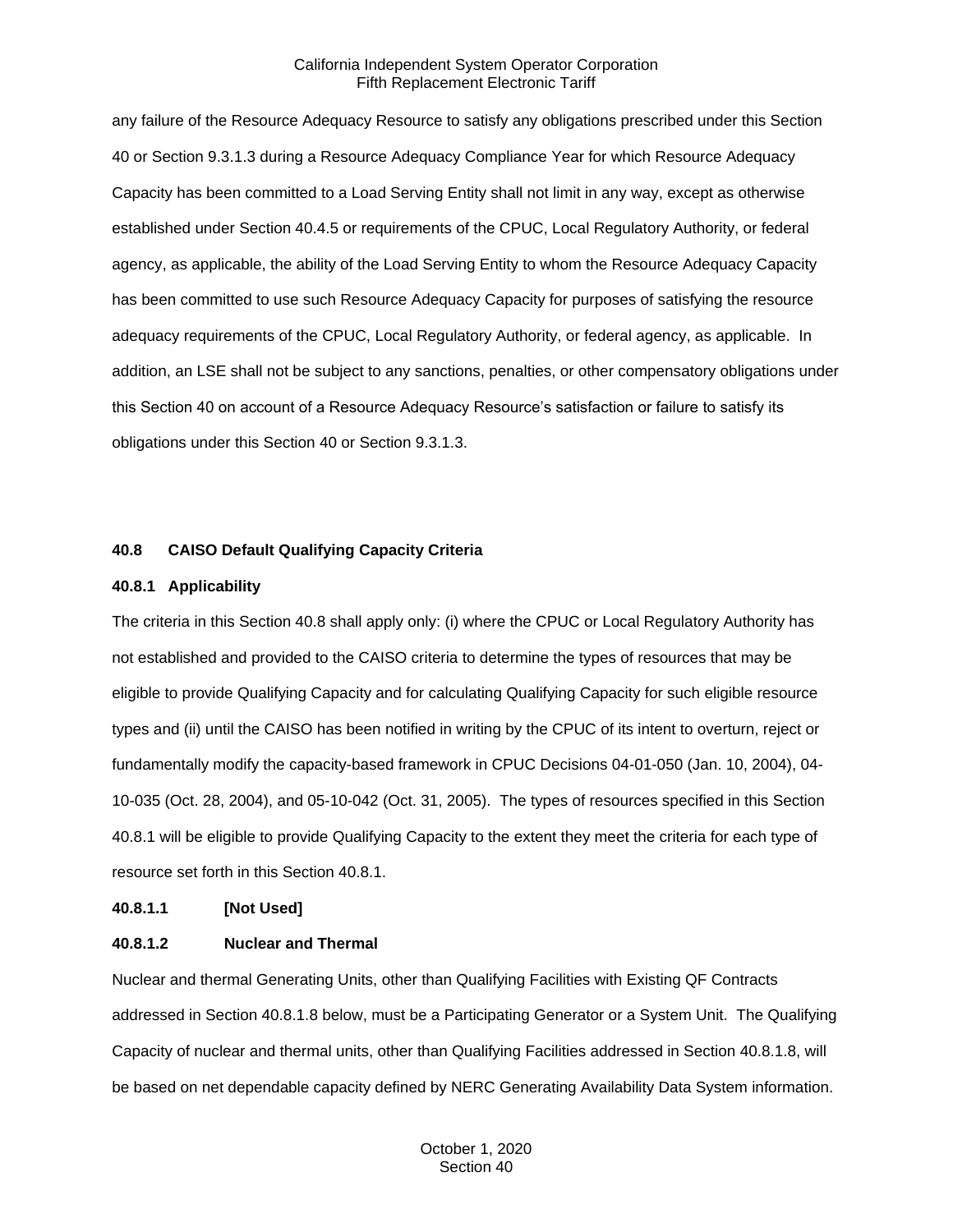## **40.8.1.3 Hydro**

Hydroelectric Generating Units, other than Qualifying Facilities with Existing QF Contracts, must be either Participating Generators or System Units. The Qualifying Capacity of a pond or Pumped-Storage Hydro Unit, other than a QF, will be determined based on net dependable capacity defined by NERC GADS minus variable head derate based on an average dry year reservoir level. The Qualifying Capacity of a pond or Pumped-Storage Hydro Unit that is a QF will be determined based on historic performance during the hours of noon to 6:00 The Qualifying Capacity of all run-of-river hydro units, including Qualifying Facilities, will be based on net dependable capacity defined by NERC GADS minus an average dry year conveyance flow, stream flow, or canal head derate. As used in this section, average dry year reflects a one-in-five year dry hydro scenario (for example, using the 4th driest year from the last 20 years on record). p.m., using a three-year rolling average.

#### **40.8.1.4 Unit-Specific Contracts**

Unit-specific contracts with Participating Generators or System Units will qualify as Resource Adequacy Capacity subject to the verification that the total MW quantity of all contracts from a specific unit do not exceed the total Net Qualifying Capacity (MW) consistent with the Net Qualifying Capacity determination for that unit.

## **40.8.1.5 Contracts with Liquidated Damage Provisions**

Firm Energy contracts with liquidated damages provisions, as generally reflected in Service Schedule C of the Western Systems Power Pool Agreement or the Firm LD product of the Edison Electric Institute pro forma agreement, or any other similar firm Energy contract that does not require the seller to source the Energy from a particular unit, and specifies a delivery point internal to the CAISO Balancing Authority Area entered into before October 27, 2005 shall be eligible to count as Qualifying Capacity until the end of 2008. A Scheduling Coordinator, however, cannot have more than twenty-five percent (25%) of its portfolio of Qualifying Capacity met by contracts with liquidated damage provisions for 2008.

#### **40.8.1.6 Wind and Solar**

As used in this Section, wind units are those wind Generating Units without backup sources of Generation and solar units are those solar Generating Units without backup sources of Generation. Wind and solar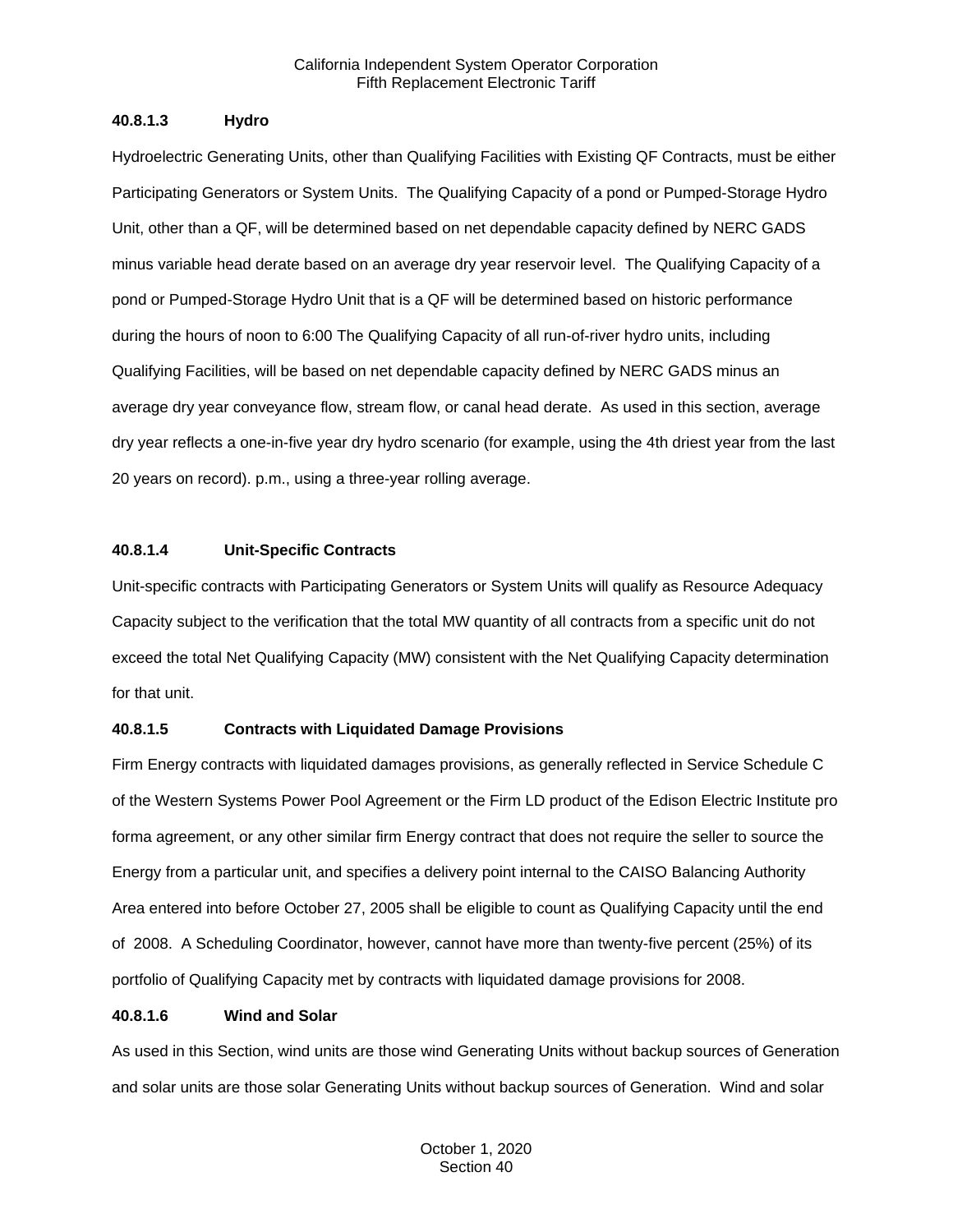units, other than Qualifying Facilities with Existing QF Contracts, must be Participating Intermittent Resources or subject to availability provisions of Section 40.6.4.

The Qualifying Capacity of all wind or solar units, including Qualifying Facilities, for each month will be based on their monthly historic performance during that same month during the hours of noon to 6:00 p.m., using a three-year rolling average. For wind or solar units with less than three years operating history, all months for which there is no historic performance data will utilize the monthly average production factor of all units (wind or solar, as applicable) within the TAC Area, or other production data from another area determined by the CAISO to be appropriate if the unit is not within a TAC Area, in which the Generating Unit is located.

#### **40.8.1.7 Geothermal**

Geothermal Generating Units, other than Qualifying Facilities with Existing QF Contracts addressed in Section 40.8.1.8, must be Participating Generators or System Units. The Qualifying Capacity of geothermal units, other than Qualifying Facilities addressed in Section 40.8.1.8, will be based on NERC GADS net dependable capacity minus a derate for steam field degradation.

## **40.8.1.8 Treatment of Qualifying Capacity for Qualifying Facilities**

Qualifying Facilities must be subject to an effective Participating Generator Agreement or Net Scheduled Participating Generator Agreement or must be System Units, unless they have an Existing QF Contract. Except for hydro, wind, and solar Qualifying Facilities addressed pursuant to Sections 40.8.1.3 and 40.8.1.6, the Qualifying Capacity of Qualifying Facilities under Existing QF Contracts, will be based on historic monthly Generation output during the hours of noon to 6:00 p.m. (net of Self-provided Load) during a three-year rolling average.

## **40.8.1.9 Participating Loads**

The Qualifying Capacity of Participating Loads shall be the average reduction in Demand over a threeyear period on a per Dispatch basis or, if the Load does not have three years of performance history, based on comparable evaluation data using similar programs. Loads of Participating Loads must be available at least 48 hours, and if the Loads can only be dispatched for a maximum of two hours per event, then only 0.89 percent of a Scheduling Coordinator's portfolio may be made up of such Loads.

## **40.8.1.10 Jointly-Owned Facilities**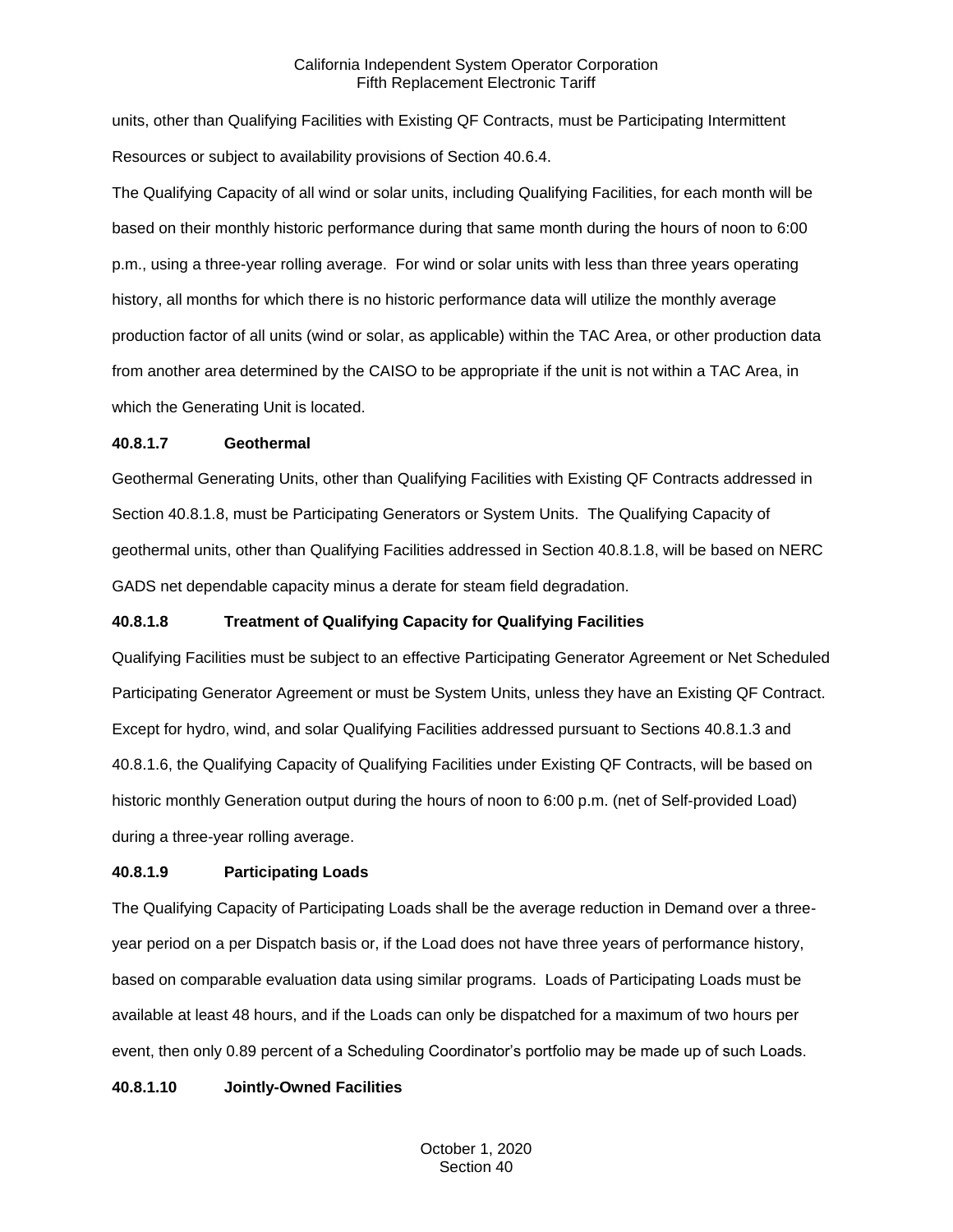A jointly-owned facility must be either a Participating Generator or a System Unit. The Qualifying Capacity for the entire facility will be determined based on the type of resource as described elsewhere in this Section 40.8.1. In addition, the Scheduling Coordinator must provide the CAISO with a demonstration of its entitlement to the output of the jointly-owned facility's Qualified Capacity and an explanation of how that entitlement may change if the facility's output is restricted.

## **40.8.1.11 Facilities under Construction**

The Qualifying Capacity for facilities under construction will be determined based on the type of resource as described elsewhere in this Section 40.8. In addition, the facility must have been in commercial operation for no less than one month to be eligible to be included as a Resource Adequacy Resource in a Scheduling Coordinator's monthly Resource Adequacy Plan.

## **40.8.1.12 System Resources and Pseudo-Ties**

## **40.8.1.12.1 Dynamic System Resources and Pseudo-Ties**

Dynamic System Resources and Pseudo-Ties of Generating Units to the CAISO Balancing Authority Area shall be treated similar to resources within the CAISO Balancing Authority Area, except with respect to the deliverability screen under Section 40.4.6.1 and with respect to the limitation on the Qualifying Capacity of wind and solar resources set forth in Section 40.8.1.6. However, eligibility as a Resource Adequacy Resource is contingent upon a showing by the Scheduling Coordinator that the Dynamic System Resource or Pseudo-Tie of a Generating Unit to the CAISO Balancing Authority Area has secured transmission through any intervening Balancing Authority Areas for the Operating Hours that cannot be curtailed for economic reasons or bumped by higher priority transmission and that the Load Serving Entity for which the Scheduling Coordinator is submitting Demand Bids has an allocation of import capacity at the import Scheduling Point under Section 40.4.6.2 that is not less than the Resource Adequacy Capacity provided by the Dynamic System Resource or Pseudo-Tie of a Generating Unit to the CAISO Balancing Authority Area.

## **40.8.1.12.2 Non-Dynamic System Resources**

For Non-Dynamic System Resources, the Scheduling Coordinator must demonstrate that the Load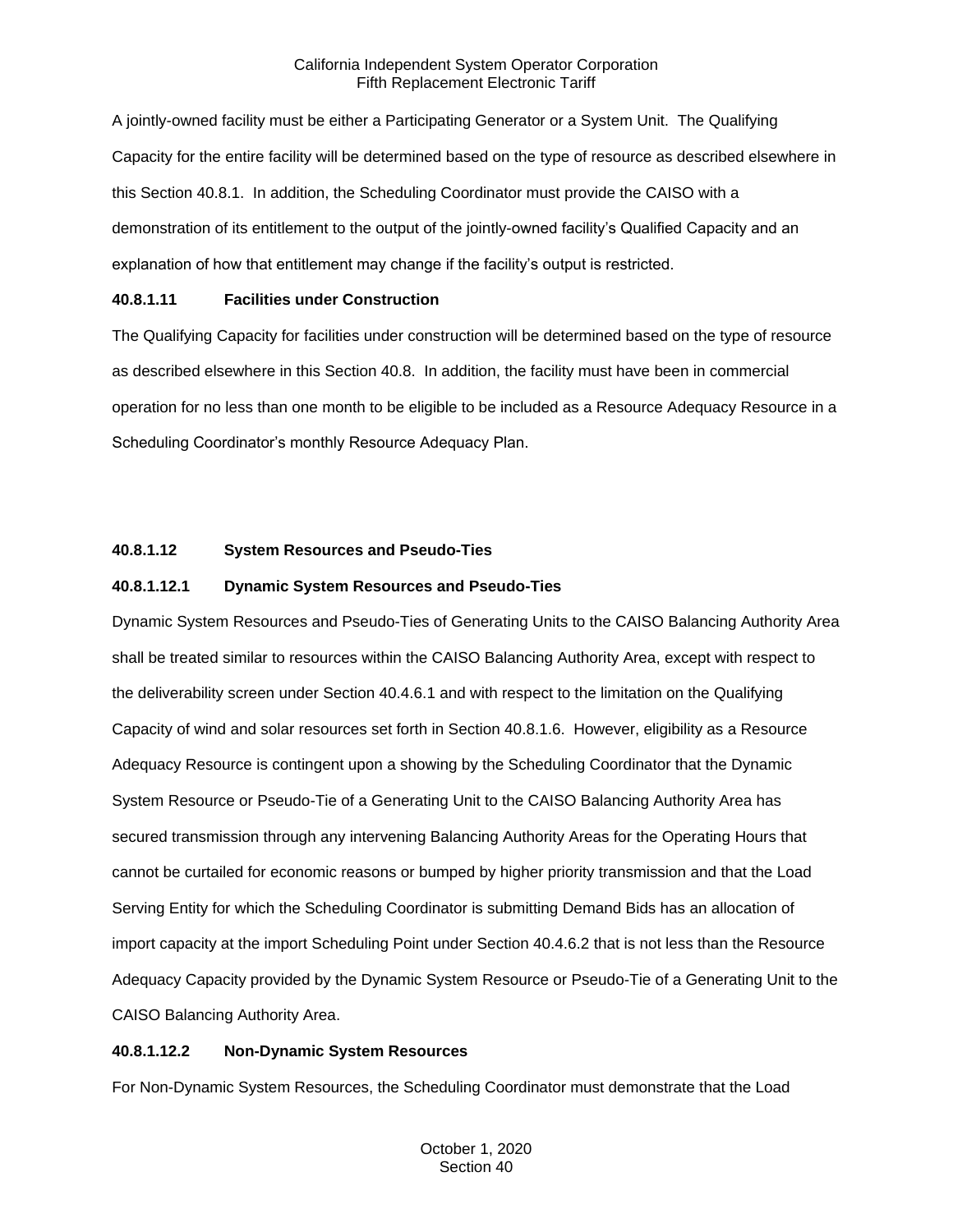Serving Entity for which the Scheduling Coordinator is scheduling Demand has an allocation of import capacity at the import Scheduling Point under Section 40.4.6.2 that is not less than the Resource Adequacy Capacity from the Non-Dynamic System Resource. The Scheduling Coordinator must also demonstrate that the Non-Dynamic System Resource is covered by Operating Reserves, unless unit contingent, in the sending Balancing Authority Area. Eligibility as Resource Adequacy Capacity is contingent upon a showing by the Scheduling Coordinator of the System Resource that it has secured transmission through any intervening Balancing Authority Areas for the Operating Hours that cannot be curtailed for economic reasons or bumped by higher priority transmission. With respect to Non-Dynamic System Resources, any inter-temporal constraints, such as multi-hour run blocks, must be explicitly identified in the monthly Resource Adequacy Plan, and no constraints may be imposed beyond those explicitly stated in the plan.

#### **40.8.1.13 Proxy Demand Resources**

A Proxy Demand Resource must have the ability to (i) be dispatched for at least twenty-four hours per month, (ii) be dispatched on at least three consecutive days, and (iii) respond for at least four hours per dispatch in order to qualify as Resource Adequacy Capacity. The Qualifying Capacity of a Proxy Demand Resource, for each month, will be based on the resource's average monthly historic demand reduction performance during that same month during the Availability Assessment Hours, as described in Section 40.9.3, using a three-year rolling average. For a Proxy Demand Resource with fewer than three years of performance history, for all months for which there is no historic data, the CAISO will utilize a monthly megawatt value as certified and reported to the CAISO by the Demand Response Provider; otherwise, where available, the CAISO will use the average of historic demand reduction performance data available, by month, for a Proxy Demand Resource. Where a Proxy Demand Resource uses the loadshift methodology to calculate its Demand Response Energy Measurements, its Qualifying Capacity will exclude demand reduction performance from the consumption Resource ID.

## **40.8.1.14 Reliability Demand Response Resources**

The Net Qualifying Capacity of a Reliability Demand Response Resource, for each month, will be based on the resource's average monthly historic demand reduction performance during that same month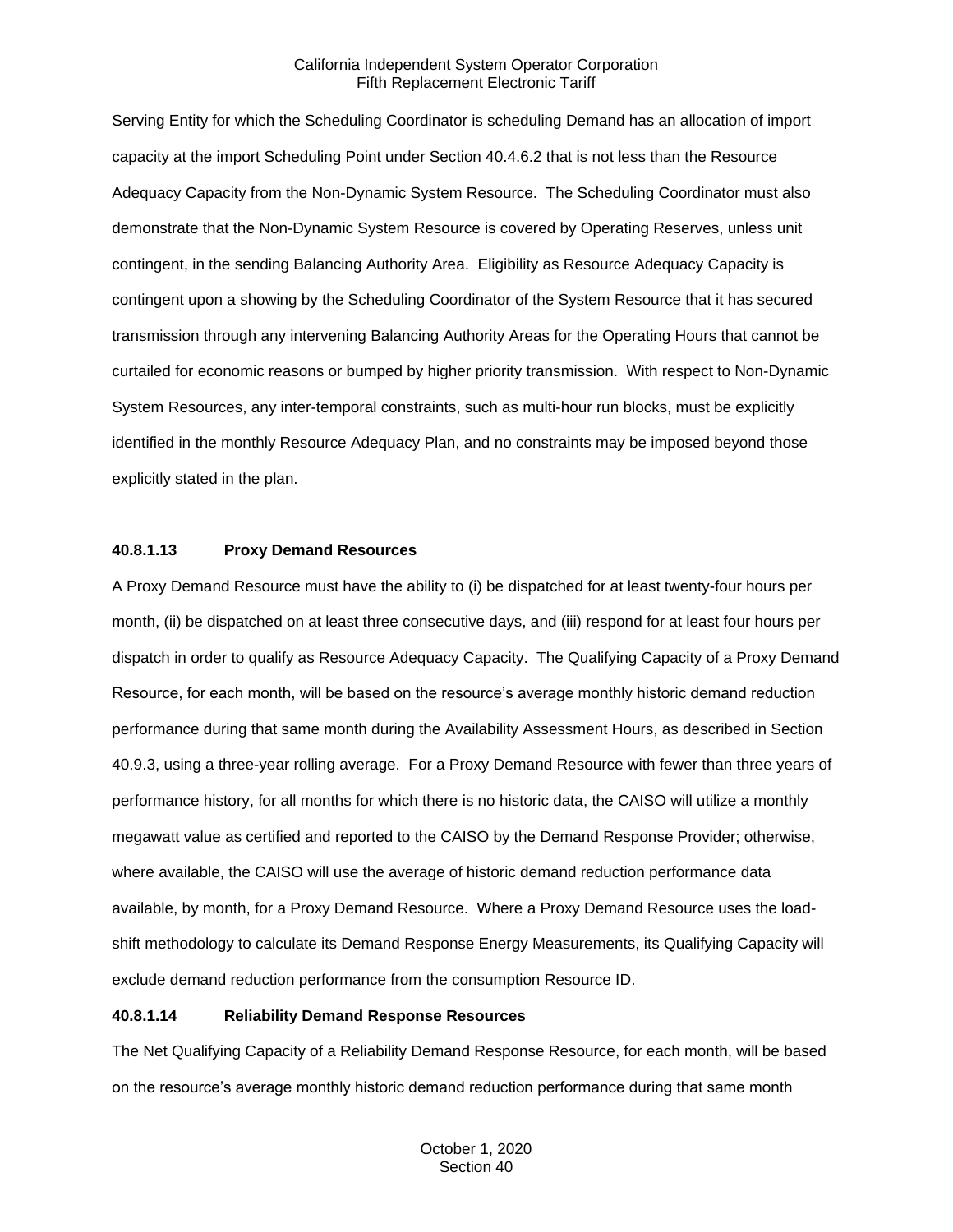during the Availability Assessment Hours, as described in Section 40.9.3, using a three-year rolling average. For a Reliability Demand Response Resource with fewer than three years of performance history, for all months for which there is no historic data, the CAISO will use a monthly megawatt value as certified and reported to the CAISO by the Demand Response Provider; otherwise, where available, the CAISO will use the average of historic demand reduction performance data available, by month, for a Reliability Demand Response Resource.

## **40.8.1.15 Distributed Generation Facilities**

- (a) Distributed Generation Facilities that meet the applicable requirements in Section 4.6 qualify as Resource Adequacy Capacity.
- (b) The CAISO will determine the Net Qualifying Capacity of each Distributed Generation Facility for each Resource Adequacy Compliance Year consistent with similar resource classifications connected to the transmission system, as provided in Section 40.4.6.1.
- (c) The Scheduling Coordinator for individual Distributed Generation Facilities, with the same resource type and PMax values less than 0.5 MW, that seek to operate as a combined Distributed Generation Facility, must submit to the CAISO a request that the initial Net Qualifying Capacity be determined and approved as a combined Distributed Generation Facility.

## **40.8.1.16 Non-Generator Resources**

- (a) Non-Generator Resources must be either Participating Generators or System Units to qualify as Resource Adequacy Capacity.
- (b) The CAISO will determine the Net Qualifying Capacity of each Non-Generator Resource based on the CAISO testing of the resource's sustained output over a four-hour period; however, the Net Qualifying Capacity shall not exceed the resource's maximum instantaneous discharge capability.

# **40.9 Resource Adequacy Availability Incentive Mechanism**

## **40.9.1 Introduction to RAAIM**

The CAISO shall use RAAIM to determine the availability of resources providing local and/or system Resource Adequacy Capacity and Flexible RA Capacity during the Availability Assessment Hours each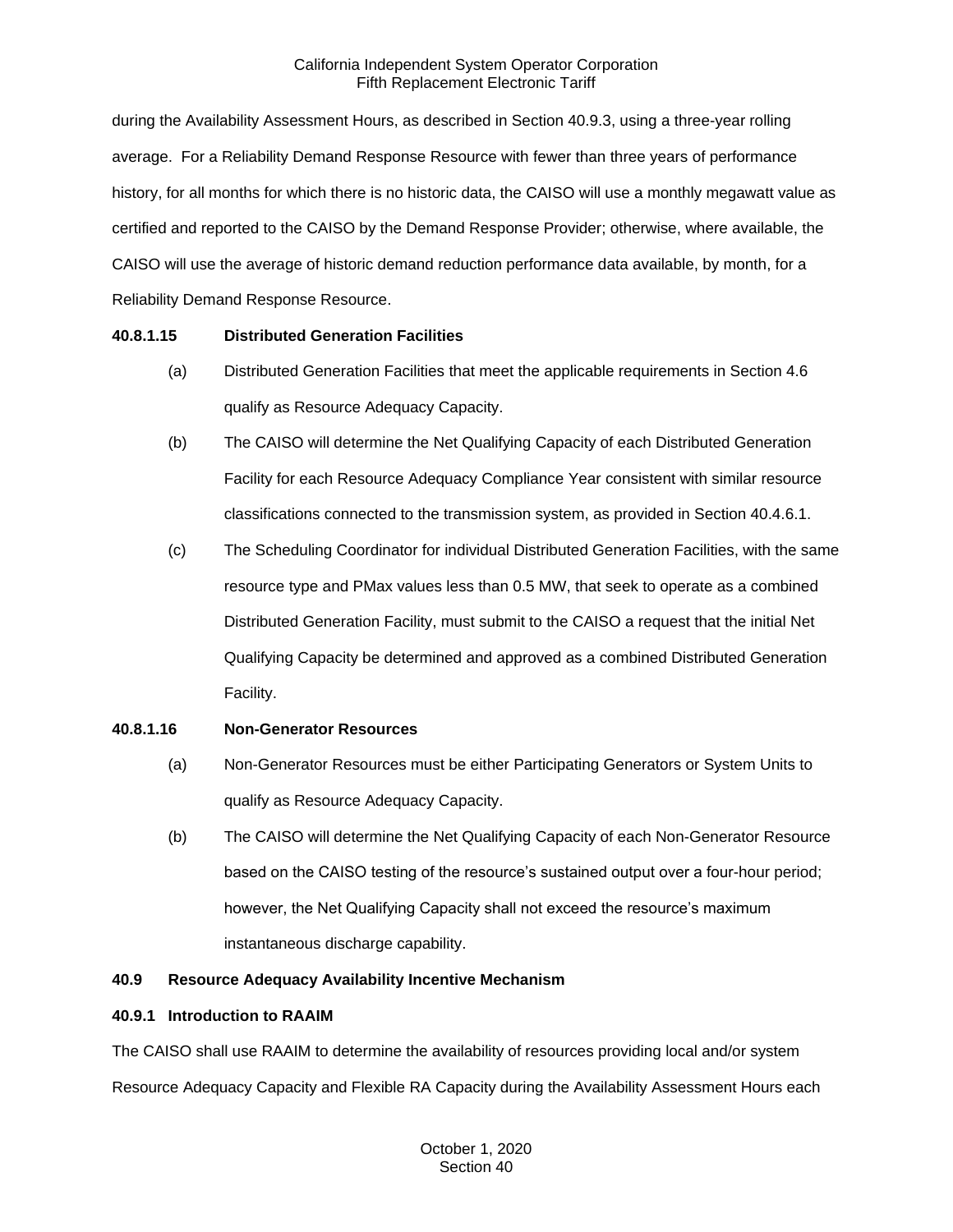month and then assess the resultant Availability Incentive Payments and Non-Availability Charges through the CAISO's settlements process.

## **40.9.2 Exemptions**

(a) **Capacity Exempt from RAAIM – All Provisions.** The entire capacity of a resource in

any of the following categories is exempt from the RAAIM provisions in Section 40.9 –

- (1) Resources with a PMax less than 1.0 MW;
- (2) Non-specified resources that provide Resource Adequacy Capacity under contracts for Energy delivered within the CAISO Balancing Authority Area;
- (3) Participating Load that is also Pumping Load; and
- (4) Legacy RMR Units.

## (b) **Capacity Exempt from RAAIM – Local/System**

- (1) The entire capacity of a resource in any of the following categories is exempt from the RAAIM provisions in Section 40.9 applicable to local and system Resource Adequacy Capacity –
	- (A) Variable Energy Resources;
	- (B) Combined Heat and Power Resources; and
	- (C) Run-of-River Resources.
- (2) The capacity of a resource with a Load-following MSS as its Scheduling Coordinator that is designated on a Load-following MSS's monthly Resource Adequacy Plan is exempt from the RAAIM provisions in Section 40.9 applicable to local and system Resource Adequacy Capacity, to the extent that the resource's capacity is also designated as Resource Adequacy Capacity on the monthly Supply Plan of that Load-following MSS or another Load-following MSS.
- (3) Resources with Existing QF Contracts or Amended QF Contracts that are Resource Adequacy Resources are exempt from the RAAIM provisions in Section 40.9 applicable to local and system capacity --
	- (A) if the QF resource previously provided Resource Adequacy Capacity pursuant to an Existing QF Contract that was executed prior to August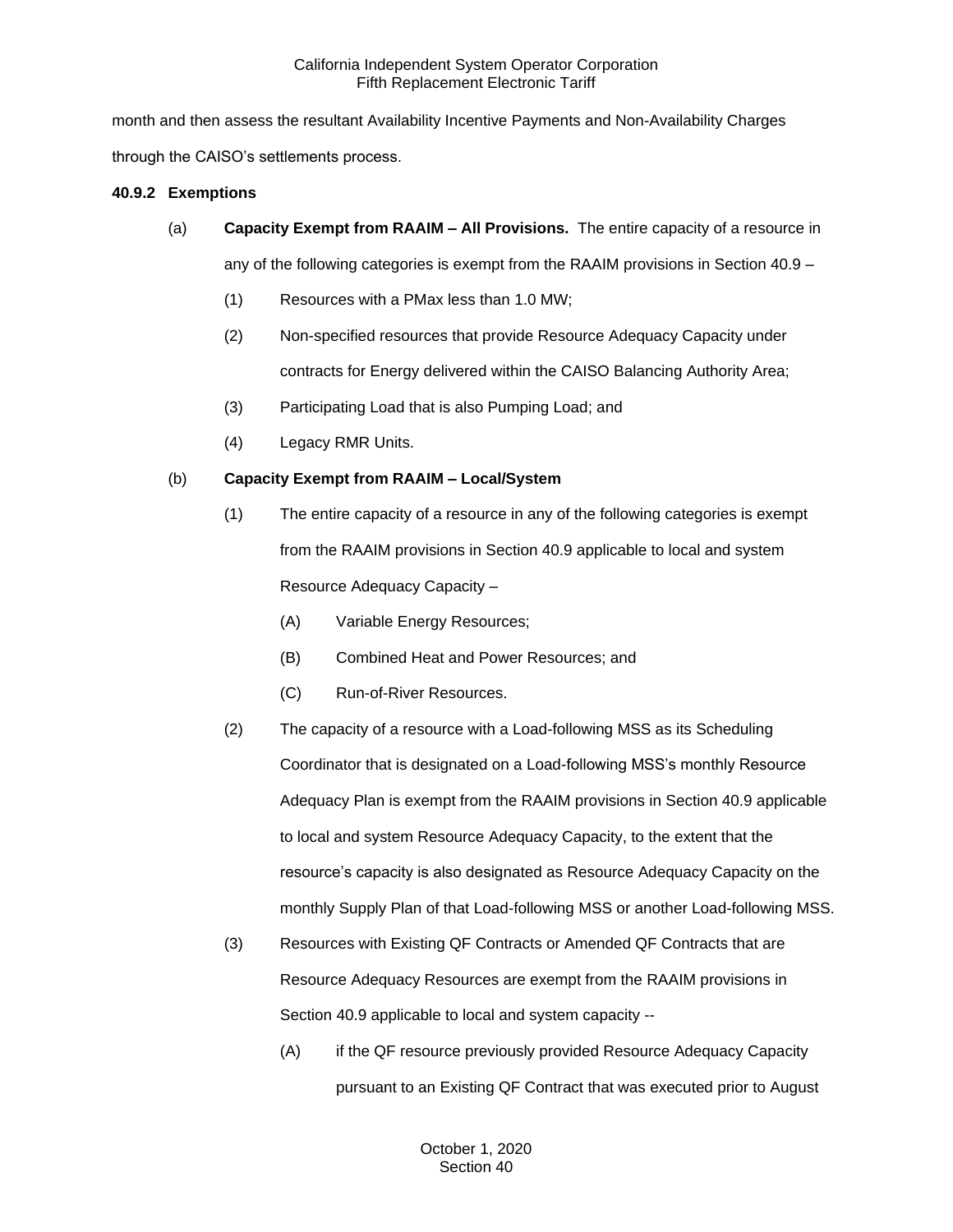22, 2010 and remained in effect pursuant to California Public Utilities Commission Decision 07-09-040 that extended the term of expiring contracts until such time as the new contracts resulting from that decision are available; or

(B) until the QF Resource's Existing QF Contract or Amended QF Contract terminates or if requested by the Scheduling Coordinator for the resource, whichever is earlier.

## (c) **Capacity Exempt from RAAIM – Flexible Capacity.**

- (1) The capacity of Use-Limited Resources in a combination under Section 40.10.3.2(b), 40.10.3.3(b) or 40.10.3.4(b) is exempt from the RAAIM provisions in Section 40.9 applicable to Flexible RA Capacity to the extent that the resources are committed to provide Flexible RA Capacity as a combination on their respective monthly Supply Plans.
- (2) The Capacity of a resource with a Load-following MSS as its Scheduling Coordinator that is designated on a Load-following MSS's monthly Flexible RA Plan is exempt from the RAAIM provisions in Section 40.10 applicable to Flexible RA Capacity, to the extent that the resource's capacity is also designated as Flexible RA Capacity on the monthly Supply Plan of that Load-following MSS or another Load-following MSS.

## **40.9.2.1 Acquired Resources.**

- (a) **Exemption.** The entire capacity of an Acquired Resource is exempt from the RAAIM provisions in Section 40.9 applicable to local and system Resource Adequacy Capacity if the resource provides Resource Adequacy Capacity under a resource-specific power supply contract that –
	- (1) was exempt from the prior standard capacity product in Section 40.9 as of the RAAIM effective date, and continues to meet the requirements for that exemption, under the provisions of Sections 40.9.2(1) or 40.9.2(2) contained in Appendix J.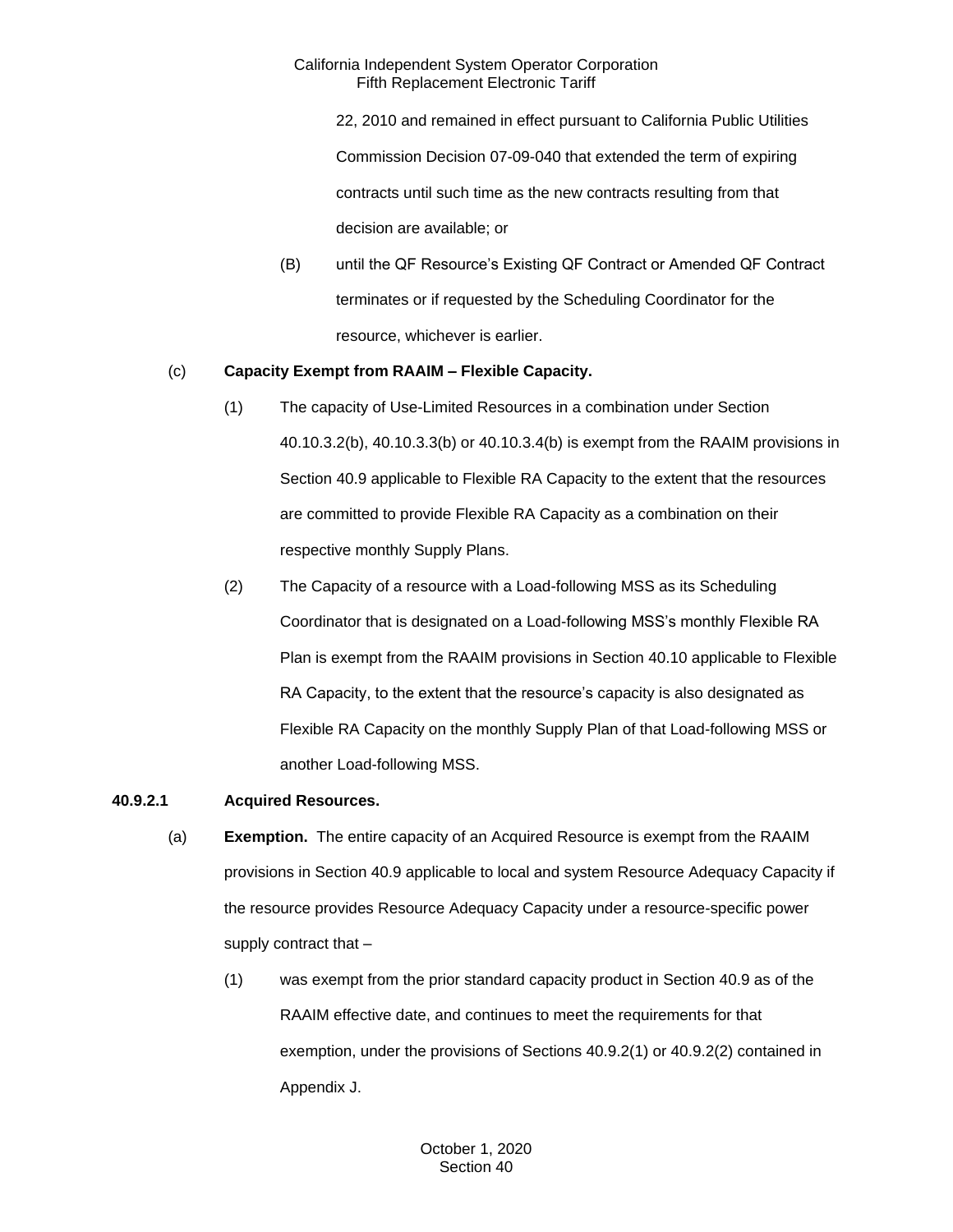- (2) includes an availability provision, or the resource under the power supply contract is located outside of the CAISO Balancing Authority Area and jointly operated with project participants located outside of the CAISO Balancing Authority Area, such that no single Load Serving Entity with contractual rights for the resource's output has the ability to effect changes to the resource's availability; and
- (3) does not contain a provision that allows the contract to be modified for regulatory changes.
- (b) **Request.** To maintain the exemption, the Scheduling Coordinator for the Acquired Resource must annually request renewal of the exemption and –
	- (1) for Resource Adequacy Compliance Year 2016, submit an affidavit to the CAISO, by either the Scheduling Coordinator or resource owner, demonstrating that the Acquired Resource meets the eligibility criteria in Section 40.9.2.1(a), in accordance with the process and schedule in the Business Practice Manual; and
	- (2) for each Resource Adequacy Compliance Year thereafter until the contract terminates, submit confirmation to the CAISO that the information in the affidavit is still accurate and the Acquired Resource continues to meet the eligibility criteria in Section 40.9.2.1(a), in accordance with the process and schedule in Business Practice Manual.
- (c) **Approval.** The CAISO shall review the information submitted and
	- (1) approve a request that contains the information required by Sections 40.9.2.1(a) and (b) and that demonstrates the resource meets the eligibility criteria in Section 40.9.2.1(a);
	- (2) advise the Scheduling Coordinator for the resource if the request does not contain all of the information required by Sections 40.9.2.1(a) and (b), and allow the opportunity for the Scheduling Coordinator to submit the additional required information, in accordance with the process and schedule in the Business Practice Manual; or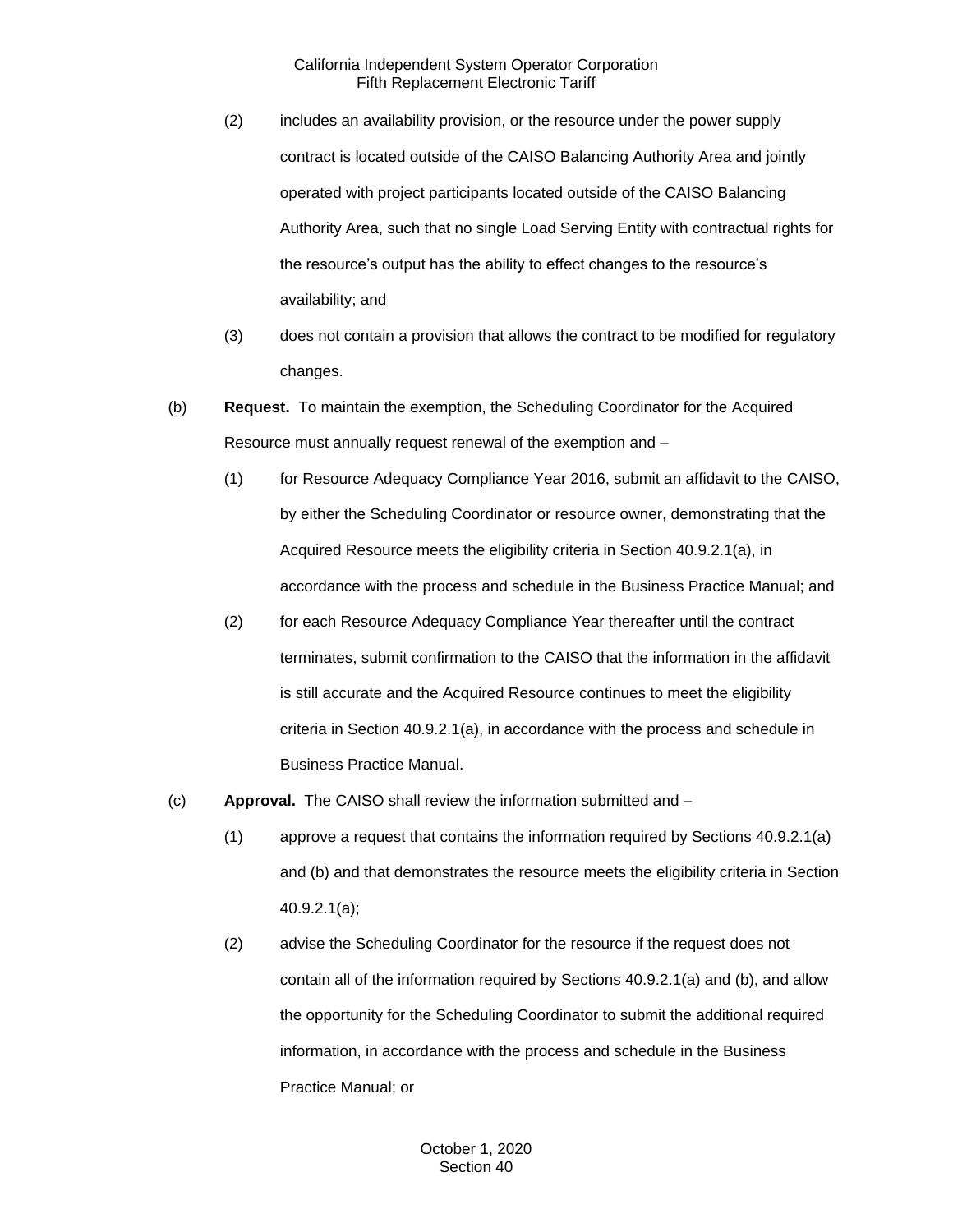- (3) deny the request and permanently terminate the exemption if --
	- (A) the Scheduling Coordinator for the resource does not timely submit a request under Section 40.9.2.1(b);
	- (B) the Scheduling Coordinator for the resource does not submit, or does not timely submit, additional information required to complete the request under Section 40.9.2(c)(2); or
	- (C) the CAISO determines the resource does not meet the eligibility criteria in Section 40.9.2.1(a).
- (d) **Failure to Request Renewal.** If the Scheduling Coordinator for the resource does not submit a request to renew the exemption under Section 40.9.2.1(b), the exemption shall terminate and the CAISO shall notify the Scheduling Coordinator of the termination in accordance with the process and schedule in Business Practice Manual.
- (e) **Notice of Termination.** The Scheduling Coordinator for an Acquired Resource must notify the CAISO within 10 days if the contract terminates or no longer meets the eligibility criteria in Section 40.9.2.1(a).

#### **40.9.3 Availability Assessment**

## **40.9.3.1 Local and System RA Capacity Availability**

#### (a) **Availability Assessment Hours**

- (1) Prior to the start of each Resource Adequacy Compliance Year, the CAISO shall establish and publish in the Business Practice Manual the Availability Assessment Hours applicable for resources providing local and/or system Resource Adequacy Capacity for each month of that year.
- (2) The Availability Assessment Hours shall be a pre-defined set of five consecutive hours for each month that –
	- (A) correspond to the operating periods when high demand conditions typically occur and when the availability of Resource Adequacy Capacity is most critical to maintaining system reliability:
	- (B) vary by season as necessary so that the coincident peak load hour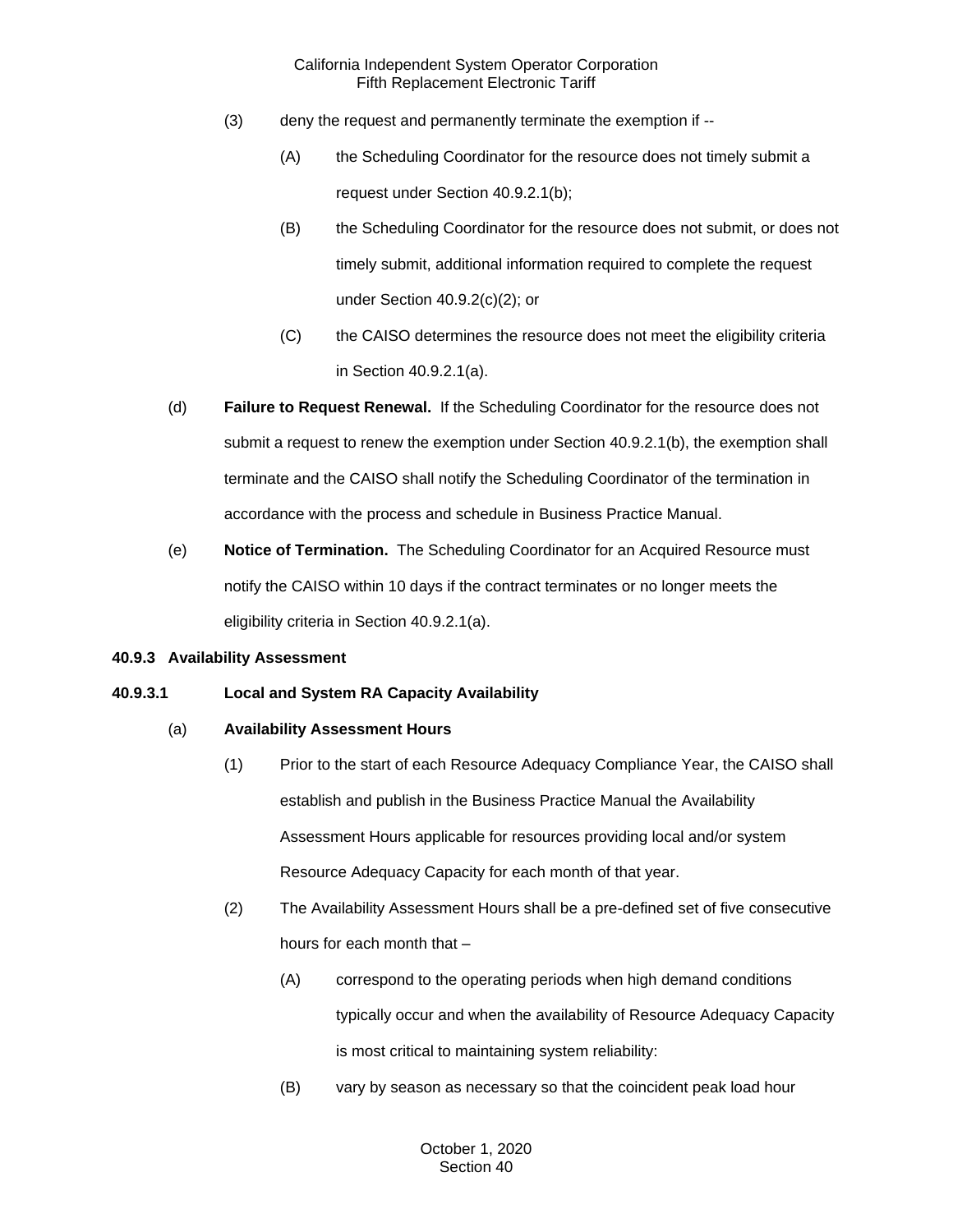typically falls within the five-hour range each day during the month,

based on historical actual load data; and

- (C) apply to each Trading Day that is a weekday and not a federal holiday.
- (b) **Must-Offer Availability Assessment.** The CAISO shall determine the extent to which each resource providing local and/or system Resource Adequacy Capacity made that capacity available to the CAISO each day during the Availability Assessment Hours by comparing –
	- (1) the MWs of local and/or system Resource Adequacy Capacity for which the Scheduling Coordinator for the resource submitted Economic Bids or Self-Schedules in the Day-Ahead Market and the Real-Time Market on a given day; and
	- (2) the MWs of local and/or system Resource Adequacy Capacity for which the Scheduling Coordinator for the resource had a performance obligation to submit Economic Bids or Self-Schedules in the CAISO Markets under the must-offer requirements applicable under Section 40.6 on a given day, provided that Conditionally Available Resources will have RAAIM assessed as if the resource's performance obligation were defined in Sections 40.6.1 and 40.6.2 and irrespective of their expected available Energy or their expected as-available Energy.

## **40.9.3.2 Flexible RA Capacity Availability**

- (a) **Availability Assessment Hours.** The Availability Assessment Hours for a Flexible RA Resource shall be the same period as the must-offer obligation for the Flexible Capacity Category that is designated on the Resource Flexible RA Capacity Plan for that month, as set forth in Section 40.10.6.
- (b) **Must-Offer Availability Assessment.** The CAISO shall determine the extent to which each Flexible RA Resource made that capacity available in each Availability Assessment Hour of the day by comparing –
	- (A) the MWs of Flexible RA Capacity for which the Scheduling Coordinator for the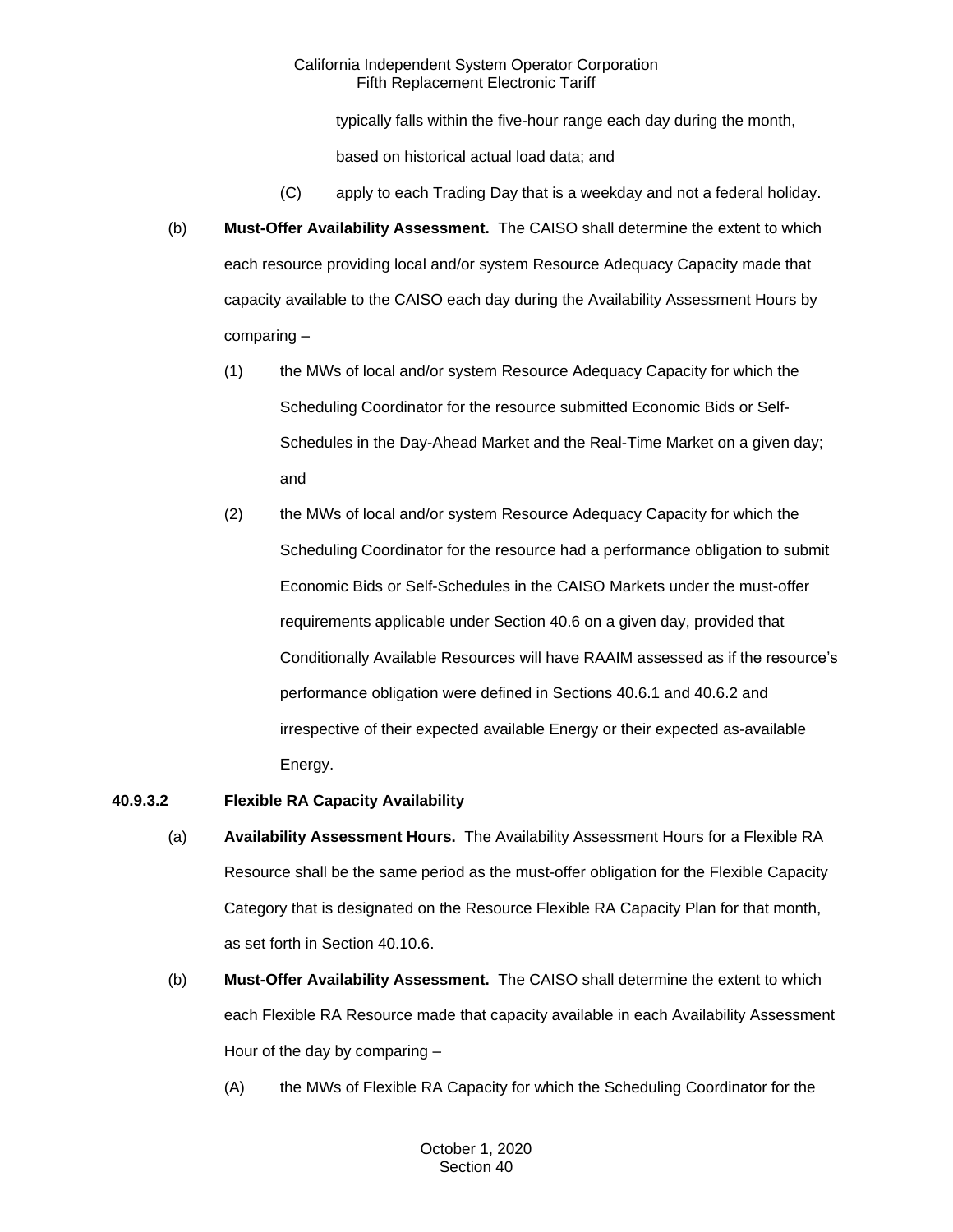resource submitted Economic Bids in the Day-Ahead Market and the Real-Time Market on a given day; and

- (B) the MWs of Flexible RA Capacity for which the Scheduling Coordinator for the resource had a performance obligation to submit Economic Bids in the CAISO Markets under the must-offer requirements applicable under Section 40.10.6 on a given day.
- (c) **Flexible Capacity Category.** If a Flexible RA Resource is designated to provide Flexible RA Capacity and/or RA Substitute Capacity in more than one Flexible Capacity Category on the same day, the CAISO will assess the availability of the resource using the mustoffer obligation for the highest quality of Flexible Capacity Category designated.
- (d) **Start-Up Less Than 90 Minutes.** For resources with a start-up time less than 90 minutes, the CAISO will use the resource's MWs of capacity from zero to the EFC value to assess the availability of the designated Flexible RA Capacity; provided that the Scheduling Coordinator for the resource does not submit Self-Schedules for the capacity from zero to PMin or for any portion of the capacity under the must-offer obligation for Energy. If the Scheduling Coordinator for the resource submits a Self-Schedule, the CAISO will deduct the MW value of PMin from the calculation of the resource's Flexible RA Capacity availability,
- (e) **Start-Up Greater Than 90 Minutes.** For resources with a start-up time greater than 90 minutes, the CAISO will use the MWs of capacity between the resource's PMin and EFC value in the availability assessment and validate whether the Scheduling Coordinator for the resource submitted Economic Bids for all MWs designated on the Resource Flexible RA Capacity Plan.

## (f) **Variable Energy Resources**

(1) **Flexible RA Capacity Equal to EFC.** If the Flexible RA Capacity designated on the monthly Resource Flexible RA Capacity Plan is equal to the resource's EFC value, the CAISO will assess the availability of the designated Flexible RA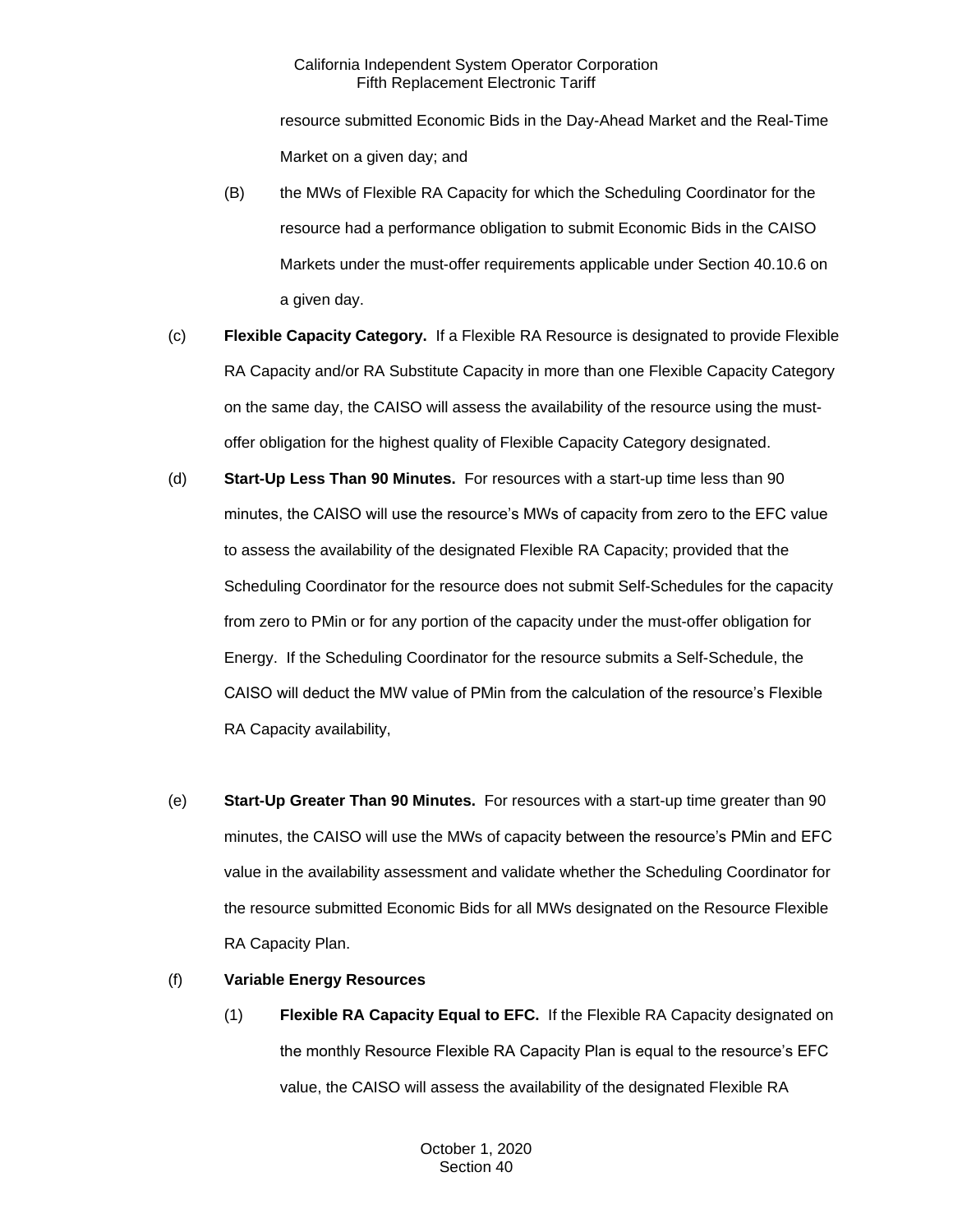Capacity based on the Economic Bids for Flexible RA Capacity the Scheduling Coordinator for the resource submitted up to the MWs in the Variable Energy Resource forecast applicable under Section 4.8.2.

- (2) **Flexible RA Capacity Less Than EFC.** If the Flexible RA Capacity designated in the monthly Resource Flexible RA Capacity Plan is less than the EFC value for the resource, the CAISO will assess availability using the ratio of the amount shown on the monthly plan to the relevant EFC value, and applies that ratio to the MWs of Economic Bids and the Variable Energy Resource forecast.
- (3) **VER Forecast Less Than Flexible RA Capacity.** If the MWs in the Variable Energy Resource forecast are less than the MWs of Flexible RA Capacity designated in the monthly Resource Flexible RA Capacity Plan, and the Economic Bids are greater than or equal to the forecast amount for that hour, the resource is 100 percent available up to the forecast amount.
- (4) **VER Forecast Greater Than Flexible RA Capacity.** If the MWs in the Variable Energy Resource forecast are greater than the MWs of Flexible RA Capacity designated in the monthly Resource Flexible RA Capacity Plan, the Scheduling Coordinator for the resource must submit Economic Bids equal to the forecast amount. If the Scheduling Coordinator for the resource submits Economic Bids for MWs above the forecast, or the resource generates above the forecast, the CAISO will limit the calculated availability to the forecast amount.
- (5) **No Day-Ahead Market Obligation.** For Variable Energy Resources that do not have an obligation to submit Economic Bids into the Day-Ahead Market, the CAISO will base the availability assessment of the Flexible RA Capacity only on the resource's Economic Bids in the Real-Time Market.

## **40.9.3.3 Availability for Overlapping Local/System and Flexible RA Capacity**

(a) **Overlap Determination.** The availability assessment for overlapping Resource Adequacy commitments shall apply to those MWs subject to the must-offer obligations for local and/or system Resource Adequacy Capacity and Flexible RA Capacity in any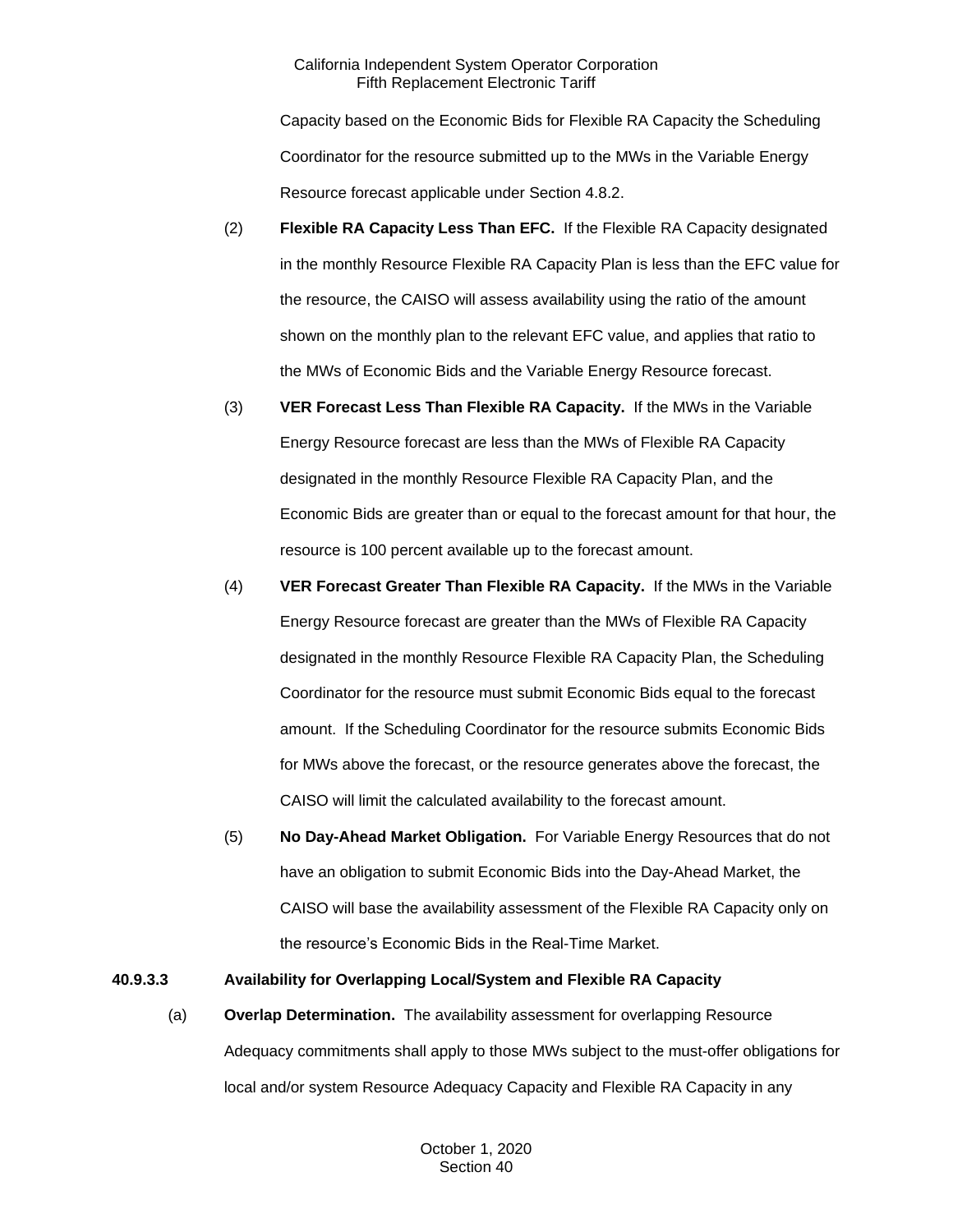Availability Assessment Hour. For the purpose of this Section 40.9, capacity is deemed to have an overlapping Resource Adequacy commitment if it has a must-offer obligation based on its status as local and/or system Resource Adequacy Capacity and a must-offer obligation based on its status as Flexible RA Capacity during the same Availability Assessment Hour of a day.

- (b) **Must-Offer Availability Assessment.** The CAISO shall determine the extent to which each resource with overlapping Resource Adequacy commitments made that capacity available to the CAISO in each overlapping Availability Assessment Hour of the day by comparing –
	- (1) the MWs of local and/or system Resource Adequacy Capacity and Flexible RA Capacity for which the Scheduling Coordinator for the resource submitted Economic Bids in the Day-Ahead Market and the Real-Time Market; and
	- (2) the MWs of local and/or system Resource Adequacy Capacity and Flexible RA Capacity for which the Scheduling Coordinator for the resource had a performance obligation to submit Economic Bids in the CAISO Markets, in accordance with the applicable must-offer requirements in Sections 40.6 and 40.10.6.
- (c) **Calculation.** The CAISO's calculation of the Availability Assessment for overlapping RA commitments shall count-
	- (1) any MW only once; and
	- (2) the total MWs of overlapping capacity as a Flexible RA Capacity commitment.

# **40.9.3.4 Treatment of Outages**

- (a) **RA Substitute Capacity Not Required.** The RAAIM Availability Assessment for a Resource Adequacy Resource excludes the capacity, duration, and must-offer requirements for Resource Adequacy Capacity on an Outage during the Resource Adequacy month that does not require RA Substitution Capacity under Section 9.3.1.3.3.
- (b) **RA Substitute Capacity Required and Provided.** For each Outage that requires RA Substitute Capacity under Section 40.9.3.6 to avoid imposition of RAAIM charges –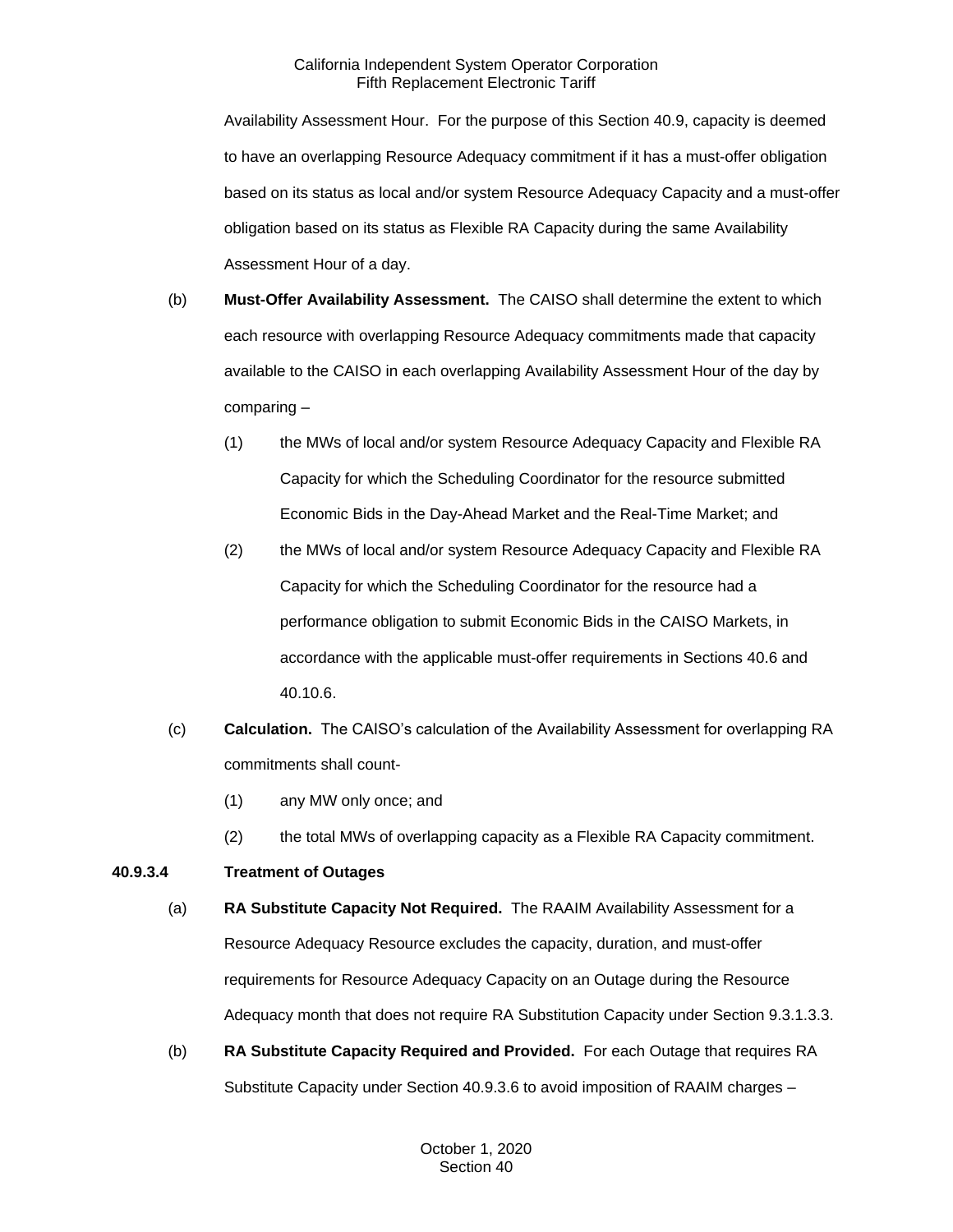- (1) the RAAIM Availability Assessment for the resource excludes the capacity, duration, and must-offer requirement for Resource Adequacy Capacity on outage to the extent the resource provides RA Substitute Capacity for that outage as required under Section 40.9.3.6; and
- (2) the RAAIM Availability Assessment for the substitute resource includes the capacity, duration, and must-offer requirement for the RA Substitute Capacity commitment. For each day the substitute resource is committed to provide Flexible RA Capacity and/or RA Substitute Capacity in more than one Flexible Capacity Category, the RAAIM Availability Assessment applies the must-offer obligation for the highest quality Flexible Capacity Category to the total MWs of the flexible capacity requirement. For the purposes of this Section 40.9, base ramping resources (as defined in section 40.10.3.2) are considered to be a higher quality of Flexible Capacity Category than either peak ramping resources (as defined in section 40.10.3.3) or super-peak ramping resources (as defined in section 40.10.3.4). Additionally, peak ramping resources (as defined in section 40.10.3.3) are considered to be a higher quality of Flexible Capacity Category than super-peak ramping resources (as defined in section 40.10.3.4).
- (c) **RA Substitute Capacity Required not Provided.** For each Outage that requires RA Substitute Capacity under Section 40.9.3.6 to avoid imposition of RAAIM charges, the RAAIM Availability Assessment for the resource includes the capacity, duration, and must-offer requirement for Resource Adequacy Capacity on an outage to the extent the resource does not provide RA Substitute Capacity for the outage as required under Section 40.9.3.6.
- (d) **Exclusions from RAAIM for certain Outage types.** The RAAIM Availability Assessment excludes the capacity, duration, and must-offer requirement for local and/or system Resource Adequacy Capacity or Flexible RA Capacity on an Outage in a nature of work category specified in the Business Practice Manual that relates to: (i) an administrative action by the resource owner; (ii) a cause outside of the control of the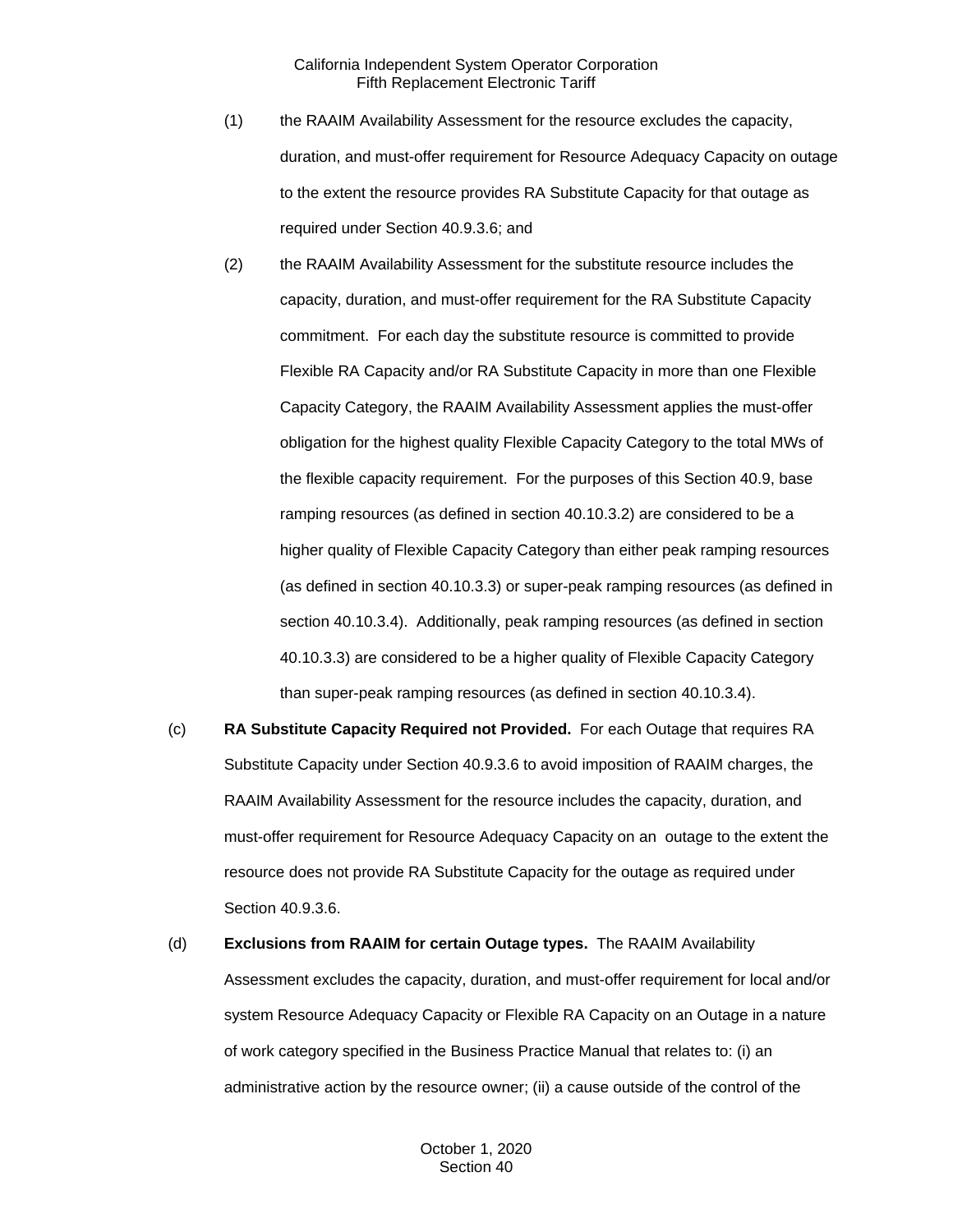resource owner, (iii) or a short-term use limitation; or (iv) a non-Run-of-River Resource hydroelectric Generating Unit's management of water-related operational or regulatory limitations. Through the December 31, 2020, Trading Day, item (iv) of this Section 40.9.3.4(d) applies only to a hydroelectric Generating Unit that has limited the capacity it has shown on the monthly Supply Plan corresponding to the day of the Outage to reflect historical hydrological conditions or actual hydrological conditions in 2020. The limitations based on hydrological conditions must be mutually agreed upon with the unit's Scheduling Coordinator and the CAISO. Starting with the January 1, 2021, Trading Day, item (iv) of this Section 40.9.3.4(d) applies only to a hydroelectric Generating Unit whose Qualifying Capacity was established pursuant to a CPUC or Local Regulatory Authority methodology under which the Qualifying Capacity is calculated to reflect historical hydrological conditions.

(e) **Derates on Generating Units Providing system RA Capacity and Listed Local RA Capacity.** If a Generating Unit providing both system RA Capacity and Listed Local RA Capacity is on Forced Outage, then for purposes of RAAIM and RA Substitute Capacity the quantity of the Forced Outage will be apportioned first to the system RA Capacity provided from that Generating Unit. If the quantity of the Forced Outage exceeds the quantity of system RA Capacity provided by the Generating Unit, then the remainder of the Forced Outage shall be apportioned to the Listed Local RA Capacity provided by the Generating Unit.

**40.9.3.5 [Not Used]** 

**40.9.3.6 Substitute Capacity**

**40.9.3.6.1 CAISO Evaluation by T-22 of Need for Substitute Capacity for Outages Submitted by T-25**

No later than 22 days before the start of each month, the CAISO will determine for each day in that month whether it will have sufficient operationally available RA Capacity from a combination of Local Capacity Area Resources and system capacity resources to meet or exceed the CAISO system RA Reliability Margin for each day. The CAISO will base this assessment on Maintenance Outages planned to be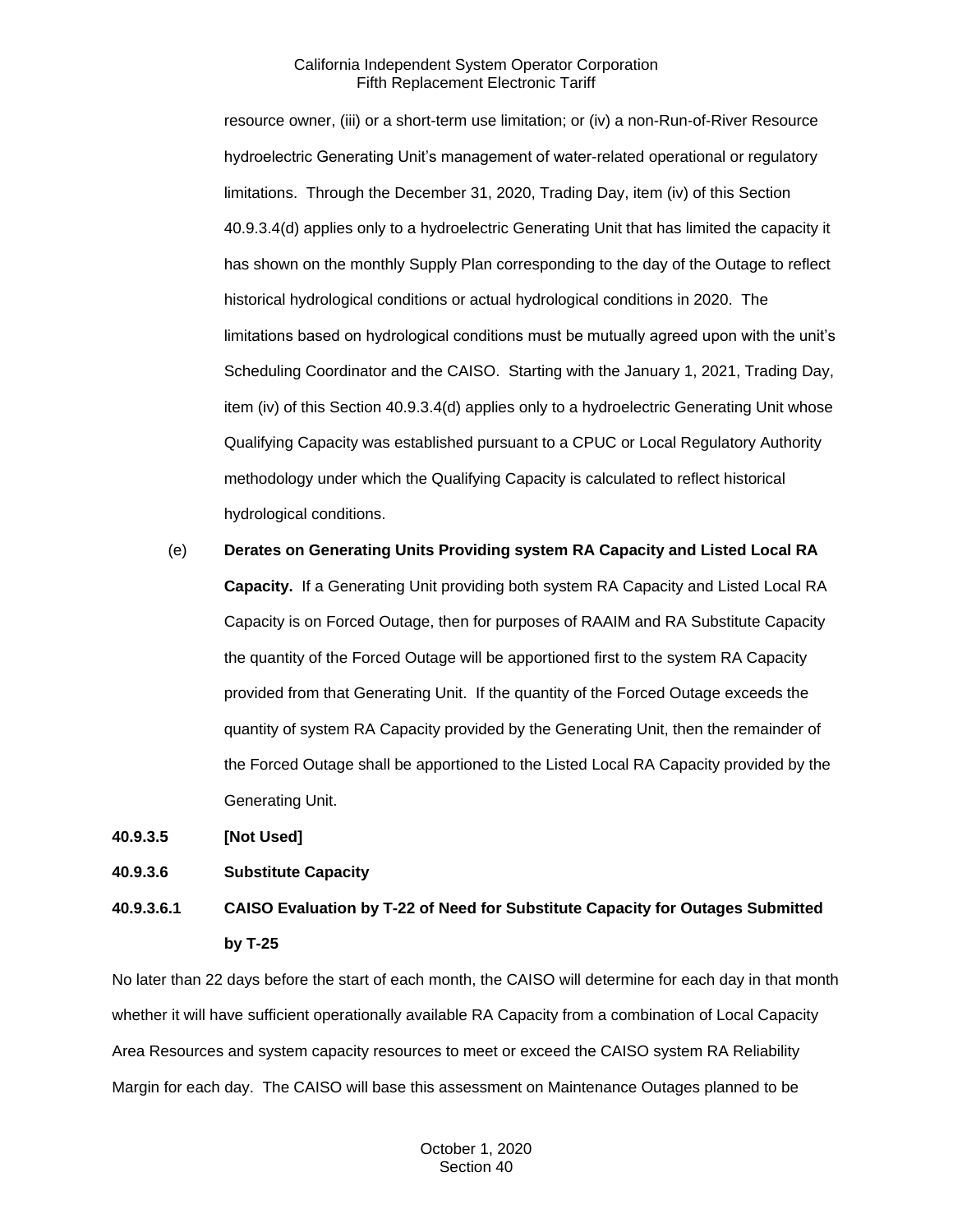taken during the month that were submitted at least 25 days before the start of the month and any RA Substitute Capacity already provided to the CAISO for that month.

If the CAISO determines that it will have sufficient operationally available RA Capacity to meet or exceed the CAISO system RA Reliability Margin for a particular day, then no supplier with an outage submitted at least 25 days before the start of the month would be required to provide RA Substitute Capacity to be excluded from the RAAIM calculation as part of the analysis conducted no later than 22 days before the start of each month.

If the CAISO determines that it will not have sufficient operationally available RA capacity to meet the CAISO system RA Reliability Margin for a particular day, then it will determine which resources must provide RA Substitute Capacity to be excluded from the RAAIM calculation based on the reverse order of the dates on which the resources submitted the outage requests to the CAISO. The CAISO will first request the resource providing RA Capacity with the most-recently-requested outage for that day to provide RA Substitute Capacity and then will continue to assign substitution opportunities until the CAISO has sufficient operationally available RA Capacity to meet the CAISO system RA Reliability Margin for that particular day, assuming that all resources that are assigned a RA Substitute Capacity obligation actually provide RA Substitute Capacity for that day.

For purposes of this section 40.9.3.6.1, the CAISO will treat any request to extend the scheduled duration of an outage or increase the MW amount of capacity on outage as a new outage request and will assign a new priority date based on when the request to change the outage or derate was submitted to the CAISO. For the purposes of this section 40.9.3.6.1, the CAISO will not assign a new priority date where the Scheduling Coordinator requests to reduce the scheduled duration of an outage or decrease the MW amount of capacity on outage.

A resource designated to provide RA Substitute Capacity as part of the analysis conducted no later than 22 days before the start of each month must designate RA Substitute Capacity by the deadline specified in the relevant Business Practice Manual. Failure to designate the RA Substitute Capacity by the specified deadline will subject the resource to RAAIM unless the outage is cancelled or rescheduled.

# **40.9.3.6.2 CAISO Rolling Evaluation of Need for Substitute Capacity for Outages Submitted after T-25**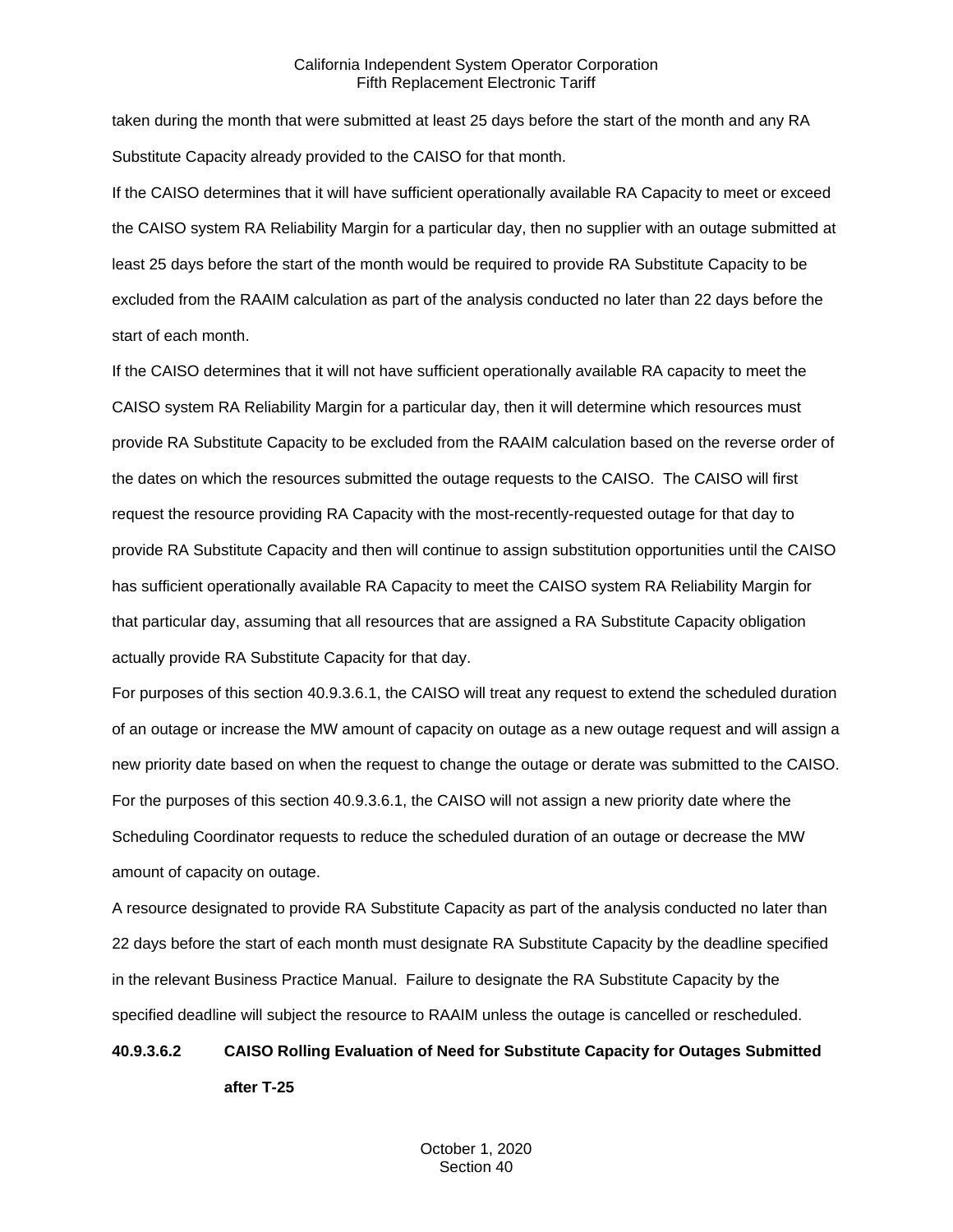Starting at twenty-four days before the start of a month, the CAISO will consider submitted Maintenance Outages for a substitution requirement on a rolling basis, based on time of submission. Upon submission of the outage request, the CAISO will determine for each day of the outage whether the CAISO will have sufficient operationally available RA Capacity from a combination of Local Capacity Area Resources and system capacity resources to meet or exceed the CAISO system RA Reliability Margin for each day. The CAISO will base this assessment on Maintenance Outages planned to be taken for that day and any RA Substitute Capacity already provided to the CAISO for that day.

If the CAISO determines that it will have sufficient operationally available RA Capacity to meet or exceed the CAISO system RA Reliability Margin for a particular day, then the supplier will not be required to provide RA Substitute Capacity for that day to avoid imposition of RAAIM.

If the CAISO determines that it will not have sufficient operationally available RA capacity to meet the CAISO system RA Reliability Margin for a particular day, then it will request substitution for the resource for that day. Failure to designate RA Substitute Capacity by the deadline specified in the relevant Business Practice Manual will subject the resource to RAAIM unless the outage is cancelled or rescheduled.

The CAISO will not conduct an assessment to determine the need to provide RA Substitute Capacity for Forced Outages. Any such outage, irrespective of whether the resource is providing RA Capacity or Flexible RA Capacity, will be subject to applicable RAAIM unless the Scheduling Coordinator for the resource provides Substitute Capacity by the deadline specified in the relevant Business Practice Manual, the outage is exempt from RAAIM as set forth in Section 9 or Section 40, the outage is cancelled, or the outage is rescheduled.

For purposes of this section 40.9.3.6.2, the CAISO will treat any request to extend the scheduled duration of an outage or increase the MW amount of capacity on outage as a new outage request and will assign a new priority date based on when the request to change the outage or derate was submitted to the CAISO. For purposes of this section 40.9.3.6.2, the CAISO will reevaluate the need for a Scheduling Coordinator to provide RA Substitute Capacity where the Scheduling Coordinator requests to reduce the scheduled duration of an outage or decrease the MW amount of capacity on outage but will not assign a new priority date.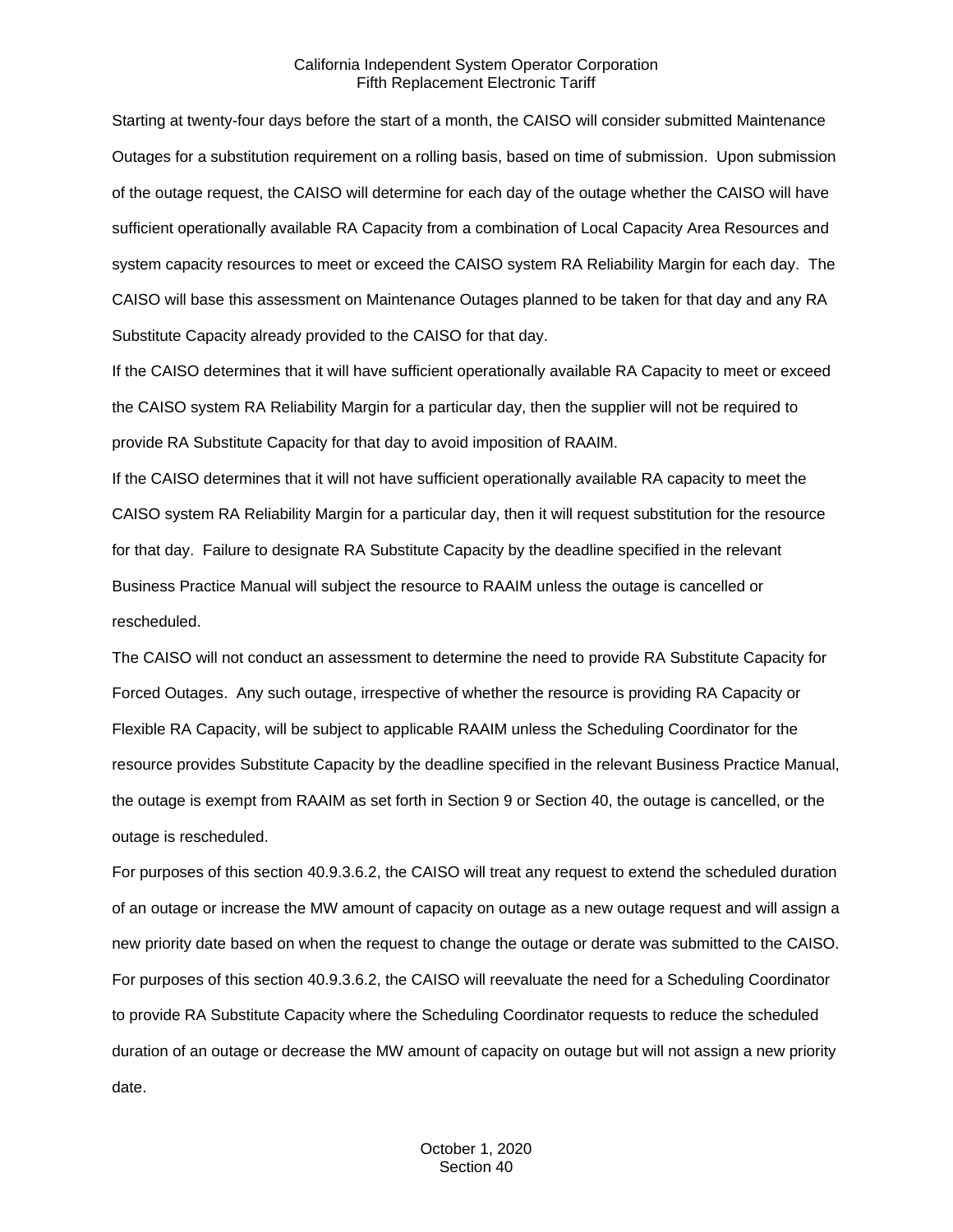## **40.9.3.6.3 General Provisions on Substitute Capacity**

#### (a) **Substitution**

- (1) The Scheduling Coordinator for a Resource Adequacy Resource may provide RA Substitute Capacity for its local and/or system Resource Adequacy Capacity or Flexible RA Capacity on Outage. Certain types of Outages, as defined elsewhere in Section 9 or Section 40, will not subject the Scheduling Coordinator for a Resource Adequacy Resource to RAAIM if it declines to provide RA Substitute Capacity.
- (2) If the Resource Adequacy Resource on Outage and the substituting resource do not have the same Scheduling Coordinator, the Scheduling Coordinator for the substituting resource must confirm and approve the proposed substitution in accordance with the process set forth in the Business Practice Manual.

#### (b) **Availability**

- (1) RA Substitute Capacity must be operationally available to the CAISO:
- (2) Capacity on, or scheduled to be on, a Forced Outage, Approved Maintenance Outage, or de-rate, is not operationally available and shall not qualify to be RA Substitute Capacity for the duration of the period that it is unavailable.
- (3) RMR Capacity, including Legacy RMR Capacity, CPM Capacity, and capacity committed to be Resource Adequacy Capacity in a monthly Supply Plan shall not qualify to be RA Substitute Capacity for the duration of that commitment.
- (4) RA Substitute Capacity shall not qualify to be RMR Capacity, including Legacy RMR Capacity, CPM Capacity, or Resource Adequacy Capacity in a monthly Supply Plan, for the duration of the substitution.
- (5) If a resource provides RA Substitute Capacity for multiple Resource Adequacy Resources under Section 40.9.3.6.6, the same capacity committed as RA Substitute Capacity for one Resource Adequacy Resource shall not qualify as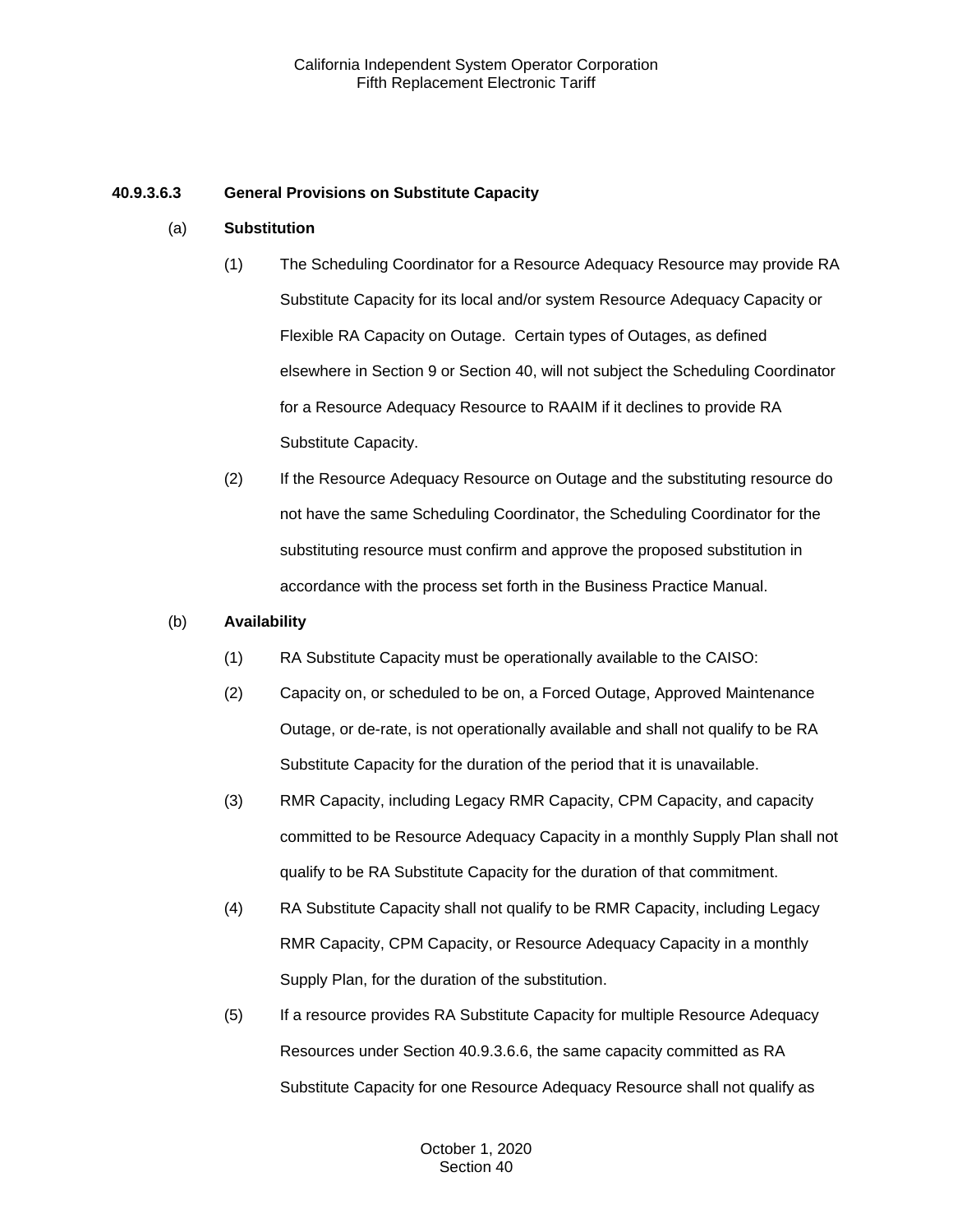RA Substitute Capacity for a different Resource Adequacy Resource during the same substitution period.

(6) RA Substitute Capacity will be treated as Resource Adequacy Capacity during the period of substitution for purposes of a Forced Outage or de-rate allocation.

## (c) **Timing of Substitution Request**

- (1) **Day-Ahead Market.** Requests for substitution for Forced Outages in the Day-Ahead Market must be submitted in accordance with the timeline specified in the Business Practice Manual and be approved by the CAISO to be included in the Day-Ahead Market for the next Trading Day. Requests for substitution for Forced Outages in the Day-Ahead Market submitted at or after the timeline specified in the Business Practice Manual and that are approved by the CAISO will be included in the Day-Ahead Market for the second Trading Day.
- (2) **Real-Time Market.** Requests for substitution for Forced Outages in the Real-Time Market must be submitted in accordance with the timeline in the Business Practice Manual.

## **40.9.3.6.4 RA Substitute Capacity from a Single Source**

(a) **Option.** The Scheduling Coordinator for a Resource Adequacy Resource that is on Outage may provide RA Substitute Capacity for that capacity from a single resource.

## (b) **Local Capacity Area Resource Substitution**

- (1) **Pre-Qualified Substitution.**
	- (A) **Annual Process.** The CAISO annually will conduct a process to assess the eligibility of resources to pre-qualify as RA Substitute Capacity for Local Capacity Resource Adequacy Resources that potentially could be Listed Local RA Capacity in the time period covered by the process. The CAISO will publish a list of the pre-qualified resources in accordance with the timeline in the Business Practice Manual.
	- (B) **Pre-Qualification Requirement.** The CAISO will pre-qualify a resource to provide RA Substitute Capacity that is located at the same bus as, or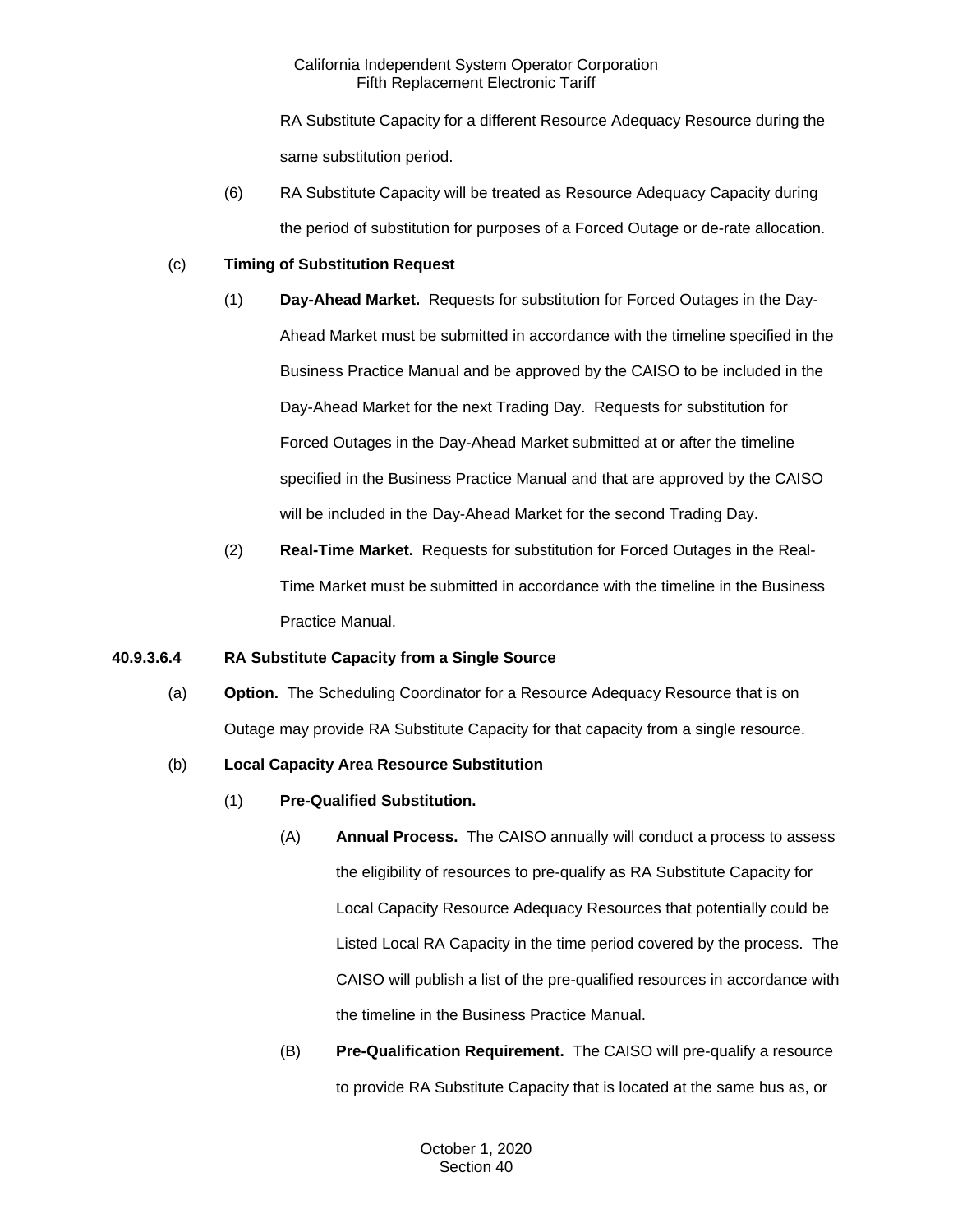a compatible bus to, that of the Local Capacity Area Resource Adequacy Resource for which it could substitute.

- (C) **Request.** To use a pre-qualified resource in the Day-Ahead Market or Real-Time Market as RA Substitute Capacity, the Scheduling Coordinator for the Local Capacity Area Resource Adequacy Resource on Outage must submit a timely substitution request in accordance with Section 40.9.3.6.3(c).
- (D) **Approval.** The CAISO will grant a request that meets the requirements in Sections 40.9.3.6.4(b)(1)(C) and 40.9.3.6.3(b).

## (2) **Non-Pre-Qualified Substitution.**

- (A) **Day-Ahead Market.** The Scheduling Coordinator for Listed Local RA Capacity on Outage may submit a request to substitute a non-prequalified resource only in the Day-Ahead Market.
- (B) **Request.** To use a non-pre-qualified resource as RA Substitute Capacity, the Scheduling Coordinator for the Listed Local RA Capacity must submit a timely substitution request in accordance with Section 40.9.3.6.3(c), and the alternate resource must be located in the same Local Capacity Area.
- (C) **Approval.** The CAISO will grant a request that meets the requirements in Sections 40.9.3.6.4(b)(2)(A) and (B), and 40.9.3.6.3(b).

# (c) **Non-Local Capacity Area Resource Substitution**

- (1) **Request.** To use a Dynamic System Resource, Non-Dynamic System Resource, NRS-RA Resource, or Pseudo-Tie as RA Substitute Capacity, the Scheduling Coordinator for a Resource Adequacy Resource that has an Outage must submit a timely substitution request in the Day-Ahead Market in accordance with Section 40.9.3.6.3(c).
- (2) **Approval.** The CAISO will grant the request if the alternate resource is external to the CAISO Balancing Authority Area (including Pseudo-Ties), the Scheduling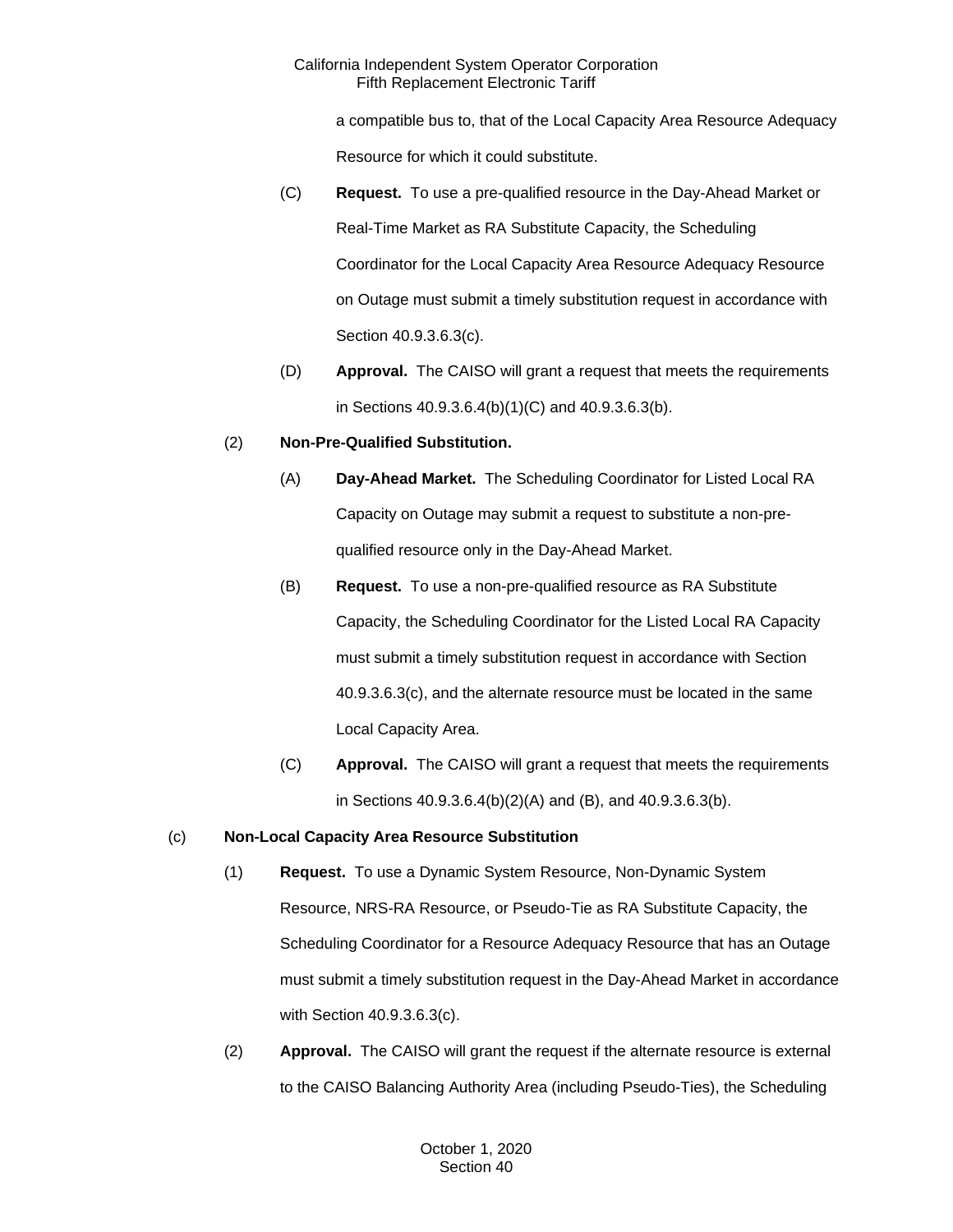Coordinator for the resource has an adequate available import allocation at the resource's Scheduling Point to provide the RA Substitute Capacity, and meets the requirements in Sections 40.9.3.6.4(d)(1) and 40.9.3.6.3(b).

#### (d) **External Resources**

- (1) **Request.** To use a Dynamic System Resource, Non-Dynamic System Resource, NRS-RA Resource, or Pseudo-Tie as RA Substitute Capacity, the Scheduling Coordinator for a Resource Adequacy Resource that has a Forced Outage or de-rate must submit a timely substitution request in the Day-Ahead Market in accordance with Section 40.9.3.6(c).
- (2) **Approval.** The CAISO will grant the request if the alternate resource is external to the CAISO Balancing Authority Area (including Pseudo-Ties), the Scheduling Coordinator for the resource has an adequate available import allocation at the resource's Scheduling Point to provide the RA Substitute Capacity, and meets the requirements in Sections 40.9.3.6.1(d)(1) and 40.9.3.6(b).

#### (e) **Flexible RA Capacity**

- (1) **Request.** To use a resource as RA Substitute Capacity, the Scheduling Coordinator for the Flexible RA Resource that has a Forced Outage must submit a timely substitution request in the Day-Ahead Market or Real-Time Market in accordance with Section 40.9.3.6.3(c) and specify the MW of RA Substitute Capacity to be provided, which may not exceed the MWs of the outage.
- (2) **Approval.** The CAISO will grant the request if the alternate resource has adequate deliverable capacity to provide the RA Substitute Capacity, meets the applicable requirements in Sections 40.9.3.6.4(e) and 40.9.3.6.3(b), and is capable of meeting the must-offer obligation in Section 40.10.6 applicable to the highest quality Flexible Capacity Category for the MWs of the Flexible RA Capacity commitments of the resource on outage and the alternate resource.

#### **40.9.3.6.5 RA Substitute Capacity from Multiple Resources**

(a) **Option.** The Scheduling Coordinator for a Resource Adequacy Resource on Outage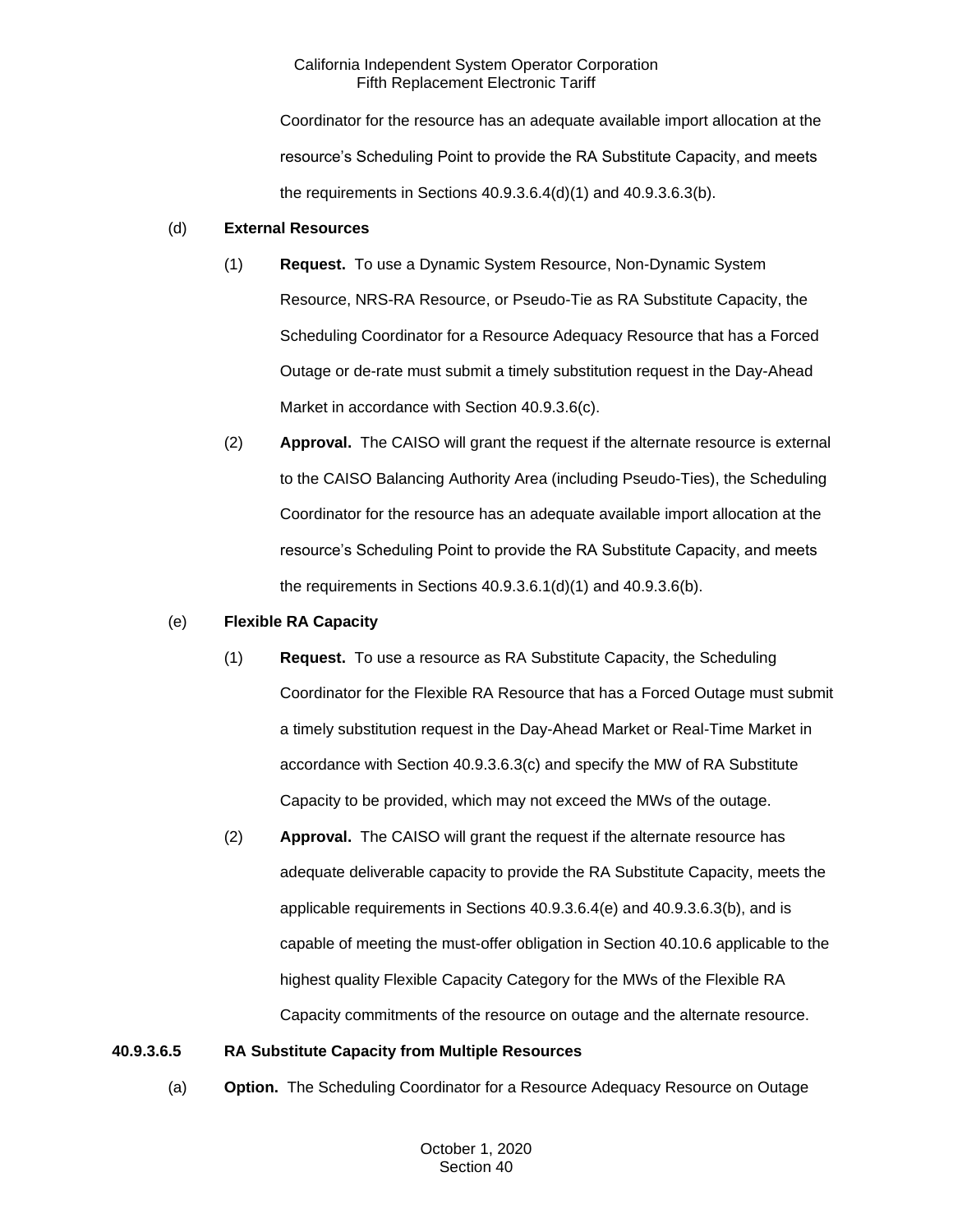may submit a request to substitute that capacity with RA Substitute Capacity from multiple alternate resources, including a resource already providing RA Substitute Capacity for one or more Resource Adequacy Resources.

## (b) **Local Capacity Area Resource Substitution**

- (1) **Request.** To use RA Substitute Capacity from multiple resources, the Scheduling Coordinator for Listed Local RA Capacity on Outage must submit a timely substitution request in the Day-Ahead Market in accordance with Section 40.9.3.6.3(c) if any of the alternate resources are not pre-qualified to substitute for the resource on the outage; however, if all of the alternate resources are prequalified to provide RA Substitute Capacity for that resource, the request may be submitted in the Day-Ahead Market or Real-Time Market.
- (2) **Approval.** The CAISO will grant the request if it meets the requirements in Sections 40.9.3.6.5(b)(1) and 40.9.3.6.3(c) and the alternate resources are either pre-qualified, or are not pre-qualified but are located in the same Local Capacity Area as the Resource Adequacy Resource.

#### (c) **Non-Local Capacity Area Resources**

- (1) **Request.** To use RA Substitute Capacity from multiple resources, the Scheduling Coordinator for RA Capacity other than Listed Local RA Capacity on Outage must submit a timely substitution request in the Day-Ahead Market or the Real-Time Market in accordance with Section 40.9.3.6.3(c).
- (2) **Approval.** The CAISO will grant the request if all of the alternate resources meet the requirements in Sections 40.9.3.6.5(c)(1) and 40.9.3.6.3(c).

## (d) **External Resources**

(1) **Request.** To use multiple Dynamic System Resources, Non-Dynamic System Resources, NRS-RA Resources, or Pseudo-Ties as RA Substitute Capacity, the Scheduling Coordinator for a Resource Adequacy Resource that has an Outage must submit a timely substitution request in the Day-Ahead Market in accordance with Section 40.9.3.6.3(c).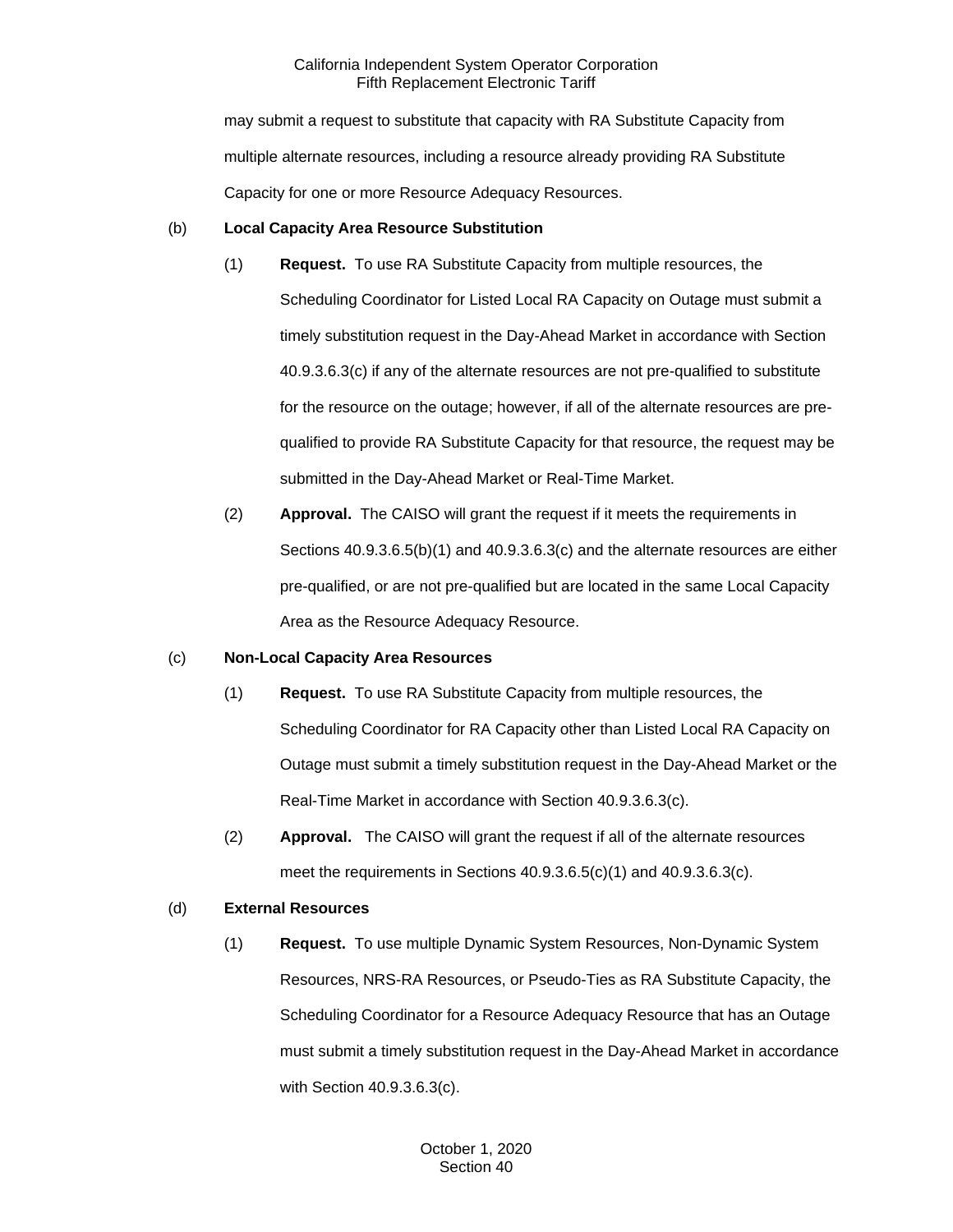(2) **Approval.** The CAISO will grant the request if the alternate resources are external to the CAISO Balancing Authority Area (including Pseudo-Ties), and the Scheduling Coordinator of each alternate resource has an adequate available import allocation at the resource's Scheduling Point to provide the RA Substitute Capacity, and meet the requirements in Sections 40.9.3.6.5(d)(1) and 40.9.3.6.3(b).

# (e) **Flexible RA Capacity**

- (1) **Request.** To use RA Substitute Capacity from multiple resources, the Scheduling Coordinator for a resource providing Flexible RA Capacity on a Forced Outage must submit a timely substitution request in the Day-Ahead Market or the Real-Time Market and the alternate resources must be located in the CAISO Balancing Authority Area, which does not include a Pseudo-Tie of a Generating Unit or a Resource-Specific System Resource.
- (2) **Approval.** The CAISO will grant the request if the alternate resources meet the requirements in Sections 40.9.3.6.5(e)(1) and 40.9.3.6.3(c).

**40.9.3.6.6 Multiple Substitution by One Resource.** The Scheduling Coordinator for a resource already providing RA Substitute Capacity may provide RA Substitute Capacity for one or more additional Resource Adequacy Resources on Outage, subject to approval by the CAISO pursuant to Section 40.9.3.6.4 or 40.9.3.6.5.

### **40.9.3.6.7 Resource Adequacy Obligation**

To the extent a resource provides RA Substitute Capacity, the resource must meet and comply with all requirements in Section 40 applicable to RA Substitute Capacity for the duration of the substitution; except that RA Substitute Capacity shall be released from this obligation and the substitution requirements in Section 40.9 –

- (a) at the end of the approved substitution period; or
- (b) upon request by either the Scheduling Coordinator for the resource on Outage or the Scheduling Coordinator for the substitute resource, and approval by the other Scheduling Coordinator, in accordance with the process set forth in the Business Practice Manual.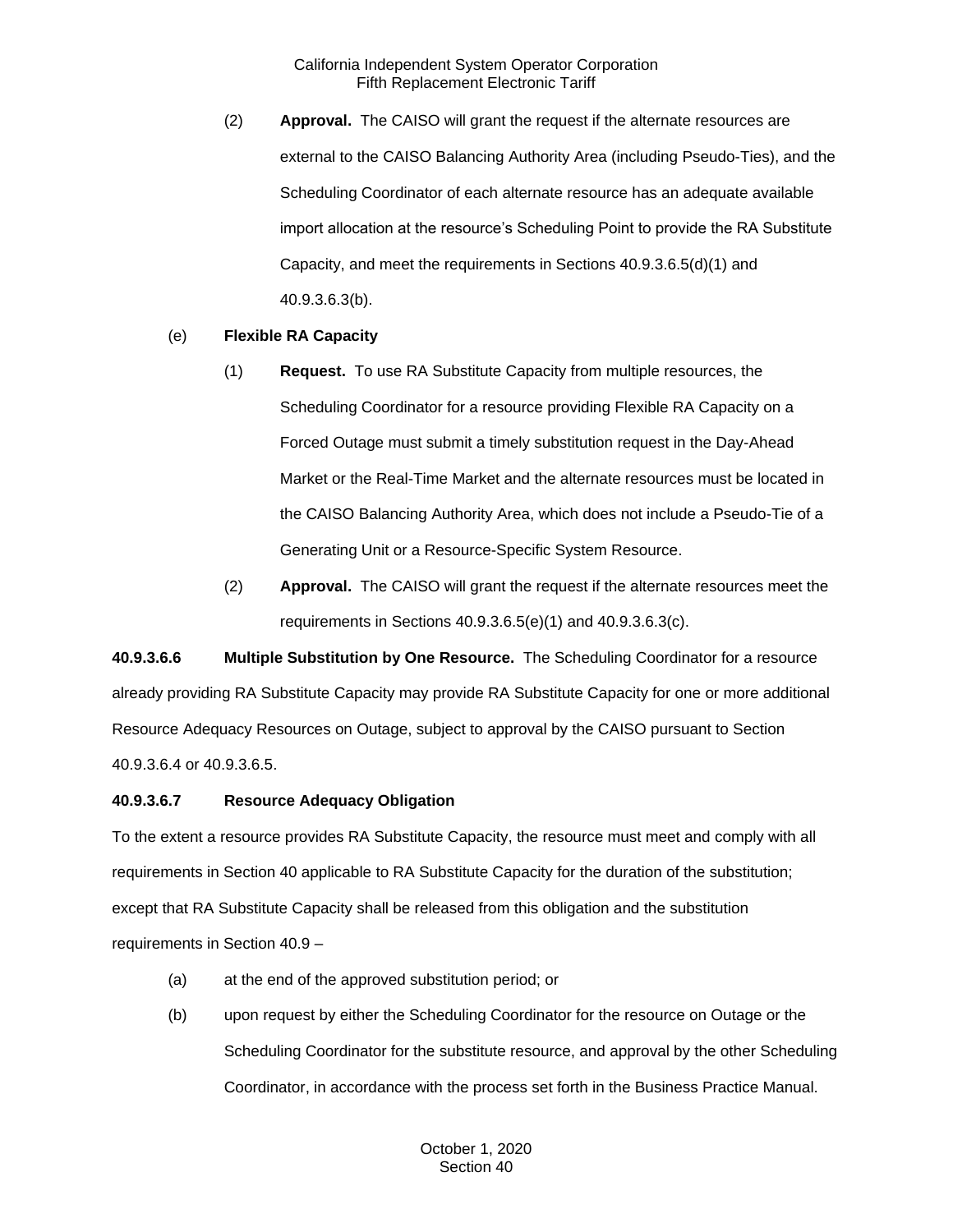# **40.9.3.6.8 Treatment of Unbid Capacity**

If the Scheduling Coordinator for RA Substitute Capacity does not submit Bids or Self-Schedules for all or

a portion of that capacity in accordance with Section 40.6 or 40.10.6, the CAISO –

- (1) will treat the unbid capacity as unavailable for purposes of Section 40.9; and
- (2) will reflect that unavailability in the RAAIM availability calculation for the Resource Adequacy Resource providing the RA Substitute Capacity.

# **40.9.3.6.9 Substitution Opportunity Information**

In order to make information available to Market Participants pertinent to the provisions of this Section 40.9.3.6, the CAISO will:

- (a) Annually post on the CAISO Website the due dates for each month of the following Resource Adequacy compliance year the various submissions the CAISO requires under the Resource Adequacy program; and
- (b) Provide the opportunity for Market Participants to post and view information on an electronic bulletin board about non-Resource Adequacy Capacity that may be needed or available as RA Substitute Capacity in the bilateral market. Use of the bulletin board is voluntary and is for informational purposes only.

# **40.9.4 Additional Rules on Calculating Monthly and Daily Average Availability**

- (a) The CAISO shall determine a resource's monthly average availability on a percentage basis, based on:
	- (1) the availability assessment of the resource's minimum daily availability of local and/or system Resource Adequacy Capacity under Section 40.9.3.1, Flexible RA Capacity under Section 40.9.3.2, and overlapping Resource Adequacy commitments under Section 40.9.3.3, in the Day-Ahead Market and Real-Time Market;
	- (2) separately-calculated availability assessments for local and/or system Resource Adequacy Capacity in one category and Flexible RA Capacity in a second category, with availability in an hour with overlapping commitments under Section 40.9.3.3 accounted for in the Flexible RA Capacity category availability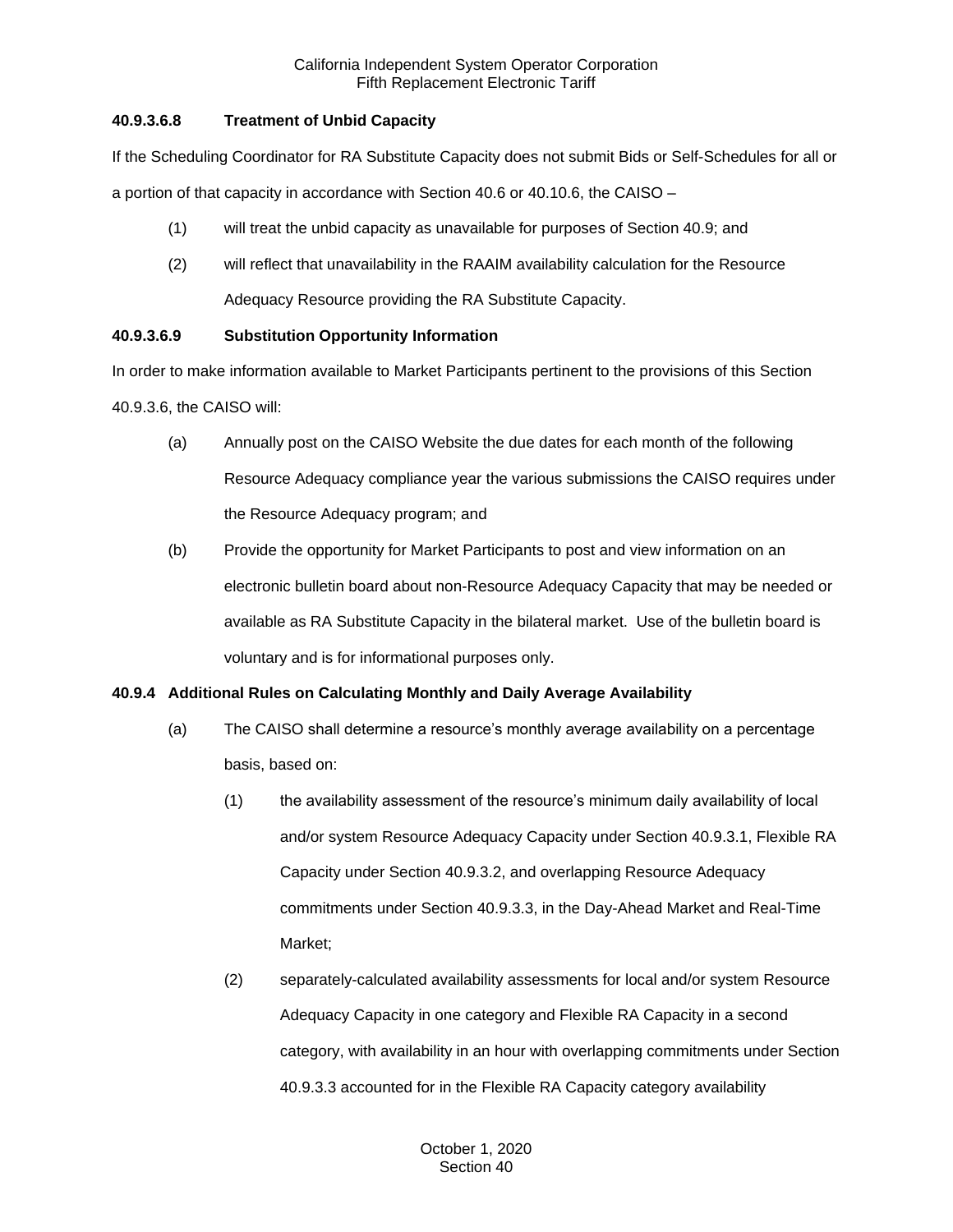assessment;

- (3) The relative daily proportion of capacity as provided as local and/or system Resource Adequacy Capacity and Flexible RA Capacity, including both overlapping and non-overlapping commitments based on the Availability Assessment of Hours;
- (4) the capacity, duration, and must-offer requirement for local and/or system Resource Adequacy Capacity or Flexible RA Capacity on an Outage, except to the extent the resource provides RA Substitute Capacity for the outage in accordance with Section 40.9.3.6, the Outage is approved by the CAISO without requiring RA Substitute Capacity under other authority of Section 9 or Section 40, or the Forced Outage is excluded from RAAIM under Section 40.9.3.4; and
- (5) the capacity, duration, and must-offer requirement for any RA Substitute Capacity or CPM Capacity the resource is committed to provide.
- (b) If the resource's minimum daily availability is the same in the Day-Ahead Market and the Real-Time Market, the CAISO will use the availability in the Real-Time Market in the calculation of the monthly average availability.
- (c) If the resource is committed to provide local and/or system RA capacity and Flexible RA Capacity in a month, but is not committed to provide both for the full month, the CAISO prorates the number of days that local and/or system Resource Adequacy Capacity and Flexible RA Capacity was provided against the total number of days in the month.

# **40.9.5 Availability Standard**

- (a) **Percentage.** The Availability Standard shall be 96.5 percent each month.
- (b) **Availability Range.** The CAISO shall apply the Availability Standard with a bandwidth of plus and minus two percent, which produces a range with a lower bound of 94.5 percent and an upper bound of 98.5 percent.

# **40.9.6 Non-Availability Charges and Availability Incentive Payments**

(a) **Non-Availability Charges.** A resource providing local and/or system Resource Adequacy Capacity, Flexible RA Capacity, or CPM Capacity that is subject to the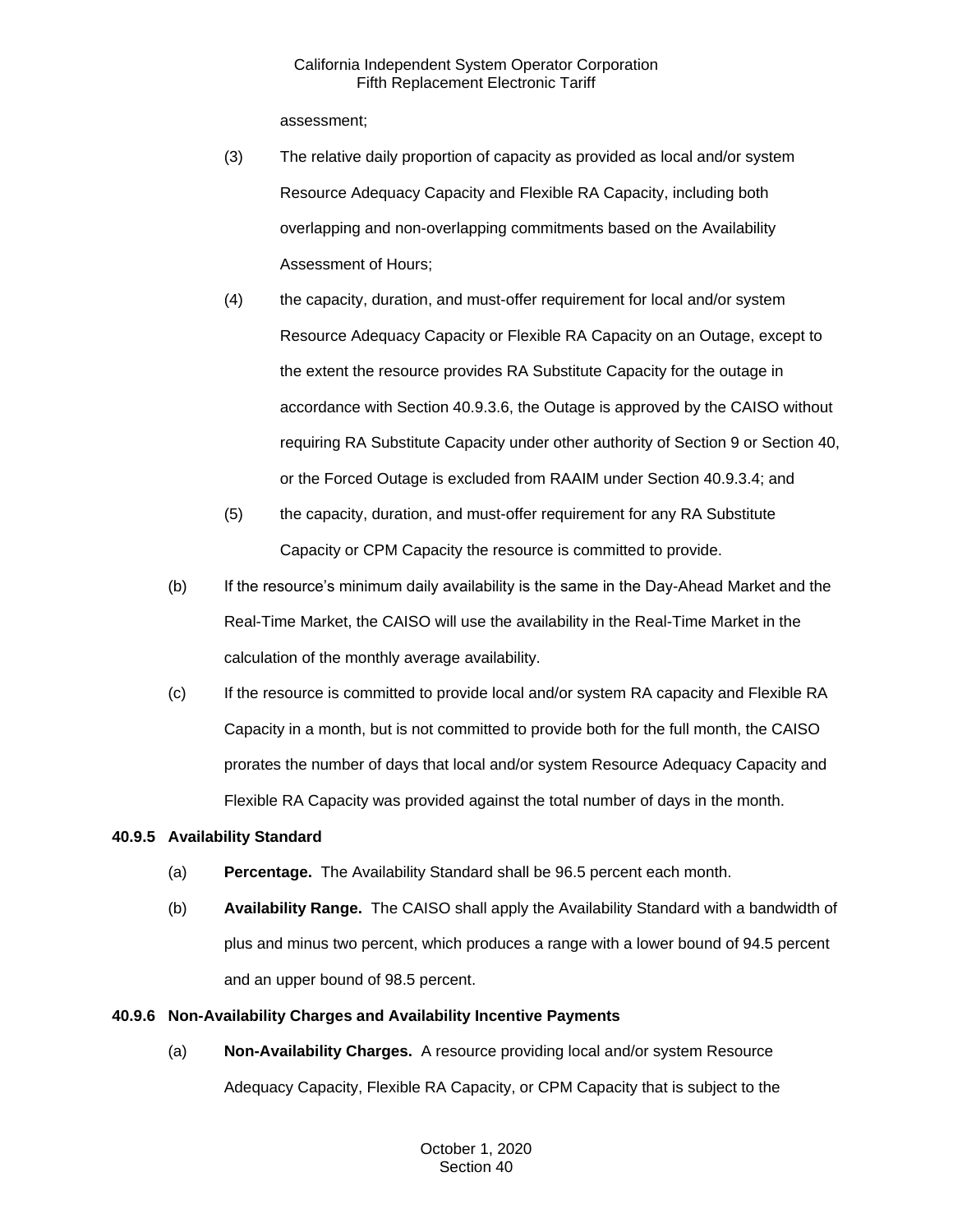availability assessment in accordance with Section 40.9.3 and whose monthly availability calculation under Section 40.9.4 is below the lower bound of the monthly Availability Standard of 94.5 percent will be subject to a Non-Availability Charge for the month.

- (b) **Availability Incentive Payments.** A resource providing local and/or system Resource Adequacy Capacity, Flexible RA Capacity, or CPM Capacity that is subject to the availability assessment under Section 40.9.3 and whose availability calculation under Section 40.9.4 is above the upper bound of the monthly Availability Standard of 98.5 percent will be eligible for an Availability Incentive Payment for the month.
- (c) **No Payment or Charge.** A resource providing local and/or system Resource Adequacy Capacity, Flexible RA Capacity, or CPM Capacity that is subject to the availability assessment under Section 40.9.3 and whose monthly availability calculation under Section 40.9.4 is equal to or between the lower bound of 94.5 percent and the upper bound of 98.5 percent of the Availability Standard will not be assessed a Non-Availability Charge nor paid an Availability Incentive Payment.
- (d) **Advisory Period.** During an advisory period of April 1, 2018 through May 31, 2018, the CAISO will show the Non-Availability Charges and Availability Incentive Payments on Settlement Statements but will not include those Non-Availability Charges and Availability Incentive Payments on Invoices for financial settlement.
- (e) **Separate Calculation of Payments and Charges for Flexible RA Capacity.** The CAISO will calculate separate Non-Availability Charges and Availability Incentive Payments for Resource Adequacy Resources providing Flexible RA Capacity. For RMR Resources, the Non-Availability Charge will be based on the RMR Contract capacity costs. RMR Capacity is otherwise treated the same way as Resource Adequacy Capacity.

# **40.9.6.1 Determination of Non-Availability Charge**

- (a) **Calculation**
	- (1) **RA Capacity.** The Non-Availability Charge for a Resource Adequacy Resource providing local, system, or Flexible RA Capacity shall be determined by the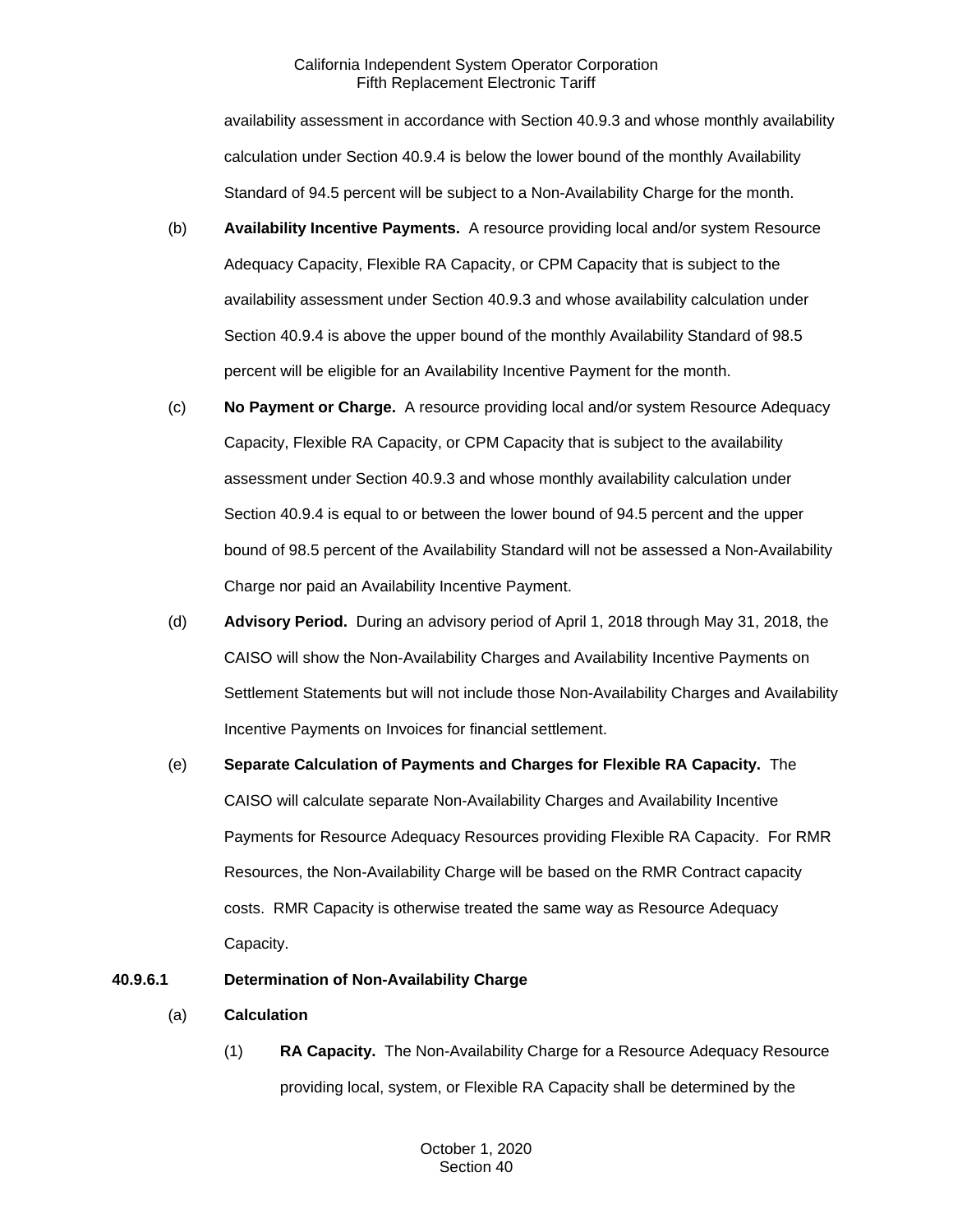resource's average monthly RA and Flexible RA MWs multiplied by the difference between the lower bound of the monthly Availability Standard of 94.5 percent and the resource's monthly availability percentage, and multiplying the product by the RAAIM price.

- (2) **CPM Capacity.** The Non-Availability Charge for a Resource Adequacy Resource providing CPM Capacity shall be determined by the resource's average monthly CPM MWs multiplied by the difference between the lower bound of the monthly Availability Standard of 94.5 percent and the resource's monthly availability percentage, and multiplying the product by the maximum of the resource's CPM price and the RAAIM price.
- (b) **RAAIM Price.** The RAAIM price shall be 60 percent of the CPM Soft-Cap Price in Section 43A.4.1.1.
- (c) **Separate Collection of Non-Availability Charges for Flexible RA Capacity.**  Separately-calculated Non-Availability Charges collected for Resource Adequacy Resources providing Flexible RA Capacity will be held separate from other Non-Availability Charges assessed for Resource Adequacy Resources.

# **40.9.6.2 Determination of Availability Incentive Payment**

- (a) **Self-Funding.** The Availability Incentive Payment will be funded entirely through the monthly Non-Availability Charges assessed. Availability Incentive Payments for Resource Adequacy Resources providing Flexible RA Capacity will be funded exclusively by Non-Availability Charges assessed against Resource Adequacy Resources providing Flexible RA Capacity.
- (b) **Eligible Capacity.** The capacity of a Resource Adequacy Resource providing local, system or Flexible RA Capacity that is eligible to receive an Availability Incentive Payment shall be the resource's average monthly MWs of capacity that exceed the upper bound of the Availability Standard.
- (c) **Calculation.** 
	- (1) The monthly Availability Incentive Payment rate will equal the total Non-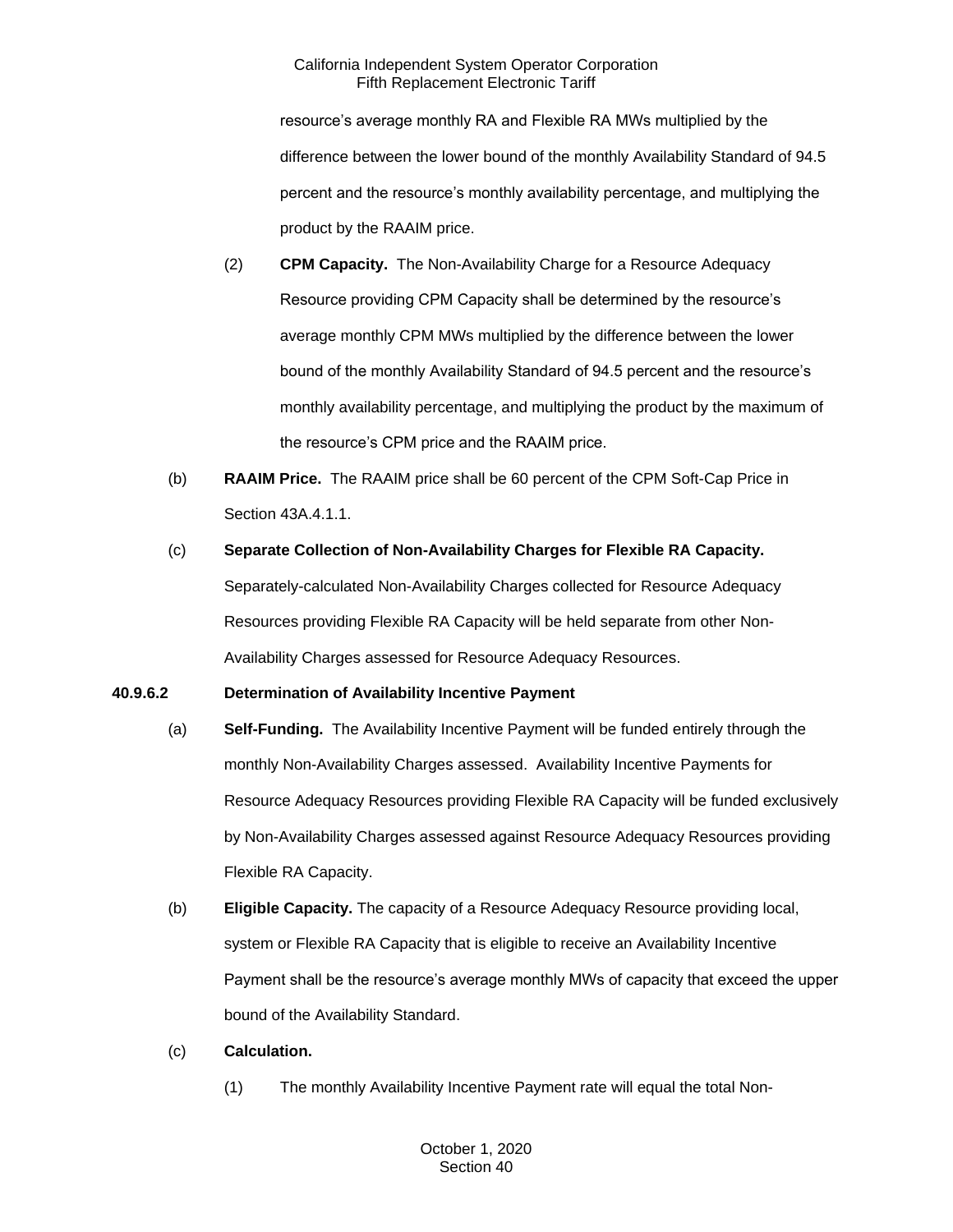Availability Charges assessed for the month plus any unpaid funds under Section 40.9.6.2(d), divided by the total Resource Adequacy Capacity eligible to receive the Availability Incentive Payment that month.

- (2) The Availability Incentive Payment rate shall not exceed three times the Non-Availability Charge rate.
- (3) The Availability Incentive Payment the CAISO shall pay to each eligible resource shall equal the product of its eligible capacity and the Availability Incentive Payment rate.
- (d) **Unpaid Funds.** Any Non-Availability Charge funds that are not distributed to Resource Adequacy Resources eligible to receive Availability Incentive Payments in a month will be added to the funds available for Availability Incentive Payments in the next month and will continue to roll over to successive months until the end of the year. The CAISO distributes any unallocated funds remaining after the CAISO settles December monthly RAAIM Non-Availability Charges and Non-Availability Incentive Payments to Load Serving Entities based on their overall ratio of obligation to demonstrate Flexible RA Capacity for the year.

# **40.9.7 Reporting**

By July 1 of each year, the CAISO will provide an informational report that will be posted on the CAISO Website and include information on the average actual availability each month of Resource Adequacy Resources, the total amount of Non-Availability Charges assessed and the total amount of Availability Incentive Payments made.

# **40.10 Flexible RA Capacity**

# **40.10.1 Flexible Capacity Needs Assessment**

The CAISO shall annually conduct a study to determine the Flexible Capacity Need of the CAISO Balancing Authority Area for each month of the next calendar year and provide the results of the study in the Flexible Capacity Needs Assessment.

# **40.10.1.1 Process**

(a) **Schedule.** The CAISO shall conduct the study pursuant to the schedule set forth in the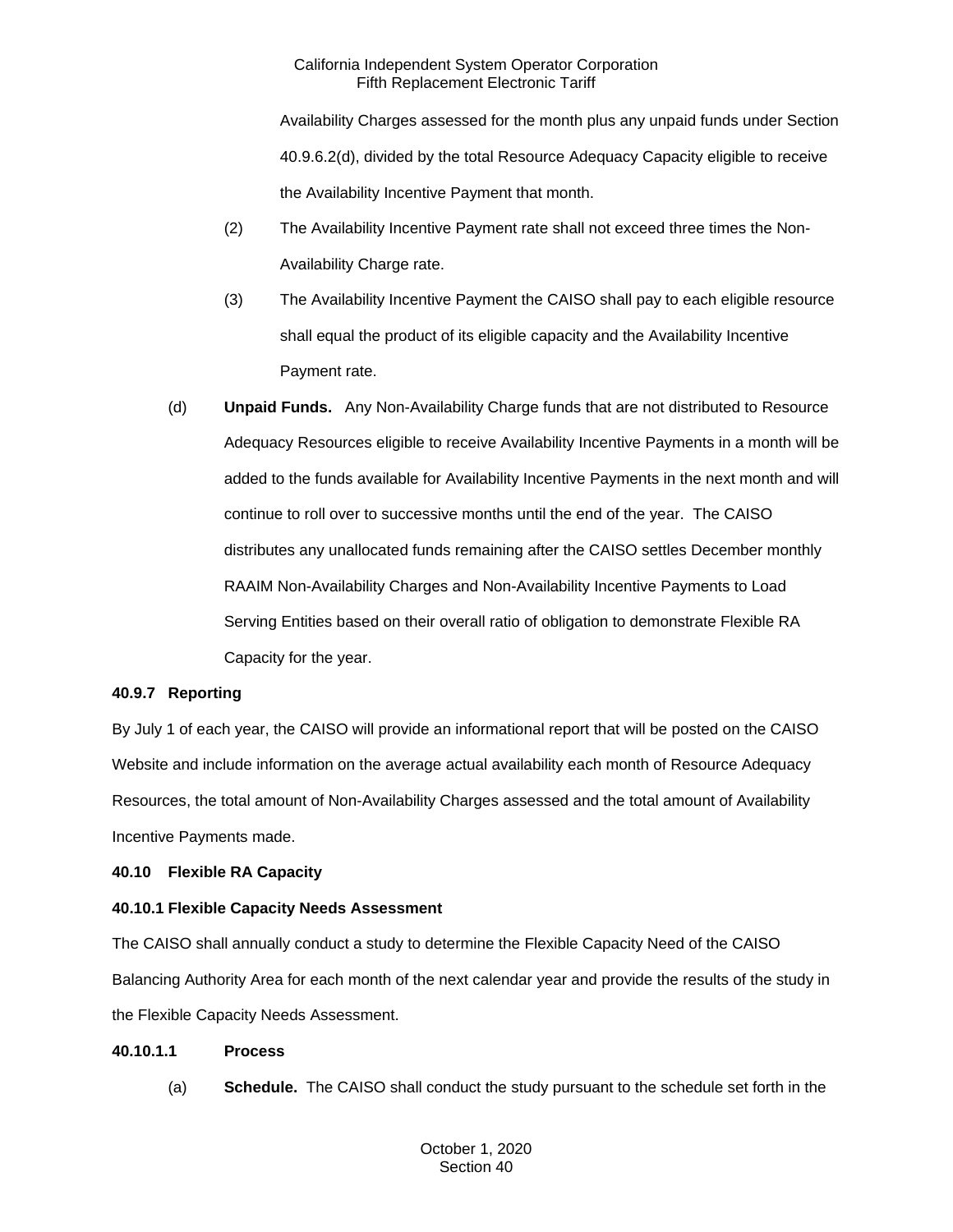Business Practice Manual, which shall include a process for stakeholders to review and provide input on the study methodology and assumptions and on the draft study results.

(b) **Completion and Distribution.** The CAISO shall provide the final results of the Flexible Capacity Needs Assessment to each Local Regulatory Authority in the CAISO Balancing Authority Area and post the Flexible Capacity Needs Assessment on the CAISO Website no later than 120 days prior to the date that the annual Flexible RA Capacity Plans must be submitted under Section 40.

# **40.10.1.2 Required Information from LSEs**

- (a) **Submission Requirement.** The Scheduling Coordinator for each Load Serving Entity in the CAISO Balancing Authority Area shall submit the information required by this Section, no later than January 15 each year, for use in the CAISO's study to generate minute-byminute net-load data that will be used to determine the Maximum Three-Hour Net-Load Ramp for each month.
- (b) **Required Information.** The Scheduling Coordinator for each Load Serving Entity in the CAISO Balancing Authority Area must submit information that –
	- (1) covers the calendar year in which the information is submitted and each year in the next five-year period;
	- (2) identifies each wind and solar resource connected to the CAISO Controlled Grid, and distributed wind and solar resources, that is owned, in whole or in part, by the Load Serving Entity, or under contractual commitment to the Load Serving Entity or the Load-following MSS Load Serving Entity, for all or a portion of its capacity;
	- (3) indicates the status of the resource as either in service or in development with its expected commercial operation date;
	- (4) for each wind and solar resource, specifies the MWs of installed capacity, renewable energy area location, MWs of flexible capacity owned by or contractually committed to the Load Serving Entity, and other information required by the Business Practice Manual;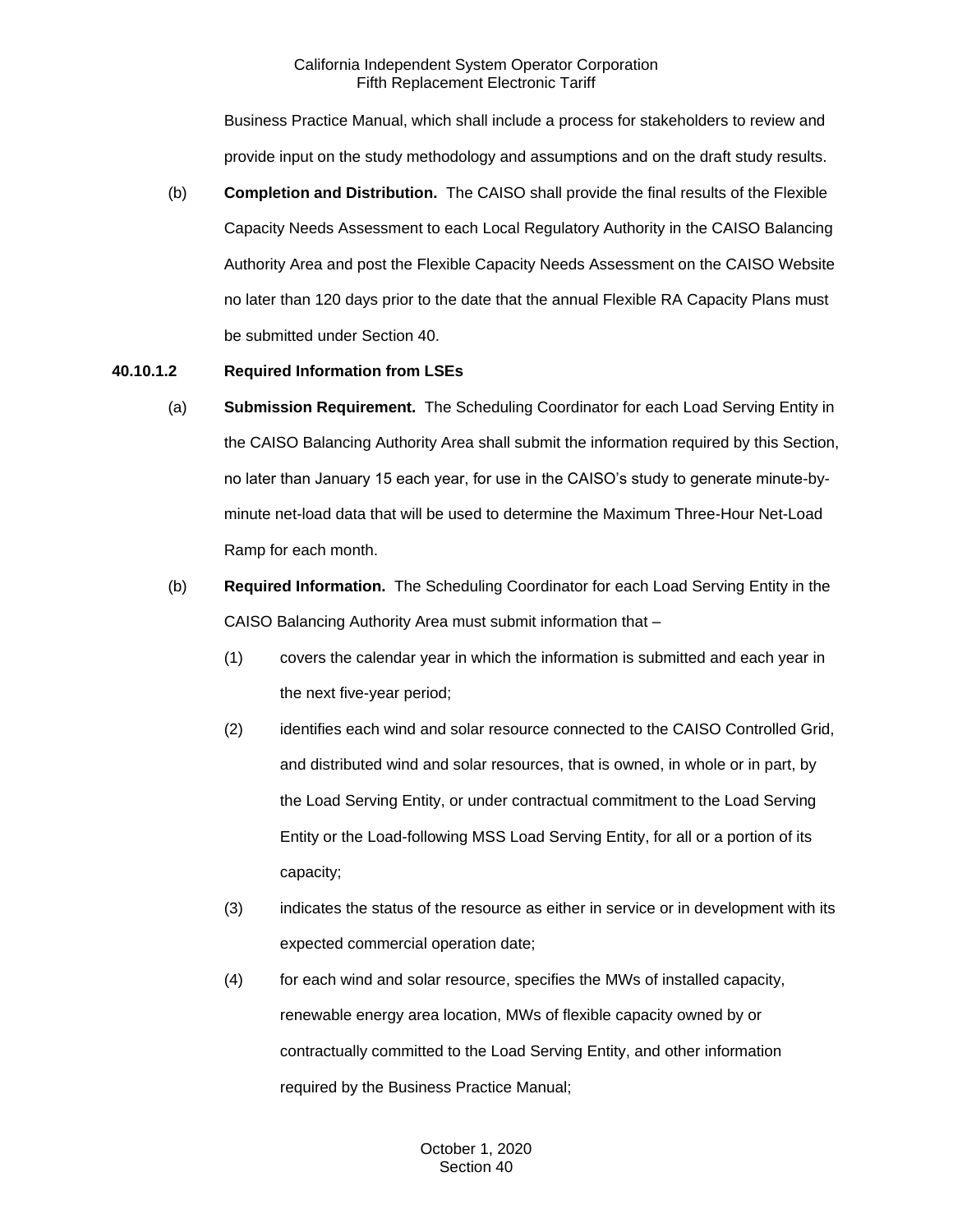- (5) describes the balancing services, if any, provided by another balancing authority area for a wind or solar resource that is located outside of the CAISO Balancing Authority Area and that is owned by or contractually committed to the Load Serving Entity; and
- (6) forecasts the MW of installed, behind-the-meter solar capacity in the Load Serving Entity's service area or part of its forecast served load.
- (c) **Confidential Treatment.** The CAISO will treat the resource-specific information provided under Section 40.10.1.2(b) as confidential under Section 20.
- (d) **Aggregated Information.** In addition to the required resource-specific information, the Scheduling Coordinator for each Load Serving Entity in the CAISO Balancing Authority Area shall submit the information required in Section 40.10.1.2(b) on an aggregated basis, as described in the Business Practice Manual, for inclusion in the Flexible Capacity Needs Assessment that will be posted on the CAISO Website.
- **40.10.1.2.1 Incomplete or Inaccurate Information.** 
	- (a) **Rerun of Study.** If the CAISO finds that a Load Serving Entity submitted incomplete or inaccurate information under Section 40.10.1.2(b), which was used in the calculation of the Flexible Capacity Need for the next calendar year, the CAISO may rerun its study using corrected information to recalculate Flexible Capacity Need for the entire year.
	- (b) **Criteria for Rerun.** The CAISO will not rerun its study to recalculate the Flexible Capacity Need unless:
		- (1) the incomplete or inaccurate information represents a net error in excess of either (i) 200 MW; or (ii) one percent of the total MWs of wind and solar capacity submitted under Section 40.10.1.2(b) for any month; and
		- (2) the CAISO has sufficient time to obtain corrected information and complete rerunning the study for the next calendar year by May 1.
	- (c) **Revised Flexible Capacity Need.** If the CAISO determines that the requirements in Sections 40.10.1.2.1(a) and (b) are met, the CAISO will recalculate the Flexible Capacity Need for the next calendar year and will no later than May 1 post a revised Flexible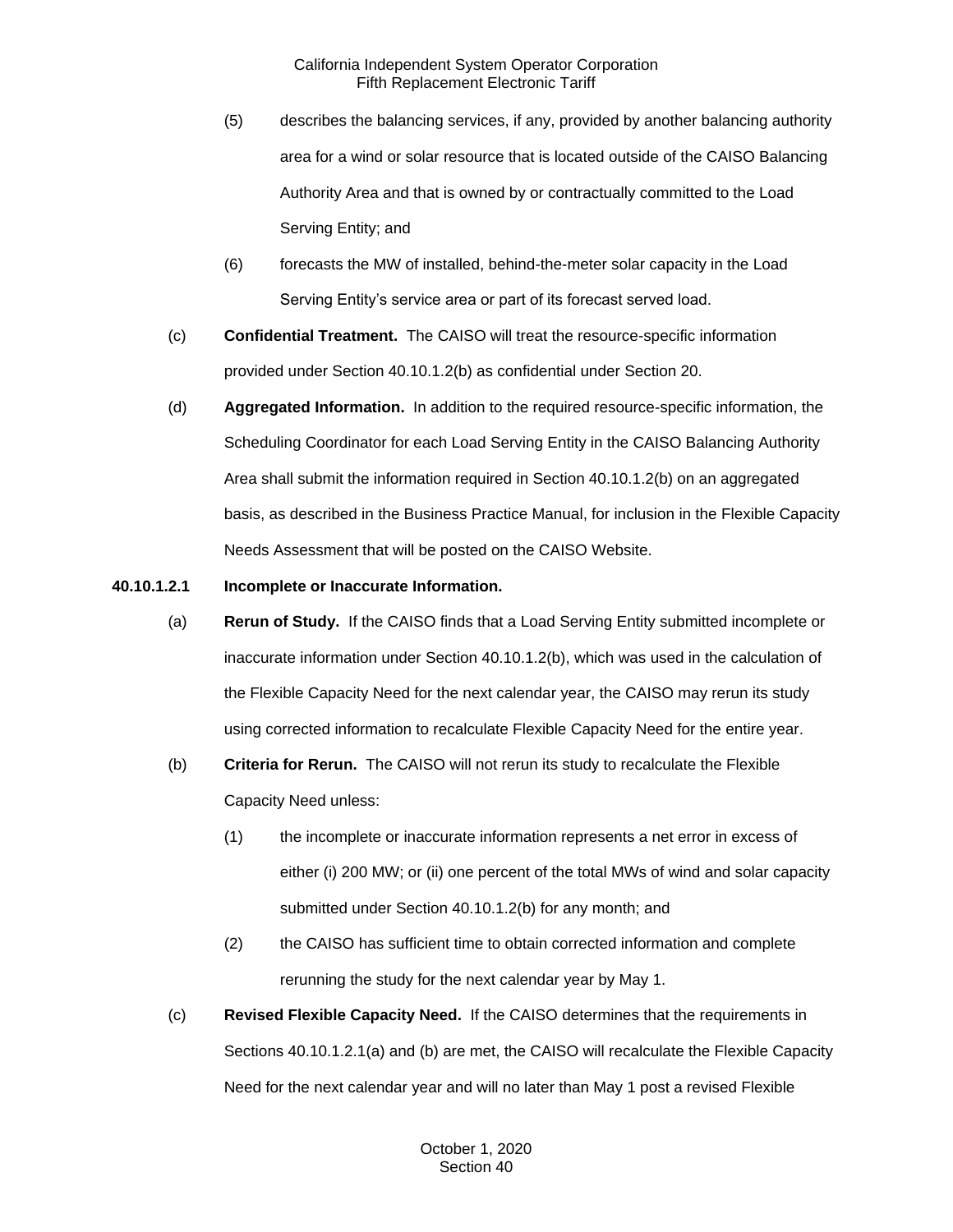Capacity Needs Assessment on the CAISO Website.

## **40.10.1.3 Flexible Capacity Need Methodology**

The CAISO shall conduct the study to determine the Flexible Capacity Need for the system for each month of the next calendar year as follows:

- (1) forecast the minute-to-minute system load and net-load using actual load data, as adjusted for monthly peak load growth, and generation profiles for wind and solar resources that are in-service or expected to be in-service during the study period;
- (2) calculate the Maximum Three-Hour Net-Load Ramp for each month using the forecasted minute-to-minute system net-load;
- (3) determine the higher of the most severe single contingency or 3.5 percent of forecasted peak load for each month;
- (4) may include a forecast adjustment, as described in Section 40.10.1.4; and
- (5) compute the resultant Flexible Capacity Need for each month based on the sum of the Maximum Three-Hour Net-Load Ramp, and the higher of the most severe single contingency or 3.5 percent of the forecasted monthly peak load.

# **40.10.1.4 Flexible Capacity Need Forecast Adjustment**

- (a) The Flexible Capacity Need determination may include a positive or negative forecast adjustment to capture a systemic difference between the value determined in Section 40.10.1.3(3) and the historic amount of Operating Reserves met by Flexible Capacity;
- (b) The CAISO will determine the need for a forecast adjustment in consultation with the CPUC and other Local Regulatory Authorities, and as part of the stakeholder process under Section 40.10.1.1; and
- (c) The amount of the forecast adjustment calculated for each month shall not exceed the forecasted monthly peak Operating Reserves multiplied by the difference between (i) the historic percentage of Operating Reserves met by Flexible RA Capacity and (ii) the percentage calculation that results from dividing the quantity determined in Section 40.10.1.3(3) by the forecasted monthly peak Operating Reserves.

# **40.10.1.5 Flexible Capacity Category Need**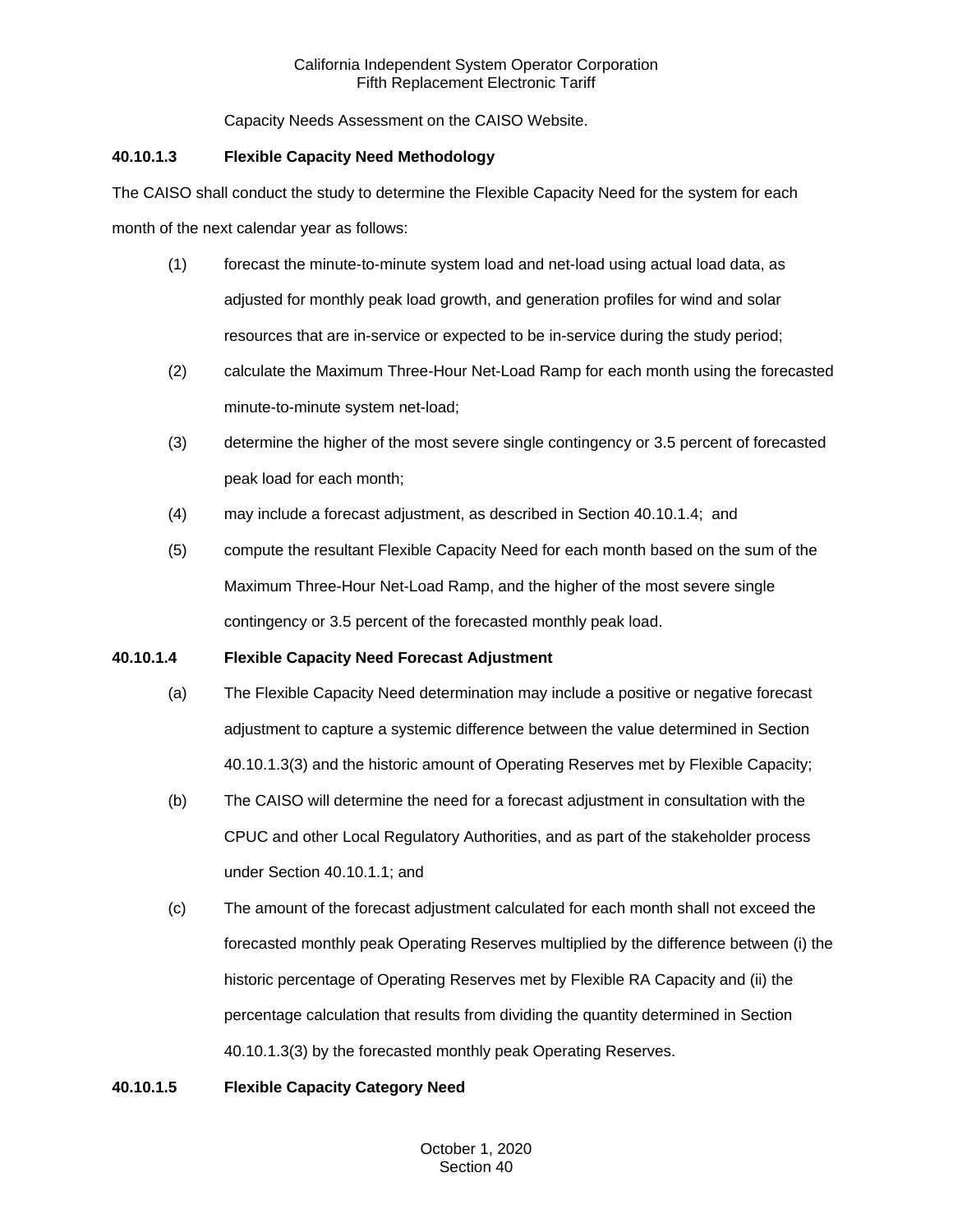- (a) The CAISO shall calculate the total system amount of Flexible Capacity needed in each Flexible Capacity Category, for each month of the next calendar year to ensure that forecast system operational needs will be met, as follows:
	- (1) The minimum quantity of Flexible Capacity needed in the Flexible Capacity Category for base ramping resources for each month will be calculated on a seasonal basis based on the system ramping characteristics identified in the Flexible Capacity Needs Assessment and the changes in MWs of the Maximum Secondary Three-Hour Net-Load Ramps for each month within a season, and will be specified in MW and as the percentage of total Flexible Capacity Needs.
	- (2) The maximum quantity of Flexible Capacity in the Flexible Capacity Category for peak ramping resources will be calculated for each month as the difference between the minimum quantity needed in the Flexible Capacity Category for base ramping resources and the total Flexible Capacity Need, and will be specified in MW and as the percentage of total Flexible Capacity Needs.
	- (3) The maximum quantity of Flexible Capacity in the Flexible Capacity Category for super-peak ramping resources will be five percent of the total Flexible Capacity Need.
- (b) The CAISO shall provide the results of the Flexible Capacity Category need determination with the Flexible Capacity Needs Assessment.

### **40.10.2 Allocation of Flexible Capacity Needs**

The CAISO will calculate each Local Regulatory Authority's allocable share of the total system Flexible Capacity Need, and the contribution of each of the Local Regulatory Authority's jurisdictional Load Serving Entities to the Maximum Three-Hour Net-Load Ramp used to calculate its share of the total system Flexible Capacity Need. The CAISO shall provide these calculations to each Local Regulatory Authority no later than 120 days prior to the date that the annual Flexible RA Capacity Plans must be submitted under Section 40. Nothing in this Section 40 obligates any individual Load Serving Entity to demonstrate that it has procured Flexible Capacity Resources to satisfy a minimum or maximum quantity needed, as applicable, within each Flexible Capacity Category.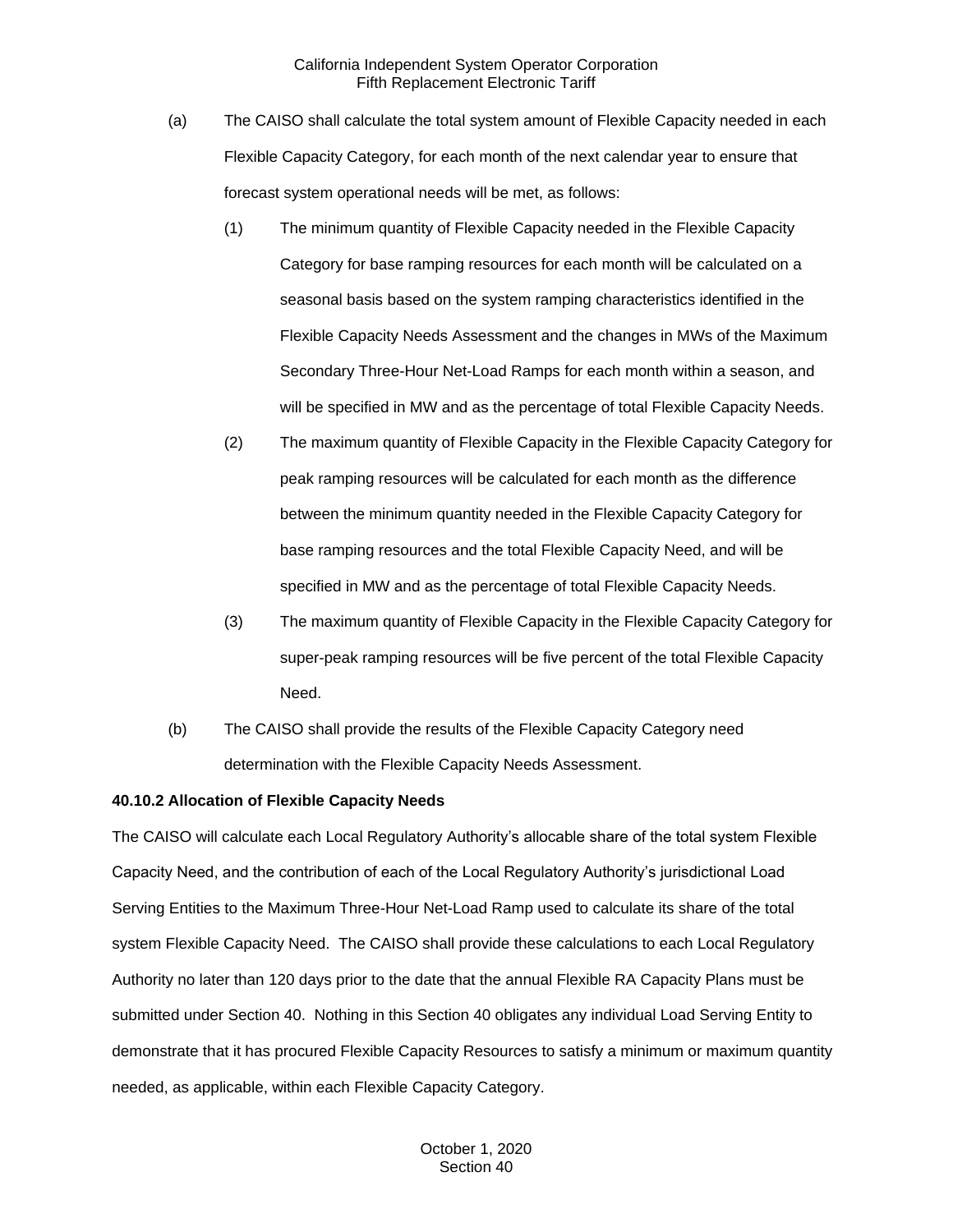## **40.10.2.1 Calculation of LRA Allocations**

- (a) **Allocation of Maximum Three-Hour Net-Load Ramp.** The CAISO will calculate the Local Regulatory Authority's allocable share of the Flexible Capacity Need as the average of the sum of its jurisdictional Load Serving Entities' change in load, minus the change in wind output, minus the change in solar PV output, minus the change in solar thermal output during the five highest three-hour net-load changes in the month.
- (b) **Allocation of MSSC or Forecasted Peak Load.** The CAISO will determine the higher of the most severe single contingency or 3.5 percent of forecasted peak load for each Load Serving Entity based on the respective Load Serving Entity's peak load ratio share, and calculate each Local Regulatory Authority's allocable share based on the sum of its jurisdictional Load Serving Entities' shares.
- (c) **Allocation of Forecast Adjustment.** If the CAISO includes a forecast adjustment in its draft study results, it will allocate the forecast adjustment using the same methodology set forth in Section 40.10.2.1(b).

### **40.10.2.2 Allocation to Load-Following MSS**

- (a) The CAISO will calculate the allocable share of the Flexible Capacity Need for each Load-following MSS as –
	- (1) the Local Regulatory Authority's average percent contribution to the change in wind output, minus the change in solar PV output, minus the change in solar thermal output, during the five highest three-hour net-load changes in the month, for resources not included in the Load-following MSS Load Serving Entity's resource portfolio; and
	- (2) plus the lesser of the MSS contribution calculated under Section  $40.10.2.2(a)(1)$ or 3.5 percent of its forecasted peak load.
	- (3) plus the Load-following MSS Load Serving Entity's allocable share of any forecast adjustment under Section 40.10.1.4.
- (b) The CAISO will deduct the Flexible Capacity Need allocated to each Load-following MSS from the calculation to determine whether a cumulative deficiency in Flexible RA Capacity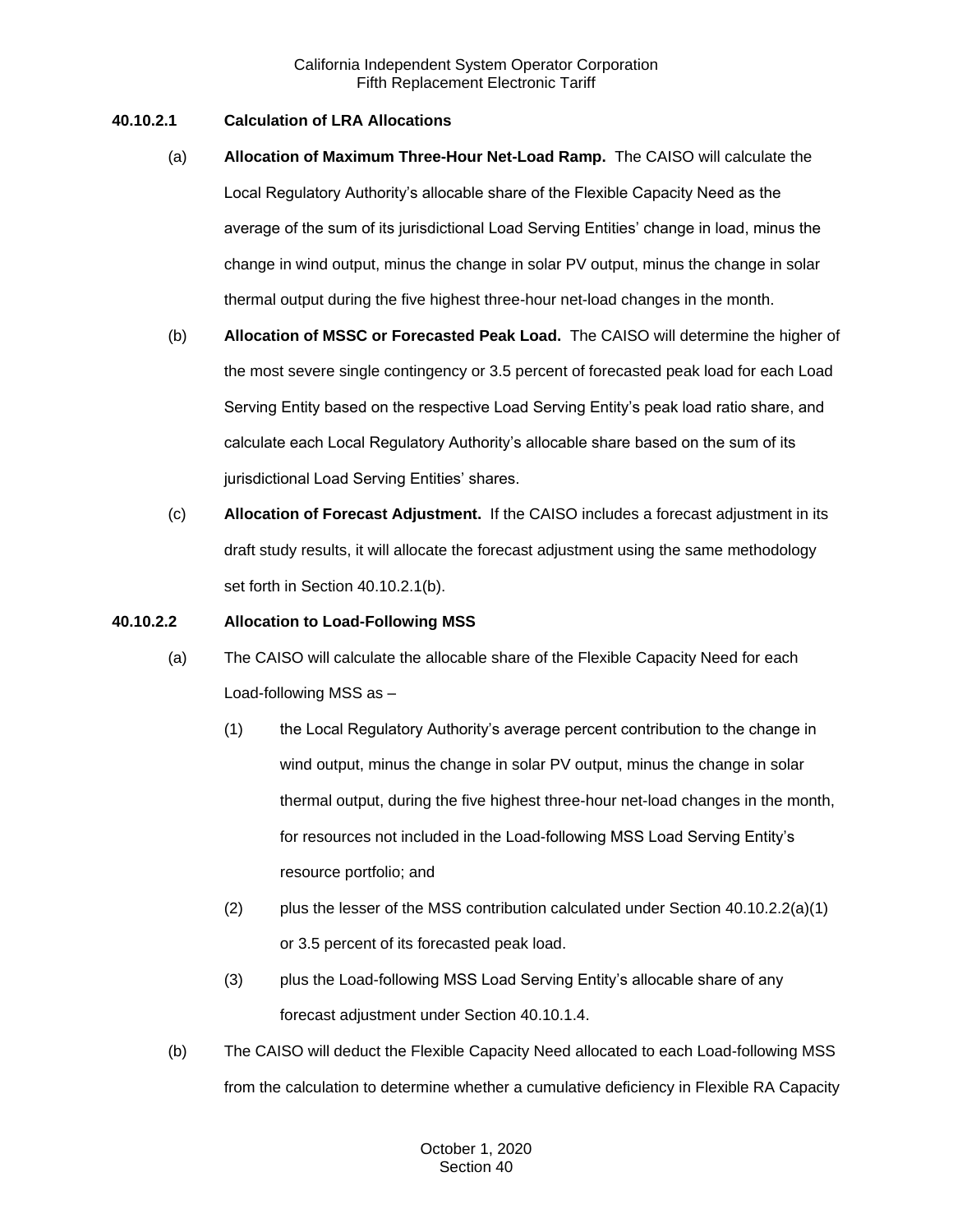exists under Section 43A.2.7.

(c) If the Load-following MSS Load Serving Entity's contribution to the three-hour net-load ramp calculated under Section  $40.10.2.2(a)(1)$  is less than its contribution to the 3.5 percent of expected peak load, the CAISO will not reallocate that difference to other Local Regulatory Authorities to determine whether a cumulative deficiency in Flexible RA Capacity exists under Section 43A.2.7.

# **40.10.3 Flexible Capacity Categories**

# **40.10.3.1 Flexible Capacity Category Calculation**

A resource qualifies to provide Flexible RA Capacity in each Flexible Capacity Category for which it meets the qualifications set forth in this Section 40.10.3.

# **40.10.3.2 Flexible Capacity Category – Base Ramping Resources**

- (a) **Resource Criteria.** Base ramping resources must meet all of the following criteria, except as provided in Sections 40.10.3.2(b) and (c) –
	- (1) The resource must be capable of providing Flexible RA Capacity to the CAISO Markets through Economic Bids for Energy and Economic Bids for Ancillary Services that are not flagged as Contingency Only in the Day-Ahead Market, if and to the extent the resource is certified to provide Ancillary Services, submitted daily for the 17-hour period from 5:00 a.m. through 10:00 p.m.;
	- (2) The resource must be capable of providing Energy for a minimum of six hours up to its full Effective Flexible Capacity value including PMin;
	- (3) The resource must be capable of being available seven days a week;
	- (4) The resource must be able to provide the minimum of (i) two Start-Ups per day for every day of the month or sixty Start-Ups per month, or (ii) the number of Start-Ups allowed by its operational limits, including minimum up and minimum down time; and
	- (5) The resource must not have annual or monthly limitations on the number of Start-Ups or the amount of energy produced that, on a daily basis, are lower than the requirements in Section 40.10.3.2(a)(1) through (4).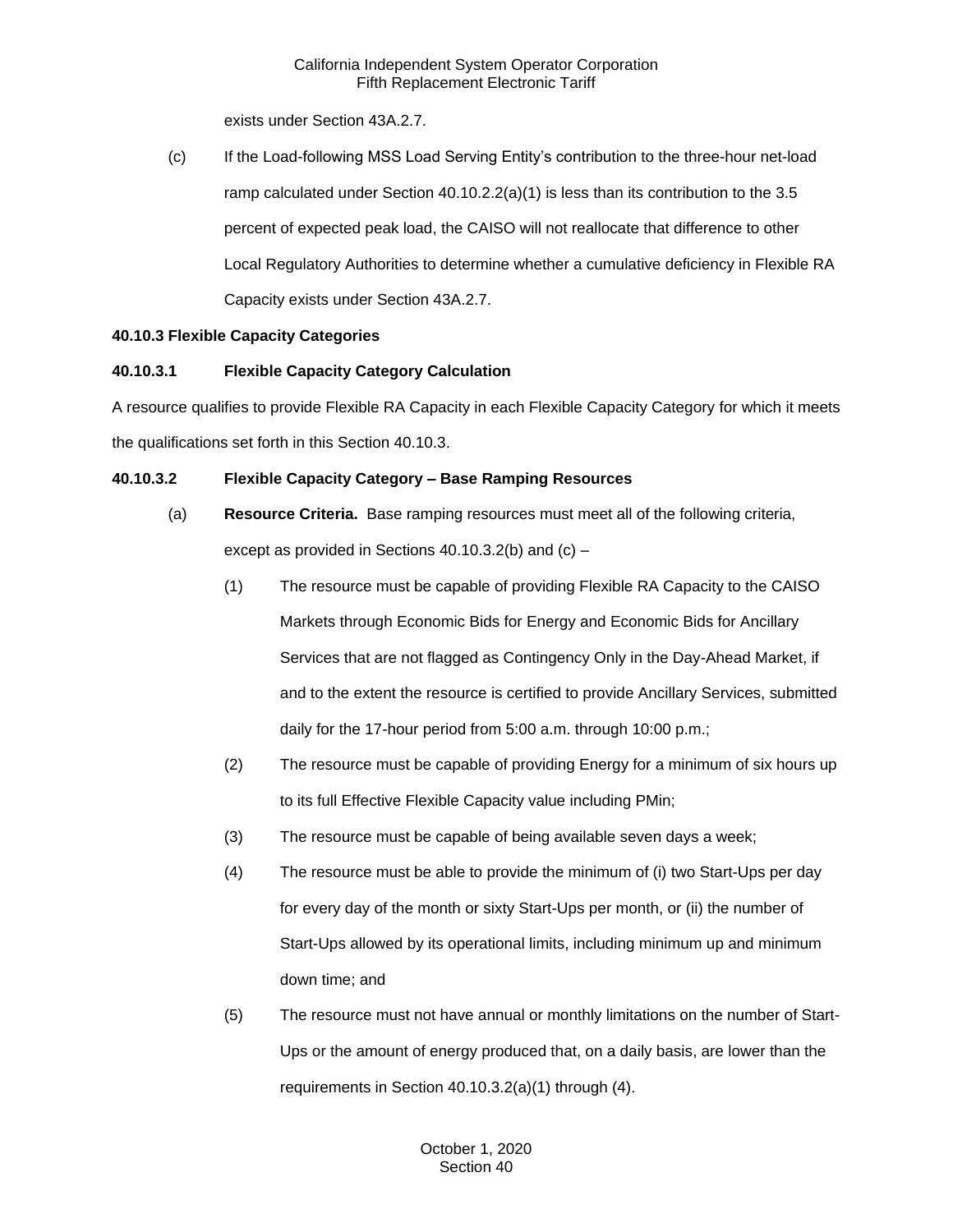## (b) **Use-Limited Resource**

- (1) A Use-Limited Resource may be included in this category if it meets the criteria in Section 40.10.3.2(a), except that use-limited resources providing Flexible RA Capacity are not required to submit bids for Ancillary Services in the Day-Ahead Market or the Real-Time Market.
- (2) A Load Serving Entity may include in this category a combined resource consisting of two Use-Limited Resources that do not individually meet the minimum operational and availability requirements but in combination meet the criteria in Section 40.10.3.2(a).
- (3) The Flexible RA Capacity amount for the combined resource will be less than or equal to the lowest Effective Flexible Capacity value shown on the Resource Flexible RA Capacity Plan for a resource in the combination.
- (4) The combined resource shall be subject to the must-offer obligation in Section 40.10.6.1(e)(2) for the Flexible RA Capacity amount shown on the monthly Resource Flexible RA Capacity Plan for the combination.
- (c) **Non-Generator Resource.** A Non-Generator Resource that elects to provide Flexible RA Capacity may be included in this category if it meets the criteria in Section 40.10.3.2(a). A Non-Generator Resource that elects to provide Flexible RA Capacity and Regulation Energy Management is not eligible to be included in this category.

# **40.10.3.3 Flexible Capacity Category – Peak Ramping Resources**

- (a) **Resource Criteria.** Peak ramping resources must meet all of the following criteria, except as provided in Sections 40.10.3.3(b) and (c) --
	- (1) The resource must be capable of providing Flexible RA Capacity to the CAISO Markets through Economic Bids for Energy and Economic Bids for Ancillary Services that are not flagged as Contingency Only in the Day-Ahead Market, if and to the extent the resource is certified to provide Ancillary Services, which must be submitted daily for a five-hour period to be determined by the CAISO on a seasonal basis;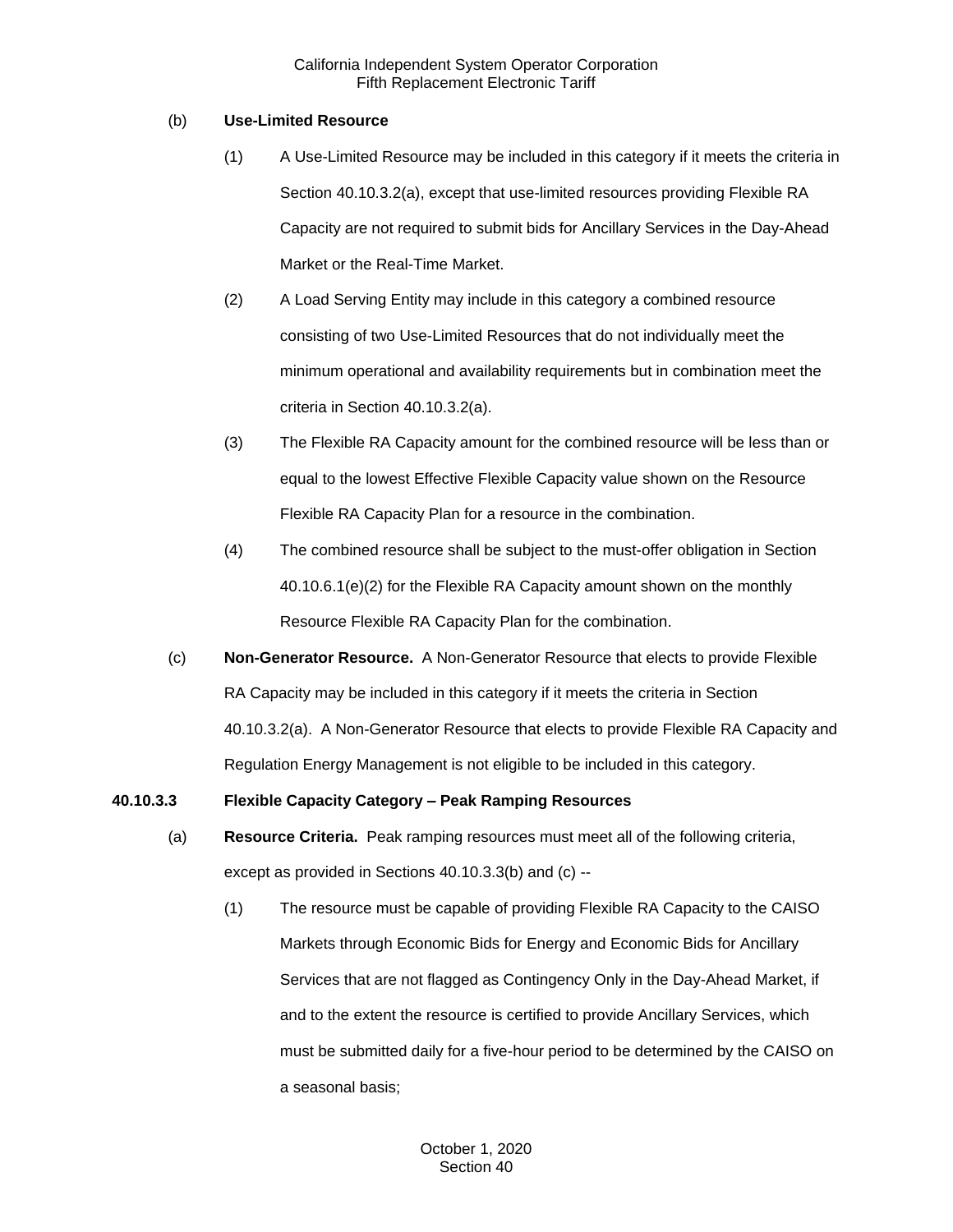- (2) The resource must be capable of providing Energy for a minimum of three continuous hours up to its full Effective Flexible Capacity value including PMin;
- (3) The resource must be capable of being available seven days a week.
- (4) The resource must be capable of at least one Start-Up per day; and
- (5) The resource must not have annual or monthly limitations on the number of unit Start-Ups or the amount of energy produced that, on a daily basis, are lower than the requirements in Section 40.10.3.3(a)(1) through (4).

# (b) **Use-Limited Resource.**

- (1) A Use-Limited Resource may be included in this category if it meets the criteria in Section 40.10.3.3(a), except that use-limited resources providing Flexible RA Capacity are not required to submit bids for Ancillary Services in the Day-Ahead Market or the Real-Time Market.
- (2) A Load Serving Entity may include in this category a combined resource consisting of two Use-Limited Resources that do not individually meet the minimum operational and availability requirements but in combination meet the criteria in Section 40.10.3.3(a).
- (3) The Flexible RA Capacity amount for the combined resource will be less than or equal to the lowest Effective Flexible Capacity value shown on the Resource Flexible RA Capacity Plan for a resource in the combination.
- (4) The combined resource shall be subject to the must-offer obligation in Section 40.10.6.1(e)(2) for the Flexible RA Capacity amount shown on the monthly Resource Flexible RA Capacity Plan for the combination.
- (c) **Non-Generator Resource.** A Non-Generator Resource that elects to provide Flexible RA Capacity may be included in this category if it meets the criteria in Section 40.10.3.3(a). A Non-Generator Resource that elects to provide Flexible RA Capacity and Regulation Energy Management is not eligible to be included in this category.
- (d) **Base Ramping Resource.** A resource that meets the qualifications of the Flexible Capacity Category for base ramping resources also qualifies to be included in this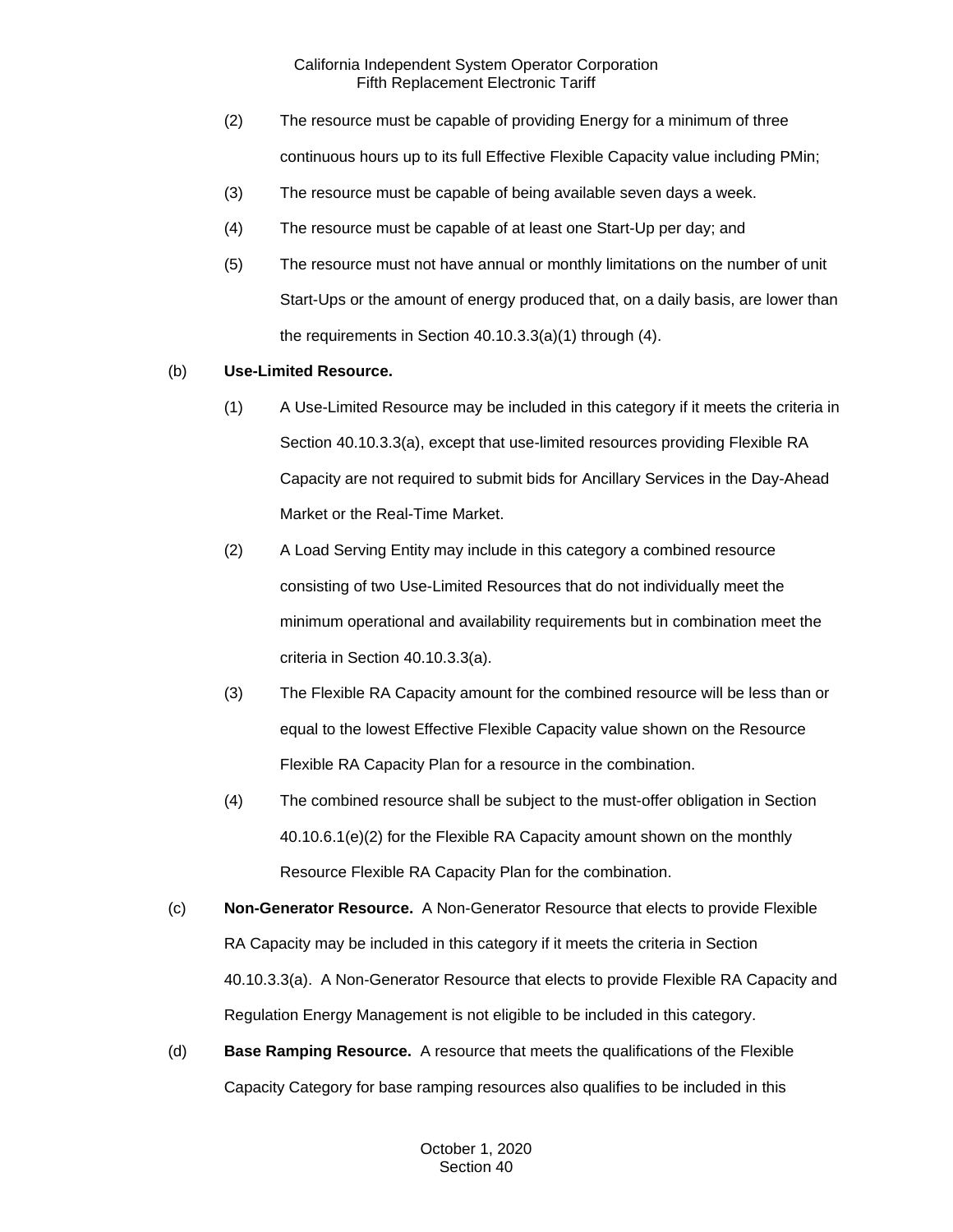category as a peak ramping resource; however, a resource that meets only the qualifications of a peak ramping resource does not qualify as a base ramping resource.

# **40.10.3.4 Flexible Capacity Category – Super-Peak Ramping Resources.**

- (a) **Resource Criteria.** Super-peak ramping resources must meet all of the following criteria, except as provided in Sections 40.10.3.4(b), (c) and (d) --
	- (1) The resource must be capable of providing Flexible RA Capacity to the CAISO Markets through Economic Bids for Energy and Economic Bids for Ancillary Services Bids that are not flagged as Contingency Only in the Day-Ahead Market, if and to the extent the resource is certified to provide Ancillary Services, which must be submitted each weekday that is not holiday, for a five-hour period to be determined by the CAISO on a seasonal basis;
	- (2) The resource must be capable of providing Energy for a minimum of three continuous hours up to its full Effective Flexible Capacity value including PMin;
	- (3) The resource must be capable of being available on weekdays that are not holidays, as defined in the Business Practice Manual;
	- (4) The resource must be capable of at least one Start-Up per day; and
	- (5) The resource must be capable of responding to at least five CAISO dispatches per month, during the five-hour period of the must offer obligation, for the resource to Start-Up.

# (b) **Use-Limited Resource.**

- (1) A Use-Limited Resource may be included in this category if it meets the criteria in Section 40.10.3.4(a), except that use-limited resources providing Flexible RA Capacity are not required to submit bids for Ancillary Services in the Day-Ahead Market or the Real-Time Market.
- (2) A Load Serving Entity may include in this category a combined resource consisting of two Use-Limited Resources that do not individually meet the minimum operational and availability requirements but in combination meet the criteria in Section 40.10.3.4(a).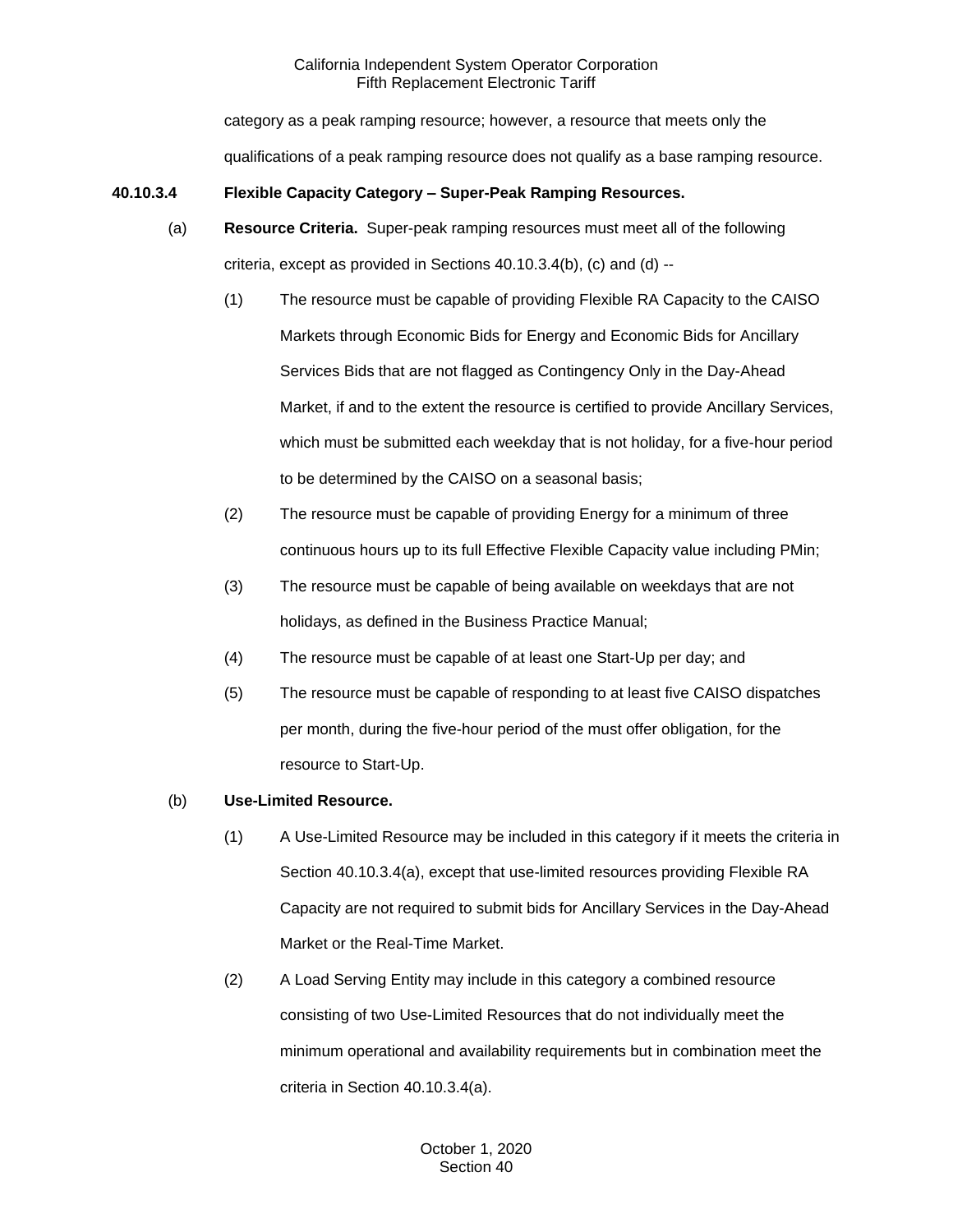- (3) The Flexible RA Capacity amount for the combined resource will be less than or equal to the lowest Effective Flexible Capacity value shown on the Resource Flexible RA Capacity Plan for a resource in the combination.
- (4) The combined resource shall be subject to the must-offer obligation in Section 40.10.6.1(e)(2) for the Flexible RA Capacity amount shown on the monthly Resource Flexible RA Capacity Plan for the combination.
- (c) **Non-Generator Resource.** A Non-Generator Resource may be included in this category if it meets the criteria in Section 40.10.3.4(a) and is not registered in the CAISO's Master File as a Regulation Energy Management resource.
- (d) **Non-Generator Resource, Regulation Energy Management.** A Non-Generator Resource that is a Regulation Energy Management resource may be included in this category if it meets the following criteria –
	- (1) The resource must be capable of providing Regulation Energy Management to the CAISO Markets through Economic Bids for Regulation Up and Regulation Down submitted daily for a 17-hour period from 5:00 a.m. through 10:00 p.m.;
	- (2) The resource shall not submit bids to provide Energy;
	- (3) The resource must be capable of being available seven days a week;
	- (4) The resource must be capable of unlimited Start-Ups per day; and
	- (5) The resource must be registered as a Non-Generator Resource providing Regulation Energy Management in the CAISO's Master File.
- (e) **Base Ramping and Peak Ramping Resources.** A resource that meets the qualifications of the Flexible Capacity Category for base ramping resources or peak ramping resources also qualifies to be included in this category as a super-peak ramping resource; however, a resource that meets only the qualifications of a super-peak ramping resource does not qualify as a base ramping resource or a peak ramping resource.

# **40.10.3.5 Flexible Capacity Category by Resource**

The CAISO will provide to the Scheduling Coordinator of each resource a non-binding determination of the Flexible Capacity Category with the highest qualifications for which the resource qualifies to provide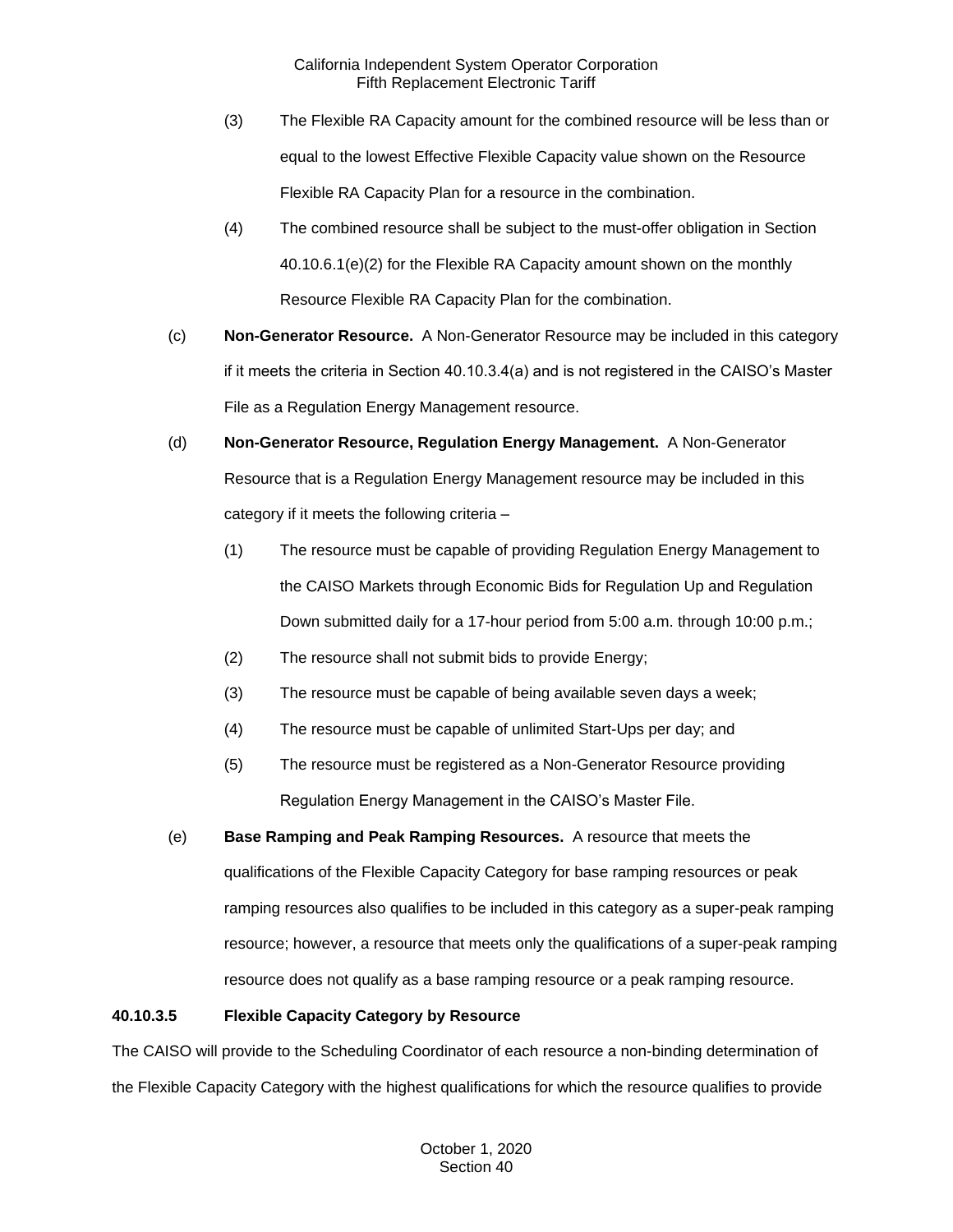Flexible Capacity, as provided in Section 40.10.4.

## **40.10.3.6 Non-Eligible Resources**

Intertie resources and imports, other than Pseudo-Ties and Dynamic Scheduled resources, and Proxy Demand Resources that have elected, per Section 4.13.3, to bid and be dispatched in the Real-Time Market in Hourly Blocks or fifteen (15) minute intervals, are not eligible to provide Flexible RA Capacity.

## **40.10.4 Effective Flexible Capacity**

The CAISO shall calculate the Effective Flexible Capacity value for each resource. The CAISO shall publish the draft and final lists of the Effective Flexible Capacity values for such resources and the Flexible Capacity Categories for which each resource qualifies to provide Flexible Capacity on the CAISO Website each year in accordance with the schedule for publishing the Net Qualifying Capacity values, as set forth in the BPM, for use in the next calendar year.

## **40.10.4.1 Effective Flexible Capacity Calculation**

- (a) **Flexible Resources.** The CAISO will calculate the Effective Flexible Capacity value of a resource, for use (i) if a Local Regulatory Authority has not established criteria for calculating the Effective Flexible Capacity value for eligible resource types, and (ii) for determining if a cumulative deficiency exists under Sections 43A.2.7(a) and (b), as follows, except as provided in Sections 40.10.4.1 (b) through  $(f)$  –
	- (1) If the Start-Up Time of the resource is greater than 90 minutes, the Effective Flexible Capacity value shall be the weighted average ramp rate of the resource calculated from PMin to Net Qualifying Capacity multiplied by 180 minutes. The Effective Flexible Capacity shall not exceed the difference between the PMin and PMax of the resource.
	- (2) If the Start-Up Time of the resource is less than or equal to 90 minutes, the Effective Flexible Capacity value shall be the resource's PMin plus the weighted average ramp rate of the resource calculated from PMin to Net Qualifying Capacity multiplied by the difference between 180 minutes and the resource's Start-Up Time. The Effective Flexible Capacity shall not exceed the Net Qualifying Capacity of the resource.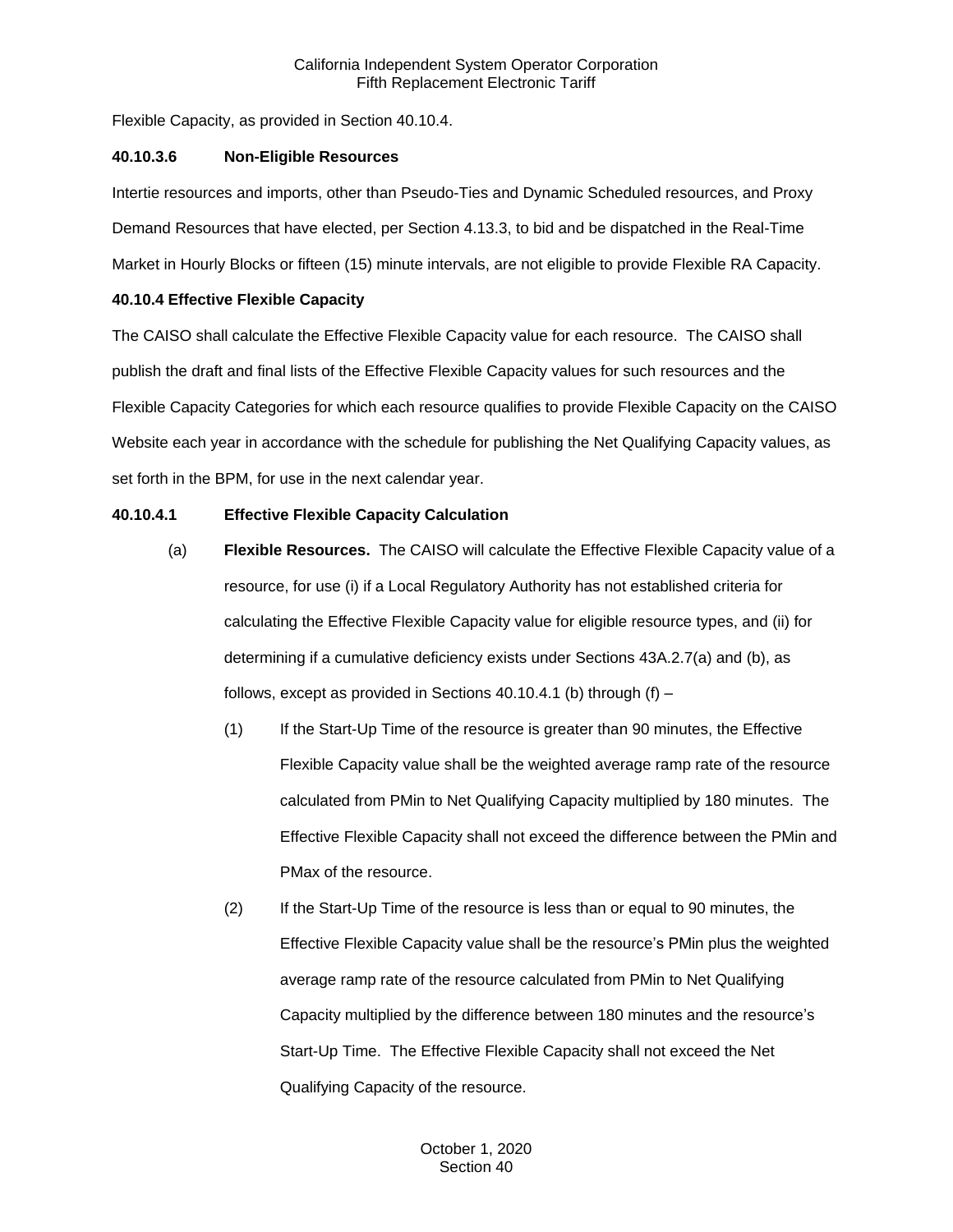- (b) **Hydroelectric Generating Unit.** The Effective Flexible Capacity of a hydroelectric generating unit will be the amount of capacity from which the resource can produce Energy consistently for 6 hours assuming that the resource's physical storage is at maximum capacity at the beginning of that six-hour period. The Effective Flexible Capacity of a hydroelectric generation unit cannot, however, exceed its Net Qualifying Capacity.
- (c) **[Not Used]**
- (d) **Energy Storage Resource.** The Effective Flexible Capacity value for an energy storage resource will be determined as follows –
	- (1) for an energy storage resource that provides Flexible RA Capacity but not Regulation Energy Management, the Effective Flexible Capacity value will be the MW output range the resource can provide over three hours of charge/discharge while constantly ramping.
	- (2) for an energy storage resource that provides Flexible RA Capacity and Regulation Energy Management, the Effective Flexible Capacity value will be the resource's 15-minute energy output capability.
- (e) **Multi-Stage Generating Resource.** The Effective Flexible Capacity value for a Multi-Stage Generating Resource will be calculated using the longest Start-Up Time of the resource's configuration that has the lowest PMin.
- (f) **Combined Heat and Power Resource.** The Effective Flexible Capacity value of a Combined Heat and Power Resource will be the lesser of (i) the resource's Net Qualifying Capacity, or (ii) the MW difference between the CHP resource's maximum output and its RMTMax, if the resource has a RMTMax, or its minimum operating level, such quantity not to exceed the quantity of generating capacity capable of being delivered over a three-hour period.

# **40.10.4.2 EFC Omission or Correction**

(a) **Draft List.** The posted draft list of Effective Flexible Capacity values may be modified only as follows –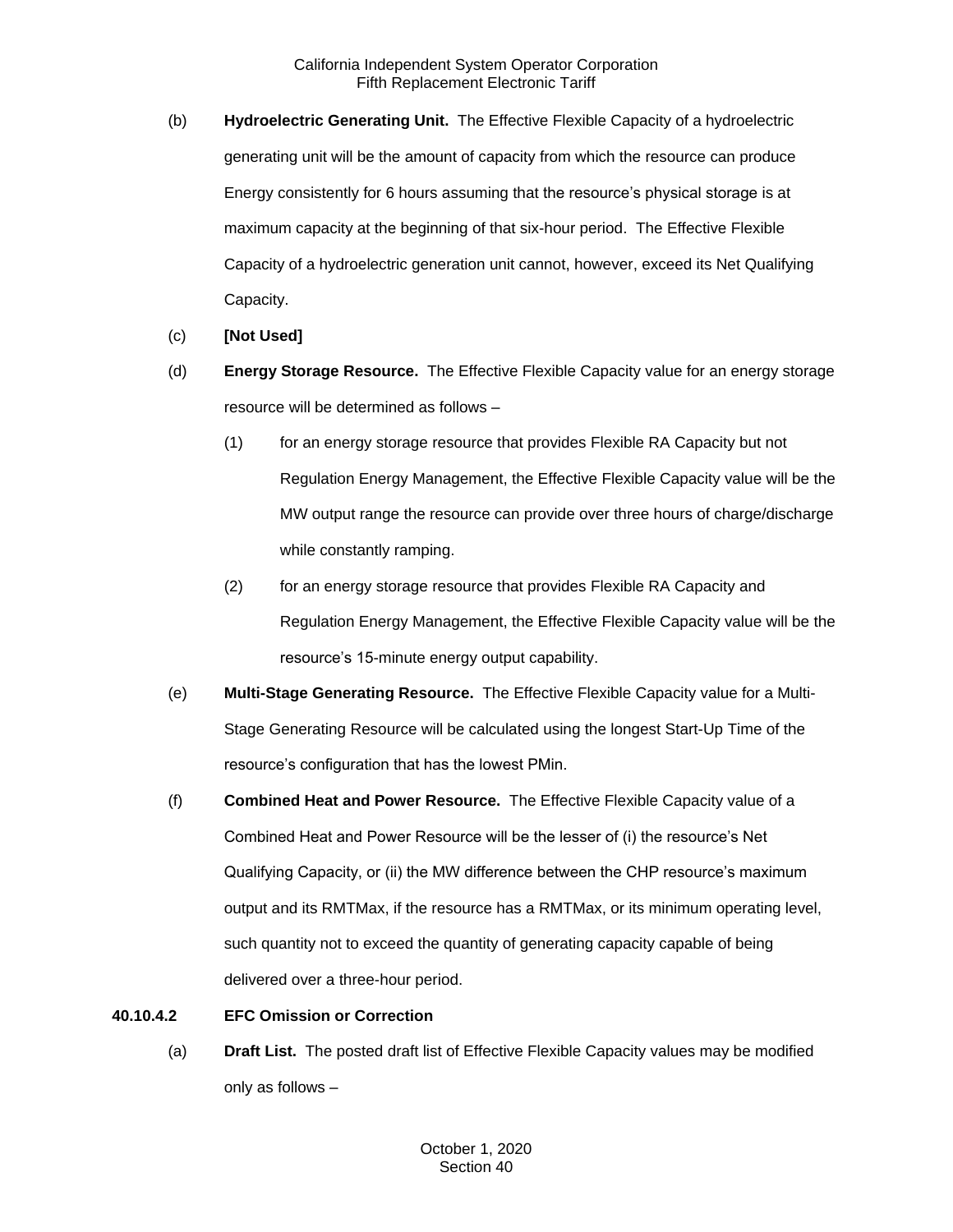- (1) If the Scheduling Coordinator for a resource that was not included on the draft list of Effective Flexible Capacity values seeks to have the resource included on the list, it must no later than the deadline set forth in the Business Practice Manual submit a request to the CAISO either showing that the resource meets the criteria in Section in 40.10.4.1 or is capable of meeting the criteria, and provide documentation to enable the CAISO to determine the resource's Effective Flexible Capacity pursuant to the criteria in Section 40.10.4.1.
- (2) If the Scheduling Coordinator for a resource that was included on the draft list of Effective Flexible Capacity values seeks to change the value for that resource, it must submit documentation by the deadline set forth in the Business Practice Manual that supports such a change.
- (3) The CAISO will review the information submitted and notify the Scheduling Coordinator whether the change was accepted at least 15 days prior to posting the final list of Effective Flexible Capacity values on the CAISO Website.
- (b) **Final List.** The CAISO will post on the CAISO Website the final list of Effective Flexible Capacity values for resources that are in service and the Flexible Capacity Categories for which each resource qualifies to provide Flexible Capacity. The final list shall be used for the next calendar year and shall not be changed during that year, except as follows –
	- (1) If the Net Qualifying Capacity or PMax of a resource included on the final list increases or decreases during the year, and that value is changed in the Master File, the Scheduling Coordinator for the resource may request that the Effective Flexible Capacity value be recalculated to account for the change; or
	- (2) If a new resource, achieves commercial operation during the year, the Scheduling Coordinator for the resource may request that the CAISO calculate and add its Effective Flexible Capacity value and the Flexible Capacity Categories for which the resource qualifies to provide Flexible Capacity to the final list as an in-service resource.
- (c) **Disputes.** Any disputes as to the CAISO's determination regarding Effective Flexible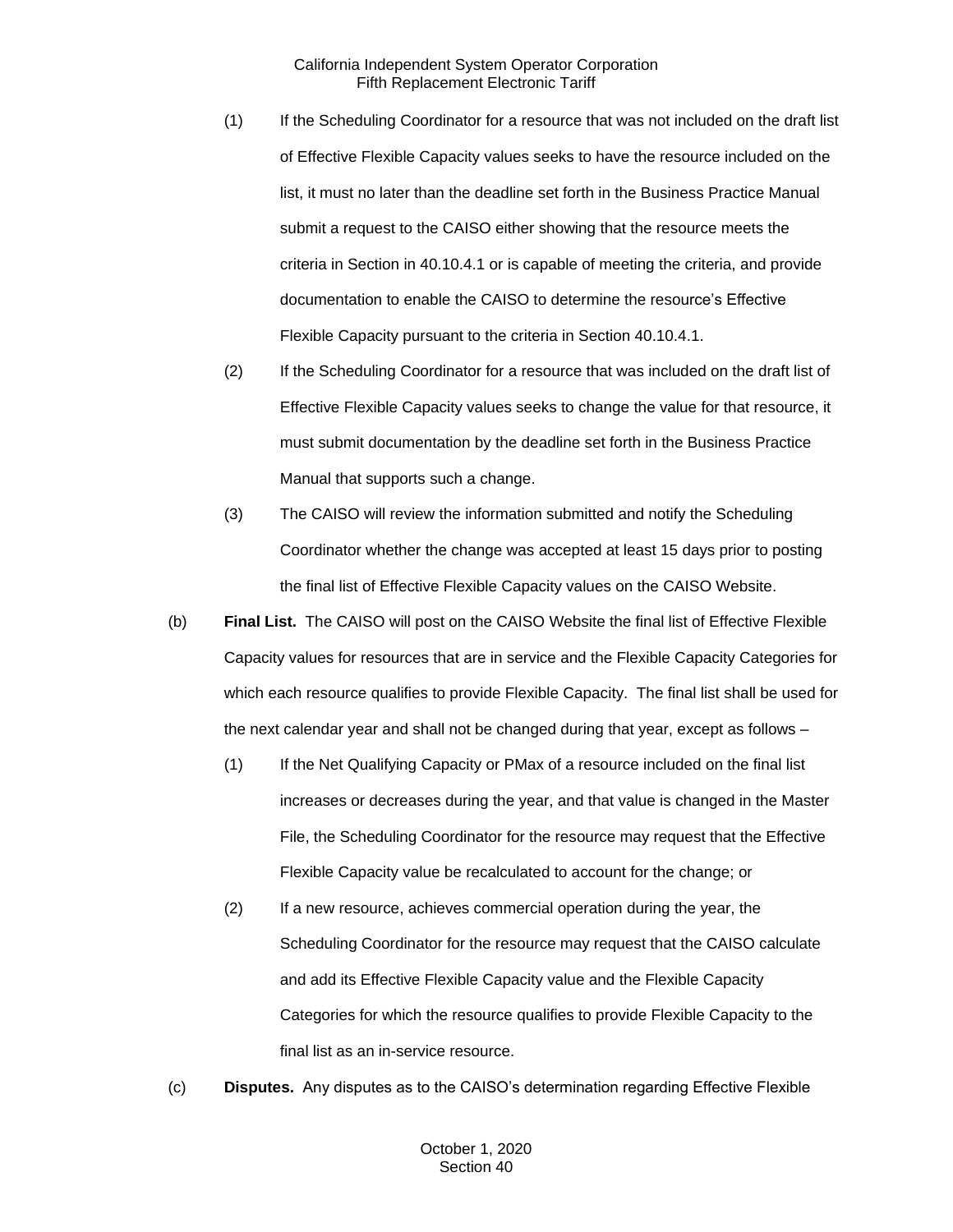Capacity shall be subject to the CAISO ADR Procedure.

## **40.10.5 Flexible RA Capacity Plans**

# **40.10.5.1 LSE Flexible RA Capacity Plans**

- (a) **Submission Requirement.** A Scheduling Coordinator must submit annual and monthly LSE Flexible RA Capacity Plans for each Load Serving Entity it represents.
- (b) **Annual Plan.** Each annual LSE Flexible RA Capacity Plan must
	- (1) demonstrate that the Load Serving Entity has procured for each month at least 90 percent of the annual Flexible RA Capacity requirement determined by the CAISO; or the amount of Flexible RA Capacity required by the Load Serving Entity's Local Regulatory Authority, if the Local Regulatory Authority has set such requirement;
	- (2) identify the resources the Load Serving Entity intends to rely on to provide the Flexible RA Capacity, but need not identify the flexible resource adequacy categories; and
	- (3) include all information and be submitted no later than the last Business Day in October, in accordance with the reporting requirements and schedule set forth in the Business Practice Manual.
- (c) **Monthly Plan.** The monthly LSE Flexible RA Capacity Plan must
	- (1) demonstrate that the Load Serving Entity procured 100 percent of the total monthly Flexible RA Capacity requirement determined by the CAISO; or the monthly amount of Flexible RA Capacity required by the Local Regulatory Authority, if the Local Regulatory Authority has set such requirement;
	- (2) include information for purposes of the validation under Section 40.10.5.3(a) and the evaluation for cumulative deficiency under Section 40.10.5.3(c)that shows the MW of Flexible RA Capacity the Load Serving Entity designates based on the total monthly requirement determined by the CAISO within the minimum or maximum quantity, as applicable, for each Flexible Capacity Category; or only if the Local Regulatory Authority has established its own flexible capacity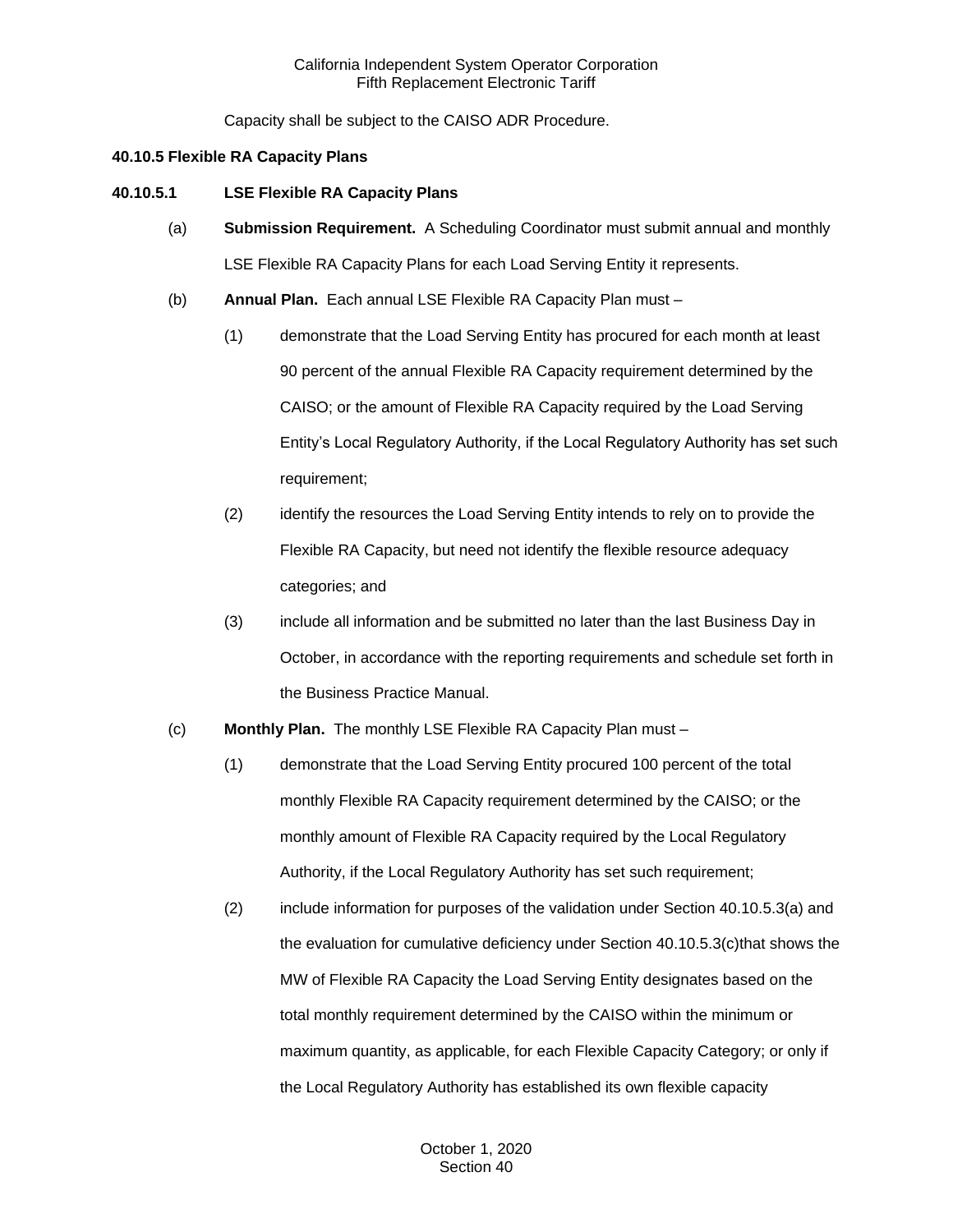requirement, shows the MW of Flexible RA Capacity the Load Serving Entity designates based on the total monthly requirement determined by the Local Regulatory Authority within the minimum or maximum quantity for each Flexible Capacity Category required by the Local Regulatory Authority, if applicable;

- (3) identify all resources the Load Serving Entity will rely on to provide the Flexible RA Capacity and for each resource specify the Flexible Capacity Category in which the Flexible RA Capacity will be provided; and
- (4) include all information and be submitted to the CAISO at least 45 days in advance of the first day of the month covered by the plan, in accordance with the reporting requirements and schedule set forth in the Business Practice Manual.
- (d) **Correction to Monthly Plan.** The Scheduling Coordinator for the Load Serving Entity may submit at any time from 45 days through 30 days in advance of the first day of the month covered by the plan, a revision to its monthly LSE Flexible RA Capacity Plan to correct either: (i) a discrepancy between its monthly LSE Flexible RA Capacity Plan and the monthly Supply Plan of a Resource Adequacy Resource providing that Load Serving Entity with Flexible RA Capacity; or (ii) a deficiency in how much Flexible RA Capacity was provided on the monthly LSE Flexible RA Capacity Plan. The CAISO will not accept any revisions to a monthly LSE Flexible RA Capacity Plan from 30 days in advance of the relevant month through the end of the month, unless the Scheduling Coordinator for the Load Serving Entity demonstrates good cause for the change and explains why it was not possible to submit the change earlier.
- (e) **Reporting Exemption.** Notwithstanding the above, a Load Serving Entity is not obligated to submit a monthly LSE Flexible RA Capacity Plan for a given month if the Load Serving Entity's contribution to the three-hour net load ramp is less than 1 MW for that month. Except to the extent allowed under section 43A.8.8(e), such Load Serving Entity is not exempt for any relevant cost allocation from a CPM designation made pursuant to Section 43A associated with a monthly RA capacity obligation of less than 1 MW.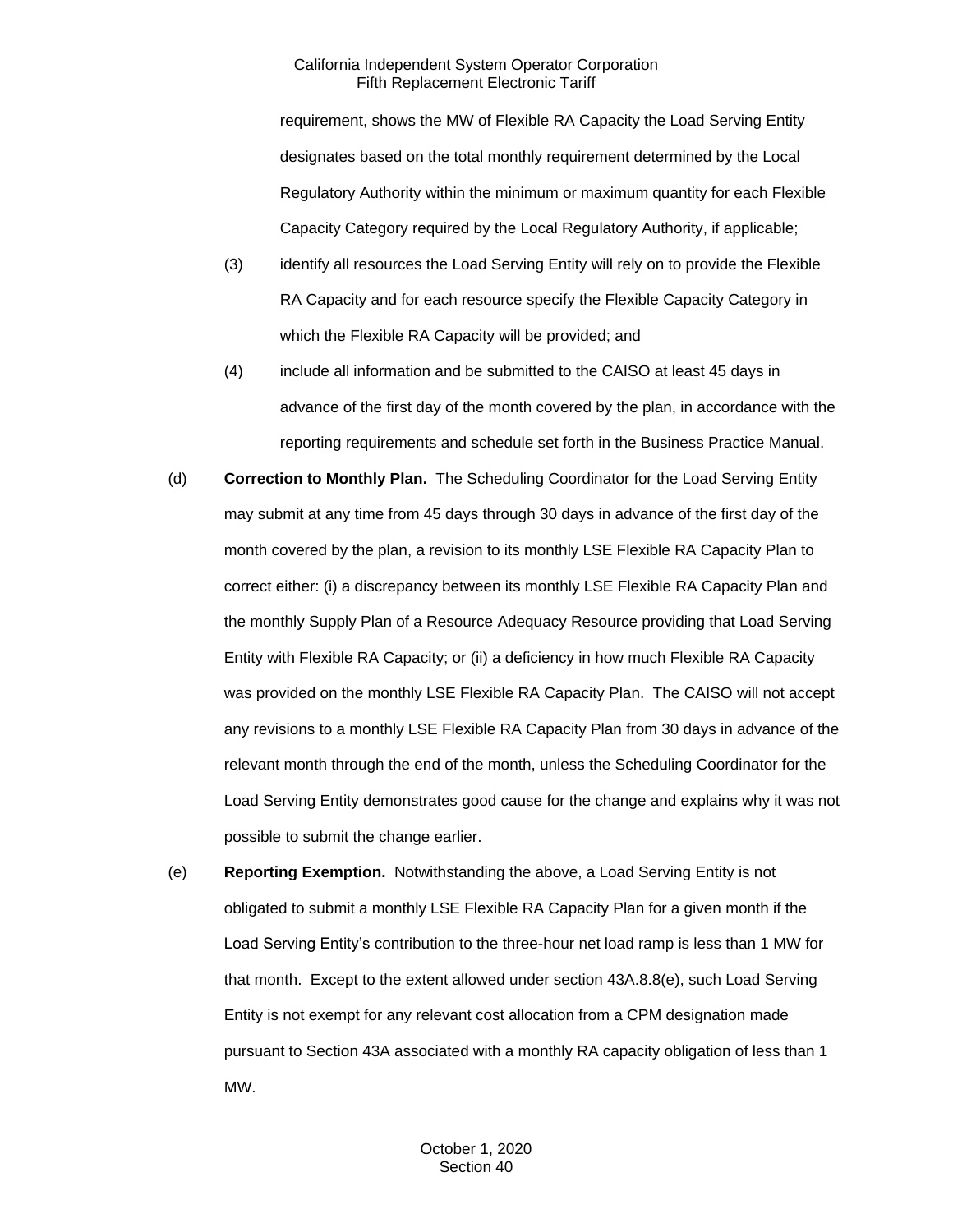# **40.10.5.1.1 Load-Following MSS**

- (1) Each Load-following MSS Load Serving Entity for which the CAISO has calculated an allocable share of the Flexible Capacity Need under Section 40.10.2.2 must submit annual and monthly LSE Flexible RA Capacity Plans pursuant to this Section 40.10.5.1 to identify the Flexible RA Capacity it is using to satisfy such requirement.
- (2) The Load-following MSS must increase the Flexible RA Capacity in its monthly plan by the MW amount of Capacity for a Variable Energy Resource that is initially shown as being included in the Load-following MSS Load Serving Entity's resource portfolio in the information required pursuant to Section 40.10.1.2, but is subsequently not included in the current MSS resource portfolio at the time the monthly LSE Flexible RA Capacity Plan is due for the applicable month.

# **40.10.5.2 Resource Flexible RA Capacity Plans**

- (a) **Submission Requirement.** A Scheduling Coordinator must submit annual and monthly Resource Flexible RA Capacity Plans for each resource it represents that provides Flexible RA Capacity; except that an annual plan is not required for 2015.
- (b) **Annual Plan.** The annual Resource Flexible RA Capacity Plan shall --
	- (1) verify the resource's agreement to provide Flexible RA Capacity during the next Resource Adequacy Compliance Year; and
	- (2) include all information and be submitted no later than the last Business Day in October, in accordance with the reporting requirements and schedule set forth in the Business Practice Manual.
- (c) **Monthly Plan.** The monthly Resource Flexible RA Capacity Plan shall
	- (1) verify the resource's agreement to provide Flexible RA Capacity during the month;
	- (2) include an affirmative representation by the Scheduling Coordinator submitting the plan that the CAISO is entitled to rely on the accuracy of the information provided in the plan to perform those functions set forth in this Section 40; and
	- (3) include all information and be submitted to the CAISO at least 45 days in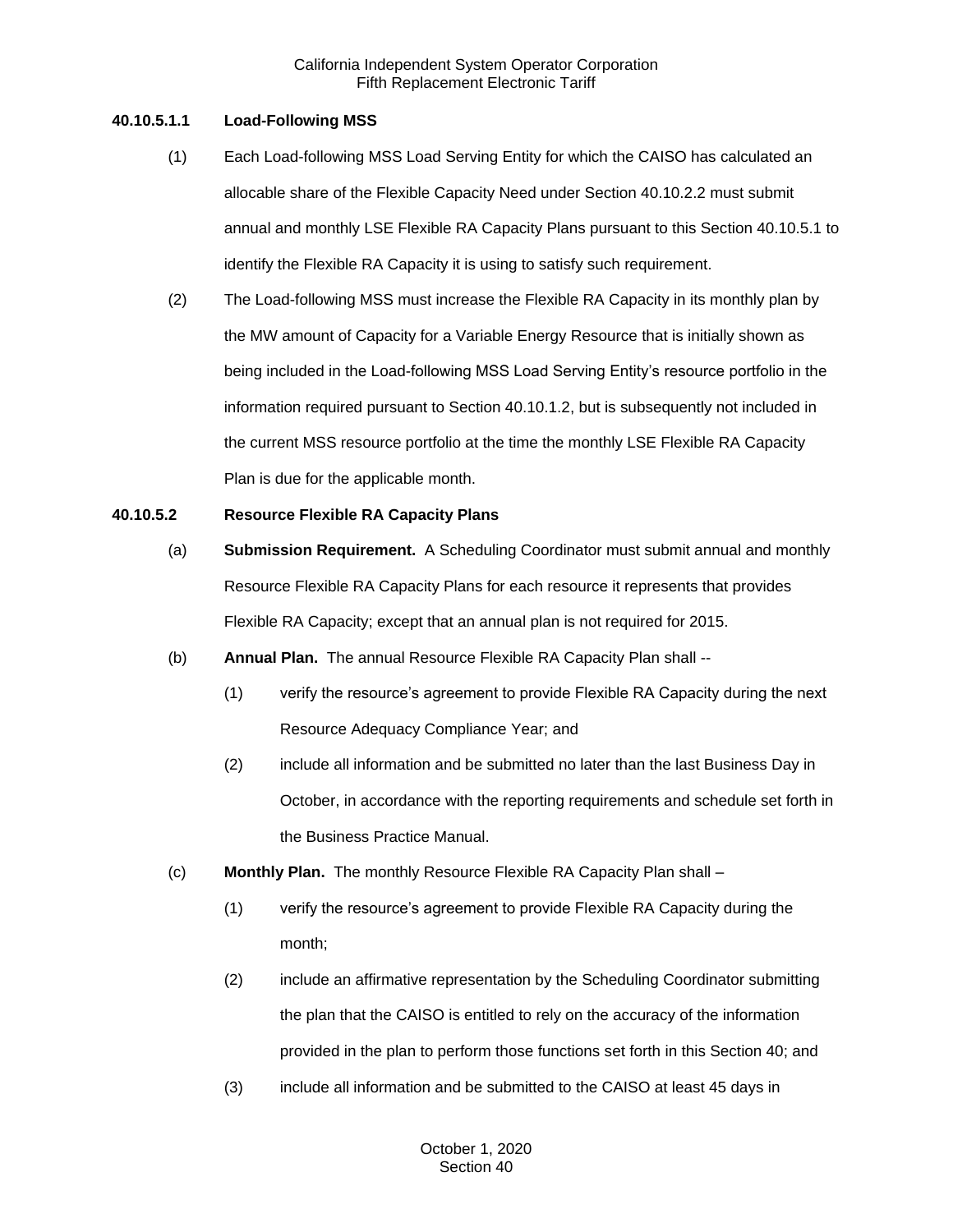advance of the first day of the month covered by the plan, in accordance with the reporting requirements and schedule set forth in the Business Practice Manual.

(d) **Correction to Monthly Plan.** The Scheduling Coordinator for the Resource Adequacy Resource may, at any time from 45 days through 30 days in advance of the relevant month, revise its monthly Flexible RA Capacity Plan to correct a discrepancy between its monthly Flexible RA Capacity Plan and a Resource Adequacy Plan of a Load Serving Entity for which that Resource Adequacy Resource is providing Flexible RA Capacity. The CAISO will not accept any revisions to a monthly Flexible RA Capacity Plan less than 30 days in advance of the relevant month through the end of the month, unless the Scheduling Coordinator for the Resource demonstrates good cause for the change and explains why it was not possible to submit the change earlier.

## **40.10.5.3 Review of Flexible RA Capacity Plans**

# (a) **Validation for Deficiency in an Individual LSE Plan.**

- (1) If the Local Regulatory Authority has not established its own flexible capacity procurement requirements, the CAISO will validate the annual and monthly LSE Flexible RA Capacity Plans for that Local Regulatory Authority's jurisdictional Load Serving Entities, and will use the Effective Flexible Capacity value for each resource calculated under Section 40.10.4. The CAISO will determine whether each Load Serving Entity met its annual or monthly total Flexible RA Capacity Requirement, and for the monthly LSE Flexible RA Capacity Plan, whether it met the total monthly requirement within the minimum or maximum quantity, as applicable, for each Flexible Capacity Category.
- (2) If the Local Regulatory Authority has established its own flexible capacity procurement requirements, the CAISO will not validate the individual LSE Flexible Capacity Plans for that Local Regulatory Authority's jurisdictional Load Serving Entities.
- (b) **Identification of Discrepancy.** The CAISO will compare all LSE Flexible RA Capacity Plans and Resource Flexible RA Capacity Plans to identify any discrepancy in the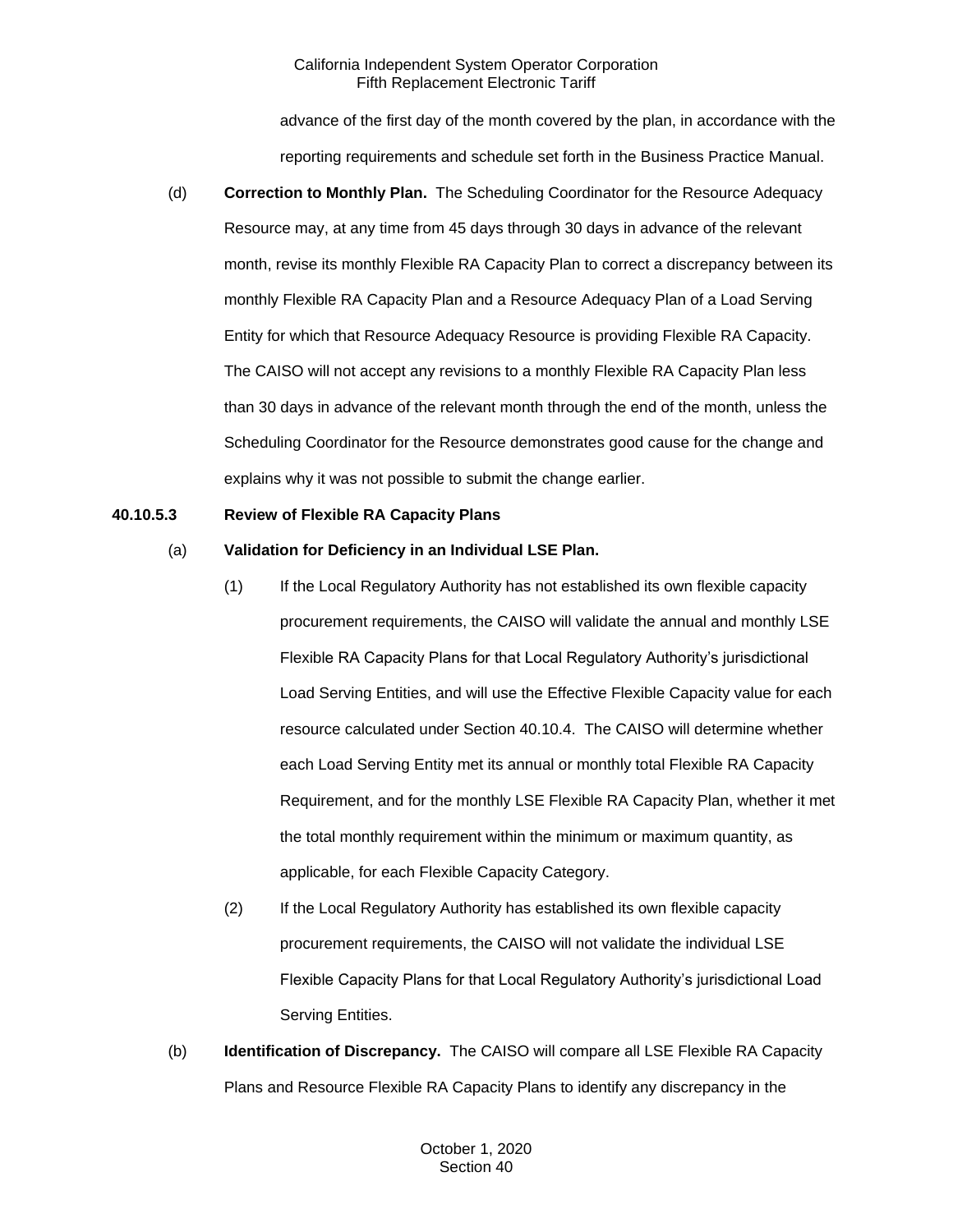Resource Adequacy Resources listed or the amount of the Resource Adequacy Capacity committed.

# (c) **Evaluation for Cumulative Deficiency.**

- (1) The CAISO will evaluate the annual LSE Flexible RA Capacity Plans of all Load Serving Entities on a cumulative basis to determine whether the total amount of Flexible RA Capacity shown in the plans meets 90 percent of the annual Flexible Capacity Need determined by the CAISO pursuant to Section 40.10.1 or whether a cumulative deficiency may exist under Section 43A.2.7(a).
- (2) The CAISO will evaluate the monthly Flexible RA Capacity Plans of all Load Serving Entities to determine whether (i) the total amount of Flexible RA Capacity shown in the plans, limited to the maximum monthly requirement for each category, meets the applicable monthly Flexible Capacity Need determined by the CAISO pursuant to Section 40.10.1 or whether a cumulative deficiency may exist under Section 43A.2.7(b)(1); or (ii) the total amount of Flexible RA Capacity shown in the base ramping Flexible Capacity Category in the plans meets the minimum monthly requirement for the base ramping Flexible Capacity Category determined by the CAISO pursuant to Section 40.10.1.5 or whether a cumulative deficiency may exist under Section 43A.2.7(b)(2).
- (d) **Calculation of Flexible RA Capacity.** The CAISO will calculate the amount of Flexible RA Capacity included in the annual and monthly Flexible RA Capacity Plans using the MW amount of Flexible RA Capacity for each resource designated in a plan as a Flexible RA Capacity Resource up to the Effective Flexible Capacity value for the resource calculated under Section 40.10.4.
- (e) **Allocated Flexible RA Capacity Requirement.** The CAISO will calculate the Load Serving Entity's allocated annual and monthly Flexible RA Capacity Requirement –
	- (1) For Load Serving Entities within a Local Regulatory Authority that has not adopted its own allocation methodology, the CAISO will calculate the Load Serving Entity's allocated requirement based on the CAISO's allocation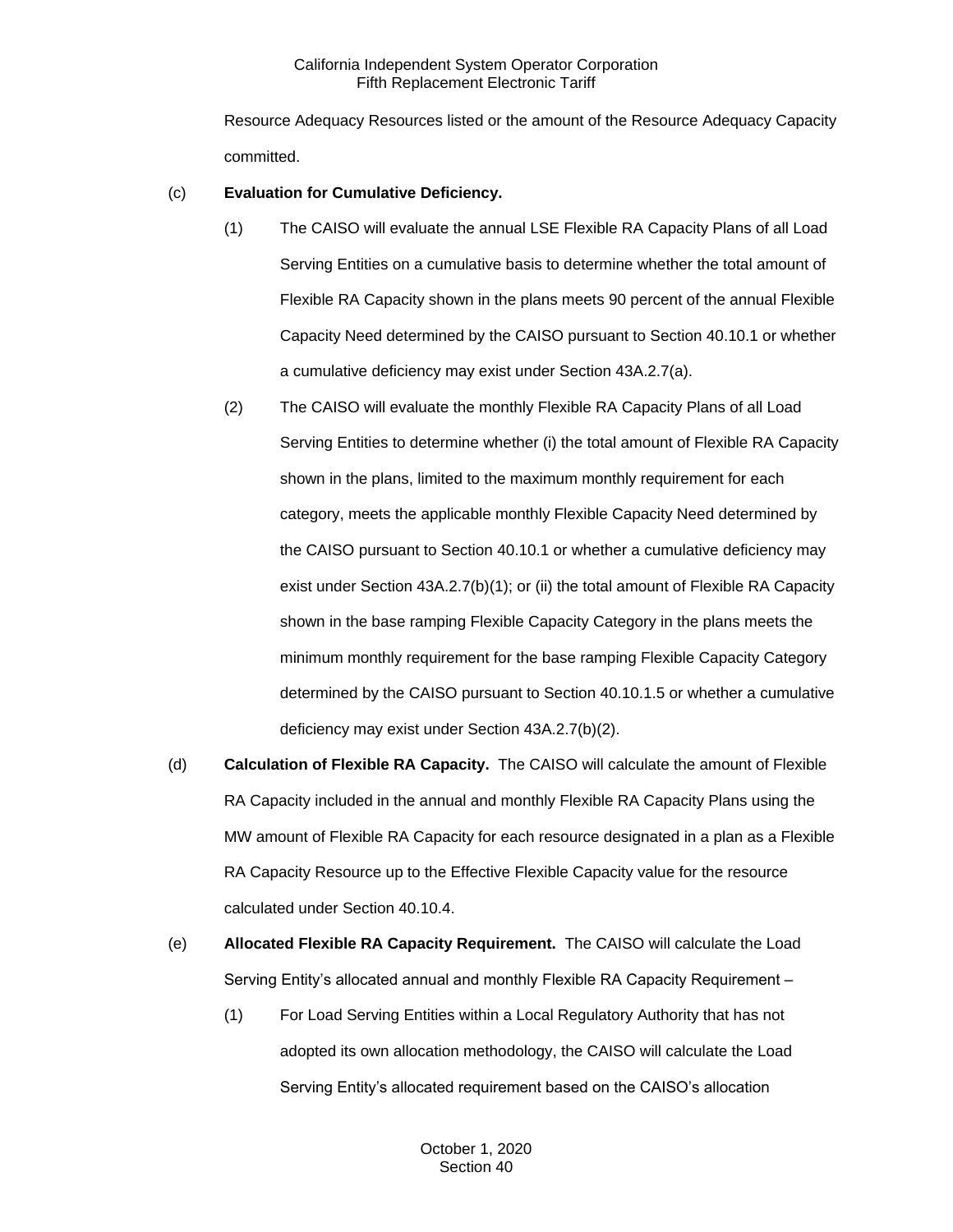methodology set forth in Section 40.10.2.

(2) For Load Serving Entities within a Local Regulatory Authority that has adopted its own allocation methodology, the CAISO will use that Local Regulatory Authority's methodology for the Local Regulatory Authority's jurisdictional Load Serving Entities.

# **40.10.5.4 Deficiency in LSE Flexible RA Capacity Plan**

- (a) **Finding and Notification.** If the CAISO's validation under Section 40.10.5.3(a) finds either: (i) that the total amount of Flexible RA Capacity included in an annual or monthly LSE Flexible RA Capacity Plan is not sufficient to satisfy the Load Serving Entity's allocated Flexible RA Capacity Requirement; or (ii) that the total monthly requirement in a monthly LSE Flexible RA Capacity Plan was not met within the minimum or maximum quantity, as applicable, for each Flexible Capacity Category, the CAISO will –
	- (1) notify the relevant Scheduling Coordinator, and the Local Regulatory Authority or federal agency with jurisdiction over the relevant Load Serving Entity, in an attempt to resolve any deficiency in accordance with the procedures set forth in the Business Practice Manual; and
	- (2) provide the notice at least 40 days in advance of the first day of the month covered by the plan and include the reasons the CAISO believes a deficiency exists.
- (b) **Resolved Discrepancy.** If the CAISO issues a notice of discrepancy under Section 40.10.5.5(a) and the discrepancy is resolved, the Scheduling Coordinator must provide the CAISO with a revised LSE Flexible RA Capacity Plan or Resource Flexible RA Capacity Plan, as applicable, no less than 11 days prior to the first day of the month covered by the plans.
	- (1) demonstrate, no less than 30 days prior to the first day of the month covered by the LSE Flexible RA Capacity Plan, that the identified deficiency is cured by submitting a revised LSE Flexible RA Capacity Plan, or
	- (2) advise the CAISO that the Load Serving Entity's Local Regulatory Authority, or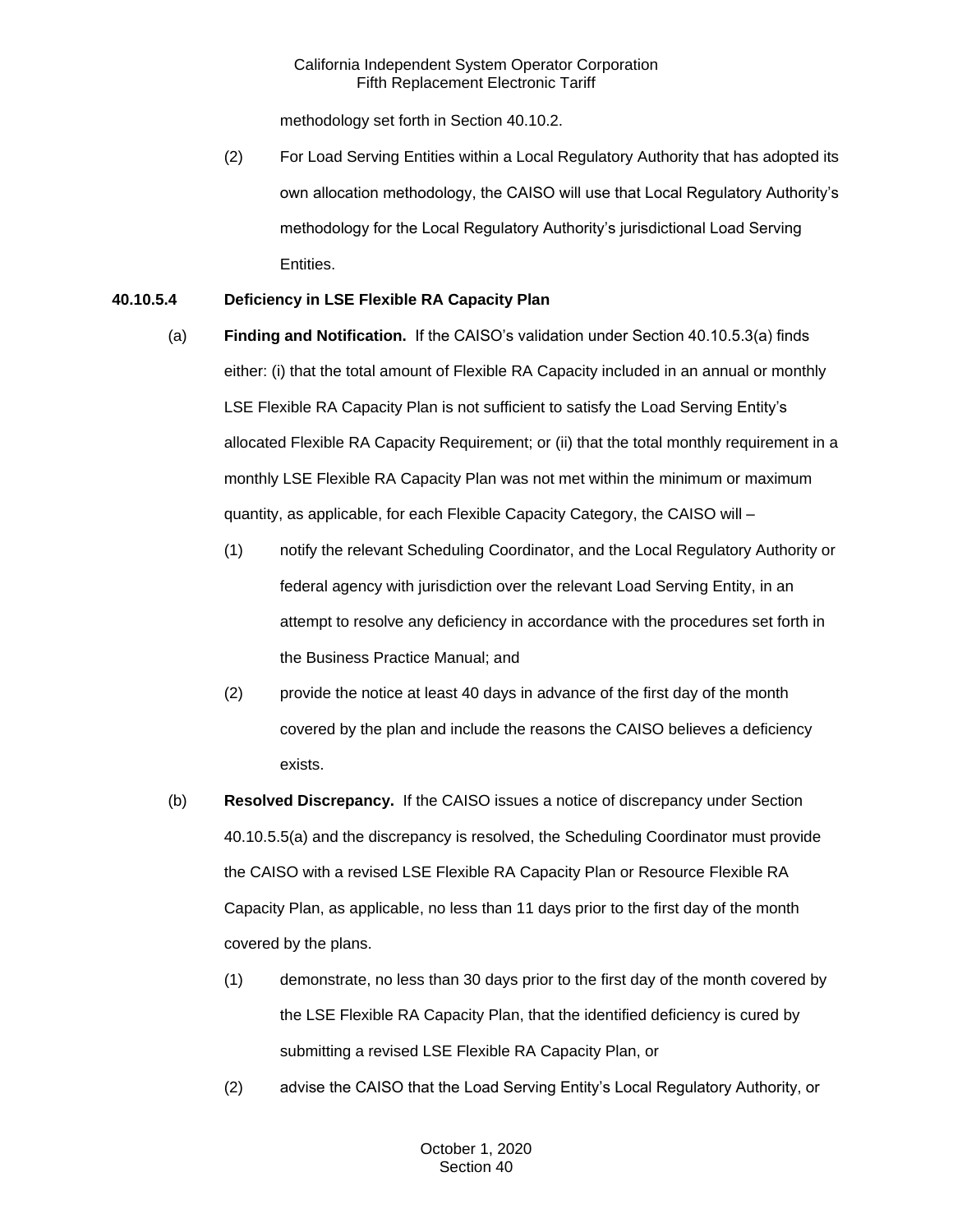federal agency, as appropriate, has determined that no deficiency exists.

(c) **Unresolved Deficiency.** If the CAISO issues a notice of deficiency under Section 40.10.5.4(a) and is not advised that the deficiency is resolved, the CAISO will use the information contained in the Resource Flexible RA Capacity Plan to set the obligations of resources under Section 40.10 and/or to assign any costs incurred under this Section 40 and Section 43A.

# **40.10.5.5 Discrepancy Between Flexible RA Capacity Plans.**

- (a) **Finding and Notification.** If the CAISO's review under Section 40.10.5.3(b) finds a discrepancy between an LSE Flexible RA Capacity Plan and a Resource Flexible RA Capacity Plan, the CAISO will –
	- (1) notify the relevant Scheduling Coordinators of the discrepancy in an attempt to resolve the discrepancy in accordance with the procedures set forth in the Business Practice Manual; and
	- (2) provide the notice at least 40 days in advance of the first day of the month covered by the plans and include the reasons the CAISO believes a discrepancy exists.
- (b) **Resolved Discrepancy.** If the CAISO issues a notice of discrepancy under Section 40.10.5.5(a) and the discrepancy is resolved, the Scheduling Coordinator must provide the CAISO with a revised LSE Flexible RA Capacity Plan or Resource Flexible RA Capacity Plan, as applicable, no less than 30 days prior to the first day of the month covered by the plans.
- (c) **Unresolved Discrepancy.** If the CAISO issues a notice of discrepancy under Section 40.10.5.5(a) and is not advised that the discrepancy is resolved, the CAISO will use the information contained in the Resource Flexible RA Capacity Plan to set the obligations of resources under Section 40.10 and/or to assign any costs incurred under this Section 40 and Section 43A.

# **40.10.5.6 LRA Deficiency**

(a) **Finding and Notification.** If the CAISO's evaluation under Section 40.10.5.3(c) finds a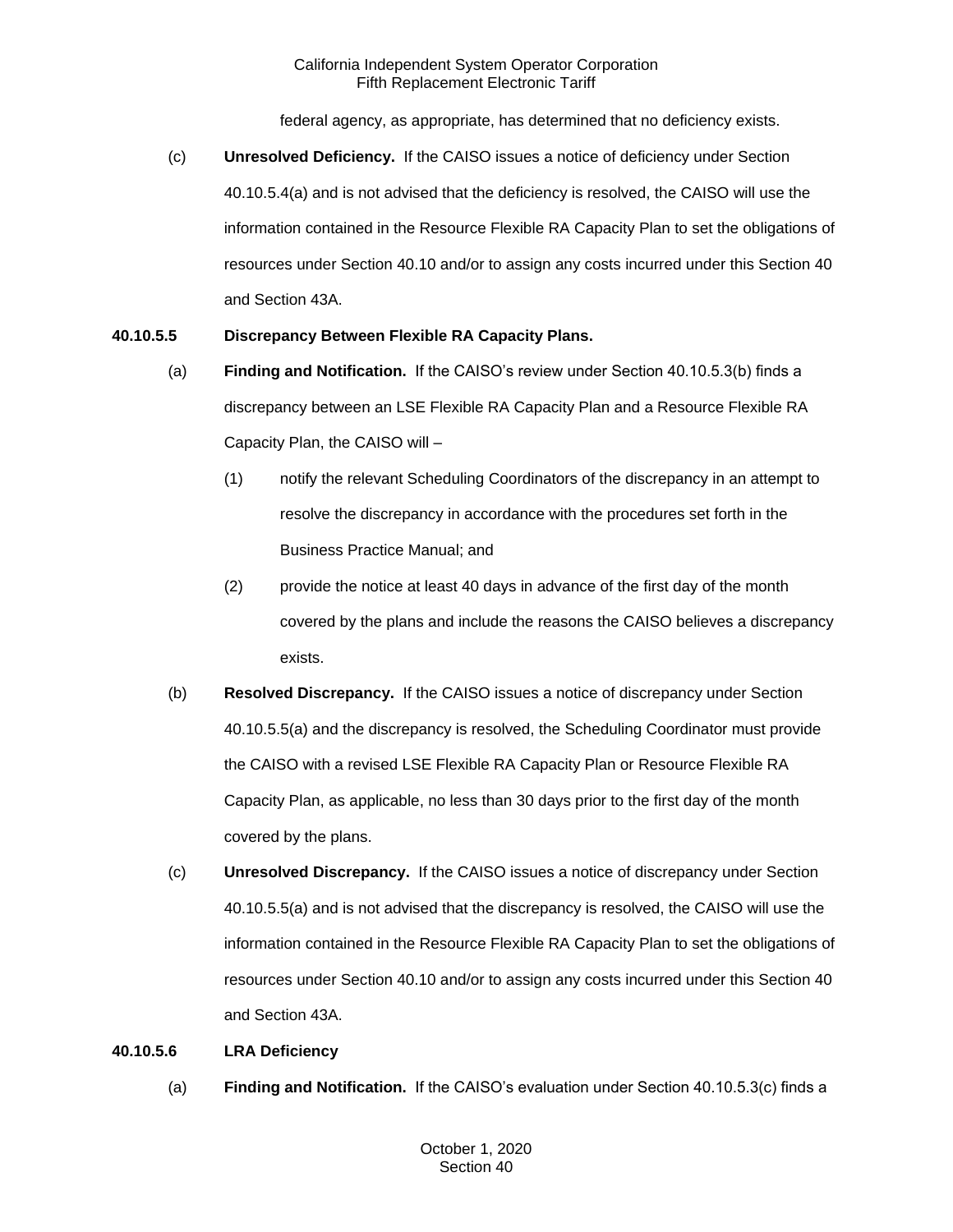cumulative deficiency in Flexible RA Capacity, the CAISO will –

- (1) identify each Local Regulatory Authority that did not meet its allocable share of the Flexible Capacity Need using the cumulative amount of Flexible RA Capacity that the Local Regulatory Authority's jurisdictional Load Serving Entities included in their annual and monthly Flexible RA Capacity Plans in total and, for the monthly Flexible RA Capacity Plans, in each Flexible Capacity Category;
- (2) identify each Load Serving Entity that: (i) is subject to the jurisdiction of a Local Regulatory Authority that did not meet its allocable share of the Flexible Capacity Need under Section 40.10.5.6; and (ii) did not include sufficient Flexible RA Capacity in an annual or monthly plan to meet its allocated Flexible RA Capacity Requirement or did not meet the monthly requirement within the minimum or maximum quantity, as applicable, for each Flexible Capacity Category, based on the allocation methodology of the Local Regulatory Authority if it has established its own methodology for allocating the Flexible Capacity Need to its jurisdictional Load Serving Entities;
- (3) notify each Local Regulatory Authority identified under Section 40.10.5.6(a)(1) and the Scheduling Coordinator for each Load Serving Entity identified under Section 40.10.5.6(a)(2) of the cumulative deficiency in an attempt to resolve any deficiency in accordance with the procedures set forth in the Business Practice Manual; and
- (4) provide the notice at least 40 days in advance of the first day of the month covered by the plan and include the reasons the CAISO believes a cumulative deficiency exists.
- (b) **Resolved Deficiency.** If the CAISO provides a notice of cumulative deficiency under Section 40.10.5.6(a), and the deficiency is resolved, the Scheduling Coordinator for the Load Serving Entity shall demonstrate, no less than 30 days prior to the first day of the month covered by the LSE Flexible RA Capacity Plan, that the identified deficiency is cured by submitting a revised LSE Flexible RA Capacity Plan.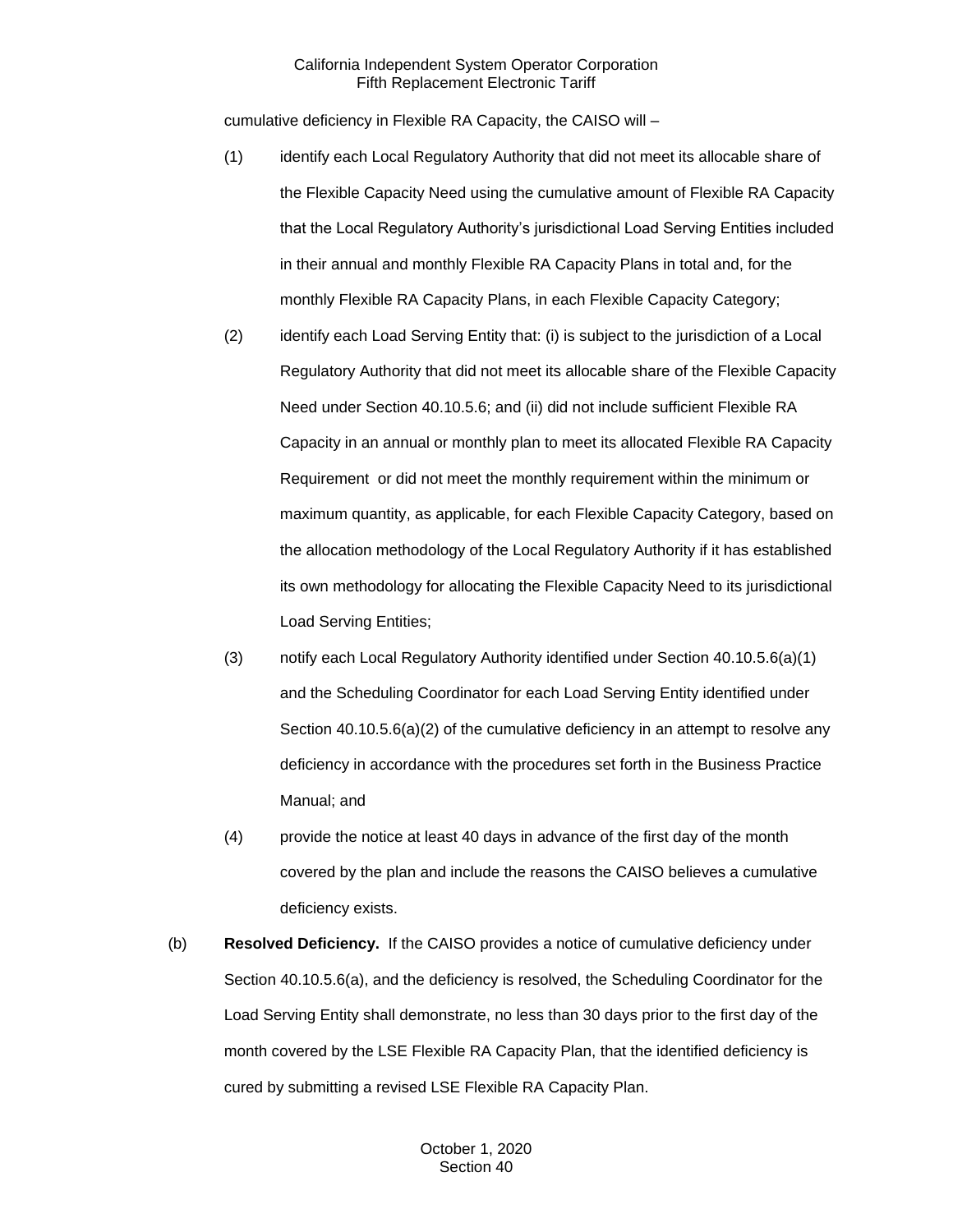(c) **Unresolved Deficiency.** If the CAISO provides a notice of deficiency under Section 40.10.5.6(a) and is not advised that the deficiency is resolved, the CAISO will use the information contained in the Resource Flexible RA Capacity Plan to set the obligations of resources under Section 40.10 and/or to assign any costs incurred under this Section 40 and Section 43A.

#### **40.10.6 Flexible RA Capacity Must-Offer Obligation**

#### **40.10.6.1 Day-Ahead and Real-Time Availability**

- (a) **Must-Offer Obligation.** The Scheduling Coordinator for a resource supplying Flexible RA Capacity must submit Economic Bids for Energy for the full amount of the resource's Flexible RA Capacity, and Economic Bids for Ancillary Services that are not flagged as Contingency Only in the Day-Ahead Market for the full amount of the resource's Flexible RA Capacity that is certified to provide Ancillary Services, in the Day-Ahead Market and the Real-Time Market for the applicable Trading Hours that is capable of being economically dispatched as follows, except as provided in Section 40.10.6.1(e) through $(h)$  –
	- (1) Flexible Capacity Category for base ramping resources the 17-hour period from 5:00 a.m. to 10:00 p.m., seven days a week;
	- (2) Flexible Capacity Category for peak ramping resources the five-hour period determined for each season by the CAISO's Flexible Capacity Needs Assessment, seven days a week; and
	- (3) Flexible Capacity Category for super-peak ramping resources the five-hour period determined for each season by the CAISO's Flexible Capacity Needs Assessment, weekdays, except holidays and as provided in Section 40.10.6.1(h), until the resource receives during the five-hour period of the must offer obligation and responds to five CAISO dispatches for Start-Up during the month, after which the resource will not be subject to a must-offer obligation as a super-peak ramping resource for the remainder of that month; however, any other must-offer obligations for Resource Adequacy Capacity will still apply.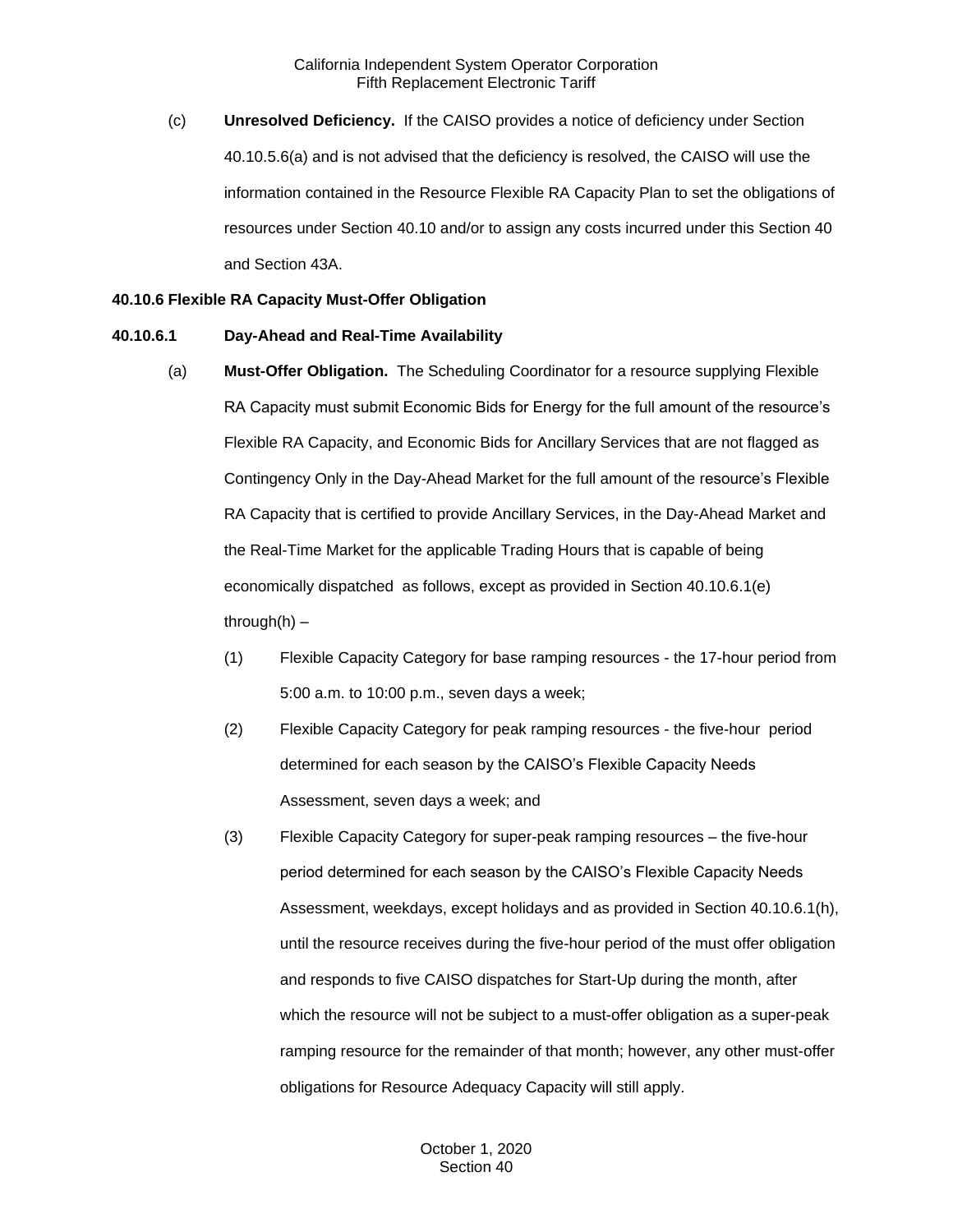- (b) **Availability Requirement.** During the period of the applicable must-offer obligation, a Flexible RA Capacity Resource must be operationally available except for limitations specified in the Master File, legal or regulatory prohibitions or as otherwise required by this CAISO Tariff or by Good Utility Practice.
- (c) **Co-optimization.** Through the IFM co-optimization process, the CAISO will utilize available Flexible RA Capacity to provide Energy or Ancillary Services in the most efficient manner to clear the Energy market, manage congestion and procure required Ancillary Services.
- (d) **Participation in RUC.** A Flexible RA Capacity Resource must participate in the RUC to the extent that the resource has available Flexible RA Capacity that is not reflected in an IFM Schedule. Resource Adequacy Capacity participating in RUC will be optimized using a zero dollar (\$0/MW-hour) RUC Availability Bid. Flexible RA Capacity selected in RUC will not be eligible to receive a RUC Availability Payment.
- (e) **Use-Limited Resources.**
	- (1) A Use-Limited Resource providing Flexible RA Capacity must be capable of responding to Dispatch Instructions and, consistent with its use-limitations, must submit Economic Bids for Energy for the full amount of its Flexible RA Capacity in the Day-Ahead Market and the Real-Time Market for the Trading Hours applicable to the resource's Flexible Capacity Category for that month for the Trading Hours that it is capable of being economically dispatched.
	- (2) The Scheduling Coordinator for the Use-Limited Resources designated as a combined resource under Section 40.10.3.2(b), 40.10.3.3(b) or 40.10.3.4(b) must submit Economic Bids for Energy for either resource for the full amount of the Flexible RA Capacity required by the applicable must-offer obligation; however, Economic Bids for Energy must be submitted for only one resource in the combination per Trade Day.

# (f) **Short, Medium or Long Start Units.**

(1) Short Start Units or Medium Start Units providing Flexible RA Capacity that do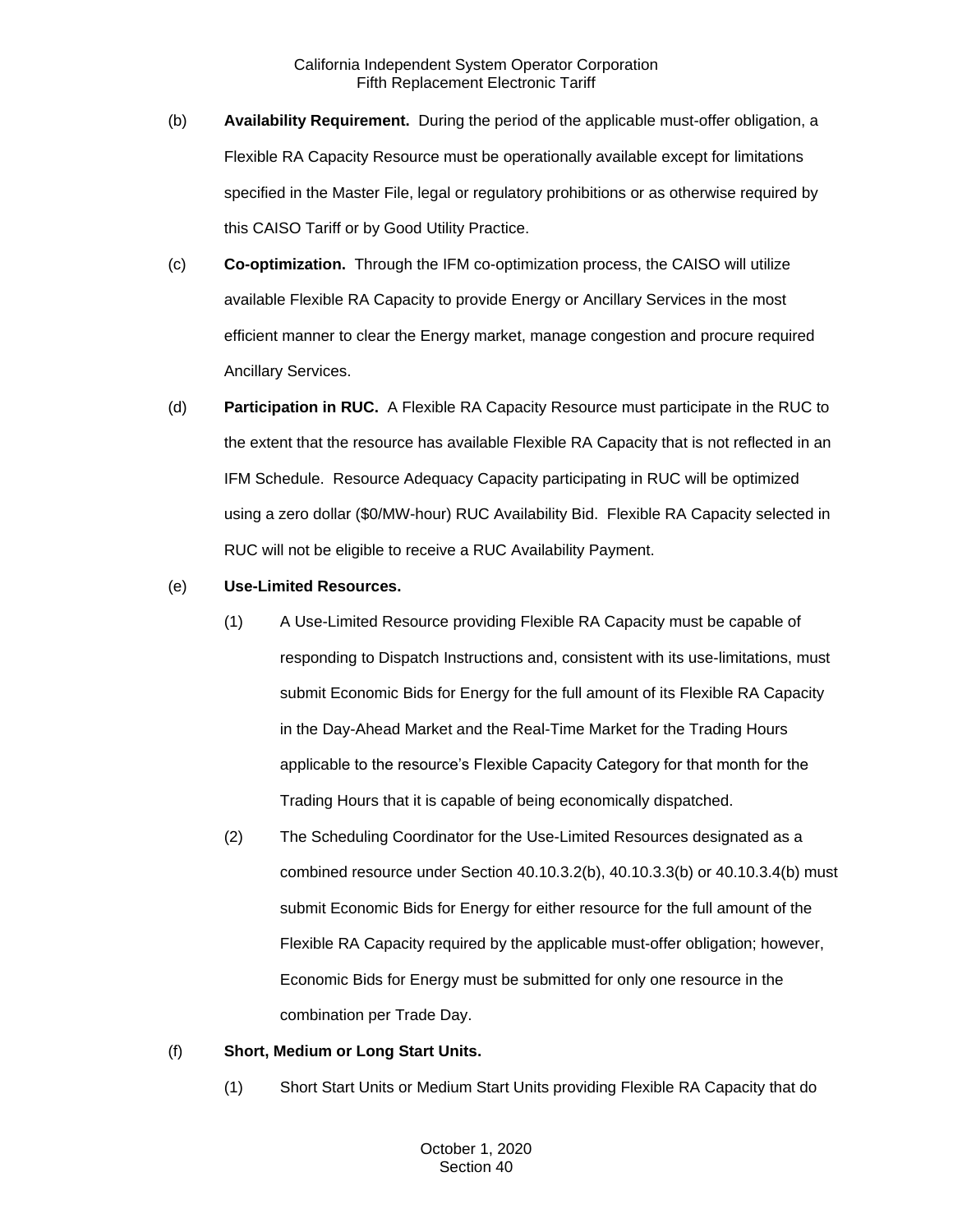not have an IFM Schedule or a RUC Schedule for any of their Resource Adequacy Capacity for a given Trading Hour are required to participate in the Real-Time Market consistent with the provisions in Section 40.6.2 that apply to Short Start Units providing RA Capacity.

- (2) Long Start Units providing Flexible RA Capacity that do not have an IFM Schedule or a RUC Schedule for any of their Resource Adequacy Capacity for a given Trading Hour are required to participate in the Real-Time Market consistent with the provisions in Section 40.6.2 that apply to Long Start Units providing RA Capacity.
- (3) If availability is required under Section 40.6.2, the Scheduling Coordinator for the resource must submit to the RTM for that Trading hour for which the resource is capable of responding to Dispatch Instructions: (i) Economic Bids for Energy for the full amount of the available Flexible RA Capacity, including capacity for which it has submitted Economic Bids for Ancillary Services; and (ii) Economic Bids for Ancillary Services for the full amount of its Flexible RA Capacity that is certified to provide Ancillary Services and that did not receive a day-ahead award, and for each Ancillary Service for which the resource is certified, including capacity for which it has submitted Economic Bids for Energy.
- (g) **Extremely Long-Start Resources.** Flexible RA Capacity Resources that are Extremely Long-Start Resources must be available to the CAISO by complying with the Extremely Long-Start Commitment Process under Section 31.7 or otherwise committing the resource upon instruction from the CAISO, if physically capable. Once an Extremely Long-Start Resource is committed by the CAISO, it is subject to the provisions of Section 40.10.6 regarding Day-Ahead Availability and Real-Time Availability for the Trading Days for which it was committed.

(h) **Non-Generator Resources, Regulation Energy Management.** Non-Generator Resources providing Flexible RA Capacity and Regulation Energy Management must submit Economic Bids for Regulation Up and Regulation Down for Trading Hours in the